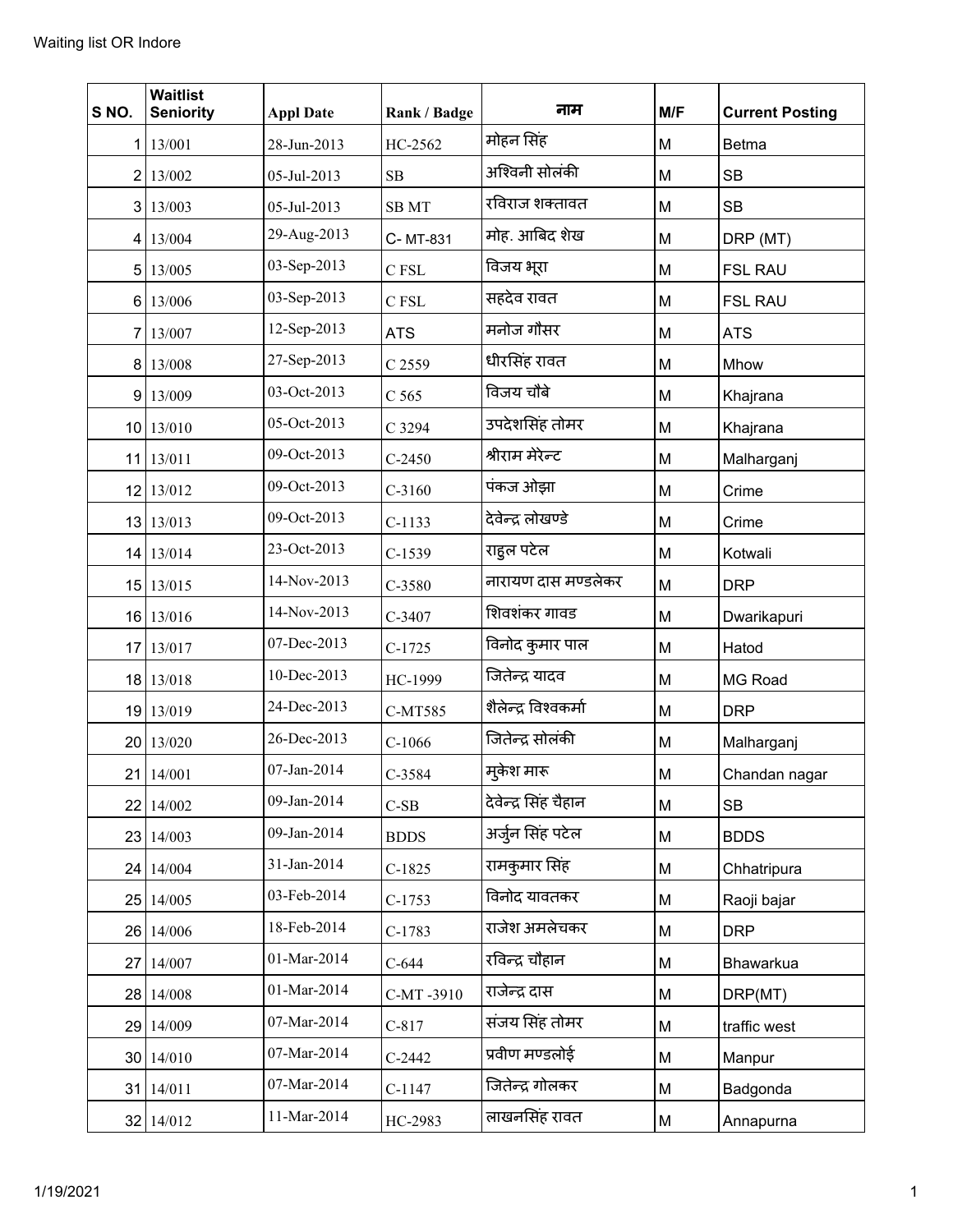| S NO. | <b>Waitlist</b><br><b>Seniority</b> | <b>Appl Date</b> | Rank / Badge  | नाम                    | M/F | <b>Current Posting</b> |
|-------|-------------------------------------|------------------|---------------|------------------------|-----|------------------------|
|       | 33 14/013                           | 12-Mar-2014      | $C-992$       | शिव कुमार पंवार        | M   | Sadar bajar            |
|       | 34 14/014                           | 12-Mar-2014      | C-NarCoTiCs   | जितेन्द्रसिंह राठौर    | M   | <b>Narcotics</b>       |
|       | 35 14/015                           | 21-Apr-2014      | $C-614$       | विक्रमसिंह बघेल        | M   | <b>BETMA</b>           |
|       | 36 14/016                           | 07-May-2014      | HC-903        | रामसिंह मोर्य          | M   | <b>DRP</b>             |
|       | 37 14/017                           | 08-May-2014      | <b>BDDS</b>   | विनोद कुमार पटेल       | M   | <b>BDDS</b>            |
|       | 38 14/018                           | 21-May-2014      | LC 3875       | रचना तोमर              | F   | <b>Traffic east</b>    |
|       | 39 14/019                           | 21-May-2014      | C-3896        | भूपेश शर्मा            | M   | <b>DRP</b>             |
|       | 40 14/020                           | 21-May-2014      | $C-1823$      | वीर नारायण सिंह सेंगर  | M   | Crime                  |
|       | 41 14/021                           | 21-May-2014      | $C-2115$      | प्रशांत सिंह परिहार    | M   | <b>DRP</b>             |
|       | 42 14/022                           | 26-Jul-2014      | LC 3973       | दीपिका शर्मा           | F   | Traffic east           |
|       | 43 14/023                           | 23-May-2014      | C MT -4029    | धीरेन्द्र सिंह भदौरिया | M   | <b>DRP</b>             |
|       | 44 14/024                           | 28-May-2014      | $C-3093$      | विकास सिंह             | M   | Lasudia                |
|       | 45 14/025                           | 13-Jun-2014      | $C-2490$      | ज्ञानसिंह निंगवाल      | M   | Badgonda               |
|       | 46 14/026                           | 13-Jun-2014      | HC-1479       | भैरूसिंह               | M   |                        |
| 47    | 14/027                              | 18-Jun-2014      | C 2408        | आशीष गणावा             | M   | <b>DRP</b>             |
|       | 48 14/028                           | 19-Jun-2014      | $C-4017$      | कमल किशोर पटेल         | M   | <b>DRP</b>             |
|       | 49 14/029                           | 23-Jun-2014      | $C-3329$      | दिनेश पाटीदार          | M   | Pardeshipura           |
|       | 50 14/030                           | 27-Jun-2014      | $C-2900$      | युवराजसिंह चैहान       | M   | Badgonda               |
|       | 51 14/031                           | 08-Jul-2014      | C-NarcoTics   | अनिल कुशवाह            | M   | Narcotics              |
|       | 52 14/032                           | 24-Jul-2014      | C 77          | कार्तिक गवली           | M   | Mhow                   |
|       | 53 14/033                           | 25-Jul-2014      | $C-204$       | विशाल बिष्ट            | M   | Aerodram               |
|       | 54 14/034                           | 26-Jul-2014      | LC 1111       | सीमा मुजाल्दे          | F   | Aerodram               |
|       | 55 14/035                           | 26-Jul-2014      | LC 1575       | सुनिता राठौर           | F   | <b>DRP</b>             |
|       | 56 14/036                           | 8-Aug-2014       | LC 3929       | सीमा वाल्मीक           | F   | Mahila thana           |
|       | 57 14/037                           | 2-Sep-2014       | LC 3974       | ममता परमार             | F   | Traffic east           |
|       | 58 14/038                           | 02-Aug-2014      | $\mathbf C$   | अशोक सोलंकी            | M   | Narcotics              |
|       | 59 14/039                           | 02-Aug-2014      | $C-01$        | महेन्द्रसिंह           | M   | Heeranagar             |
|       | 60 14/040                           | 08-Aug-2014      | $\mathcal{C}$ | महेश सिंह परिहार       | M   | Narcotics              |
|       | 61 14/041                           | 7-Oct-2014       | LC 1274       | मेरी भूरिया            | F   | <b>DRP</b>             |
|       | 62 14/042                           | 28-Aug-2014      | C-MT 1103     | राकेश शिवहरे           | M   | <b>DRP</b>             |
|       | 63 14/043                           | 01-Sep-2014      | C MT 332      | कुलविन्दर सिंह         | M   | Sanyogitaganj          |
|       | 64 14/044                           | 17-Oct-2014      | LC(M)         | सीमा लामा              | F   | IG mahila thana        |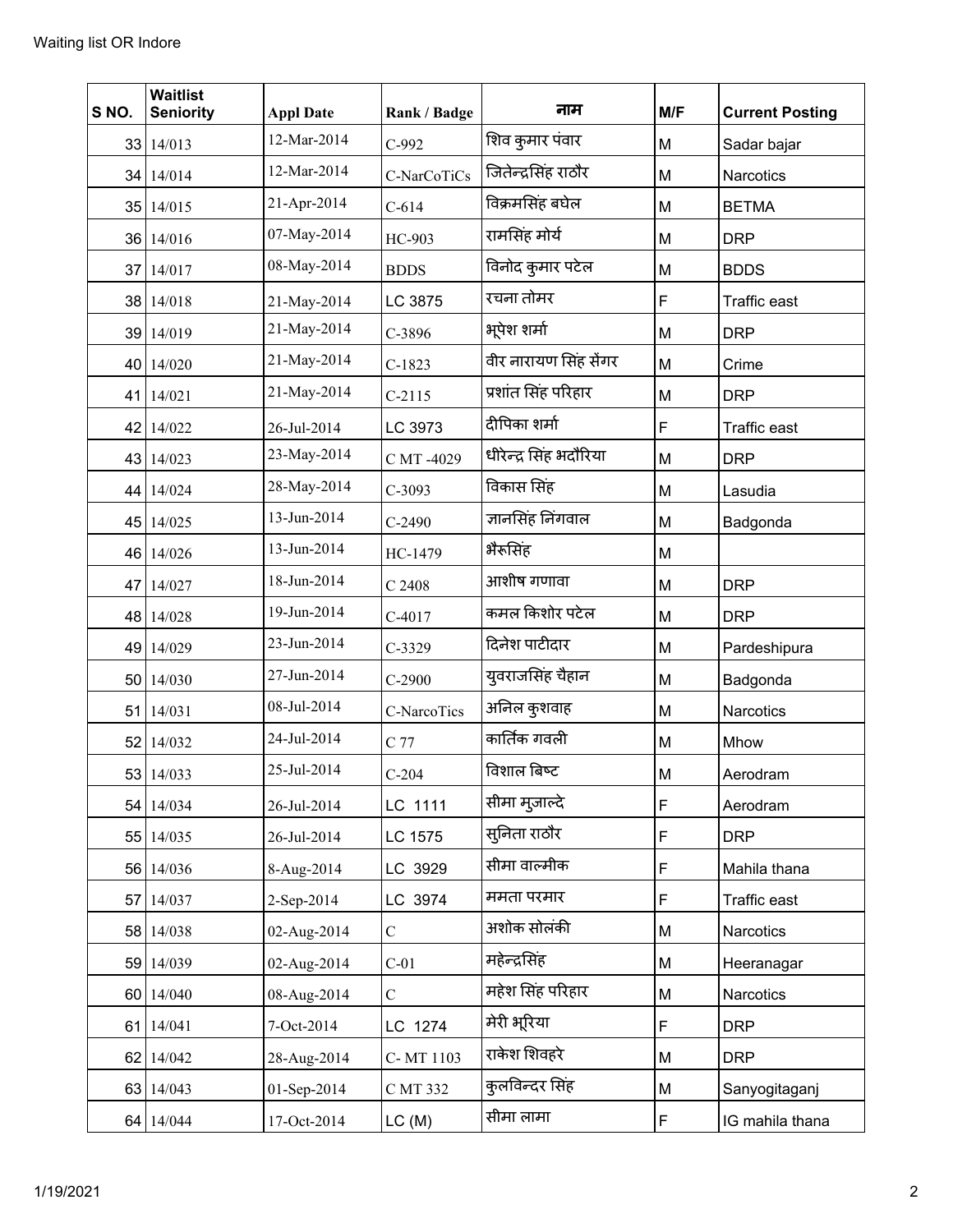| SNO. | <b>Waitlist</b><br><b>Seniority</b> | <b>Appl Date</b> | Rank / Badge | नाम                | M/F | <b>Current Posting</b> |
|------|-------------------------------------|------------------|--------------|--------------------|-----|------------------------|
|      | 65 14/045                           | 04-Sep-2014      | $C-2029$     | अमित सिंह          | M   | Banganga               |
|      | 66 14/046                           | 05-Sep-2014      | $C-34$       | कमलेश डावर         | M   | Annapurna              |
|      | 67 14/047                           | 05-Sep-2014      | $C-3276$     | धरमसिंह वर्मा      | M   | Vijaynagar             |
|      | 68 14/048                           | 24-Sep-2014      | $C-2663$     | नंदलाल परिहार      | M   | Mhow                   |
|      | 69 14/049                           | 25-Sep-2014      | $C-262$      | संजय दांगी         | M   | Bhawarkua              |
|      | 70 14/050                           | 17-Oct-2014      | $C-2527$     | राकेश चौहान        | M   | Heeranagar             |
|      | 71 14/051                           | 10-Nov-2014      | LC 3765      | सरिता बघेल         | F   | Annapurna              |
|      | 72 14/052                           | 10-Nov-2014      | LC 499       | संध्या चैधरी       | F   | SP West office         |
|      | 73 14/053                           | 30-Oct-2014      | C MT 1470    | मुकेश मावी         | M   | <b>DRP</b>             |
|      | 74 14/054                           | 30-Oct-2014      | C MT 416     | अनूप तिवारी        | M   | Khudel                 |
|      | 75 14/055                           | 10-Nov-2014      | $C-686$      | अमित कुमार डहेरिया | M   | Tukoganj               |
|      | 76 14/056                           | 10-Nov-2014      | C-3755       | मनीष दीक्षित       | M   | Crime                  |
|      | 77 14/057                           | 10-Nov-2014      | LC 1890      | बबीता पंवार        | F   | Aerodram               |
|      | 78 14/058                           | 10-Nov-2014      | LC 268       | साधना बघेल         | F   | Mahila thana           |
|      | 79 14/059                           | 10-Nov-2014      | LC 1720      | वंदना वर्मा        | F   | Chhoti gwaltoli        |
|      | 80 14/060                           | 27-Dec-2014      | LC 382       | गिरीजा धाकड        | F   | <b>DRP</b>             |
|      | 81 14/061                           | 12-Nov-2014      | $C-3693$     | लवकुश शर्मा        | M   | <b>Traffic west</b>    |
|      | 82 14/062                           | 12-Nov-2014      | $C-3696$     | शेखर               | M   | <b>Traffic west</b>    |
|      | 83 14/063                           | 12-Nov-2014      | $C-3705$     | पूरन               | M   | Traffic west           |
|      | 84 14/064                           | 12-Nov-2014      | $C-3690$     | अनिल               | M   | <b>Traffic west</b>    |
|      | 85 14/065                           | 12-Nov-2014      | $C-2414$     | ब्रजेन्द्रसिंह     | M   | Traffic west           |
|      | 86 14/066                           | 12-Nov-2014      | $C-976$      | माधव               | M   | <b>Traffic west</b>    |
|      | 87 14/067                           | 12-Nov-2014      | $C-560$      | संतराम             | M   | <b>Traffic west</b>    |
|      | 88 14/068                           | 12-Nov-2014      | C-3689       | पंकज यादव          | M   | <b>Traffic west</b>    |
|      | 89 14/069                           | 12-Nov-2014      | $C-3694$     | प्रदीप             | M   | <b>Traffic west</b>    |
|      | 90 14/070                           | 12-Nov-2014      | $C-1730$     | चंद्रपाल           | M   | <b>Traffic west</b>    |
|      | 91 14/071                           | 12-Nov-2014      | $C-576$      | महेश               | M   | <b>Traffic west</b>    |
|      | 92 14/072                           | 20-Nov-2014      | C MT 902     | संजय भिलाला        | M   | <b>FSL</b>             |
|      | 93 14/073                           | 20-Nov-2014      | $C-2791$     | विजय विश्वकर्मा    | M   | <b>DRP</b>             |
|      | 94 14/074                           | 20-Nov-2014      | $C-3816$     | इन्द्र प्रतापसिंह  | M   | Vijaynagar             |
|      | 95 14/075                           | 20-Nov-2014      | $C-3820$     | नितेश कुमार राय    | M   | Lasudia                |
|      | 96 14/076                           | 20-Nov-2014      | C-3776       | देवराज सिंह बघेल   | M   | Crime                  |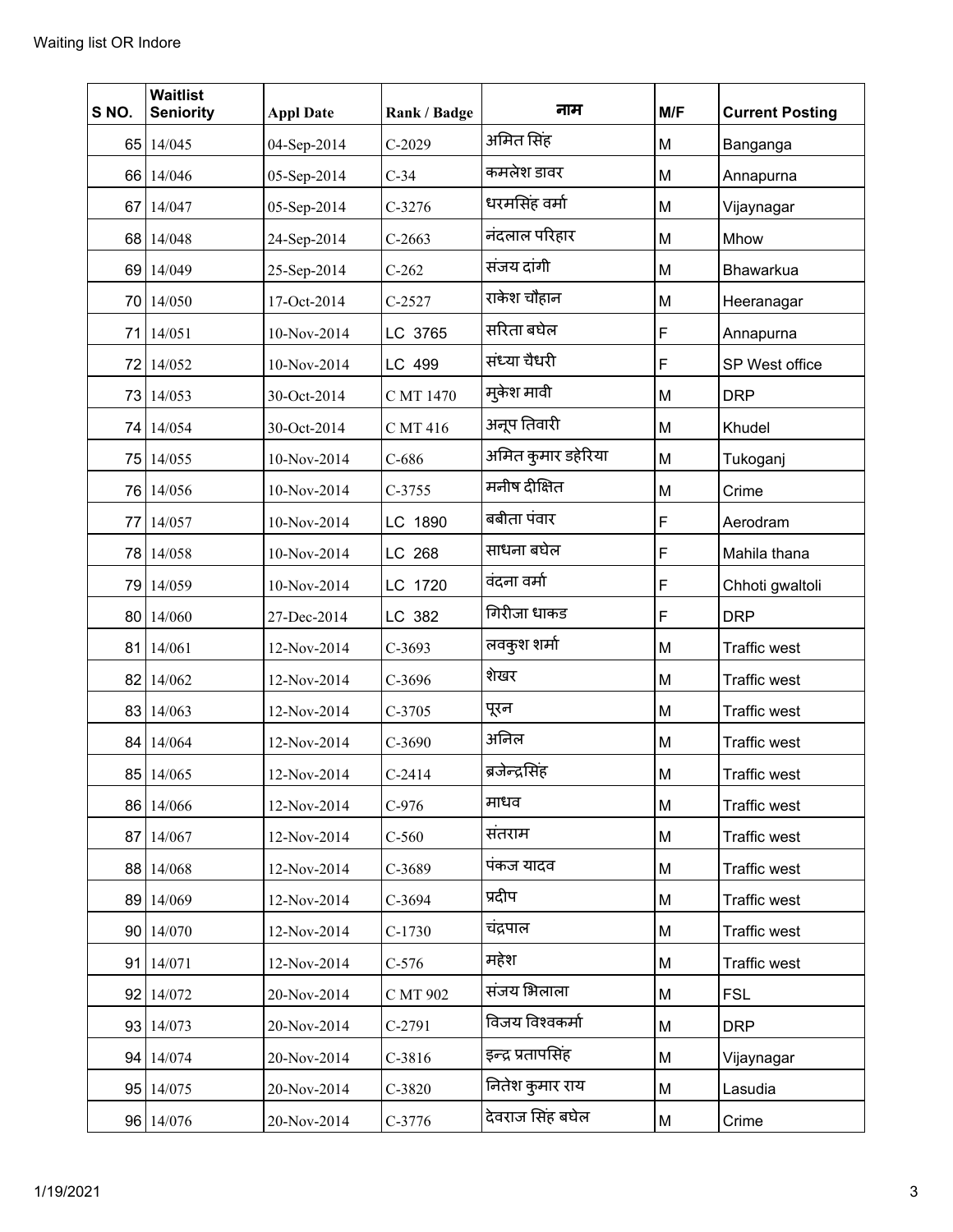| S NO. | <b>Waitlist</b><br><b>Seniority</b> | <b>Appl Date</b> | Rank / Badge | नाम                  | M/F | <b>Current Posting</b> |
|-------|-------------------------------------|------------------|--------------|----------------------|-----|------------------------|
|       | 97 14/077                           | 20-Nov-2014      | $C-658$      | दिलीप सिंह ठाकुर     | M   | Banganga               |
|       | 98 14/078                           | 20-Nov-2014      | $C-3738$     | रामचन्द्र प्रजापति   | M   | Traffic east           |
|       | 99 14/079                           | 21-Nov-2014      | $C-664$      | रिंकु रावत           | M   | Banganga               |
|       | 100 14/080                          | 22-Nov-2014      | $C-3669$     | हेमंत कुमार दांगी    | M   | Traffic east           |
|       | 101 14/081                          | 22-Nov-2014      | C MT 1464    | सचिन पटेल            | M   | DRP(MT)                |
|       | 102 14/082                          | 27-Nov-2014      | HC-126       | गोविन्द सिंह         | M   | Manpur                 |
|       | 103 14/083                          | 27-Nov-2014      | HC-1938      | श्यामसिंह            | M   | Juni Indore            |
|       | 104 14/084                          | 27-Nov-2014      | HC-1487      | स् <b>रेश चौहा</b> न | M   | <b>Betma</b>           |
|       | 105 14/085                          | 27-Nov-2014      | $C-1034$     | किशोर कुमार बर्डे    | M   | Kishanganj             |
|       | 106 14/086                          | 27-Nov-2014      | $C-378$      | सुनील                | M   | Mhow                   |
|       | 107 14/087                          | 27-Nov-2014      | $C-1204$     | राकेश                | M   | Kishanganj             |
|       | 108 14/088                          | 10-Dec-2014      | $C-3659$     | अजबसिंह रावत         | M   | Tukoganj               |
|       | 109 14/089                          | 11-Dec-2014      | $C-2378$     | विनय प्रताप सिंह     | M   | Crime                  |
|       | 110 14/090                          | 11-Dec-2014      | $C-2429$     | विनीत सिंह राजपूत    | M   | Juni Indore            |
|       | 111 14/091                          | 11-Dec-2014      | C-3819       | श्रीनिवास गुर्जर     | M   | Khudel                 |
|       | 112 14/092                          | 17-Dec-2014      | $C-2251$     | सुभाष सिंह चंदेल     | M   | <b>MIG</b>             |
|       | 113 14/093                          | 18-Dec-2014      | C MT 753     | महेश पाटीदार         | M   | <b>DRP</b>             |
|       | 114 14/094                          | 18-Dec-2014      | $C-152$      | अमित शर्मा           | M   | Malharganj             |
|       | 115 14/095                          | 24-Dec-2014      | HC-1851      | मदन सोलंकी           | M   | Annapurna              |
|       | 116 14/096                          | 24-Dec-2014      | C MT 2379    | अमित कोगे            | M   | <b>DRP</b>             |
|       | 117 14/097                          | 24-Dec-2014      | $C-2712$     | शिवदत्त पंवार        | М   | Tejajinagar            |
|       | 118 14/098                          | 30-Dec-2014      | C MT 1881    | अरविन्द दिववेदी      | М   | Annapurna              |
|       | 119 14/099                          | 30-Dec-2014      | $C-3680$     | दिलीप धाकड           | M   | Crime                  |
|       | 120 15/001                          | 01-Jan-2015      | $C-695$      | राहुल सिंह तोमर      | M   | AIG office             |
|       | $121$   15/002                      | 02-Jan-2015      | $C-3211$     | नितिन सोनारे         | M   | Raoji bajar            |
|       | 122 15/003                          | 02-Jan-2015      | $C-871$      | पंकज भदौरिया         | M   | Sanyogitaganj          |
|       | 123 15/004                          | 03-Jan-2015      | $C-3646$     | रोहित शर्मा          | M   | Sadar bajar            |
|       | 124 15/005                          | 6-Jan-2015       | LC           | निर्मला राजपूत       | F   | <b>SB</b>              |
|       | 125 15/006                          | 07-Jan-2015      | $C-3706$     | राहुल सिंह भदौरिया   | M   | Traffic east           |
|       | 126 15/007                          | 14-Jan-2015      | $C-3697$     | पंकज कुमार तिवारी    | M   | Raoji bajar            |
|       | 127 15/008                          | 14-Jan-2015      | $C-2302$     | धीरेन्द्रसिंह कुशवाह | M   | <b>DRP</b>             |
|       | 128 15/009                          | 14-Jan-2015      | C-3707       | विजय पाल सिंह        | M   | Traffic                |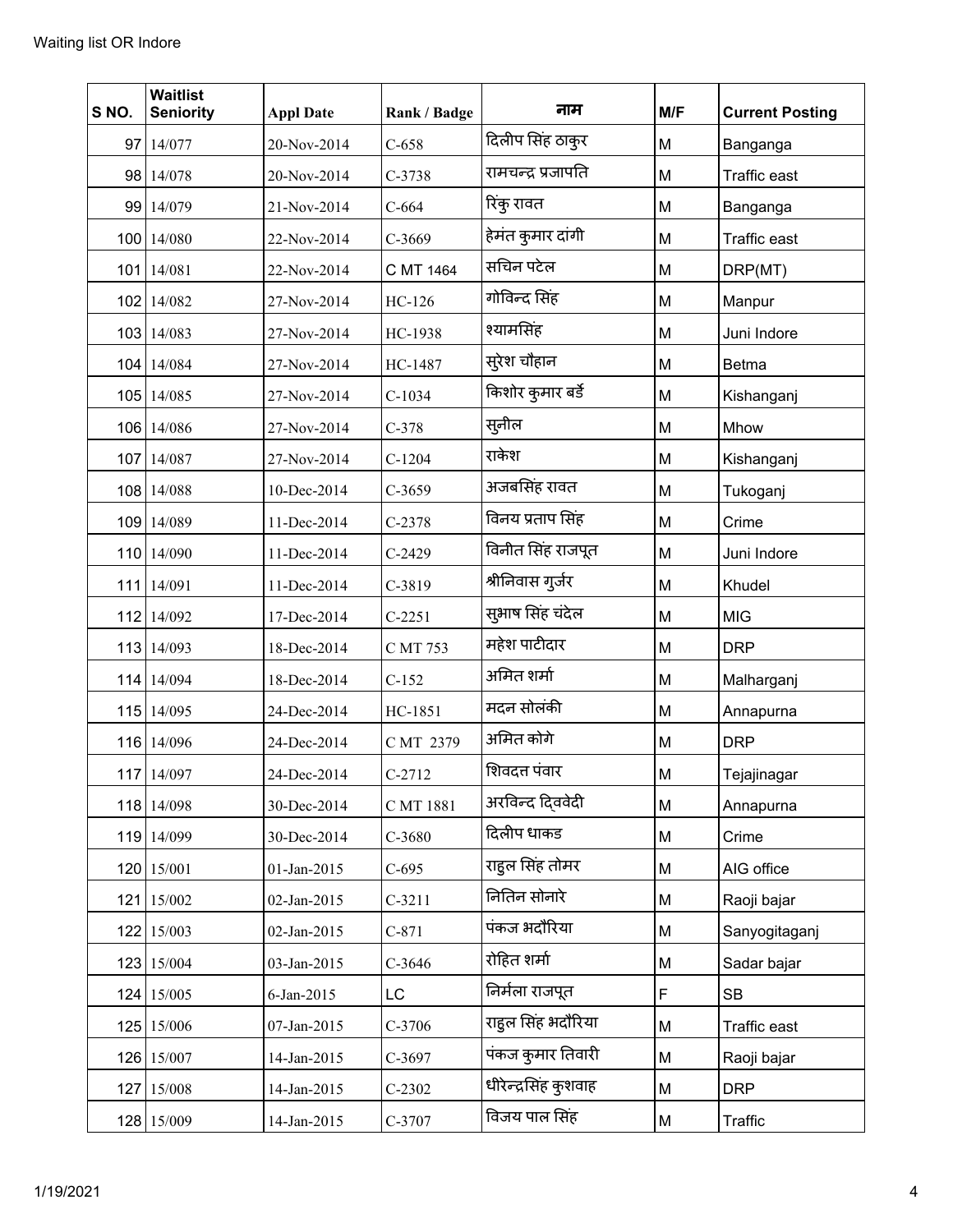| S NO. | <b>Waitlist</b><br><b>Seniority</b> | <b>Appl Date</b> | Rank / Badge     | नाम                  | M/F | <b>Current Posting</b> |
|-------|-------------------------------------|------------------|------------------|----------------------|-----|------------------------|
|       | 129 15/010                          | 15-Jan-2015      | $C-127$          | सचिन सोलंकी          | M   | Kanadia                |
|       | 130 15/011                          | 18-Jan-2015      | <b>HC 34</b>     | कमलेश डावर           | M   | Annapurna              |
|       | 131 15/012                          | 20-Jan-2015      | C 3488           | लोकेन्द्रसिंह        | M   | Sadar bajar            |
|       | 132 15/013                          | 24-Jan-2015      | C 2025           | महेन्द्र सिंह        | M   | Sadar bajar            |
|       | 133 15/014                          | 28-Jan-2015      | $C$ 2019         | जितेन्द्र रावत       | M   | Kanadia                |
|       | 134 15/015                          | 31-Jan-2015      | $C$ 2314         | मनोज                 | M   | MG Road                |
|       | 135 15/016                          | 8-Feb-2015       | $C$ 2015         | भोला यादव            | M   | <b>DRP</b>             |
|       | 136 15/017                          | 10-Feb-2015      | C 2773           | पीयूष रावत           | M   | Raoji bajar            |
|       | 137 15/018                          | 10-Feb-2015      | C 1452           | रजनीकांत मणडलोई      | M   | Kshipra                |
|       | 138 15/019                          | 14-Feb-2015      | C 3607           | विरेन्द्र यादव       | M   | Rau                    |
|       | 139 15/020                          | 19-Feb-2015      | <b>HC 590</b>    | राकेश                | M   | Mhow                   |
|       | 140 15/021                          | 19-Feb-2015      | $C(MT)$ 485      | अरविन्द              | M   | Mhow                   |
|       | 141 15/022                          | 19-Feb-2015      | C <sub>191</sub> | विनोद अहिरवार        | M   | <b>MIG</b>             |
|       | 142 15/023                          | 19-Feb-2015      | C 2138           | रविन्द्र कुमार शेषकर | M   | <b>MIG</b>             |
|       | 143 15/024                          | 19-Feb-2015      | C 379            | महेन्द्रसिंह परिहार  | M   | Pardeshipura           |
|       | 144 15/025                          | 20-Feb-2015      | C 3647           | उपेन्द्र सिंह तोमर   | M   | Sadar bajar            |
|       | 145 15/026                          | 25-Feb-2015      | $C$ 2609         | सकलेन खान            | M   | <b>DRP</b>             |
|       | 146 15/027                          | 25-Feb-2015      | $C$ 2056         | जितेन्द्रसिंह        | M   | Annapurna              |
|       | 147 15/028                          | 1-Mar-2015       | C 114            | प्रवीण जाधव          | M   | <b>DRP</b>             |
|       | 148 15/029                          | 2-Mar-2015       | C 1085           | अर्पित सिंह          | M   | Mhow                   |
|       | 149 15/030                          | 2-Mar-2015       | HC 1340          | रामप्रसाद            | М   | Chhoti gwaltoli        |
|       | 150 15/031                          | 2-Mar-2015       | C 3857           | सत्येन्द्रसिंह       | М   | Gautampura             |
|       | 151 15/032                          | 3-Mar-2015       | C 148            | खेमराज सैंगर         | M   | Manpur                 |
|       | 152 15/033                          | 3-Mar-2015       | C 1449           | अंकित कुशवाह         | M   | Manpur                 |
|       | 153 15/034                          | 3-Mar-2015       | C 404            | नरेन्द्र हिरवे       | M   | Manpur                 |
|       | 154 15/035                          | 5-Mar-2015       | C <sub>504</sub> | हरीश राजपूत          | M   | SP West office         |
|       | 155 15/036                          | 6-Mar-2015       | <b>HC 1671</b>   | रामेश्वर             | M   | Kishanganj             |
|       | 156 15/037                          | 6-Mar-2015       | C 2831           | राजेन्द्र यादव       | M   | kishanganj             |
|       | 157 15/038                          | 7-Mar-2015       | HC 1726          | धन्नालाल डावर        | M   | Manpur                 |
|       | 158 15/039                          | 11-Mar-2015      | RC 3163          | देवेन्द्र अहिरवार    | M   | <b>DRP</b>             |
|       | 159 15/040                          | 12-Mar-2015      |                  | विजय भूरा            | M   | <b>RFSL</b>            |
|       | 160 15/041                          | 12-Mar-2015      |                  | सहदेव रावत           | M   | <b>RFSL</b>            |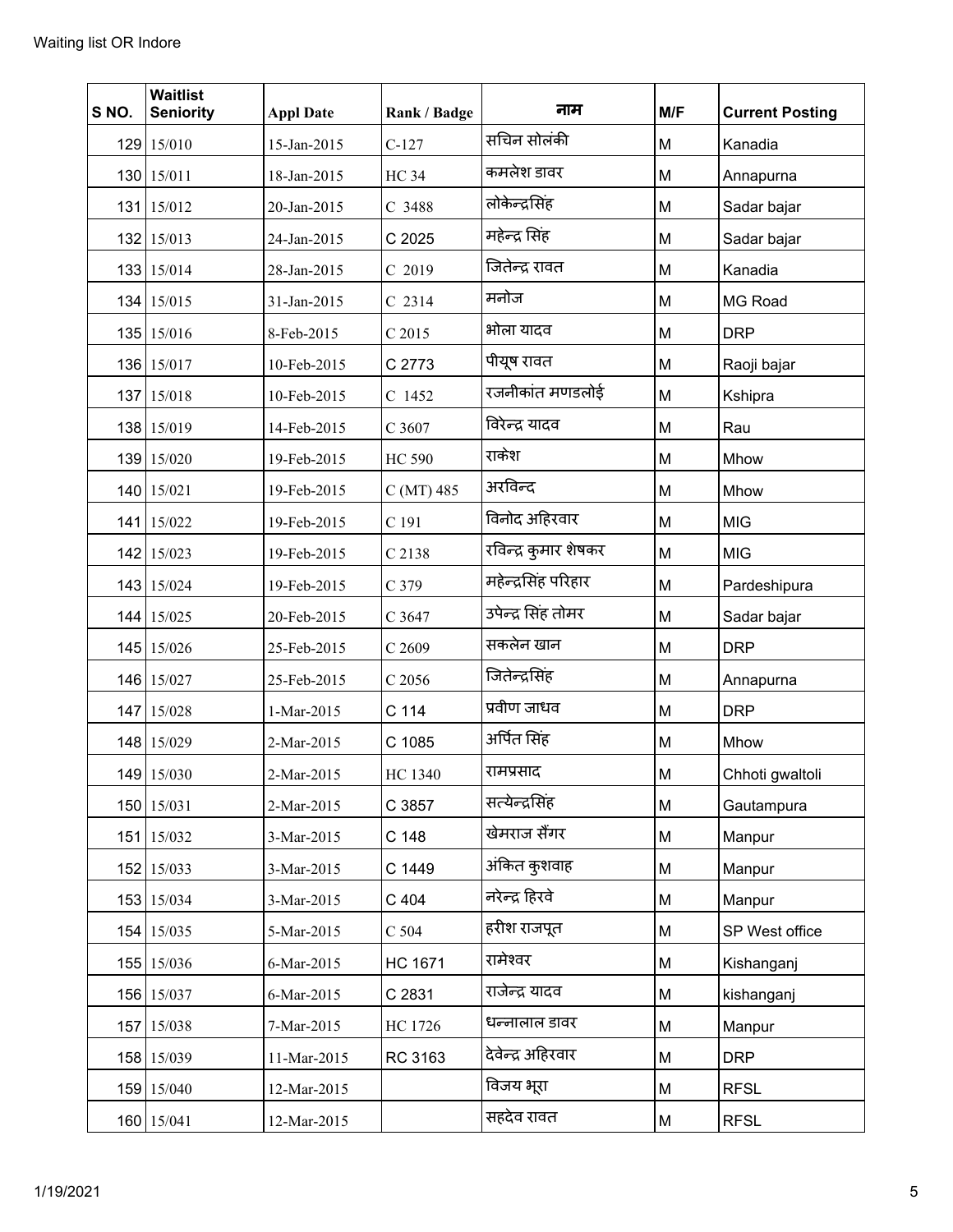| S NO. | <b>Waitlist</b><br><b>Seniority</b> | <b>Appl Date</b> | Rank / Badge    | नाम                  | M/F | <b>Current Posting</b> |
|-------|-------------------------------------|------------------|-----------------|----------------------|-----|------------------------|
|       | 161 15/042                          | 12-Mar-2015      | C 2073          | जयपाल                | M   | Manpur                 |
|       | 162 15/043                          | 13-Mar-2015      | C 1521          | गिरीश कुमार पाण्डेय  | M   | <b>Traffic west</b>    |
|       | 163 15/044                          | 13-Mar-2015      | C1291           | शैलेन्द्र खत्री      | M   | <b>Traffic west</b>    |
|       | 164 15/045                          | 16-Mar-2015      | C 3614          | दीपक सिंह परिहार     | M   | Sarafa                 |
|       | 165 15/046                          | 16-Mar-2015      | C 1817          | सुभाष                | M   | Malharganj             |
|       | 166 15/047                          | 17-Mar-2015      | C 780           | सुनील गावस्कर        | M   | Malharganj             |
|       | 167 15/048                          | 17-Mar-2015      | C 1962          | संजय सिंह            | M   | Malharganj             |
|       | 168 15/049                          | 17-Mar-2015      | C 2041          | जगदीश दांगी          | M   | Pardeshipura           |
|       | 169 15/050                          | 17-Mar-2015      | C 2507          | सूरज कुवंर           | M   | Pardeshipura           |
|       | 170 15/051                          | 17-Mar-2015      | C 1424          | नगरसिंह डाबर         | M   | palasia                |
|       | 171 15/052                          | 18-Mar-2015      | $C$ 3611        | रोहित पाराशर         | M   | Sarafa                 |
|       | 172 15/053                          | 18-Mar-2015      | C 3596          | विरेन्द्र प्रतापसिंह | M   | palasia                |
|       | 173 15/054                          | 18-Mar-2015      | C 1637          | शिवपालसिंह           | M   | <b>MIG</b>             |
|       | 174 15/055                          | 19-Mar-2015      | C 3128          | हितेन्द्रसिंह        | M   | Lasudia                |
|       | 175 15/056                          | 21-Mar-2015      | C 671           | रामेश्वर             | M   | Kanadia                |
|       | 176 15/057                          | 21-Mar-2015      | C 2124          | बाल्सिंह भाबर        | M   | Kanadia                |
|       | 177 15/058                          | 23-Mar-2015      | C <sub>02</sub> | पुनीत चैबे           | M   | <b>DRP</b>             |
|       | 178 15/059                          | 24-Mar-2015      | C 3605          | नागेन्द्र सिंह       | M   | Sanyogitaganj          |
|       | 179 15/060                          | 25-Mar-2015      | C 1136          | विजय चैहान           | M   | <b>Traffic west</b>    |
|       | 180 15/061                          | 26-Mar-2015      | C 1016          | कुलदीप सिंह          | M   | Banganga               |
|       | 181 15/062                          | 26-Mar-2015      | C 519           | रामलखन सिंह          | M   | Traffic east           |
|       | 182 15/063                          | 26-Mar-2015      | C 2108          | रवि मण्डोलिया        | M   | Traffic east           |
|       | 183 15/064                          | 26-Mar-2015      | $C$ 1020        | कन्हैयालाल पटेल      | M   | Traffic east           |
|       | 184 15/065                          | 26-Mar-2015      | C 2131          | दिलीप कुमार          | M   | <b>DRP</b>             |
|       | 185 15/066                          | 27-Mar-2015      | $C(MT)$ 4014    | पन्नालाल रावत        | M   | DRP (MT)               |
|       | 186 15/067                          | 30-Mar-2015      | C 3638          | अजीत कुमार सिंह      | M   | Tukoganj               |
|       | 187 15/068                          | 30-Mar-2015      | $C$ 3650        | सुनील शर्मा          | M   | Vijaynagar             |
|       | 188 15/069                          | 31-Mar-2015      | C 1684          | आशीष सोनी            | M   | Pandrinath             |
|       | 189 15/070                          | 4-Apr-2015       | C 75            | संदीप नामदेव         | M   | <b>DRP</b>             |
|       | 190 15/071                          | 4-Apr-2015       | C 770           | तरसेमसिंह सेंगर      | M   | Sadar bajar            |
|       | 191 15/072                          | 7-Apr-2015       | C 3702          | मोहित कुमार मंडलोई   | M   | Khajrana               |
|       | 192 15/073                          | 7-Apr-2015       | C 3720          | जितेन्द्र गोयल       | M   | Pardeshipura           |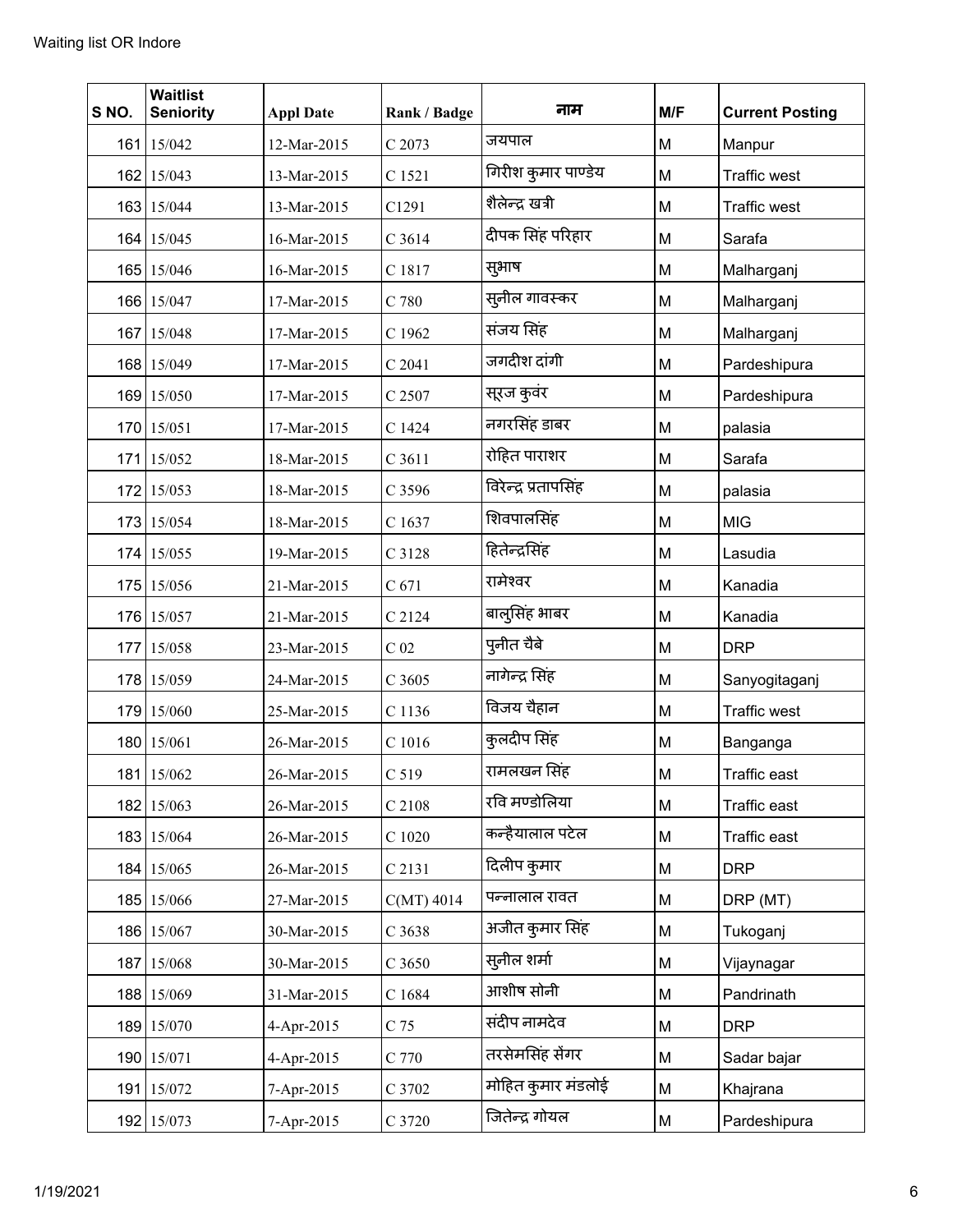| S NO. | <b>Waitlist</b><br><b>Seniority</b> | <b>Appl Date</b> | Rank / Badge     | नाम                  | M/F | <b>Current Posting</b> |
|-------|-------------------------------------|------------------|------------------|----------------------|-----|------------------------|
|       | 193 15/074                          | 7-Apr-2015       | C <sub>656</sub> | शराफत अली            | M   | Vijaynagar             |
|       | 194 15/075                          | 7-Apr-2015       | $C$ 2014         | दयाराम पर्ते         | M   | Tejaji nagar           |
|       | 195 15/076                          | 8-Apr-2015       | C 3627           | अंकित उपाध्याय       | M   | Sarafa                 |
|       | 196 15/077                          | 10-Apr-2015      | C 2792           | विनोद पाटीदार        | M   | <b>Betma</b>           |
|       | 197 15/078                          | 15-Apr-2015      | C 3390           | अर्जुनसिंह           | M   | <b>Traffic west</b>    |
|       | 198 15/079                          | 16-Apr-2015      | $C(MT)$ 2123     | धर्मेन्द्र           | M   | Annapurna              |
|       | 199 15/080                          | 16-Apr-2015      | C 2231           | अशोक धाकड            | M   | Pardeshipura           |
|       | 200 15/081                          | 16-Apr-2015      | C 3678           | स्रेशनाथ             | M   | Tejaji nagar           |
|       | 201 15/082                          | 17-Apr-2015      | HC 677           | प्रेमलाल मंडलोई      | M   | Annapurna              |
|       | 202 15/083                          | 17-Apr-2015      | C 3649           | सुरेन्द्र लोधी       | M   | Sadar bajar            |
|       | 203 15/084                          | 17-Apr-2015      | C 3557           | जितेन्द्र पाटीदार    | M   | Juni Indore            |
|       | 204 15/085                          | 17-Apr-2015      | C 2210           | गोवर्धन लाल          | M   | palasia                |
|       | 205 15/086                          | 20-Apr-2015      | C 1092           | कुलदीप सिंह सिकरवार  | M   | <b>DRP</b>             |
|       | 206 15/087                          | 22-Apr-2015      | C 1867           | अजय कुमार चौबे       | M   | Pardeshipura           |
|       | 207 15/088                          | 23-Apr-2015      | C (MT) 1189      | धीरेन्द्र मिश्रा     | M   | Rajendra nagar         |
|       | 208 15/089                          | 23-Apr-2015      | C 3520           | रितेश भालसे          | M   | Sanyogitaganj          |
|       | 209 15/090                          | 23-Apr-2015      | C 3677           | मांगीलाल चैहान       | M   | <b>Traffic east</b>    |
|       | 210 15/091                          | 23-Apr-2015      | C 3692           | दीपक दिववेदी         | M   | Traffic east           |
|       | 211 15/092                          | 30-Apr-2015      | LC 3974          | ममता पवार            | F   | <b>DRP</b>             |
|       | 212 15/093                          | 30-Apr-2015      | LC 1019          | अर्चना बौरासी        | F   | <b>DRP</b>             |
|       | 213 15/094                          | 30-Apr-2015      | C 3878           | नरेन्द्रसिंह जामोद   | M   | <b>DRP</b>             |
|       | 214 15/095                          | 30-Apr-2015      | C 3883           | धमेन्द्र सिंह सोनगरा | M   | Annapurna              |
|       | 215 15/096                          | 30-Apr-2015      | C 911            | सद्दाम पठान          | M   | Traffic                |
|       | 216 15/097                          | 30-Apr-2015      | C 3899           | सुबोधसिंह चैधरी      | М   | Mhow                   |
|       | 217 15/098                          | 30-Apr-2015      | C 482            | रामकृष्ण             | M   | MG Road                |
|       | 218 15/099                          | 30-Apr-2015      | C 2423           | हरीश कुमार शर्मा     | M   | Bhawarkuan             |
|       | 219 15/100                          | 30-Apr-2015      | $C$ 2480         | सुनील कुमार          | M   | <b>DRP</b>             |
|       | 220 15/101                          | 30-Apr-2015      | C 1191           | धमेन्द्र शर्मा       | M   | Aerodram               |
|       | 221 15/102                          | 30-Apr-2015      | C 1342           | शेलेन्द्र ठाकुर      | M   | Ajad nagar             |
|       | 222 15/103                          | 30-Apr-2015      | C 1176           | रामनिवास निगम        | M   | Juni Indore            |
|       | 223 15/104                          | 30-Apr-2015      | C1626            | राजाराम डूडवे        | M   | Dwarikapuri            |
|       | 224 15/105                          | 30-Apr-2015      | C 946            | संदीप बद्दल्या       | M   | Bhawarkuan             |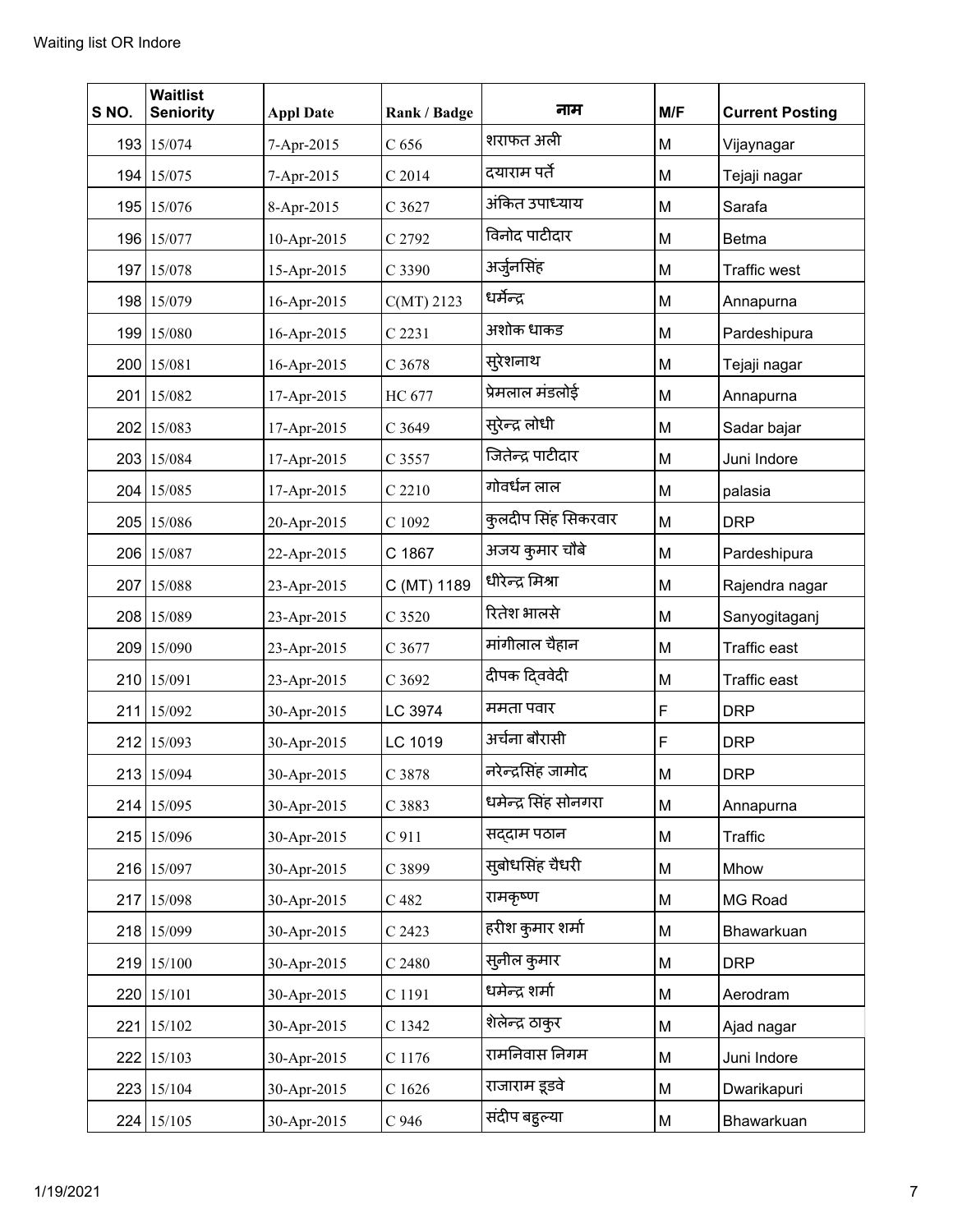| S NO. | <b>Waitlist</b><br><b>Seniority</b> | <b>Appl Date</b> | Rank / Badge      | नाम                   | M/F | <b>Current Posting</b> |
|-------|-------------------------------------|------------------|-------------------|-----------------------|-----|------------------------|
|       | 225 15/106                          | 30-Apr-2015      | C 237             | श्याम मालवीय          | M   | Bhawarkuan             |
|       | 226 15/107                          | 30-Apr-2015      | C 3925            | रामवीर सिंह जादौन     | M   | <b>DRP</b>             |
|       | 227 15/108                          | 30-Apr-2015      | C 2771            | विनय सुर्यवंशी        | M   | <b>Traffic east</b>    |
|       | 228 15/109                          | 30-Apr-2015      | C 434             | अजीत सिंह यादव        | M   | <b>DRP</b>             |
|       | 229 15/110                          | 30-Apr-2015      | C 3049            | कमलसिंह मण्डलोई       | M   | Kshipra                |
|       | 230 15/111                          | 30-Apr-2015      | C 3051            | लखन गुप्ता            | M   | <b>DRP</b>             |
|       | 231 15/112                          | 30-Apr-2015      | C 2964            | संजीवधर दिववेदी       | M   | Chhoti gwaltoli        |
|       | 232 15/113                          | 30-Apr-2015      | C 2984            | केदारसिंह चैधरी       | M   | Lasudia                |
|       | 233 15/114                          | 30-Apr-2015      | C 2195            | कपूर चैधरी            | M   | Sanwer                 |
|       | 234 15/115                          | 30-Apr-2015      | C 1911            | विशाल सांकला          | M   | <b>DRP</b>             |
|       | 235 15/116                          | 30-Apr-2015      | C 270             | महेश जरसोनिया         | M   | <b>DRP</b>             |
|       | 236 15/117                          | 30-Apr-2015      | C 2529            | सूनील कुमार मालवीय    | M   | Kanadia                |
|       | 237 15/118                          | 30-Apr-2015      | C 837             | अशोक दावडेकर          | M   | Kanadia                |
|       | 238 15/119                          | 30-Apr-2015      | C 1531            | म्केश कन्नौज          | M   | <b>DRP</b>             |
|       | 239 15/120                          | 30-Apr-2015      | C 847             | संदीप पटेल            | M   | <b>DRP</b>             |
|       | 240 15/121                          | 30-Apr-2015      | C 1465            | जितेन्द्र धाकड        | M   | Ajad nagar             |
|       | 241 15/122                          | 30-Apr-2015      | C <sub>2635</sub> | ओमप्रकाश नरवरिया      | M   | Lasudia                |
|       | 242 15/123                          | 30-Apr-2015      | C 1226            | दिनेश करारिया         | M   | Ajad nagar             |
|       | 243 15/124                          | 30-Apr-2015      | C <sub>244</sub>  | प्रकाश वर्मा          | M   | <b>DRP</b>             |
|       | 244 15/125                          | 30-Apr-2015      | C 1522            | रूपसिंह चंदनावत       | M   | Annapurna              |
|       | 245 15/126                          | 30-Apr-2015      | C 2325            | मनोज नागौर            | M   | <b>DRP</b>             |
|       | 246 15/127                          | 30-Apr-2015      | C 1296            | सत्यपाल सिंह          | M   | Traffic                |
|       | 247 15/128                          | 30-Apr-2015      | $C$ 936           | श्रीराम डुडवे         | M   | Sanyogitaganj          |
|       | 248 15/129                          | 30-Apr-2015      | C 2965            | मनोज कुमार सिसौदिया   | M   | <b>MIG</b>             |
|       | 249 15/130                          | 30-Apr-2015      | $C$ 760           | महेन्द्र पाल          | M   | Sanyogitaganj          |
|       | 250 15/131                          | 30-Apr-2015      | C 2975            | विनीत कुमार मिश्रा    | M   | Vijaynagar             |
|       | 251 15/132                          | 30-Apr-2015      | C 617             | रामकृष्ण मोरी         | M   | Traffic east           |
|       | 252 15/133                          | 30-Apr-2015      | C 756             | जितेन्द्र प्रजापति    | M   | Chandannagar           |
|       | 253 15/134                          | 30-Apr-2015      | C 3461            | विजयसिंह              | M   | MG Road                |
|       | 254 15/135                          | 30-Apr-2015      | C <sub>629</sub>  | जयप्रकाश जायसवाल      | M   | <b>DRP</b>             |
|       | 255 15/136                          | 30-Apr-2015      | LC 3001           | मनीषा यादव            | F   | <b>DRP</b>             |
|       | 256 15/137                          | 1-May-2015       | C 3880            | गोविन्द सिंह सिसोदिया | M   | Mhow                   |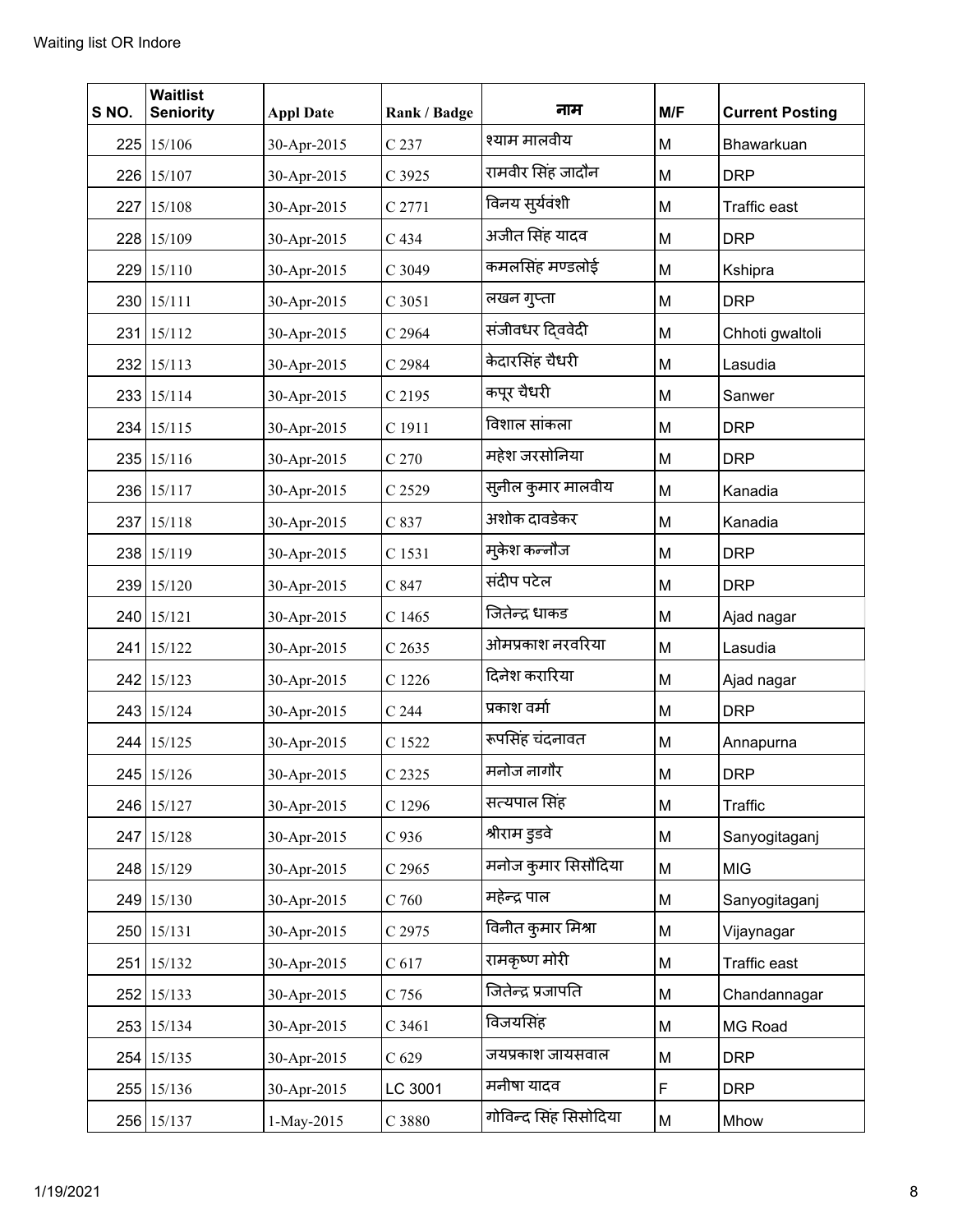| S NO. | <b>Waitlist</b><br><b>Seniority</b> | <b>Appl Date</b> | Rank / Badge | नाम                      | M/F | <b>Current Posting</b> |
|-------|-------------------------------------|------------------|--------------|--------------------------|-----|------------------------|
|       | 257 15/138                          | 4-May-2015       | C 398        | इमाद उद्दीन              | M   | Rajendra nagar         |
|       | 258 15/139                          | 4-May-2015       | C 238        | आदिल खान                 | M   | Chandan nagar          |
|       | 259 15/140                          | 4-May-2015       | C 3836       | प्रकाश मणि               | M   | Traffic                |
|       | 260 15/141                          | 4-May-2015       | C 3835       | म्केश कुमार              | M   | <b>DRP</b>             |
|       | 261 15/142                          | 4-May-2015       | C 3061       | नीलमसिंह यादव            | M   | <b>DRP</b>             |
|       | 262 15/143                          | 4-May-2015       | C 3844       | मिथुनसिंह राठौर          | M   | Traffic                |
|       | 263 15/144                          | 4-May-2015       | C 3843       | शुभमसिंह कुशवाह          | M   | Sanwer                 |
|       | 264 15/145                          | 4-May-2015       | C 3913       | तनवीर हूसैन              | M   | Chandan nagar          |
|       | 265 15/146                          | 4-May-2015       | C 1416       | पवन कुमार                | M   | MG Road                |
|       | 266 15/147                          | 4-May-2015       | C 3681       | अनिल कास्डे              | M   | Banganga               |
|       | 267 15/148                          | 4-May-2015       | C 3270       | धर्मेन्द्र सिंह परिहार   | M   | Lasudia                |
|       | 268 15/149                          | 4-May-2015       | C 3897       | संदीप सरोहा              | M   | <b>DRP</b>             |
|       | 269 15/150                          | 4-May-2015       | C 1185       | अंकित दास                | M   | Rajendra nagar         |
|       | 270 15/151                          | 4-May-2015       | C 3872       | हिम्मत परमार             | M   | Rajendra nagar         |
|       | 271 15/152                          | 5-May-2015       | C 3933       | राजेन्द्र जामलिया        | M   | <b>DRP</b>             |
|       | 272 15/153                          | 5-May-2015       | C 3931       | उत्कर्ष वर्मा            | M   | <b>DRP</b>             |
|       | 273 15/154                          | 5-May-2015       | C 3902       | अर्जुन आर्य              | M   | Gandhinagar            |
|       | 274 15/155                          | 5-May-2015       | C 3860       | उदयसिंह जाटव             | M   | Rajendra nagar         |
|       | 275 15/156                          | 5-May-2015       | C 3855       | वीरेन्द्र शिवहरे         | M   | <b>DRP</b>             |
|       | 276 15/157                          | 5-May-2015       | C 3932       | प्रहलाद चंद्रवंशी        | M   | <b>DRP</b>             |
|       | 277 15/158                          | 5-May-2015       | C 3947       | राघवेन्द्र परमार         | M   | <b>DRP</b>             |
|       | 278 15/159                          | 5-May-2015       | C 3972       | भारत डावर                | M   | Khudel                 |
|       | 279 15/160                          | 5-May-2015       | $C$ 3950     | लतीश सालेकर              | M   | <b>DRP</b>             |
|       | 280 15/161                          | 5-May-2015       | C 3968       | नागेन्द्र सिंह           | M   | <b>DRP</b>             |
|       | 281 15/162                          | 5-May-2015       | $C$ 3956     | सत्येन्द्र सिंह दादौरिया | M   | <b>DRP</b>             |
|       | 282 15/163                          | 5-May-2015       | C 3938       | राधेश्याम सिसौंदिया      | M   | <b>DRP</b>             |
|       | 283 15/164                          | 5-May-2015       | C 3853       | गोपालसिंह                | M   | Badgonda               |
|       | 284 15/165                          | 5-May-2015       | C 3943       | पंकेशसिंह                | M   | <b>DRP</b>             |
|       | 285 15/166                          | 5-May-2015       | C 3966       | राधेश्याम कुशवाह         | M   | <b>DRP</b>             |
|       | 286 15/167                          | 5-May-2015       | C 3949       | रविकांत शर्मा            | M   | <b>DRP</b>             |
|       | 287 15/168                          | 5-May-2015       | C 3957       | शिवमसिंह तोमर            | M   | <b>DRP</b>             |
|       | 288 15/169                          | 5-May-2015       | C 3864       | दीपक पटेल                | M   | kishanganj             |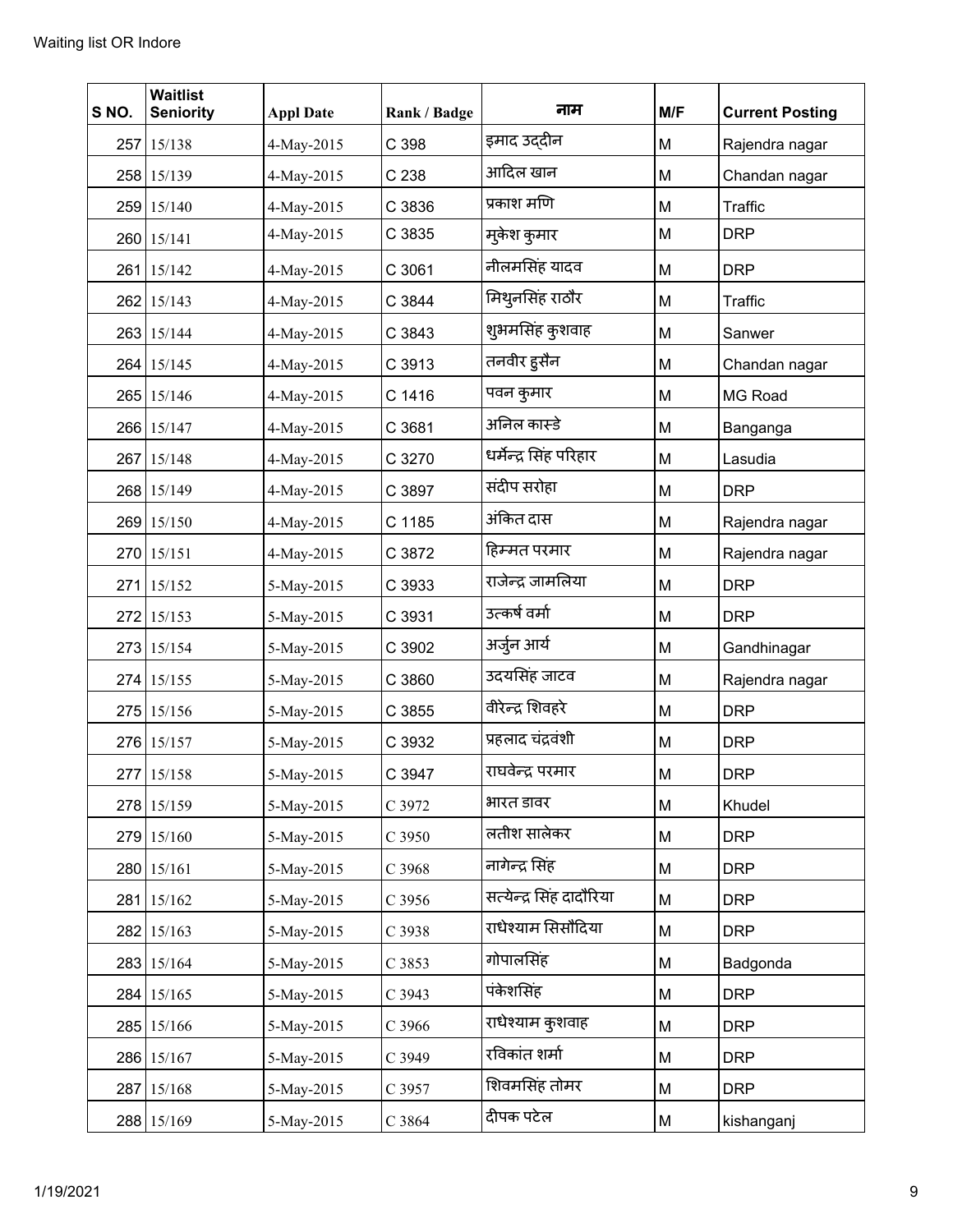| S NO. | <b>Waitlist</b><br><b>Seniority</b> | <b>Appl Date</b> | Rank / Badge    | नाम                    | M/F | <b>Current Posting</b> |
|-------|-------------------------------------|------------------|-----------------|------------------------|-----|------------------------|
|       | 289 15/170                          | 5-May-2015       | C 3876          | लोकेन्द्र सिंह गुर्जर  | М   | Traffic                |
|       | 290 15/171                          | 5-May-2015       | C 857           | राजपाल गुर्जर          | M   | Depalpur               |
|       | 291 15/172                          | 5-May-2015       | C 3961          | मनोज कुमार             | M   | <b>DRP</b>             |
|       | 292 15/173                          | 5-May-2015       | C 3960          | नितेश कुमावत           | M   | <b>DRP</b>             |
|       | 293 15/174                          | 5-May-2015       | C 3841          | स्लील कुमार यादव       | М   | Depalpur               |
|       | 294 15/175                          | 5-May-2015       | C 3942          | विजय बछानिया           | М   | <b>DRP</b>             |
|       | 295 15/176                          | 5-May-2015       | C 3945          | अशोक कुमार             | M   | <b>DRP</b>             |
|       | 296 15/177                          | 5-May-2015       | C 3958          | बहादुर सिंह राजावत     | M   | <b>DRP</b>             |
|       | 297 15/178                          | 5-May-2015       | C 3954          | हेमन्त सैनी            | М   | <b>DRP</b>             |
|       | 298 15/179                          | 5-May-2015       | C 3840          | दीपक शर्मा             | M   | Juni Indore            |
|       | 299 15/180                          | 5-May-2015       | C 3941          | आत्माराम पटेल          | M   | Crime                  |
|       | 300 15/181                          | 5-May-2015       | C 3944          | मनोज कुमार कुशवाह      | M   | <b>DRP</b>             |
|       | 301 15/182                          | 5-May-2015       | C 3847          | पुप्पेन्द्र यादव       | M   | Lasudia                |
|       | 302 15/183                          | 5-May-2015       | C 3870          | पानसिंह धाकड           | M   | Chandan nagar          |
|       | 303 15/184                          | 5-May-2015       | C 3856          | अजय प्रताप सिंह        | M   | Dwarikapuri            |
|       | 304 15/185                          | 6-May-2015       | C 1472          | भूपेन्द्रसिंह राजौरिया | M   | Dwarikapuri            |
|       | 305 15/186                          | 6-May-2015       | C 2153          | लक्षमण                 | M   | Heera nagar            |
|       | 306 15/187                          | 6-May-2015       | C 2578          | अमित मौर्य             | M   | <b>DRP</b>             |
|       | 307 15/188                          | 6-May-2015       | C 2102          | प्रदीप कुमार सौलंकी    | M   | Tejaji nagar           |
|       | 308 15/189                          | 7-May-2015       | C 3927          | स्(शील                 | M   | Sarafa                 |
|       | 309 15/190                          | 10-May-2015      | C 3850          | ऐवरन सिंह यादव         | M   | MG Road                |
|       | 310 15/191                          | 10-May-2015      | C 3056          | अजय यादव               | M   | <b>DRP</b>             |
|       | 311 15/192                          | 10-May-2015      | C <sub>27</sub> | डोंगरसिंह खेडकर        | M   | <b>DRP</b>             |
|       | 312 15/193                          | 10-May-2015      | C 3145          | बलवंत सिंह             | M   | Sarafa                 |
|       | 313 15/194                          | 10-May-2015      | C 3895          | किशोर कुमार            | M   | <b>MIG</b>             |
|       | 314 15/195                          | 10-May-2015      | C 3955          | निकिल कुमार            | M   | <b>DRP</b>             |
|       | 315 15/196                          | 10-May-2015      | C 1548          | रमेशचंद्र खराडी        | M   | Annapurna              |
|       | 316 15/197                          | 10-May-2015      | C 1866          | कमलेश डामर             | M   | <b>DRP</b>             |
|       | 317 15/198                          | 10-May-2015      | $C$ 2063        | राजू डामोर             | M   | Kshipra                |
|       | 318 15/199                          | 10-May-2015      | C 2582          | अशोक चैहान             | M   | Mhow                   |
|       | 319 15/200                          | 10-May-2015      | C 3196          | तुलसीराम अहिरवार       | M   | Bhawarkuan             |
|       | 320 15/201                          | 10-May-2015      | C 749           | संतोष मगरे             | M   | <b>DRP</b>             |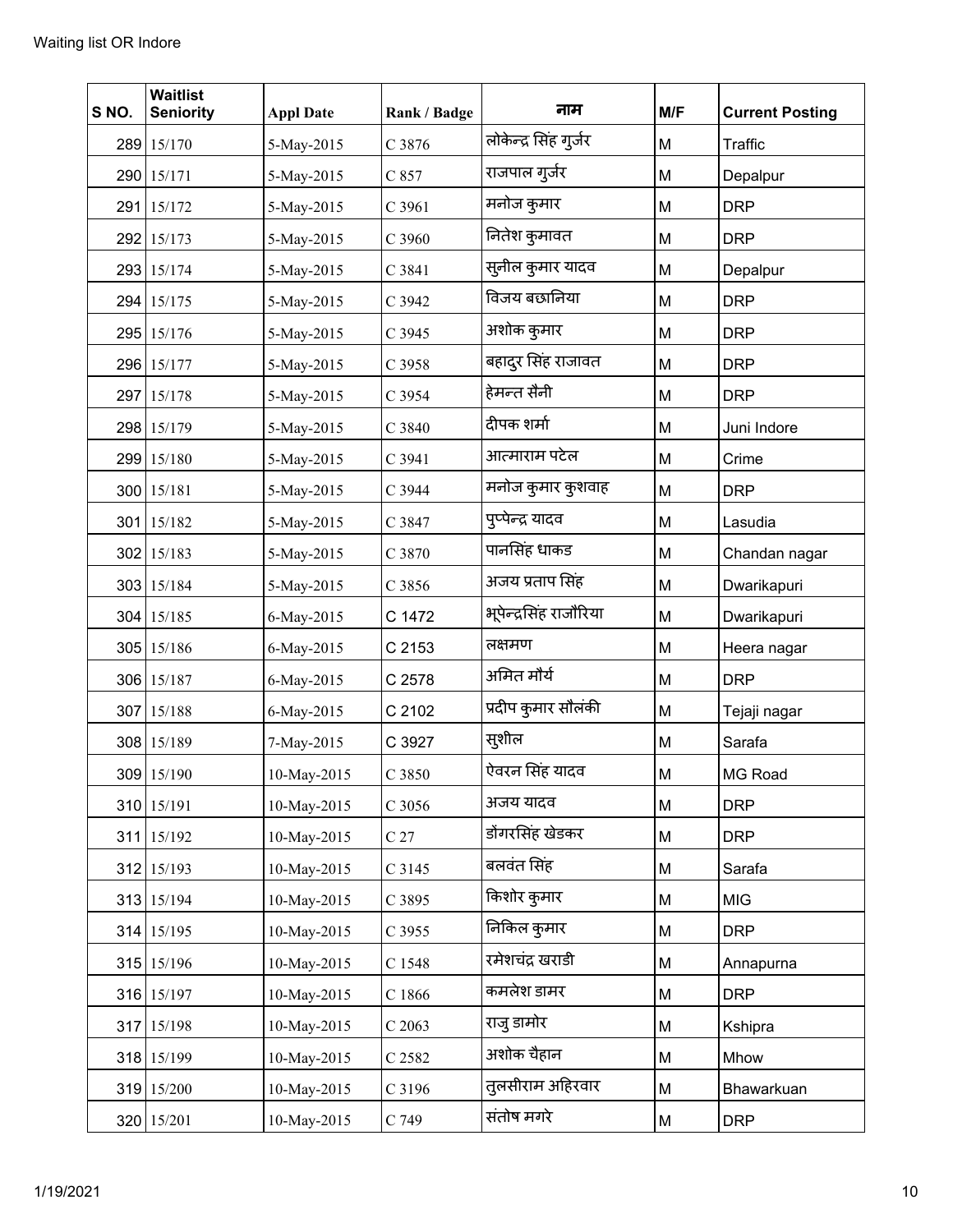| S NO. | <b>Waitlist</b><br><b>Seniority</b> | <b>Appl Date</b> | Rank / Badge     | नाम                     | M/F | <b>Current Posting</b> |
|-------|-------------------------------------|------------------|------------------|-------------------------|-----|------------------------|
|       | 321 15/202                          | 10-May-2015      | C 2297           | महेन्द्रसिंह चैहान      | M   | <b>DRP</b>             |
|       | 322 15/203                          | 10-May-2015      | C 3916           | सतीश अर्गल              | M   | <b>DRP</b>             |
|       | 323 15/204                          | 10-May-2015      | C 3915           | नेपाल यादव              | M   | Malharganj             |
|       | 324 15/205                          | 10-May-2015      | C 3905           | राजकुमार तिवारी         | M   | <b>DRP</b>             |
|       | 325 15/206                          | 10-May-2015      | C 3906           | आशीष कुमारसिंह          | M   | <b>DRP</b>             |
|       | 326 15/207                          | 10-May-2015      | C 3911           | प्रकाश रघुवंशी          | M   | Crime                  |
|       | 327 15/208                          | 10-May-2015      | C 1272           | नितिन चैधरी             | M   | <b>DRP</b>             |
|       | 328 15/209                          | 10-May-2015      | C <sub>503</sub> | राजू रावत               | M   | <b>DRP</b>             |
|       | 329 15/210                          | 10-May-2015      | C 3859           | राहुलसिंह भदौरिया       | M   | Sanyogitaganj          |
|       | 330 15/211                          | 10-May-2015      | C 2288           | प्रदीप कुमार शर्मा      | M   | Traffic east           |
|       | 331 15/212                          | 10-May-2015      | C 1934           | मनीष पटेल               | M   | <b>DRP</b>             |
|       | 332 15/213                          | 10-May-2015      | C 1546           | जितेन्द्र मण्डलोई       | M   | <b>DRP</b>             |
|       | 333 15/214                          | 12-May-2015      | C                | सौरभ शुक्ला             | M   | <b>DSB</b>             |
|       | 334 15/215                          | 12-May-2015      | C(MT) 1620       | महेन्द्रसिंह डगला       | M   | DRP (MT)               |
|       | 335 15/216                          | 12-May-2015      | $C$ 246          | हरिराम शर्मा            | M   | Khudel                 |
|       | 336 15/217                          | 15-May-2015      | C 2415           | सिओम सिंह राठौर         | M   | Khudel                 |
|       | 337 15/218                          | 15-May-2015      | C 3888           | प्रतापसिंह मोरे         | M   | Lasudia                |
|       | 338 15/219                          | 15-May-2015      | C 3846           | वीरेन्द्र सिंह          | M   | Annapurna              |
|       | 339 15/220                          | 15-May-2015      | C 3869           | सोनू माथुर              | M   | Badgonda               |
|       | 340 15/221                          | 15-May-2015      | C 1652           | मो यासद हुसैन           | M   | <b>Traffic east</b>    |
|       | 341 15/222                          | 15-May-2015      | C 1745           | धर्मेन्द्र जाटव         | M   | Sanwer                 |
|       | 342 15/223                          | 15-May-2015      | C 3037           | कृष्ण कुमार मकवाना      | M   | <b>DRP</b>             |
|       | 343 15/224                          | 15-May-2015      | C 493            | स्तनील शर्मा            | M   | kishanganj             |
|       | 344 15/225                          | 19-May-2015      | C 3842           | संजय गौसर               | М   | Aerodram               |
|       | 345 15/226                          | 21-May-2015      | C 3729           | विनोद पाण्डेय           | М   | Pardeshipura           |
|       | 346 15/227                          | 21-May-2015      | C 3727           | दिनेश कुमार             | M   | Bhawarkuan             |
|       | 347 15/228                          | 21-May-2015      | C 3728           | रवि शंकर पाल            | M   | Pardeshipura           |
|       | 348 15/229                          | 21-May-2015      | C 1742           | विजयसिंह गार्डे         | М   | <b>DRP</b>             |
|       | 349 15/230                          | 22-May-2015      | C <sub>22</sub>  | वीरेन्द्र कुमार सनोडिया | M   | <b>Traffic Mhow</b>    |
|       | 350 15/231                          | 23-May-2015      | C 3873           | परीक्षित सिंह           | M   | Manpur                 |
|       | 351 15/232                          | 23-May-2015      | C 3858           | संजय उइके               | M   | Traffic                |
|       | 352 15/233                          | 25-May-2015      | $\rm C$ 178      | महेश वर्मा              | M   | <b>DRP</b>             |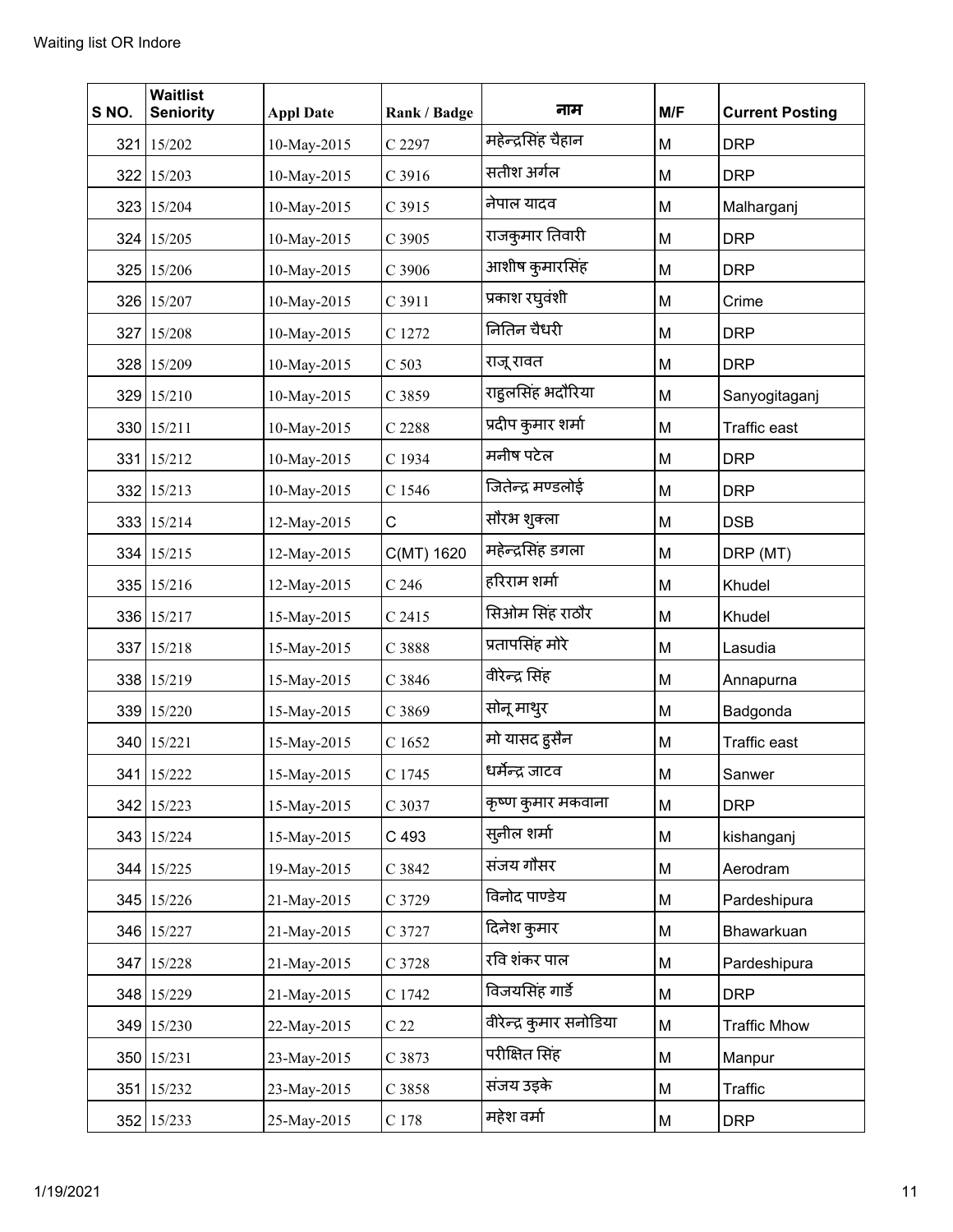| S NO. | <b>Waitlist</b><br><b>Seniority</b> | <b>Appl Date</b> | Rank / Badge    | नाम                    | M/F | <b>Current Posting</b> |
|-------|-------------------------------------|------------------|-----------------|------------------------|-----|------------------------|
|       | 353 15/234                          | 26-May-2015      | C 1950          | सुरेन्द्रसिंह सिसोदिया | M   | AJK                    |
|       | 354 15/235                          | 29-May-2015      | C               | रवि यादव               | M   | <b>SB</b>              |
|       | 355 15/236                          | 1-Jun-2015       | C 3854          | रणजीत सिंह निनामा      | M   | Traffic                |
|       | 356 15/237                          | 1-Jun-2015       | $C$ 2010        | राकेश गुजराती          | M   | Dwarikapuri            |
|       | 357 15/238                          | 1-Jun-2015       | C 3552          | सौरभ वर्मा             | M   | <b>DRP</b>             |
|       | 358 15/239                          | 3-Jun-2015       | LC 382          | गिरिजा धाकड            | F   | <b>DRP</b>             |
|       | 359 15/240                          | 4-Jun-2015       | L HC 923        | टीना पटेल              | F   | <b>DRP</b>             |
|       | 360 15/241                          | 4-Jun-2015       | C 3921          | सतेन्द्र सिंह जादौन    | M   | <b>DRP</b>             |
|       | 361 15/242                          | 5-Jun-2015       | $C$ 3656        | रोबी गुप्ता            | M   | Badgonda               |
|       | 362 15/243                          | 5-Jun-2015       | C 3617          | सुरेश खंगूडा           | M   | Sadar bajar            |
|       | 363 15/244                          | 5-Jun-2015       | C 307           | जितेन्द्र सिंह जाटव    | M   | <b>DRP</b>             |
|       | 364 15/245                          | 5-Jun-2015       | C 3907          | दिलीप धाकड             | M   | <b>DRP</b>             |
|       | 365 15/246                          | 5-Jun-2015       | C 3920          | सुनील कुमार            | M   | <b>DRP</b>             |
|       | 366 15/247                          | 6-Jun-2015       | C(MT) 1193      | संजय मिनारे            | M   | <b>DRP</b>             |
|       | 367 15/248                          | 6-Jun-2015       | C 3926          | मनीष शुक्ला            | M   | <b>DRP</b>             |
|       | 368 15/249                          | 6-Jun-2015       | C 3917          | हरीकृष्ण सिंह बघेल     | M   | <b>DRP</b>             |
|       | 369 15/250                          | 8-Jun-2015       | C 3877          | कृष्णपाल मालवीय        | M   | Sanwer                 |
|       | 370 15/251                          | 8-Jun-2015       | C 549           | अरूण मलिक              | M   | Kanadia                |
|       | 371 15/252                          | 10-Jun-2015      | C 3751          | हरीसिंह गुर्जर         | M   | Vijaynagar             |
|       | 372 15/253                          | 10-Jun-2015      | C 3750          | जितेन्द्र डण्डोतिया    | M   | <b>DRP</b>             |
|       | 373 15/254                          | 11-Jun-2015      | C 2058          | दीपक पटेल              | M   | <b>DRP</b>             |
|       | 374 15/255                          | 12-Jun-2015      | C 3789          | संतोष प्रजापति         | М   | Chandannagar           |
|       | 375 15/256                          | 12-Jun-2015      | C <sub>32</sub> | आकाश साह               | M   | <b>DRP</b>             |
|       | 376 15/257                          | 15-Jun-2015      | C 1112          | धनराज बागेला           | M   | MG Road                |
|       | 377 15/258                          | 15-Jun-2015      | <b>HC 899</b>   | स्ऐशचन्द्र परमार       | M   | Badgonda               |
|       | 378 15/259                          | 17-Jun-2015      | C1646           | विक्रम सिंह जादौन      | M   | <b>DRP</b>             |
|       | 379 15/260                          | 17-Jun-2015      | C 789           | संतोषकुमार             | M   | Aerodram               |
|       | 380 15/261                          | 22-Jun-2015      | C 3898          | रविन्द्र कुमार         | M   | <b>DRP</b>             |
|       | 381 15/262                          | 22-Jun-2015      | HC 2785         | मोतीसिंह देवडा         | M   | Mhow                   |
|       | 382 15/263                          | 22-Jun-2015      | C 1567          | मनीष बाथम              | M   | Rajendra nagar         |
|       | 383 15/264                          | 23-Jun-2015      | $C(MT)$ 2980    | प्रहलाद बामनिया        | M   | DRP (MT)               |
|       | 384 15/265                          | 15-Sep-2015      | LC 2500         | स्वाति सिंह            | F   | <b>DRP</b>             |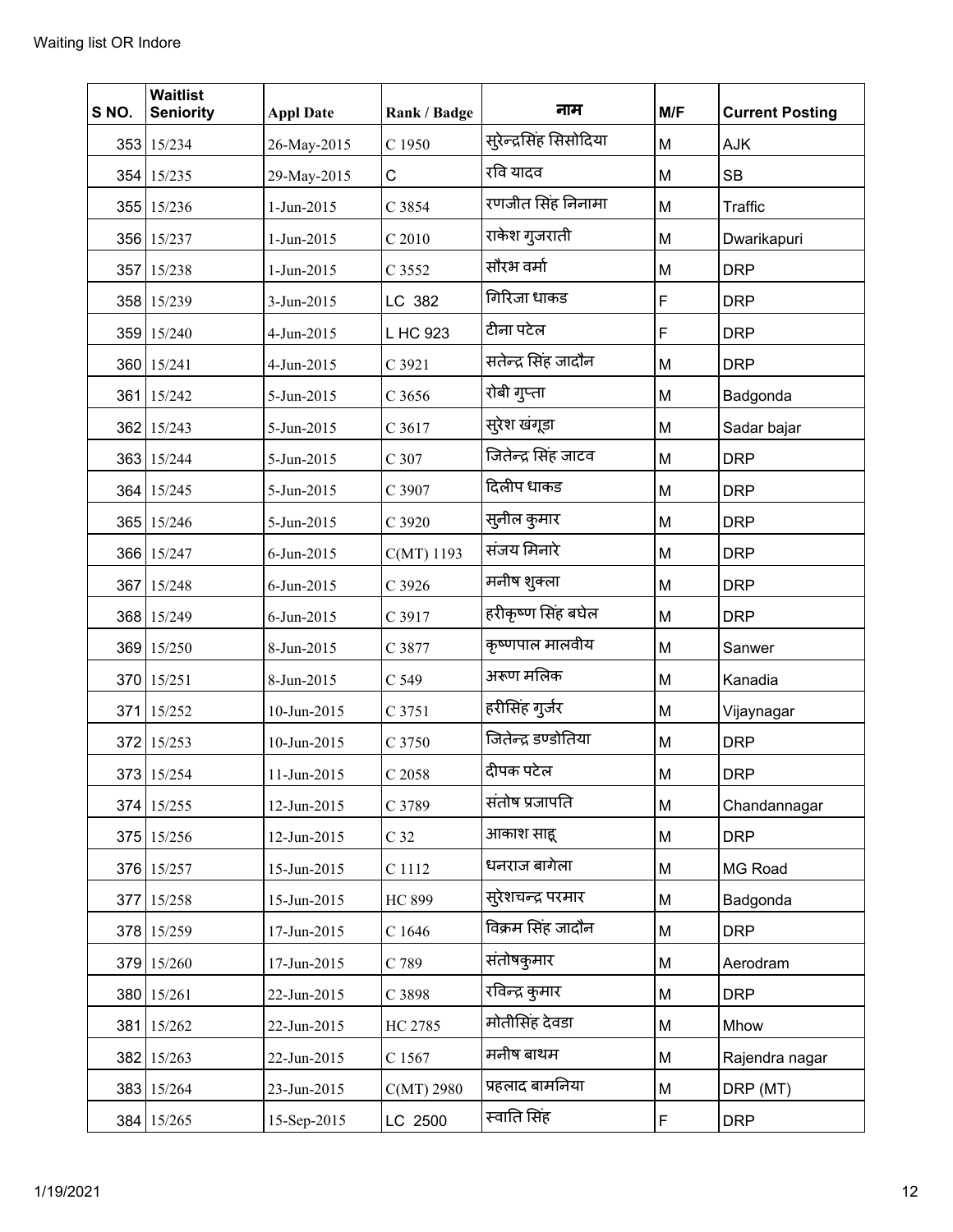| S NO. | <b>Waitlist</b><br><b>Seniority</b> | <b>Appl Date</b> | Rank / Badge  | नाम                    | M/F | <b>Current Posting</b> |
|-------|-------------------------------------|------------------|---------------|------------------------|-----|------------------------|
|       | 385 15/266                          | 23-Jun-2015      | LC 3282       | सपना खत्री             | F   | <b>DRP</b>             |
|       | 386 15/267                          | 23-Jun-2015      | C 3669        | हेमंत दांगी            | M   | Traffic east           |
|       | 387 15/268                          | 24-Jun-2015      | C 3017        | अंकुश सिंह भदौरिया     | М   | <b>DRP</b>             |
|       | 388 15/269                          | 24-Jun-2015      | HC 713        | रमेशचंद्र शर्मा        | M   | <b>DRP</b>             |
|       | 389 15/270                          | 25-Jun-2015      | C 3398        | उमेश अग्निहोत्री       | M   | <b>Betma</b>           |
|       | 390 15/271                          | 27-Jun-2015      | C 3951        | सोहनसिंह सिकरवार       | M   | <b>DRP</b>             |
|       | 391 15/272                          | 27-Jun-2015      | C 2111        | संदीप वर्मा            | M   | <b>Betma</b>           |
|       | 392 15/273                          | 30-Jun-2015      | C 3757        | धर्मेन्द्र कुमार वर्मा | M   | Mhow                   |
|       | 393 15/274                          | 30-Jun-2015      | C 3758        | निर्मल सिंह सूर्यवंशी  | M   | Mhow                   |
|       | 394 15/275                          | 30-Jun-2015      | C 2876        | शिवप्रतापसिंह          | M   | Sadar bajar            |
|       | 395 15/276                          | 4-Jul-2015       | C 3667        | नेपाल तिवारी           | M   | Tejaji nagar           |
|       | 396 15/277                          | 4-Jul-2015       | C 3666        | गोविन्दा गाडगे         | M   | Tejaji nagar           |
|       | 397 15/278                          | 9-Jul-2015       | $C(MT)$ 678   | अशोक कुमार             | M   | Tukoganj               |
|       | 398 15/279                          | 10-Jul-2015      | LC 339        | माया परमार             | F   | <b>DRP</b>             |
|       | 399 15/280                          | 10-Jul-2015      | C 3726        | सुखराम गरवाल           | M   | Mhow                   |
|       | 400 15/281                          | 14-Jul-2015      | C 594         | सुभाष चैहान            | M   | kishanganj             |
|       | 401 15/282                          | 20-Jul-2015      | C 858         | जागेन्द्र सिंह         | M   | Malharganj             |
|       | 402 15/283                          | 21-Jul-2015      | C 2003        | मनोज शर्मा             | M   | Traffic east           |
|       | 403 15/284                          | 23-Jul-2015      | <b>HC687</b>  | संतोष कुमार गिनावा     | M   | Malharganj             |
|       | 404 15/285                          | 28-Jul-2015      | C 3682        | सुमंत सिंह कछावा       | M   | Traffic east           |
|       | 405 15/286                          | 28-Jul-2015      | $\mathcal{C}$ | ब्रजेश सिंह            | M   | <b>DSB</b>             |
|       | 406 15/287                          | 29-Jul-2015      | C 2478        | आशीष शर्मा             | М   | Traffic east           |
|       | 407 15/288                          | 29-Jul-2015      | C 1110        | कमल नागराज             | M   | Pardeshipura           |
|       | 408 15/289                          | 29-Jul-2015      | C 1814        | जबरसिंह                | M   | Aerodram               |
|       | 409 15/290                          | 12-Aug-2015      | C 317         | विजय कुमार वर्मा       | М   | <b>DRP</b>             |
|       | 410 15/291                          | 18-Aug-2015      | C 3639        | घनश्याम ठाकोर          | M   | Sadar bajar            |
|       | 411 15/292                          | 18-Aug-2015      | $C$ 3618      | धर्मवीर सिकरवार        | М   | Chhoti gwaltoli        |
|       | 412 15/293                          | 20-Aug-2015      | C Trade 450   | शेख वसीम               | М   | <b>DRP</b>             |
|       | 413 15/294                          | 20-Aug-2015      | C 322         | राजेश सिंह             | M   | central kotwali        |
|       | 414 15/295                          | 26-Aug-2015      | C 3449        | विक्रमसिंह             | М   | Tejaji nagar           |
|       | 415 15/296                          | 28-Aug-2015      | C 3559        | अखिलेश सिंह            | M   | Tukoganj               |
|       | 416 15/297                          | 31-Aug-2015      | C 3277        | बाबूसिंह               | М   | Rau                    |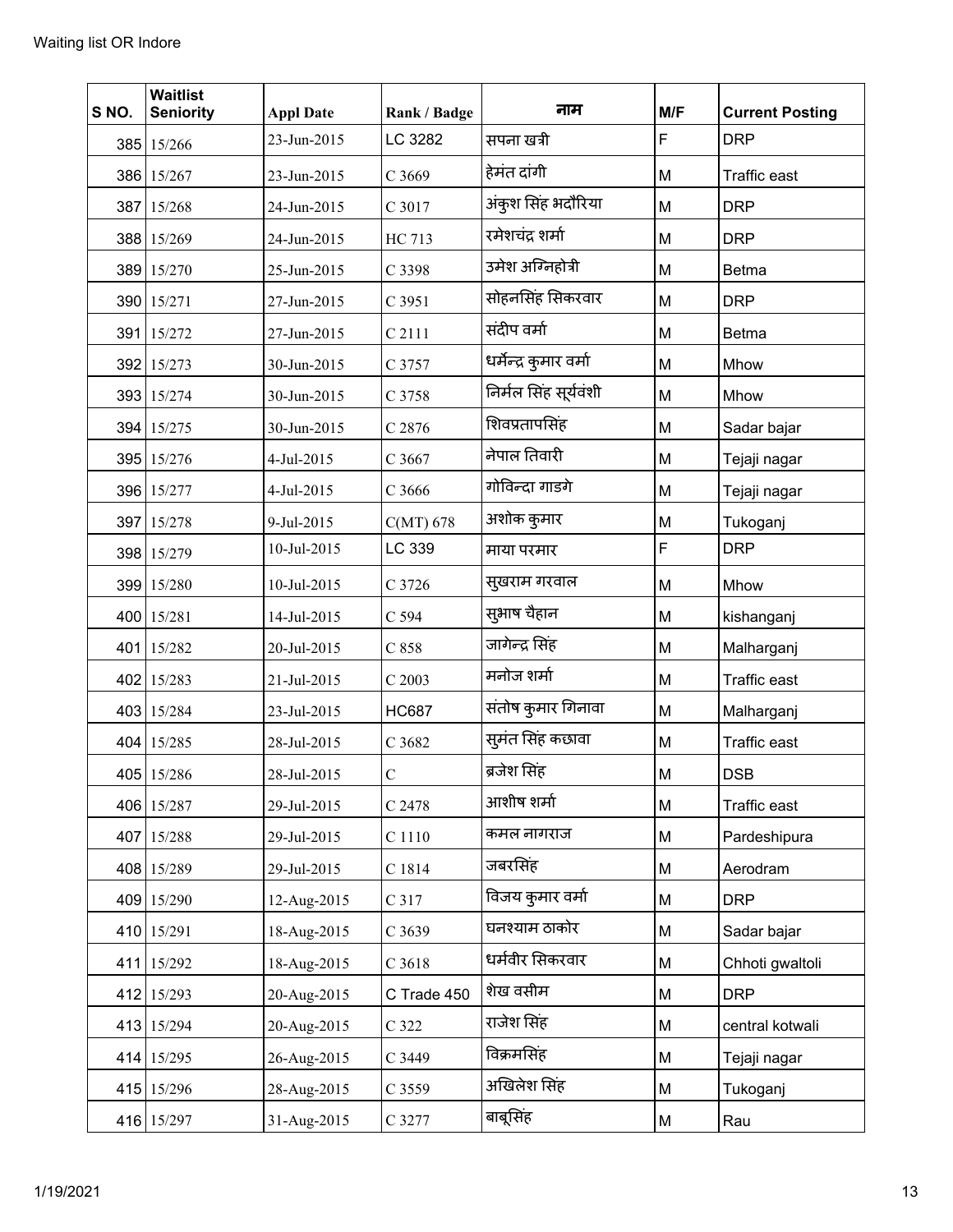| S NO. | <b>Waitlist</b><br><b>Seniority</b> | <b>Appl Date</b> | Rank / Badge     | नाम                 | M/F | <b>Current Posting</b> |
|-------|-------------------------------------|------------------|------------------|---------------------|-----|------------------------|
|       | 417 15/298                          | 31-Aug-2015      | C 3514           | अंतरसिंह सौलंकी     | M   | Rau                    |
|       | 418 15/299                          | 2-Sep-2015       | C 1498           | हेमन्त दुबे         | M   | palasia                |
|       | 419 15/300                          | 2-Sep-2015       | C 3494           | देवानंद तिवारी      | M   | Banganga               |
|       | 420 15/301                          | 8-Sep-2015       | C <sub>265</sub> | विजय सिंह गौर       | M   | <b>DRP</b>             |
|       | 421 15/302                          | 8-Sep-2015       | C 3781           | रवि कुमार           | M   | <b>DRP</b>             |
|       | 422 15/303                          | 8-Sep-2015       | C 2192           | राजकुमार रावत       | M   | Khudel                 |
|       | 423 15/304                          | 8-Sep-2015       | C 1634           | मोहब्बत सिंह सौलंकी | M   | Traffic                |
|       | 424 15/305                          | 22-Sep-2015      | C 3657           | सुमरन प्रजापति      | M   | Tukoganj               |
|       | 425 15/306                          | 22-Sep-2015      | C 3645           | रामू श्रीवास        | M   | Tukoganj               |
|       | 426 15/307                          | 8-Oct-2015       | $C$ 401          | जगदीश पाटिल         | M   | Juni Indore            |
|       | 427 15/308                          | 13-Oct-2015      | C <sub>370</sub> | राजू कनौजिया        | M   | Ajad nagar             |
|       | 428 15/309                          | 13-Oct-2015      | C 3736           | गौरवसिंह परिहार     | M   | <b>Traffic west</b>    |
|       | 429 15/310                          | 15-Oct-2015      | C 1880           | मुकेश मस्कोले       | M   | Chhatripura            |
|       | 430 15/311                          | 20-Oct-2015      | C 3532           | दिलीपसिंह डाबर      | M   | MG Road                |
|       | 431 15/312                          | 26-Oct-2015      | $\mathsf{C}$     | देवेन्द्र सिंह तोमर | M   | <b>DSB</b>             |
|       | 432 15/313                          | 26-Oct-2015      | C <sub>350</sub> | कन्हैयालाल डांगी    | M   | palasia                |
|       | 433 15/314                          | 28-Oct-2015      | C 3823           | सौरभ शर्मा          | M   | <b>MIG</b>             |
|       | 434 15/315                          | 28-Oct-2015      | C 3809           | विकास शर्मा         | M   | Crime                  |
|       | 435 15/316                          | 28-Oct-2015      | C 3811           | गणेश कुशवाह         | M   | Depalpur               |
|       | 436 15/317                          | 28-Oct-2015      | C 3772           | अमित बघेल           | M   | Mhow                   |
|       | 437 15/318                          | 29-Oct-2015      | C 3303           | राजू मण्डलोई        | M   | Vijaynagar             |
|       | 438 15/319                          | 29-Oct-2015      | C 3327           | नरेश सिंह           | M   | Vijaynagar             |
|       | 439 15/320                          | 31-Oct-2015      | C 1919           | बालिस्टरसिंह        | M   | sarafa                 |
|       | 440 15/321                          | 31-Oct-2015      | C 3810           | शिवशंकर             | M   | Badgonda               |
|       | 441 15/322                          | 31-Oct-2015      | HC 3413          | रामकेश दांगी        | M   | Juni Indore            |
|       | 442 15/323                          | 2-Nov-2015       | C 3711           | राधेश्याम मीणा      | M   | Aerodram               |
|       | 443 15/324                          | 4-Nov-2015       | C 3813           | चंदनसिंह प्रजापति   | M   | <b>MIG</b>             |
|       | 444 15/325                          | 4-Nov-2015       | C 3817           | भुवनेश मिश्रा       | M   | Rajendra nagar         |
|       | 445 15/326                          | 5-Nov-2015       | C <sub>617</sub> | रामकृष्ण मोरी       | M   | Traffic east           |
|       | 446 15/327                          | 5-Nov-2015       | C 1457           | कपिल शर्मा          | M   | Pandrinath             |
|       | 447 15/328                          | 5-Nov-2015       | C 3609           | दीपक पाटीदार        | M   | kishanganj             |
|       | 448 15/329                          | 6-Nov-2015       | C 3641           | जीवन पटेल           | M   | Crime                  |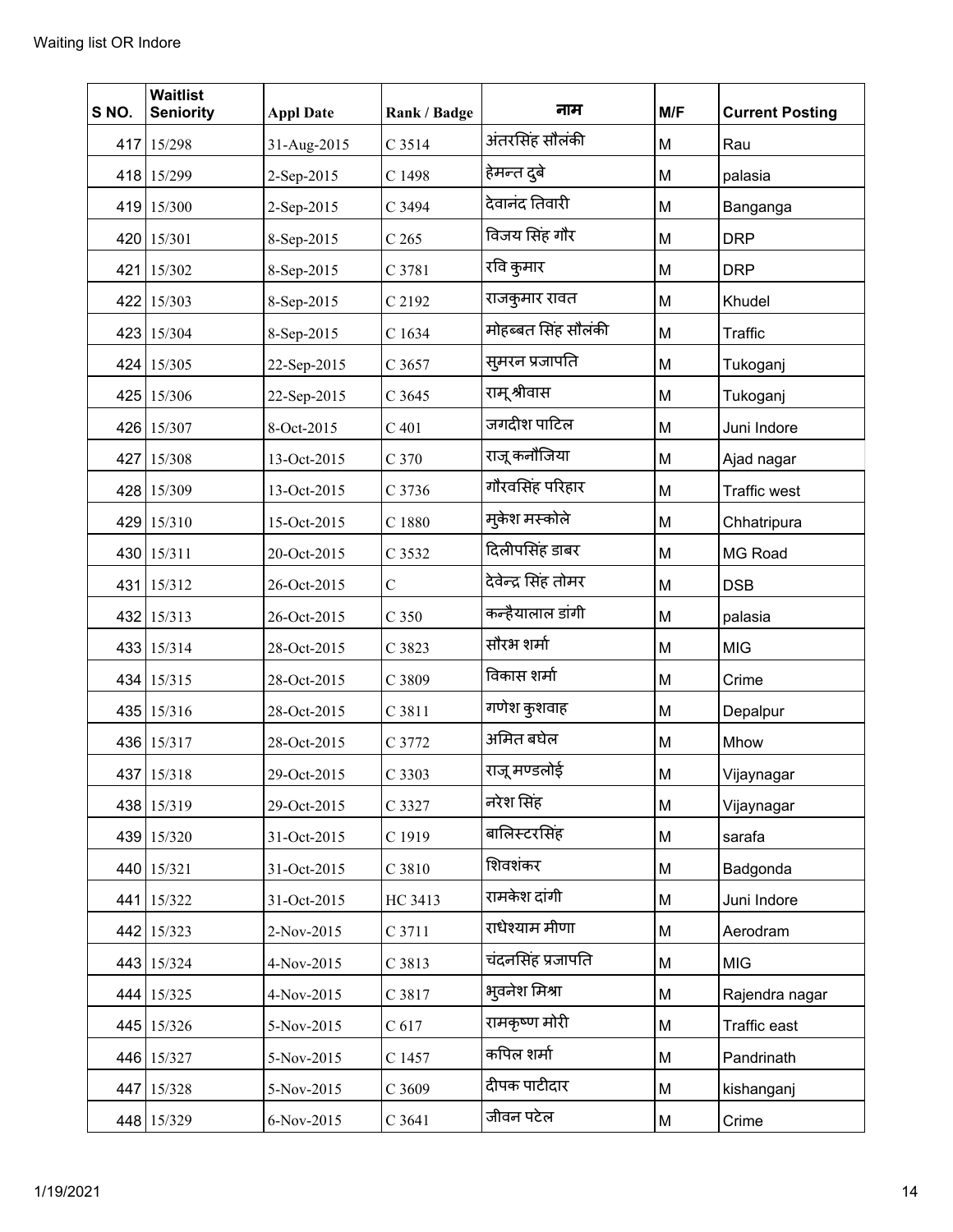| S NO. | <b>Waitlist</b><br><b>Seniority</b> | <b>Appl Date</b> | Rank / Badge    | नाम                  | M/F | <b>Current Posting</b> |
|-------|-------------------------------------|------------------|-----------------|----------------------|-----|------------------------|
|       | 449 15/330                          | 10-Nov-2015      | C 744           | कृष्ण कुमार त्रिपाठी | M   | Malharganj             |
|       | 450 15/331                          | 10-Nov-2015      | C 1527          | कैलाश कुमार          | M   | Chhoti gwaltoli        |
|       | 451 15/332                          | 18-Nov-2015      | C 519           | रामलखन सिंह गुर्जर   | M   | Traffic east           |
|       | 452 15/333                          | 19-Nov-2015      | C 3604          | साजनपुरी गोस्वामी    | M   | Pandrinath             |
|       | 453 15/334                          | 24-Nov-2015      | C 3601          | जगदीश फूलेरिया       | M   | Pandrinath             |
|       | 454 15/335                          | 24-Nov-2015      | C 3665          | प्रवीण सिंह चौहान    | M   | Vijaynagar             |
|       | 455 15/336                          | 28-Nov-2015      | C 131           | ऐदलसिंह गुर्जर       | M   | <b>DRP</b>             |
|       | 456 15/337                          | 28-Nov-2015      | C 3937          | शंकरलाल स्केल        | M   | Mhow                   |
|       | 457 15/338                          | 28-Nov-2015      | C 3962          | सुनील मालवीय         | M   | <b>DRP</b>             |
|       | 458 15/339                          | 28-Nov-2015      | C 3959          | महेश डोडियार         | M   | <b>DRP</b>             |
|       | 459 15/340                          | 28-Nov-2015      | C 3592          | पप्पु रघुवंशी        | M   | palasia                |
|       | 460 15/341                          | 30-Nov-2015      | C 3749          | सुधीर शर्मा          | M   | Malharganj             |
|       | 461 15/342                          | 1-Dec-2015       | LC 3123         | दिपीका पंवार         | F   | Tejaji nagar           |
|       | 462 15/343                          | 2-Dec-2015       | C Trade<br>3623 | संजय बुन्देले        | M   | <b>DRP</b>             |
|       | 463 15/344                          | 3-Dec-2015       | C 3608          | विजय पाटीदार         | M   | Pandrinath             |
|       | 464 15/345                          | 4-Dec-2015       | C 2136          | महेश भालेराव         | M   | <b>DRP</b>             |
|       | 465 15/346                          | 22-Dec-2015      | C 741           | जितेन्द्रसिंह चैहान  | M   | Aerodram               |
|       | 466 15/347                          | 23-Dec-2015      | C 3741          | मुकेश कुमार मिश्रा   | M   | Traffic east           |
|       | 467 15/348                          | 23-Dec-2015      | $C(MT)$ 333     | प्रदीप कुमार शर्मा   | M   | DRP (MT)               |
|       | 468 15/349                          | 26-Dec-2015      | C 3884          | संजय गुप्ता          | M   | Traffic                |
|       | 469 15/350                          | 26-Dec-2015      | C 1099          | पंकज मिश्रा          | M   | <b>DRP</b>             |
|       | 470 15/351                          | 26-Dec-2015      | C 3602          | कैलाश चैंगड          | M   | Tilak nagar            |
|       | 471 15/352                          | 26-Dec-2015      | C 1460          | सावन गुप्ता          | M   | Pardeshipura           |
|       | 472 15/353                          | 30-Dec-2015      | $C(MT)$ 374     | गुरशैर सिंह          | M   | <b>DRP</b>             |
|       | 473 16/001                          | 1-Jan-2016       | C 3719          | राजकुमार बघेल        | M   | Pardeshipura           |
|       | 474 16/002                          | 15-Jan-2016      | C 3308          | बादलसिंह बैंस        | M   | Banganga               |
|       | 475 16/003                          | 15-Jan-2016      | C 3050          | रमाशंकर गौतम         | M   | Crime                  |
|       | 476 16/004                          | 15-Jan-2016      | C 3630          | अमन साह्             | M   | Crime                  |
|       | 477 16/005                          | 27-Jan-2016      | C 3029          | प्रतापसिंह राठौर     | M   | MG Road                |
|       | 478 16/006                          | 28-Jan-2016      | C 1845          | प्रमोद सिंह तोमर     | M   | palasia                |
|       | 479 16/007                          | 28-Jan-2016      | LC 3236         | सीमा चन्दवाडा        | F   | Mahila thana           |
|       | 480 16/008                          | 28-Jan-2016      | C 3631          | चन्द्रभान यादव       | М   | Sanyogitaganj          |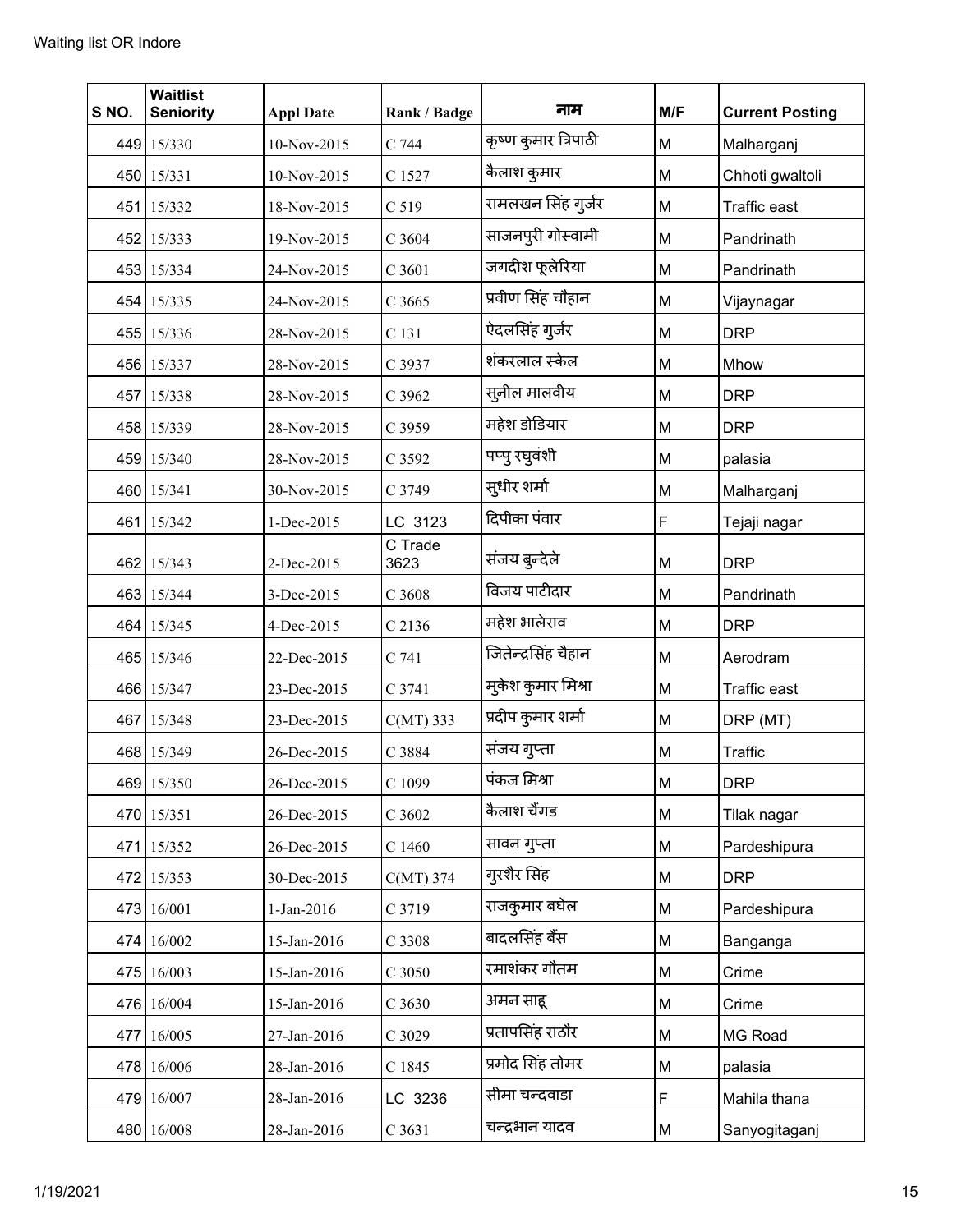| S NO. | <b>Waitlist</b><br><b>Seniority</b> | <b>Appl Date</b> | Rank / Badge    | नाम                   | M/F | <b>Current Posting</b>  |
|-------|-------------------------------------|------------------|-----------------|-----------------------|-----|-------------------------|
| 481   | 16/009                              | 28-Jan-2016      | C 3629          | रामलखन शर्मा          | M   | Sanyogitaganj           |
|       | 482 16/010                          | 28-Jan-2016      | C 2874          | अमृतलाल               | M   | Malharganj              |
|       | 483 16/011                          | 9-Feb-2016       | C 3716          | रविन्द्रसिंह          | M   | Aerodram                |
|       | 484 16/012                          | 9-Feb-2016       | C 3723          | जितेन्द्र सिंह रावत   | M   | Aerodram                |
|       | 485 16/013                          | 20-Feb-2016      | HC 3578         | दिनेश परते            | M   | Annapurna               |
|       | 486 16/014                          | 23-Feb-2016      | C 3739          | मनीष सिंह बघेल        | M   | Aerodram                |
|       | 487 16/015                          | 23-Feb-2016      | C 3713          | अनुराग सिंह           | M   | dig(rural)              |
|       | 488 16/016                          | 24-Feb-2016      | <b>HC 3420</b>  | पुनीत एक्का           | M   | <b>DRP</b>              |
|       | 489 16/017                          | 3-Mar-2016       | C 4035          | कृष्ण सिंह राजपूत     | M   | <b>DRP</b>              |
|       | 490 16/018                          | 3-Mar-2016       | $C$ 4016        | सोदान सिंह राजपूत     | M   | <b>DRP</b>              |
|       | 491 16/019                          | 3-Mar-2016       | C 3586          | कुणाल गुप्ता          | M   | <b>DRP</b>              |
|       | 492 16/020                          | 3-Mar-2016       | C <sub>61</sub> | महेश पाटीदार          | M   | <b>DRP</b>              |
|       | 493 16/021                          | 4-Mar-2016       | C 3375          | रमेश बन्डेडिया        | M   | Sanyogitaganj           |
|       | 494 16/022                          | 15-Mar-2016      | C 3599          | राजेन्द्र छारेल       | M   | palasia                 |
|       | 495 16/023                          | 15-Mar-2016      | C 3454          | मुकेश सोलंकी          | M   | palasia                 |
|       | 496 16/024                          | 16-Mar-2016      | <b>HC</b> 484   | कृपाल सिंह राठौर      | M   | <b>DRP</b>              |
|       | 497 16/025                          | 16-Mar-2016      | C 4001          | धनराज लश्करी          | M   | <b>DRP</b>              |
|       | 498 16/026                          | 17-Mar-2016      | C 3664          | पीयुष शर्मा           | M   | Tukoganj csp<br>kotwali |
|       | 499 16/027                          | 22-Mar-2016      | C 920           | पिन्ट्र अलावे         | M   | <b>DRP</b>              |
|       | 500 16/028                          | 22-Mar-2016      | C 851           | राजकुमार पाल          | M   | <b>DRP</b>              |
|       | 501 16/029                          | 22-Mar-2016      | C 365           | आकाश सिदध             | M   | <b>DRP</b>              |
|       | 502 16/030                          | 22-Mar-2016      | $C$ 854         | सत्येन्द्र कुमार भाटी | М   | <b>DRP</b>              |
|       | 503 16/031                          | 22-Mar-2016      | $C$ 802         | शेरसिंह जामोद         | M   | <b>DRP</b>              |
|       | 504 16/032                          | 22-Mar-2016      | C 1059          | विजय कुमार नैनावत     | М   | <b>DRP</b>              |
|       | 505 16/033                          | 22-Mar-2016      | C 1759          | ईश्वर बिश्नोई         | M   | <b>DRP</b>              |
|       | 506 16/034                          | 22-Mar-2016      | C 1794          | कमल शाक्यवार          | M   | <b>DRP</b>              |
|       | 507 16/035                          | 22-Mar-2016      | C 1037          | दिलीप सिंह कुशवाह     | М   | <b>DRP</b>              |
|       | 508 16/036                          | 22-Mar-2016      | C 1070          | ब्रजमोहन शर्मा        | M   | <b>DRP</b>              |
|       | 509 16/037                          | 22-Mar-2016      | C 1053          | नितेश कुमार           | М   | <b>DRP</b>              |
|       | 510 16/038                          | 22-Mar-2016      | C 924           | संदीप कास्डे          | М   | <b>DRP</b>              |
|       | 511 16/039                          | 22-Mar-2016      | C 1380          | चम्पालाल दांगी        | M   | <b>DRP</b>              |
|       | 512 16/040                          | 22-Mar-2016      | $\rm C$ 1106    | धर्मवीर सिंह          | M   | <b>DRP</b>              |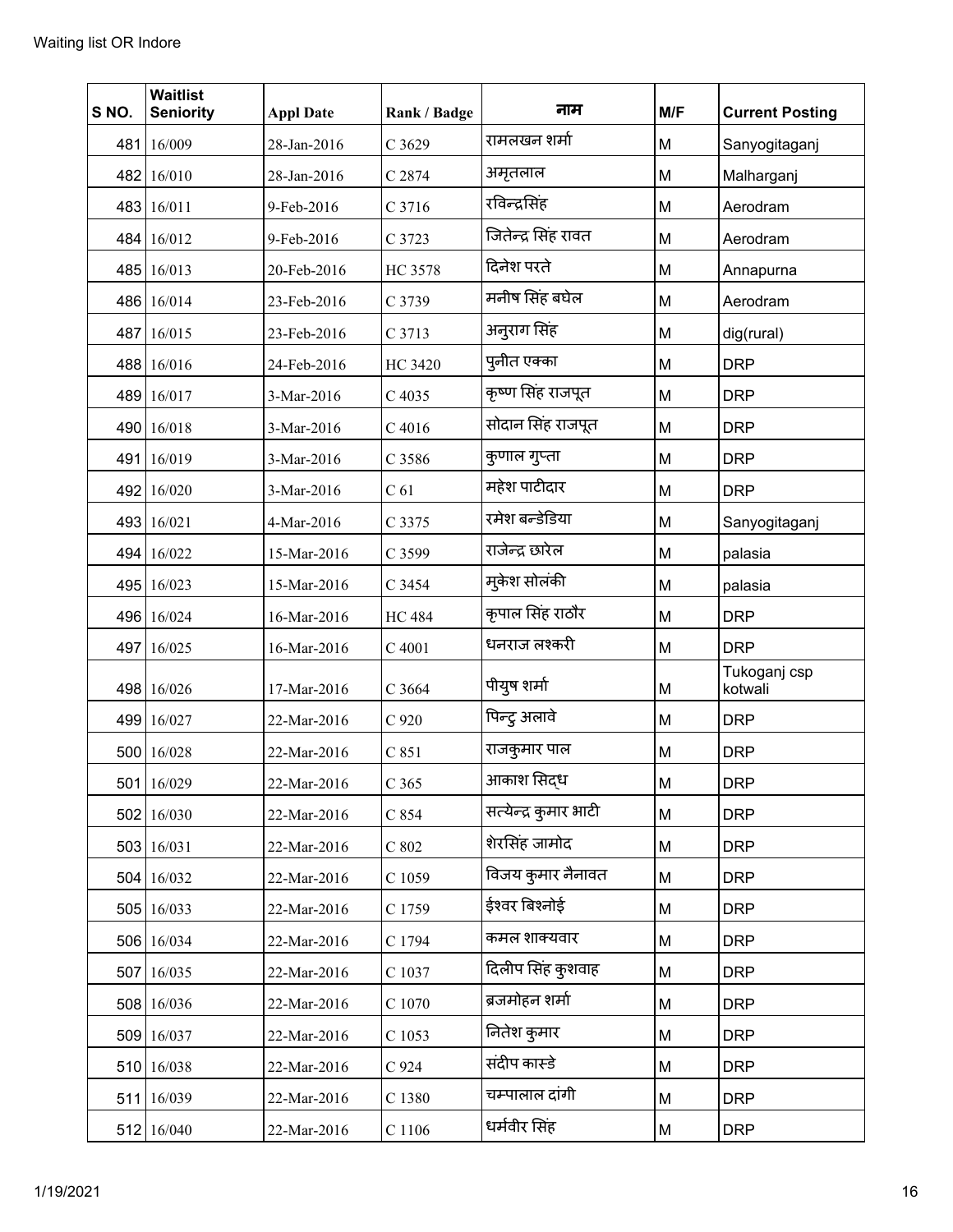| S NO. | <b>Waitlist</b><br><b>Seniority</b> | <b>Appl Date</b> | Rank / Badge     | नाम                   | M/F | <b>Current Posting</b> |
|-------|-------------------------------------|------------------|------------------|-----------------------|-----|------------------------|
|       | 513 16/041                          | 22-Mar-2016      | C 1622           | सुरेन्द्र सिंह        | M   | <b>DRP</b>             |
|       | 514 16/042                          | 22-Mar-2016      | C 1645           | रणवीर गुर्जर          | M   | <b>DRP</b>             |
|       | 515 16/043                          | 22-Mar-2016      | C 1216           | हेमन्त पाराशर         | M   | <b>DRP</b>             |
|       | 516 16/044                          | 22-Mar-2016      | C 1308           | मुनेश सिंह तोमर       | M   | <b>DRP</b>             |
|       | 517 16/045                          | 22-Mar-2016      | C 1790           | संतोष मौर्य           | M   | <b>DRP</b>             |
|       | 518 16/046                          | 22-Mar-2016      | C 1426           | अक्षय दीक्षित         | M   | <b>DRP</b>             |
|       | 519 16/047                          | 22-Mar-2016      | C 1109           | प्रमोद कुमार          | M   | <b>DRP</b>             |
|       | 520 16/048                          | 22-Mar-2016      | C 1163           | मनोज सिंह             | M   | <b>DRP</b>             |
|       | 521 16/049                          | 22-Mar-2016      | C86              | गजेन्द्रसिंह चैहान    | M   | <b>DRP</b>             |
|       | 522 16/050                          | 22-Mar-2016      | C <sub>463</sub> | उमराव चैहान           | M   | <b>DRP</b>             |
|       | 523 16/051                          | 22-Mar-2016      | C 1574           | आनंद जाट              | M   | <b>DRP</b>             |
|       | 524 16/052                          | 22-Mar-2016      | C 1582           | राहुल जाट             | M   | <b>DRP</b>             |
|       | 525 16/053                          | 22-Mar-2016      | C 715            | भरतसिंह               | M   | <b>DRP</b>             |
|       | 526 16/054                          | 26-Mar-2016      | C <sub>690</sub> | चन्द्रशेखर सौलंकी     | M   | <b>DRP</b>             |
|       | 527 16/055                          | 30-Mar-2016      | LC 1642          | सुभद्रा डाबर          | F   | <b>DRP</b>             |
|       | 528 16/056                          | 30-Mar-2016      | C 4025           | अभय सिंह तोमर         | M   | <b>DRP</b>             |
|       | 529 16/057                          | 30-Mar-2016      | C 4003           | आशीष कुमार दीक्षित    | M   | <b>DRP</b>             |
|       | 530 16/058                          | 30-Mar-2016      | C <sub>279</sub> | नरेन्द्र सिंह ठाकुर   | M   | <b>DRP</b>             |
|       | 531 16/059                          | 30-Mar-2016      | C 679            | राहुल यादव            | M   | <b>DRP</b>             |
|       | 532 16/060                          | 30-Mar-2016      | C 3478           | अमरजीत सिसौंदिया      | M   | <b>MIG</b>             |
|       | 533 16/061                          | 30-Mar-2016      | C 3603           | मोहन लाल मालवीय       | М   | Pandrinath             |
|       | 534 16/062                          | 30-Mar-2016      | C 3593           | पंकज कुमार            | М   | Pandrinath             |
|       | 535 16/063                          | 31-Mar-2016      | C 742            | जितेन्द्र सिंह परिहार | M   | <b>DRP</b>             |
|       | 536 16/064                          | 1-Apr-2016       | C 1551           | धर्मेश सिंह           | M   | <b>DRP</b>             |
|       | 537 16/065                          | 2-Apr-2016       | C 4034           | सुलभ बुधौलिया         | M   | <b>DRP</b>             |
|       | 538 16/066                          | 2-Apr-2016       | C <sub>661</sub> | राजकुमार शर्मा        | M   | <b>DRP</b>             |
|       | 539 16/067                          | 4-Apr-2016       | C 1196           | जगजीत सिंह            | M   | palasia                |
|       | 540 16/068                          | 4-Apr-2016       | C 3828           | हरेन्द्र कुमार        | М   | Depalpur               |
| 541   | 16/069                              | 5-Apr-2016       | C 3052           | अन् राग मकवाना        | M   | <b>DRP</b>             |
|       | 542 16/070                          | 6-Apr-2016       | $\mathcal{C}$    | आशीष गुर्जर           | M   | <b>SB</b>              |
|       | 543 16/071                          | 6-Apr-2016       | LC 1321          | सपना सोनसले           | F   | Mahila thana           |
|       | 544 16/072                          | 11-Apr-2016      | C <sub>360</sub> | अरविन्द प्रताप सिंह   | M   | <b>DRP</b>             |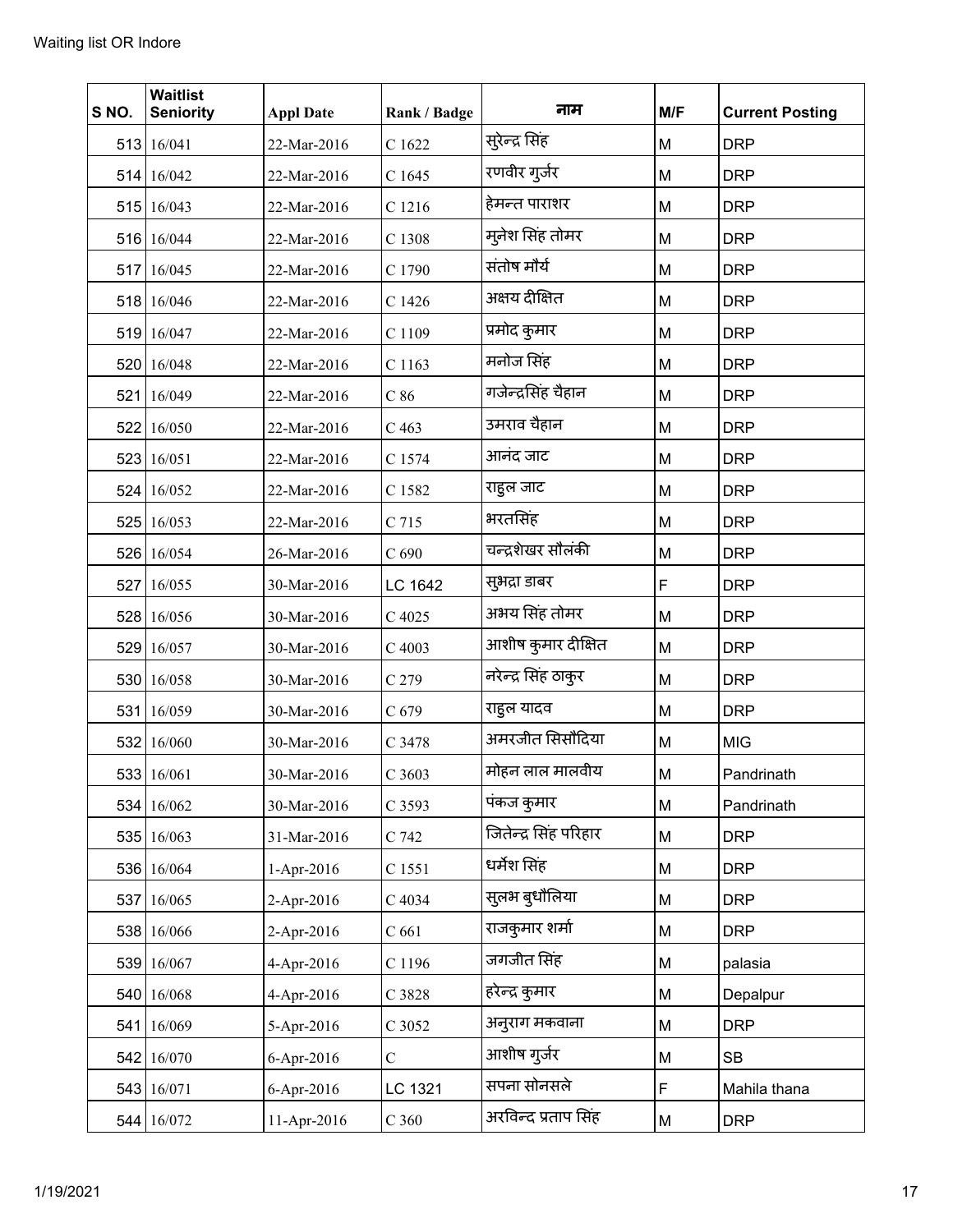| S NO. | <b>Waitlist</b><br><b>Seniority</b> | <b>Appl Date</b> | Rank / Badge     | नाम                   | M/F         | <b>Current Posting</b> |
|-------|-------------------------------------|------------------|------------------|-----------------------|-------------|------------------------|
|       | 545 16/073                          | 11-Apr-2016      | C 3989           | अजय परमार             | M           | <b>DRP</b>             |
|       | 546 16/074                          | 11-Apr-2016      | C 3634           | गिरीश शर्मा           | M           | Sanyogitaganj          |
|       | 547 16/075                          | 12-Apr-2016      | C 2119           | हरेन्द्र सिंह गुर्जर  | M           | Traffic east           |
|       | 548 16/076                          | 12-Apr-2016      | C 1678           | हेमन्त राठौर          | M           | Raoji bajar            |
|       | 549 16/077                          | 13-Apr-2016      | <b>LC 19</b>     | कल्पना पाठक           | $\mathsf F$ | <b>DRP</b>             |
|       | 550 16/078                          | 13-Apr-2016      | C 3991           | नीतू सिंह भदौरिया     | M           | <b>DRP</b>             |
|       | 551 16/079                          | 13-Apr-2016      | C 4020           | श्यामसिंह             | M           | <b>DRP</b>             |
| 552   | 16/080                              | 13-Apr-2016      | $C$ 3660         | कप्तान सिंह यादव      | M           | Tukoganj               |
|       | 553 16/081                          | 14-Apr-2016      | $C$ 641          | मुकेश दुबे            | M           | <b>MIG</b>             |
|       | 554 16/082                          | 14-Apr-2016      | C 962            | अजीतसिंह जाट          | M           | <b>MIG</b>             |
|       | 555 16/083                          | 15-Apr-2016      | C 834            | राजेश जमरा            | M           | <b>MIG</b>             |
|       | 556 16/084                          | 20-Apr-2016      | LC 2026          | रेणुका सुवासिया       | $\mathsf F$ | <b>DRP</b>             |
|       | 557 16/085                          | 20-Apr-2016      | LC 3985          | सविता तोमर            | F           | <b>DRP</b>             |
|       | 558 16/086                          | 20-Apr-2016      | C 885            | बलराम मण्डलोई         | M           | <b>DRP</b>             |
|       | 559 16/087                          | 20-Apr-2016      | C 546            | विशाल मण्डलोई         | M           | <b>DRP</b>             |
|       | 560 16/088                          | 20-Apr-2016      | C 3756           | नरेन्द्र सिंह         | M           | Malharganj             |
|       | 561 16/089                          | 20-Apr-2016      | C 257            | म्केश शर्मा           | M           | <b>DRP</b>             |
|       | 562 16/090                          | 20-Apr-2016      | C 212            | गौरव शर्मा            | M           | <b>DRP</b>             |
|       | 563 16/091                          | 20-Apr-2016      | C <sub>413</sub> | अमित सिंह सेंगर       | M           | <b>DRP</b>             |
|       | 564 16/092                          | 20-Apr-2016      | C <sub>255</sub> | प्रशांत ऋषीश्वर       | M           | <b>DRP</b>             |
|       | 565 16/093                          | 20-Apr-2016      | C <sub>30</sub>  | सहर्ष चतुर्वेदी       | М           | <b>DRP</b>             |
|       | 566 16/094                          | 20-Apr-2016      | $C$ 85           | शादाब खान             | М           | <b>DRP</b>             |
|       | 567 16/095                          | 20-Apr-2016      | C 1795           | देवेन्द्र सिंह गुर्जर | M           | <b>DRP</b>             |
|       | 568 16/096                          | 20-Apr-2016      | $\rm C$ 1028     | कुलदीप सिंह गुर्जर    | М           | <b>DRP</b>             |
|       | 569 16/097                          | 20-Apr-2016      | C 449            | दिनेश जलामी           | М           | <b>DRP</b>             |
|       | 570 16/098                          | 20-Apr-2016      | C 455            | छोटेलाल स्केल         | M           | <b>DRP</b>             |
|       | 571 16/099                          | 20-Apr-2016      | C 1727           | आशीष पाठक             | М           | <b>DRP</b>             |
|       | 572 16/100                          | 20-Apr-2016      | C 797            | लेखराज सिंह           | M           | <b>DRP</b>             |
|       | 573 16/101                          | 20-Apr-2016      | $C$ 441          | अतुल सिंह भदौरिया     | М           | <b>DRP</b>             |
|       | 574 16/102                          | 20-Apr-2016      | $C$ 98           | मनीष शर्मा            | M           | <b>DRP</b>             |
|       | 575 16/103                          | 20-Apr-2016      | C 1694           | दिनेश कुमार           | M           | <b>DRP</b>             |
|       | 576 16/104                          | 20-Apr-2016      | $C$ 509          | अमित रघुवंशी          | М           | <b>DRP</b>             |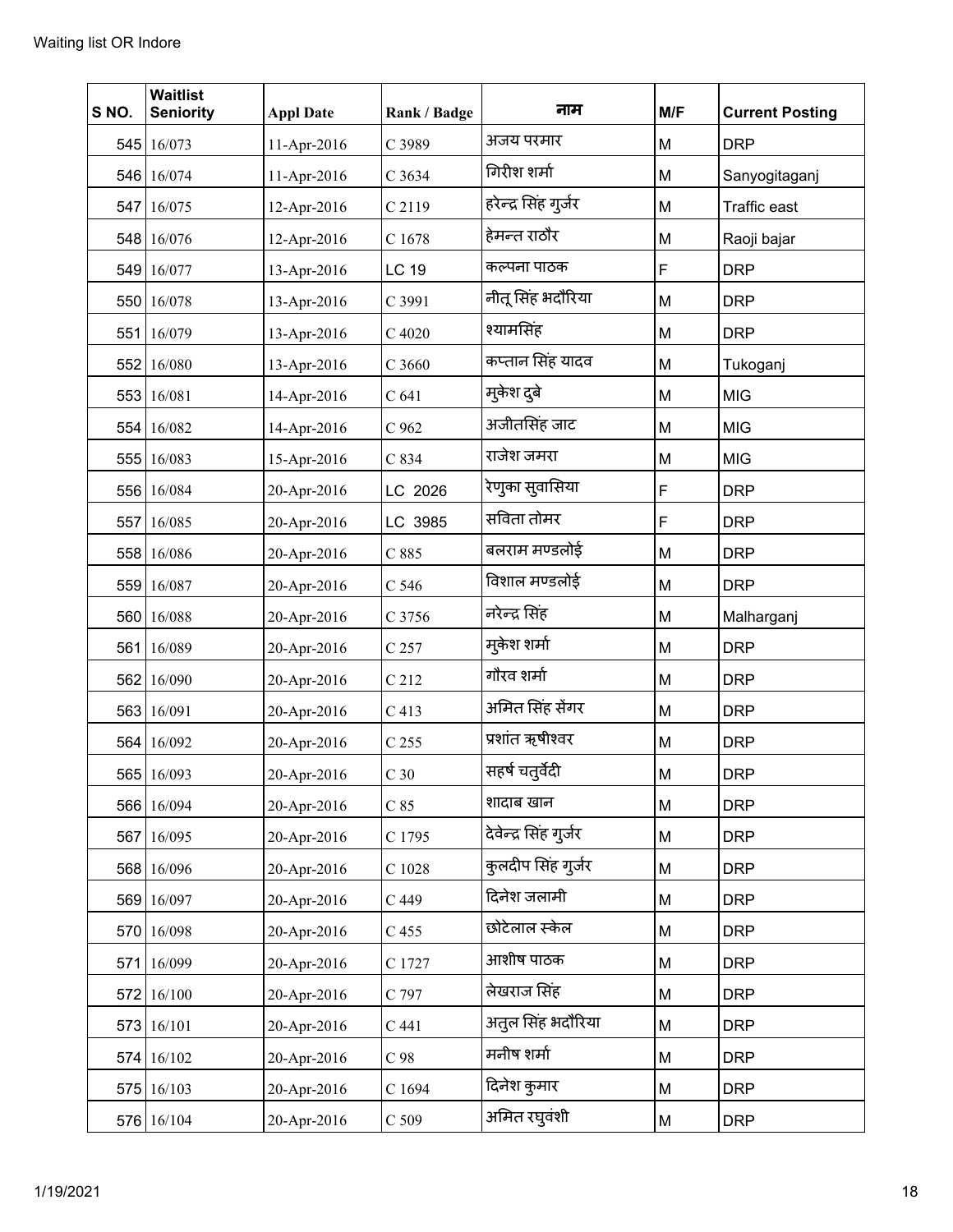| S NO. | <b>Waitlist</b><br><b>Seniority</b> | <b>Appl Date</b> | Rank / Badge    | नाम                     | M/F | <b>Current Posting</b> |
|-------|-------------------------------------|------------------|-----------------|-------------------------|-----|------------------------|
|       | 577 16/105                          | 20-Apr-2016      | C 3996          | मयंक सूर्यवंशी          | М   | <b>DRP</b>             |
|       | 578 16/106                          | 20-Apr-2016      | C 1489          | अतुल खरते               | M   | <b>DRP</b>             |
|       | 579 16/107                          | 20-Apr-2016      | C 1159          | जामसिंह भवैल            | M   | <b>DRP</b>             |
|       | 580 16/108                          | 20-Apr-2016      | C 1677          | आशीष किराडे             | M   | <b>DRP</b>             |
|       | 581 16/109                          | 20-Apr-2016      | C <sub>59</sub> | कुलदीप सिंह             | M   | <b>DRP</b>             |
|       | 582 16/110                          | 20-Apr-2016      | C 1011          | धर्मेन्द्र कुमार        | М   | <b>DRP</b>             |
|       | 583 16/111                          | 20-Apr-2016      | C 3894          | संजय सिंह               | M   | Traffic                |
|       | 584 16/112                          | 20-Apr-2016      | LC 3984         | एकता परमार              | F   | <b>DRP</b>             |
|       | 585 16/113                          | 20-Apr-2016      | C 3708          | इंसार अली               | M   | Lasudia                |
|       | 586 16/114                          | 22-Apr-2016      | C 4028          | राजेन्द्र सिंह चुण्डावत | М   | <b>DRP</b>             |
|       | 587 16/115                          | 22-Apr-2016      | C 3994          | अवनीश सिंह              | M   | Malharganj             |
|       | 588 16/116                          | 23-Apr-2016      | C 707           | महेश पाल सिंह           | M   | <b>DRP</b>             |
|       | 589 16/117                          | 25-Apr-2016      | LC 1459         | प्रीति मौर्य            | F   | <b>DRP</b>             |
|       | 590 16/118                          | 25-Apr-2016      | C 3034          | देश दीपक सिंह           | М   | <b>DRP</b>             |
|       | 591 16/119                          | 25-Apr-2016      | C 703           | मान कुंवर गौड           | M   | <b>DRP</b>             |
|       | 592 16/120                          | 25-Apr-2016      | C 3980          | राहुल सिंह              | M   | <b>DRP</b>             |
|       | 593 16/121                          | 27-Apr-2016      | C 3948          | महेन्द्र शर्मा          | М   | <b>DRP</b>             |
|       | 594 16/122                          | 29-Apr-2016      | C 683           | संजीत शर्मा             | M   | <b>DRP</b>             |
|       | 595 16/123                          | 2-May-2016       | LC 371          | विजेता मण्डलोई          | F   | <b>DRP</b>             |
|       | 596 16/124                          | 2-May-2016       | LC 989          | निशा चैहान              | F   | <b>DRP</b>             |
|       | 597 16/125                          | 2-May-2016       | $C$ 4006        | राहुल सिंह              | M   | <b>DRP</b>             |
|       | 598 16/126                          | 4-May-2016       | C 3788          | मुकेश अहिरवार           | М   | Chandannagar           |
|       | 599 16/127                          | 4-May-2016       | C 1349          | महेशसिंह                | M   | <b>DRP</b>             |
|       | 600 16/128                          | 4-May-2016       | C 717           | प्रवेन्द्र यादव         | M   | <b>DRP</b>             |
|       | 601 16/129                          | 5-May-2016       | C 1710          | राकेश नरवरिया           | М   | <b>DRP</b>             |
|       | 602 16/130                          | 5-May-2016       | C 4030          | संजय जाट                | M   | <b>DRP</b>             |
|       | 603 16/131                          | 7-May-2016       | $C$ 711         | शिवेन्द्र tiwari        | М   | <b>DRP</b>             |
|       | 604 16/132                          | 11-May-2016      | C 567           | जिशान एहमद              | М   | Kanadia                |
|       | 605 16/133                          | 12-May-2016      | C 4019          | रामसुन्दर निगम          | M   | <b>DRP</b>             |
|       | 606 16/134                          | 13-May-2016      | C 1907          | सोनू प्रजापति           | M   | Traffic east           |
|       | 607 16/135                          | 13-May-2016      | C 3675          | हर्षद सांगोले           | M   | Traffic east           |
|       | 608 16/136                          | 13-May-2016      | C 3982          | प्रकाश चैहान            | M   | <b>DRP</b>             |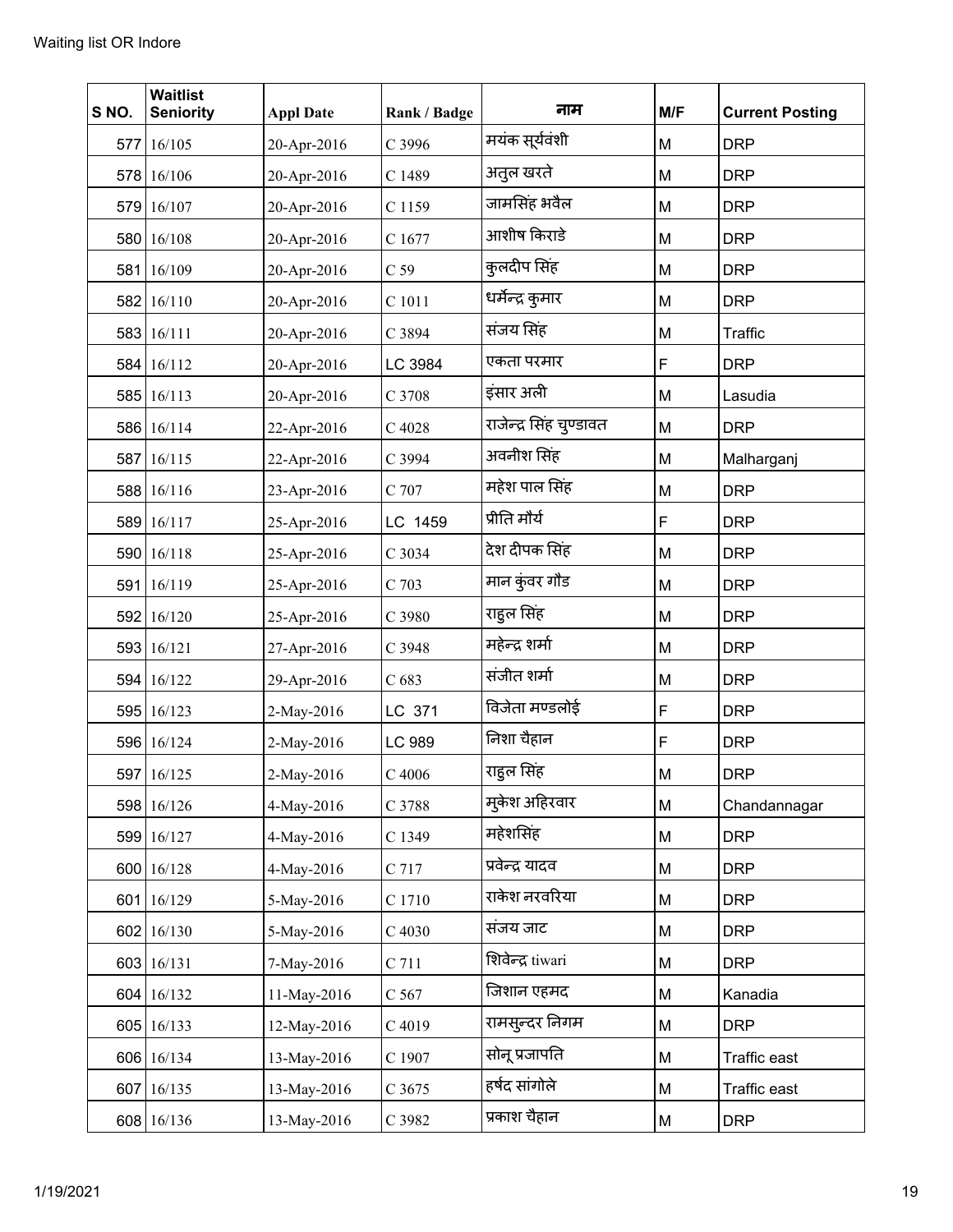| S NO. | <b>Waitlist</b><br><b>Seniority</b> | <b>Appl Date</b> | Rank / Badge    | नाम                 | M/F | <b>Current Posting</b> |
|-------|-------------------------------------|------------------|-----------------|---------------------|-----|------------------------|
|       | 609 16/137                          | 15-May-2016      | C 3620          | धर्मवीर तोमर        | M   | Sarafa                 |
|       | 610 16/138                          | 16-May-2016      | C 282           | राधेश्याम राठौर     | M   | <b>DRP</b>             |
|       | 611 16/139                          | 16-May-2016      | C 1940          | वीरेन्द्र सिंह      | M   | <b>DRP</b>             |
|       | 612 16/140                          | 16-May-2016      | C 3073          | पियुष तिवारी        | M   | <b>DRP</b>             |
|       | 613 16/141                          | 16-May-2016      | $C$ 4008        | विक्रम सूर्यवंशी    | M   | <b>DRP</b>             |
|       | 614 16/142                          | 17-May-2016      | C 3796          | पवन कैथवास          | M   | Chandannagar           |
|       | 615 16/143                          | 18-May-2016      | $C$ 604         | राहुल शुक्ला        | M   | <b>DRP</b>             |
|       | 616 16/144                          | 19-May-2016      | C 2474          | संजीव शर्मा         | M   | Chandannagar           |
|       | 617 16/145                          | 22-May-2016      | C 3986          | हाकिम सिंह          | M   | <b>DRP</b>             |
|       | 618 16/146                          | 24-May-2016      | RC 2025         | श्रेष मसाने         | M   | <b>DRP</b>             |
|       | 619 16/147                          | 24-May-2016      | C 3998          | सुखवेन्द्र सिंह     | M   | <b>DRP</b>             |
|       | 620 16/148                          | 24-May-2016      | C 3997          | गिर्राज नरवरिया     | M   | <b>DRP</b>             |
|       | 621 16/149                          | 24-May-2016      | C 4012          | शुभम ओझा            | M   | <b>DRP</b>             |
|       | 622 16/150                          | 24-May-2016      | C 3976          | नारायण सिंह यादव    | M   | <b>DRP</b>             |
|       | 623 16/151                          | 25-May-2016      | C 4022          | हरीश चौधरी          | M   | <b>DRP</b>             |
|       | 624 16/152                          | 25-May-2016      | C 1931          | पुष्पेन्द्र सिंह    | M   | <b>DRP</b>             |
|       | 625 16/153                          | 26-May-2016      | C 1886          | प्रमोद त्यागी       | M   | Bhawarkuan             |
|       | 626 16/154                          | 1-Jun-2016       | C 1239          | शुभम गंगराडे        | M   | <b>DRP</b>             |
|       | 627 16/155                          | 1-Jun-2016       | C 3977          | मनीष डण्डोतिया      | M   | <b>DRP</b>             |
|       | 628 16/156                          | 2-Jun-2016       | C 3731          | संजय मण्डलोई        | M   | Tukoganj               |
|       | 629 16/157                          | 4-Jun-2016       | C 2394          | चौधरी सिंह          | M   | <b>DRP</b>             |
|       | 630 16/158                          | 4-Jun-2016       | C 2091          | जितेन्द्र सिंह यादव | M   | Sanyogitaganj          |
|       | 631 16/159                          | 4-Jun-2016       | C 2106          | अनिल कुमार          | M   | <b>DRP</b>             |
|       | 632 16/160                          | 4-Jun-2016       | $C$ 2166        | रजनीश कुमार         | M   | <b>DRP</b>             |
|       | 633 16/161                          | 4-Jun-2016       | C 2235          | रूकन सिंह           | M   | <b>DRP</b>             |
|       | 634 16/162                          | 4-Jun-2016       | C 2300          | मनीष सिंह           | M   | <b>DRP</b>             |
|       | 635 16/163                          | 4-Jun-2016       | C 2085          | यामपाल सिंह         | M   | <b>DRP</b>             |
|       | 636 16/164                          | 8-Jun-2016       | C 3793          | होतम सिंह           | M   | Chandannagar           |
|       | 637 16/165                          | 10-Jun-2016      | C 2110          | धर्मेन्द्र कुमार    | M   | <b>DRP</b>             |
|       | 638 16/166                          | 10-Jun-2016      | C <sub>69</sub> | कुलदीप सिंह         | M   | <b>DRP</b>             |
|       | 639 16/167                          | 10-Jun-2016      | C 1116          | विशाल कुमार येवले   | M   | Tejaji nagar           |
|       | 640 16/168                          | 11-Jun-2016      | C 2310          | धर्मेन्द्र शर्मा    | M   | <b>DRP</b>             |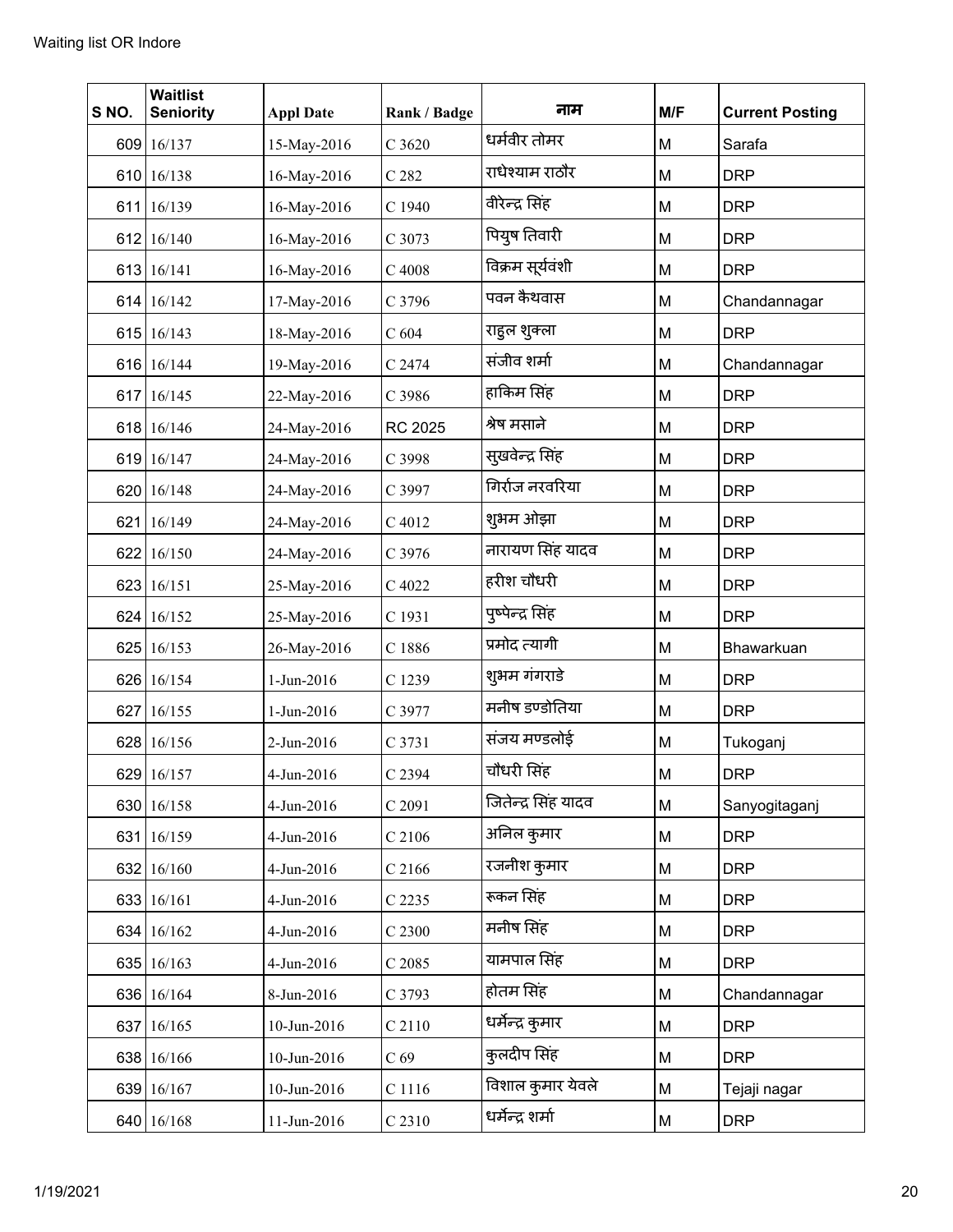| S NO. | <b>Waitlist</b><br><b>Seniority</b> | <b>Appl Date</b> | Rank / Badge | नाम                    | M/F | <b>Current Posting</b> |
|-------|-------------------------------------|------------------|--------------|------------------------|-----|------------------------|
|       | 641 16/169                          | 11-Jun-2016      | C 2348       | विपेन्द्र सिंह भदौरिया | M   | <b>DRP</b>             |
|       | 642 16/170                          | 15-Jun-2016      | C 3777       | म्केश शर्मा            | M   | <b>DRP</b>             |
|       | 643 16/171                          | 21-Jun-2016      | C 2161       | अंकित राय              | M   | <b>DRP</b>             |
|       | 644 16/172                          | 23-Jun-2016      | C 2018       | संदीप रघुवंशी          | M   | Tukoganj               |
|       | 645 16/173                          | 23-Jun-2016      | C 3803       | उमेश सिंह रावत         | M   | <b>DRP</b>             |
|       | 646 16/174                          | 25-Jun-2016      | $C$ 228      | सुदीप सिंह कुशवाह      | M   | <b>DRP</b>             |
|       | 647 16/175                          | 5-Jul-2016       | HC 536       | भारतसिंह सिंगाड        | M   | Lasudia                |
|       | 648 16/176                          | 5-Jul-2016       | C 3798       | दिलीप गुर्जर           | M   | Juni Indore            |
|       | 649 16/177                          | 19-Jul-2016      | C 3684       | सरबजीतसिंह हुंदल       | M   | Traffic east           |
|       | 650 16/178                          | 19-Jul-2016      | C 1810       | जीवन बारिया            | M   | Crime                  |
|       | 651 16/179                          | 19-Jul-2016      | C 1345       | हिमांशु सिसोदिया       | М   | Crime                  |
|       | 652 16/180                          | 20-Jul-2016      | C 1393       | रामकेश राठौर           | M   | <b>DRP</b>             |
|       | 653 16/181                          | 22-Jul-2016      | C 2678       | श्याम सुन्दर जादौन     | M   | <b>DRP</b>             |
|       | 654 16/182                          | 25-Jul-2016      | C 3035       | महेन्द्र रावत          | M   | Pardeshipura           |
|       | 655 16/183                          | 27-Jul-2016      | C 1220       | श्रवण चन्द्रवंशी       | M   | palasia                |
|       | 656 16/184                          | 1-Aug-2016       | HC 2809      | कालूराम                | M   | <b>DRP</b>             |
|       | 657 16/185                          | 10-Aug-2016      | C 1446       | भूपेन्द्र पेठारी       | М   | Simrol                 |
|       | 658 16/186                          | 16-Aug-2016      | C 4015       | होकम सिंह चैहान        | M   | <b>DRP</b>             |
|       | 659 16/187                          | 17-Aug-2016      | C 3228       | राजाराम बारेला         | M   | Mhow                   |
|       | 660 16/188                          | 17-Aug-2016      | C 2437       | बदनसिंह                | M   | <b>DRP</b>             |
|       | 661 16/189                          | 29-Aug-2016      | C 1957       | प्रताप पटेल            | M   | Traffic east           |
|       | 662 16/190                          | 5-Sep-2016       | $C$ 2696     | पवन कुमार              | М   | <b>DRP</b>             |
|       | 663 16/191                          | 5-Sep-2016       | C110         | योगेश कुमार            | M   | <b>DRP</b>             |
|       | 664 16/192                          | 9-Sep-2016       | $C$ 966      | तुषार रावत             | М   | Kanadia                |
|       | 665 16/193                          | 9-Sep-2016       | LC 1338      | सिंदुजा भदौरिया        | F   | Bhawarkuan             |
|       | 666 16/194                          | 13-Sep-2016      | C 1663       | दीपक तोमर              | M   | Hawk force bhopal      |
|       | 667 16/195                          | 14-Sep-2016      | C(MT) 3204   | हेमराज राणे            | M   | Chhatripura            |
|       | 668 16/196                          | 19-Sep-2016      | LC 703       | मान गौड़               | F   | <b>DRP</b>             |
|       | 669 16/197                          | 20-Sep-2016      | $C(MT)$ 3023 | धर्मेश कुमार साहू      | М   | DRP (MT)               |
|       | 670 16/198                          | 20-Sep-2016      | C 524        | विकास भदौरिया          | М   | Banganga               |
|       | 671 16/199                          | 21-Sep-2016      | C 2226       | भानु कुमार प्रजापति    | М   | Traffic east           |
|       | 672 16/200                          | 4-Oct-2016       | $C$ 1095     | अखिलेश सिंह            | М   | Tejaji nagar           |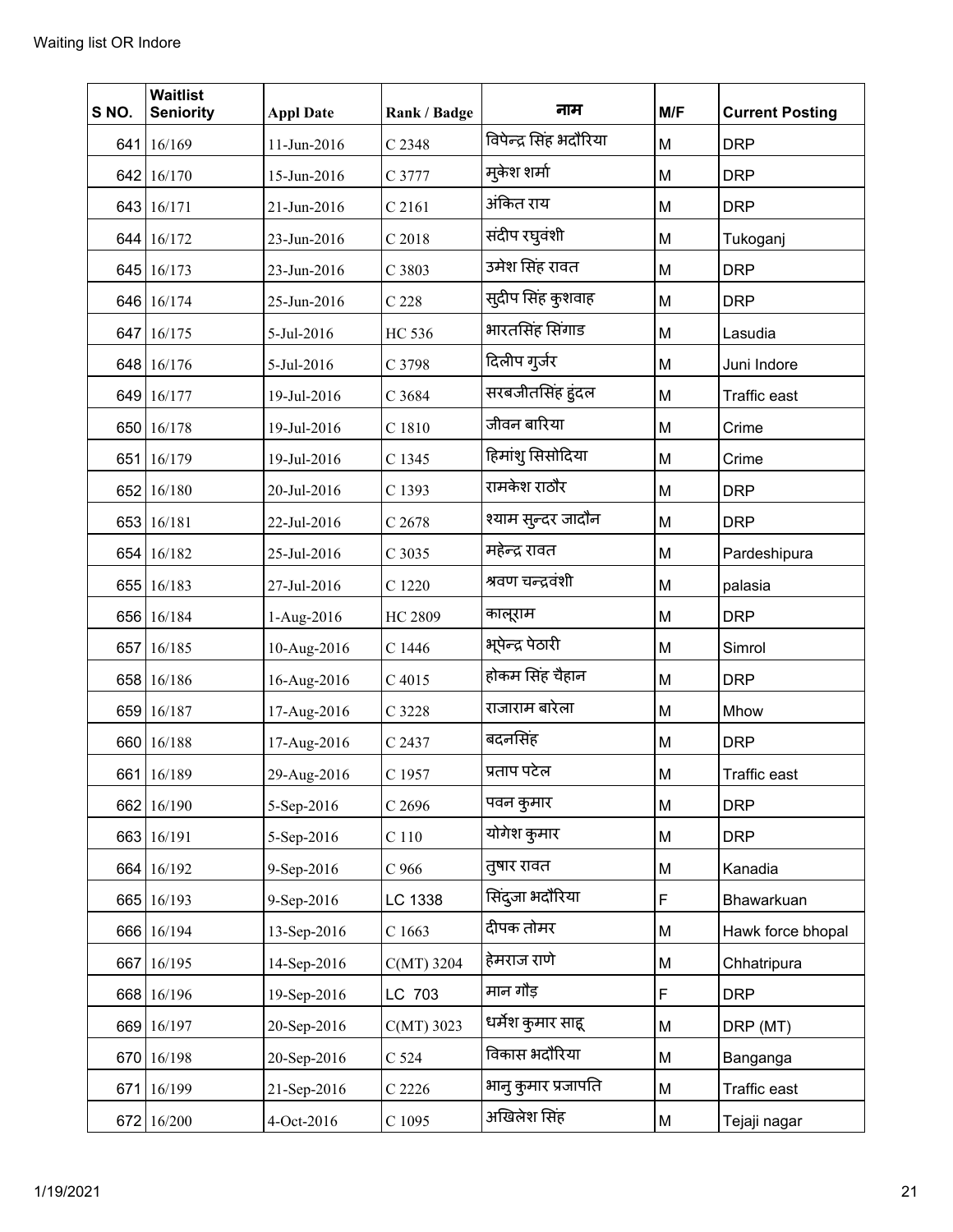| S NO. | <b>Waitlist</b><br><b>Seniority</b> | <b>Appl Date</b> | Rank / Badge    | नाम                    | M/F | <b>Current Posting</b> |
|-------|-------------------------------------|------------------|-----------------|------------------------|-----|------------------------|
|       | 673 16/201                          | 14-Oct-2016      | C 2795          | घनश्याम चैहान          | M   | Banganga               |
|       | 674 16/202                          | 14-Oct-2016      | $\mathcal{C}$   | सत्यम बहल              | M   | <b>SB</b>              |
|       | 675 16/203                          | 18-Oct-2016      | C 3792          | अर्जुन सिंह यादव       | M   | Chandannagar           |
|       | 676 16/204                          | 18-Oct-2016      | C 3794          | दीपेन्द्र सिंह         | M   | Chandannagar           |
|       | 677 16/205                          | 19-Oct-2016      | C 1129          | रामकुमार रावत          | M   | Aerodram               |
|       | 678 16/206                          | 26-Oct-2016      | C 743           | शैलेन्द्र सिंह         | M   | Malharganj             |
|       | 679 16/207                          | 29-Oct-2016      | C 3685          | सुनिल मोर्य            | M   | <b>Traffic east</b>    |
|       | 680 16/208                          | 2-Nov-2016       | C 1369          | रामजीलाल               | M   | Aerodram               |
|       | 681 16/209                          | 8-Nov-2016       | C 3768          | आशीष कुमार सोनी        | M   | <b>Traffic west</b>    |
|       | 682 16/210                          | 8-Nov-2016       | LC 1545         | नीलम यादव              | F   | Annapurna              |
|       |                                     |                  | बाल आर.         | प्रियांशु कुमार        |     |                        |
|       | 683 16/211                          | 24-Nov-2016      | 515/01          | त्रिलोक मंडवाल         | M   | Control room           |
|       | 684 16/212                          | 29-Nov-2016      | C 3091          |                        | M   | Banganga               |
|       | 685 16/213                          | 1-Dec-2016       | LC 2523         | कुसुम राठौर            | F   | Crime                  |
|       | 686 16/214                          | 2-Dec-2016       | C 3762          | आलोक सिंह              | M   | Lasudia                |
|       | 687 16/215                          | 2-Dec-2016       | C 3752          | लोकेश जोशी             | M   | Banganga               |
|       | 688 16/216                          | 8-Dec-2016       | C 3080          | विरेन्द्र सिंह तोमर    | M   | Vijaynagar             |
|       | 689 16/217                          | 14-Dec-2016      | C 2035          | धनसिंह डाबर            | M   | <b>DRP</b>             |
|       | 690 16/218                          | 21-Dec-2016      | C 3384          | रज्जनसिंह सोलंकी       | M   | Pandrinath             |
|       | 691 16/219                          | 24-Dec-2016      | C 1828          | यशंवत आंजना            | M   | <b>Traffic east</b>    |
|       | 692 16/220                          | 29-Dec-2016      | $\mathcal{C}$   | कुलदीप सिंह            | M   | <b>BDDS</b>            |
|       | 693 16/221                          | 29-Dec-2016      | C 3389          | नंदलाल यादव            | M   | palasia                |
|       | 694 17/001                          | 4-Jan-2017       | C(MT)           | मनोज पटेल              | M   | <b>SB</b>              |
|       | 695 17/002                          | 6-Jan-2017       | C 1861          | भारत केलवा             | М   | Traffic east           |
|       | 696 17/003                          | 7-Jan-2017       | <b>BDDS</b>     | गिर्राज उपाध्याय       | M   | <b>DRP</b>             |
|       | 697 17/004                          | 7-Jan-2017       | <b>BDDS</b>     | शेरसिंह कौरव           | М   | <b>DRP</b>             |
|       | 698 17/005                          | 7-Jan-2017       | <b>BDDS</b>     | गिरजा सागर बरूआ        | M   | <b>DRP</b>             |
|       | 699 17/006                          | 7-Jan-2017       | <b>BDDS</b>     | संतोष कुमार कटारे      | M   | <b>DRP</b>             |
|       | 700 17/007                          | 7-Jan-2017       | <b>BDDS</b>     | पुष्पेन्द्र सिंह पंवार | М   | <b>DRP</b>             |
|       | 701 17/008                          | 9-Jan-2017       | C 3032          | तिजेन्द्र लोधी         | M   | <b>DRP</b>             |
|       | 702 17/009                          | 10-Jan-2017      | C <sub>21</sub> | कमलेश                  | M   | <b>DRP</b>             |
|       | 703 17/010                          | 16-Jan-2017      | $\rm C$ 112     | पावरसिंह निगम          | M   | <b>DRP</b>             |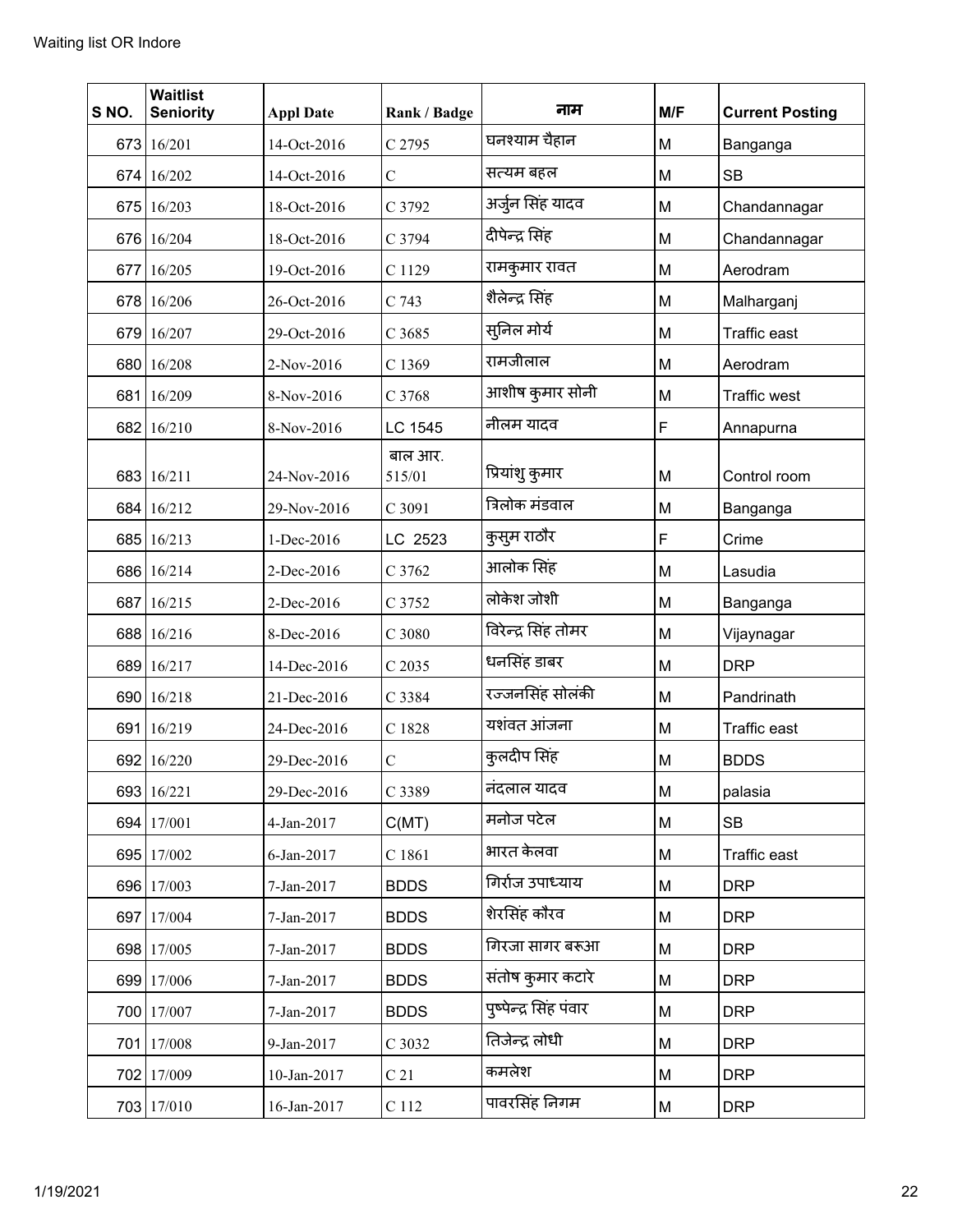| S NO. | <b>Waitlist</b><br><b>Seniority</b> | <b>Appl Date</b> | Rank / Badge  | नाम                   | M/F | <b>Current Posting</b> |
|-------|-------------------------------------|------------------|---------------|-----------------------|-----|------------------------|
|       | 704 17/011                          | 17-Jan-2017      | C 3661        | स्मित रजक             | M   | Sanwer                 |
|       | 705 17/012                          | 17-Jan-2017      | LC 114        | वेल्का तिवारी         | F   | Crime                  |
|       | 706 17/013                          | 23-Jan-2017      | C 1650        | अशोक पटेल             | M   | Bhawarkuan             |
|       | 707 17/014                          | 24-Jan-2017      | C 3510        | सचिन गर्ग             | M   | Tukoganj               |
|       | 708 17/015                          | 27-Jan-2017      | C 537         | महेन्द्र कनेश         | M   | <b>DRP</b>             |
|       | 709 17/016                          | 30-Jan-2017      | C 122         | विकास दुबे            | M   | <b>DRP</b>             |
|       | 710 17/017                          | 3-Feb-2017       | $C$ 109       | अनूप तिवारी           | M   | <b>DRP</b>             |
|       | 711 17/018                          | 4-Feb-2017       | C 2228        | नितिन पिपलाद          | M   | <b>DRP</b>             |
|       | 712 17/019                          | 7-Feb-2017       | C 3164        | दीपू यादव             | M   | Chhatripura            |
|       | 713 17/020                          | 9-Feb-2017       | HC            | श्रीनिवास आर्य        | M   | <b>SB</b>              |
|       | 714 17/021                          | 11-Feb-2017      | LC 2409       | सेना कन्नौज           | F   | <b>DRP</b>             |
|       | 715 17/022                          | 13-Feb-2017      | LC 199        | रूचि चौहान            | F   | <b>DRP</b>             |
|       | 716 17/023                          | 14-Feb-2017      | C 2318        | अजय तोमर              | M   | <b>DRP</b>             |
|       | 717 17/024                          | 14-Feb-2017      | C868          | परिमाल सिंह राजौरिया  | M   | Malharganj             |
|       | 718 17/025                          | 16-Feb-2017      | <b>HC 553</b> | विजय यादव             | M   | Mhow                   |
|       | 719 17/026                          | 20-Feb-2017      | C 705         | रवि सिंह भदौरिया      | M   | <b>DRP</b>             |
|       | 720 17/027                          | 21-Feb-2017      | L HC 3317     | राधा मौर्य            | F   | <b>DRP</b>             |
|       | 721 17/028                          | 23-Feb-2017      | C Trade       | मनीष कुमार मौर्य      | M   | <b>DRP</b>             |
|       | 722 17/029                          | 25-Feb-2017      | C 1520        | मनोज दूधी             | M   | Kshipra                |
|       | 723 17/030                          | 25-Feb-2017      | HC 2321       | देवीसिंह कुमरे        | M   | AJK                    |
|       | 724 17/031                          | 27-Feb-2017      | HC 2756       | सुभाष चन्द्र राठौर    | M   | <b>DRP</b>             |
|       | 725 17/032                          | 2-Mar-2017       | C 1197        | जितेन्द्र यादव        | M   | <b>DRP</b>             |
|       | 726 17/033                          | 8-Mar-2017       | C 3963        | भूपेन्द्र कुमार राठौर | M   | <b>DRP</b>             |
|       | 727 17/034                          | 10-Mar-2017      | C 317 Trade   | जितेन्द्र सिंह तोमर   | M   | <b>DRP</b>             |
|       | 728 17/035                          | 10-Mar-2017      | C 599 Trade   | वीरेश शर्मा           | M   | <b>DRP</b>             |
|       | 729 17/036                          | 14-Mar-2017      | C 3805        | विजयपाल सिंह सिकरवार  | M   | Lasudia                |
|       | 730 17/037                          | 14-Mar-2017      | C 183         | सागर परसाई            | M   | <b>DRP</b>             |
|       | 731 17/038                          | 21-Mar-2017      | C 3111        | रामअवतार सिंह         | M   | <b>DRP</b>             |
|       | 732 17/039                          | 22-Mar-2017      | $C$ 3416      | चन्द्रकांत शर्मा      | M   | kishanganj             |
|       | 733 17/040                          | 23-Mar-2017      | C 3981        | कन्हैयालाल मोर्य      | M   | <b>DRP</b>             |
|       | 734 17/041                          | 27-Mar-2017      | C 1815        | भरतसिंह               | М   | <b>DRP</b>             |
|       | 735 17/042                          | 30-Mar-2017      | C 2457        | विपिन कुमार           | М   | <b>DRP</b>             |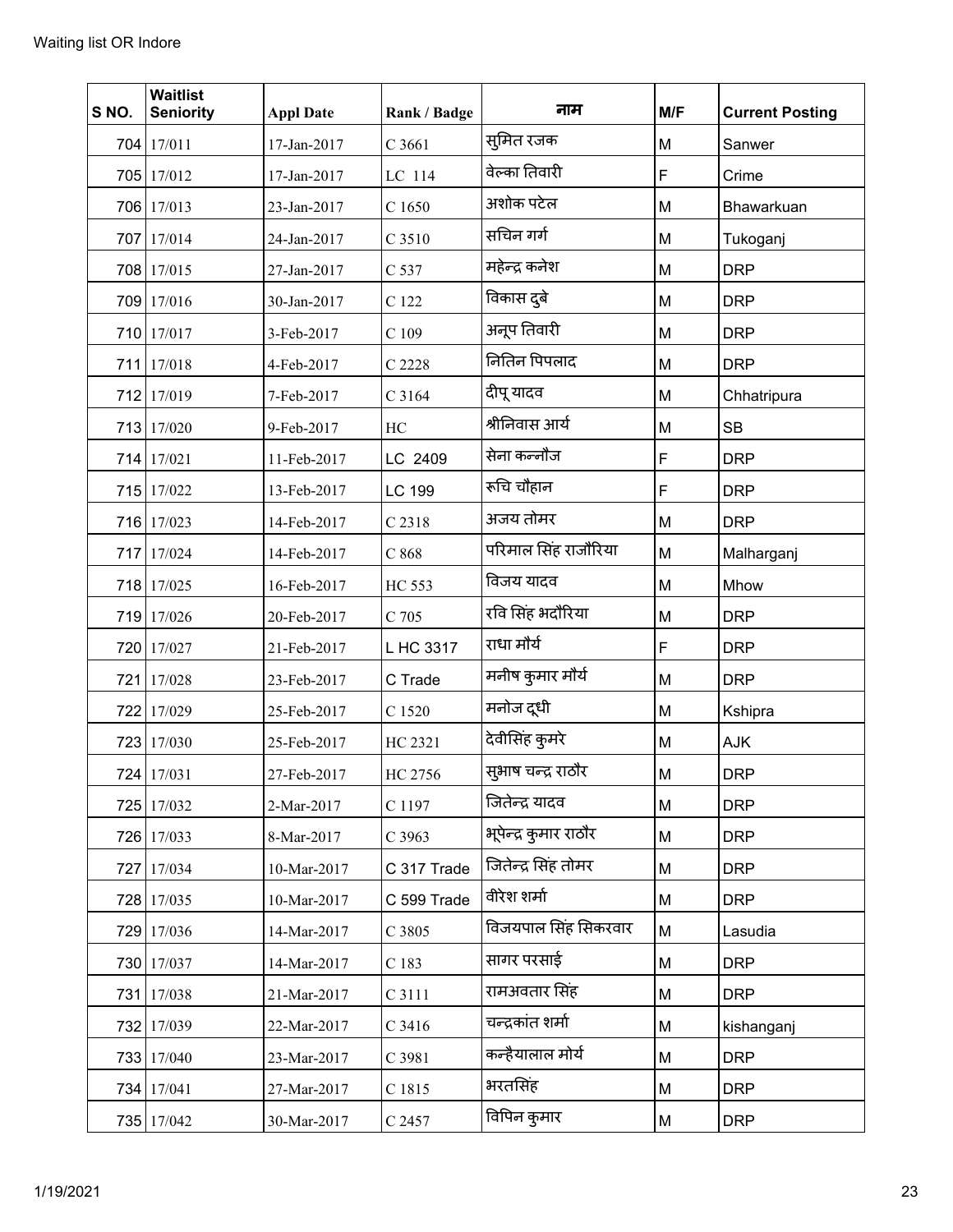| S NO. | <b>Waitlist</b><br><b>Seniority</b> | <b>Appl Date</b> | Rank / Badge     | नाम                     | M/F | <b>Current Posting</b> |
|-------|-------------------------------------|------------------|------------------|-------------------------|-----|------------------------|
|       | 736 17/043                          | 31-Mar-2017      | C 2331           | कपिल दीक्षित            | M   | <b>DRP</b>             |
|       | 737 17/044                          | 1-Apr-2017       | C 2469           | अनुज कुमार              | M   | <b>DRP</b>             |
|       | 738 17/045                          | 1-Apr-2017       | C 2412           | किशनसिंह                | M   | <b>DRP</b>             |
|       | 739 17/046                          | 1-Apr-2017       | C <sub>190</sub> | रणजीत सिंह सोलंकी       | M   | <b>DRP</b>             |
|       | 740 17/047                          | 1-Apr-2017       | C 3115           | रविन्द्र सिंह           | M   | <b>DRP</b>             |
|       | 741 17/048                          | 3-Apr-2017       | C 3346           | शशांक दुबे              | M   | Rajendra nagar         |
|       | 742 17/049                          | 3-Apr-2017       | C 3831           | कृष्ण पाल सिंह          | M   | Vijaynagar             |
| 743   | 17/050                              | 3-Apr-2017       | C 3642           | कपिल सोनामिया           | M   | Vijaynagar             |
|       | 744 17/051                          | 3-Apr-2017       | C 1148           | सुभाष पटेल              | M   | Vijaynagar             |
|       | 745 17/052                          | 3-Apr-2017       | C 3651           | मुकेश सिंह लोधी         | M   | Vijaynagar             |
|       | 746 17/053                          | 6-Apr-2017       | LC 3991          | नीतू सिंह भदौरिया       | F   | <b>DRP</b>             |
|       | 747 17/054                          | 6-Apr-2017       | C 3168           | पंकज सांवरिया           | M   | Chandannagar           |
|       | 748 17/055                          | 6-Apr-2017       | C 1712           | राजभान सिंह यादव        | M   | Chhatripura            |
|       | 749 17/056                          | 7-Apr-2017       | LC 1543          | रविना काजले             | F   | <b>DRP</b>             |
|       | 750 17/057                          | 7-Apr-2017       | LC 2957          | लीला इश्के              | F   | <b>DRP</b>             |
| 7511  | 17/058                              | 10-Apr-2017      | C 2170           | हरिओम शर्मा             | M   | <b>Traffic east</b>    |
|       | 752 17/059                          | 11-Apr-2017      | <b>HC 36</b>     | जगदीश                   | M   | <b>Betma</b>           |
|       | 753 17/060                          | 11-Apr-2017      | C 3306           | विश्वरतन                | M   | <b>DRP</b>             |
|       | 754 17/061                          | 11-Apr-2017      | C 2674           | दानसिंह                 | M   | <b>DRP</b>             |
|       | 755 17/062                          | 11-Apr-2017      | C 3230           | विनोद कुमार             | M   | <b>DRP</b>             |
|       | 756 17/063                          | 11-Apr-2017      | C 3790           | दीपक माहौर              | M   | <b>DRP</b>             |
|       | 757 17/064                          | 11-Apr-2017      | C 2586           | पवन कुमार               | M   | <b>DRP</b>             |
|       | 758 17/065                          | 11-Apr-2017      | $C$ 675          | विजय कुमार शर्मा        | M   | <b>DRP</b>             |
|       | 759 17/066                          | 12-Apr-2017      | C 195            | अमन शर्मा               | М   | <b>DRP</b>             |
|       | 760 17/067                          | 12-Apr-2017      | C 3292           | अमित कुमार बघेल         | М   | <b>DRP</b>             |
|       | 761 17/068                          | 12-Apr-2017      | C 947            | प्रताप सिंह             | M   | <b>DRP</b>             |
|       | 762 17/069                          | 17-Apr-2017      | C 3105           | पप्पु कुमार             | M   | <b>DRP</b>             |
|       | 763 17/070                          | 17-Apr-2017      | C 1976           | डोंगर सिंह गुर्जर       | М   | <b>DRP</b>             |
|       | 764 17/071                          | 17-Apr-2017      | C1635            | दीपक कुमार              | M   | <b>DRP</b>             |
|       | 765 17/072                          | 17-Apr-2017      | $C$ 2666         | अभिषेक कुमार            | M   | <b>DRP</b>             |
|       | 766 17/073                          | 17-Apr-2017      | C1667            | सुदीप यादव              | M   | Hawk force bhopal      |
| 767   | 17/074                              | 18-Apr-2017      | $C$ 2569         | सत्येन्द्र सिंह नरवरिया | М   | <b>DRP</b>             |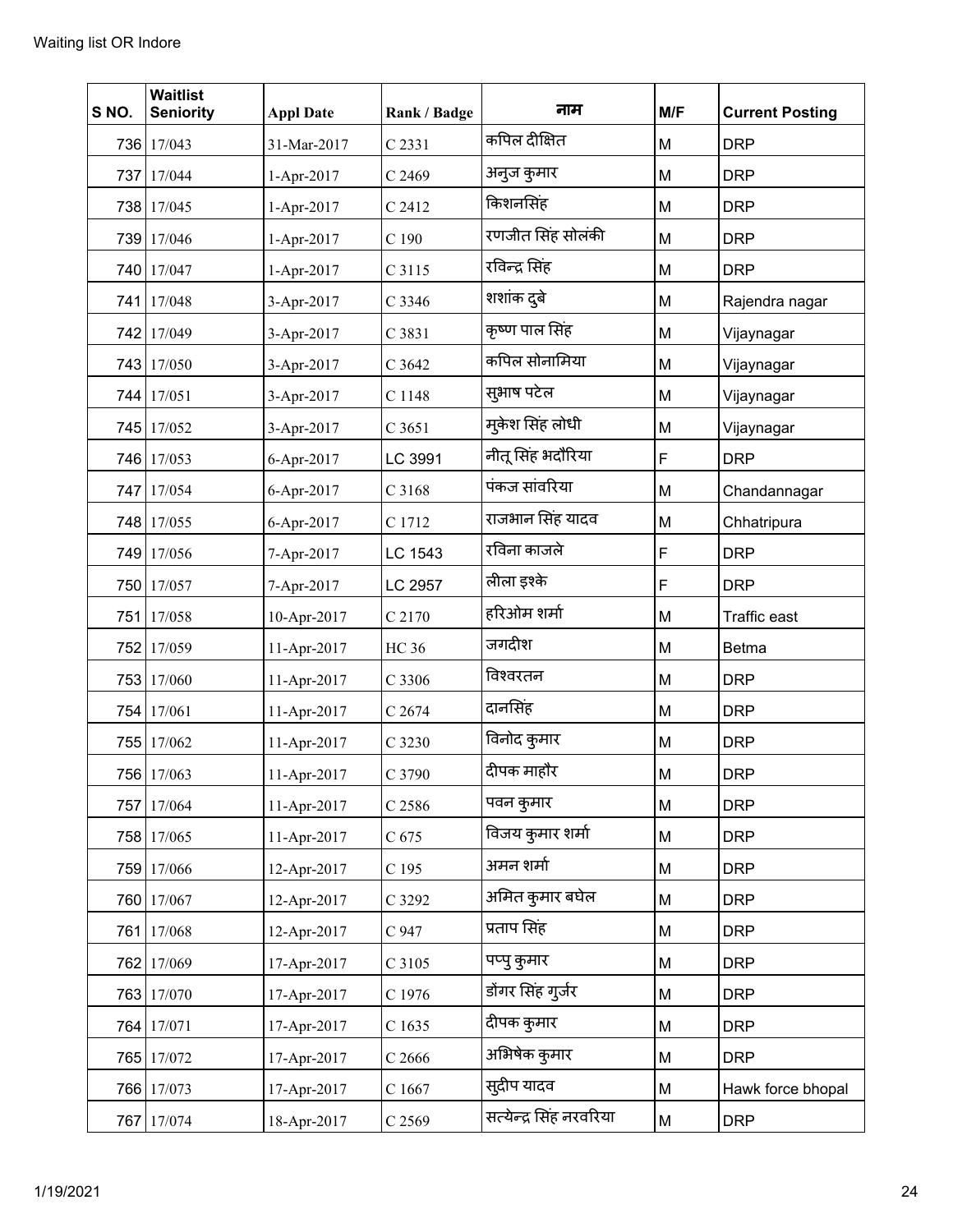| S NO. | <b>Waitlist</b><br><b>Seniority</b> | <b>Appl Date</b> | Rank / Badge     | नाम                | M/F | <b>Current Posting</b> |
|-------|-------------------------------------|------------------|------------------|--------------------|-----|------------------------|
|       | 768 17/075                          | 18-Apr-2017      | C 2544           | अमित               | M   | <b>DRP</b>             |
|       | 769 17/076                          | 18-Apr-2017      | C 2275           | भीकम सिंह          | M   | <b>DRP</b>             |
|       | 770 17/077                          | 18-Apr-2017      | C 2202           | रमाशंकर सिंह तोमर  | M   | <b>DRP</b>             |
|       | 771 17/078                          | 18-Apr-2017      | C <sub>283</sub> | राहूल मालवीय       | M   | <b>DRP</b>             |
|       | 772 17/079                          | 18-Apr-2017      | C2626            | स्लील सस्त्या      | M   | <b>DRP</b>             |
|       | 773 17/080                          | 18-Apr-2017      | C 1662           | गजेन्द्र शिवहरे    | M   | <b>DRP</b>             |
|       | 774 17/081                          | 18-Apr-2017      | C 1589           | देवेन्द्र सिंह     | M   | <b>DRP</b>             |
|       | 775 17/082                          | 18-Apr-2017      | C 2918           | अन्दीप सिंह सौलंकी | M   | <b>DRP</b>             |
|       | 776 17/083                          | 18-Apr-2017      | C 1158           | सरदार भागों        | M   | <b>DRP</b>             |
|       | 777 17/084                          | 18-Apr-2017      | C 3435           | राजवीर राठौर       | M   | <b>DRP</b>             |
|       | 778 17/085                          | 18-Apr-2017      | C 2501           | कमल किशोर          | M   | <b>DRP</b>             |
|       | 779 17/086                          | 18-Apr-2017      | $C$ 905          | अनिल सिंह          | M   | <b>DRP</b>             |
|       | 780 17/087                          | 18-Apr-2017      | C 3187           | अनिल कुमार जाटव    | M   | <b>DRP</b>             |
|       | 781 17/088                          | 18-Apr-2017      | C(MT) 1257       | श्याम स्वरूप सेंगर | M   | <b>DRP</b>             |
|       | 782 17/089                          | 18-Apr-2017      | C <sub>411</sub> | गुलसिंह चैहान      | M   | Tilak nagar            |
|       | 783 17/090                          | 18-Apr-2017      | C 2532           | सुनील कुमार        | M   | <b>DRP</b>             |
|       | 784 17/091                          | 18-Apr-2017      | C 3445           | श्याम सुन्दर जाट   | M   | <b>DRP</b>             |
|       | 785 17/092                          | 18-Apr-2017      | C 1174           | विनोद सुर्यवंशी    | M   | <b>DRP</b>             |
|       | 786 17/093                          | 18-Apr-2017      | C 2486           | योगेश यादव         | M   | <b>DRP</b>             |
|       | 787 17/094                          | 18-Apr-2017      | C 2910           | शैलेन्द्र त्यागी   | M   | <b>DRP</b>             |
|       | 788 17/095                          | 18-Apr-2017      | $C$ 1900         | राधेश्याम          | М   | <b>DRP</b>             |
|       | 789 17/096                          | 18-Apr-2017      | C 474            | जैवेन्द्र सिंह     | M   | <b>DRP</b>             |
|       | 790 17/097                          | 21-Apr-2017      | C 2949           | योगेन्द्र          | M   | <b>DRP</b>             |
|       | 791 17/098                          | 24-Apr-2017      | C 3887           | सोनू पांण्डे       | M   | Tukoganj               |
|       | 792 17/099                          | 25-Apr-2017      | C 2375           | संदीप पाल          | M   | palasia                |
|       | 793 17/100                          | 26-Apr-2017      | C 1918           | सौरभ मिश्रा        | M   |                        |
|       | 794 17/101                          | 26-Apr-2017      | $C$ 4026         | संजू सिंह सिकरवार  | M   | <b>DRP</b>             |
|       | 795 17/102                          | 26-Apr-2017      | C 3585           | देवचंद्र भूरिया    | M   | <b>DRP</b>             |
|       | 796 17/103                          | 26-Apr-2017      | C 1179           | दीपक अहिरवार       | M   | <b>DRP</b>             |
|       | 797 17/104                          | 26-Apr-2017      | C 3012           | जितेन्द्र बसवाल    | M   | Chhoti gwaltoli        |
|       | 798 17/105                          | 27-Apr-2017      | C 2545           | प्रणव प्रकाश ठाकुर | M   | <b>DRP</b>             |
|       | 799 17/106                          | 2-May-2017       | C <sub>124</sub> | कुलदीप जाट         | M   | Crime                  |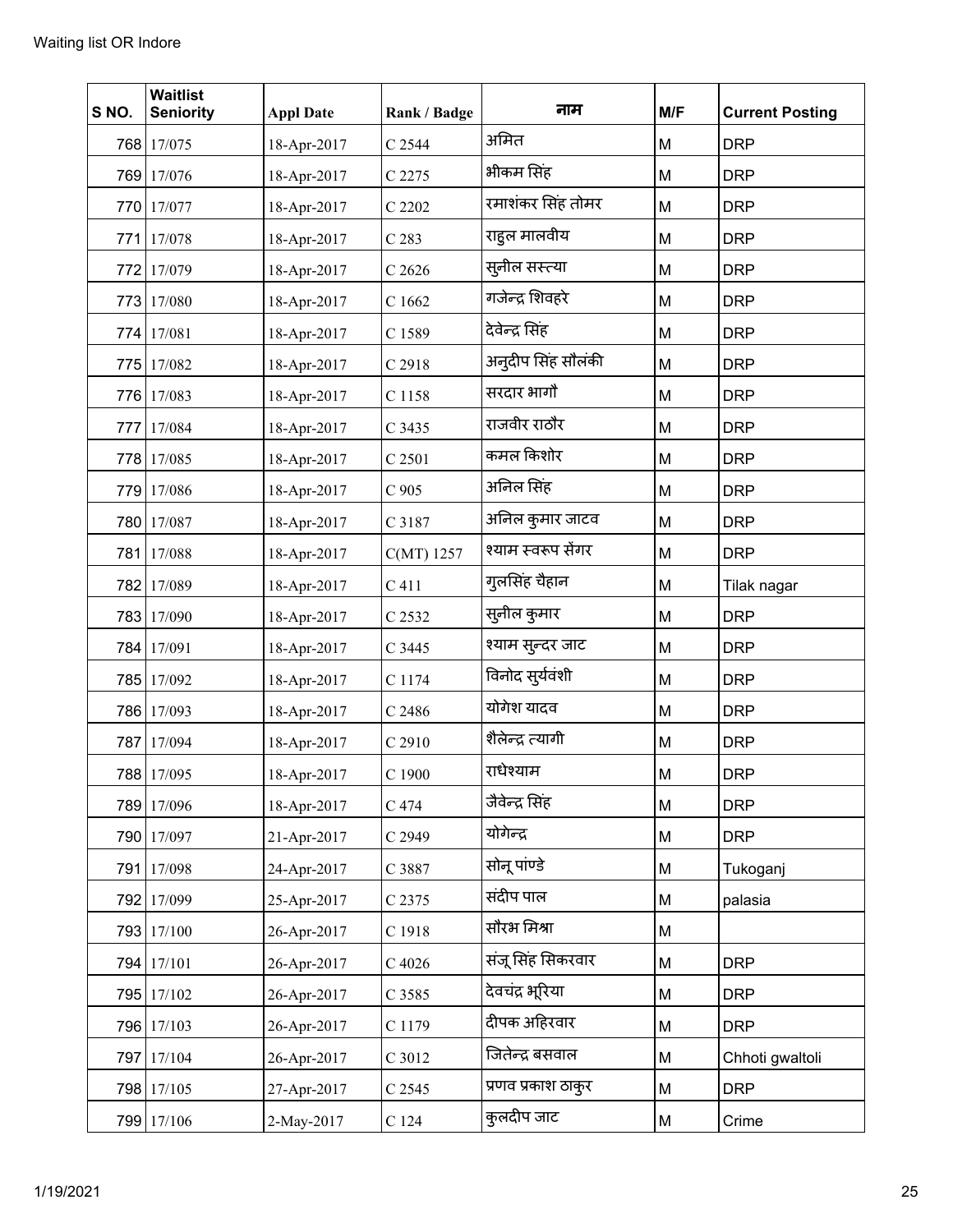| S NO. | <b>Waitlist</b><br><b>Seniority</b> | <b>Appl Date</b> | Rank / Badge  | नाम                | M/F | <b>Current Posting</b>   |
|-------|-------------------------------------|------------------|---------------|--------------------|-----|--------------------------|
|       | 800 17/107                          | 5-May-2017       | C 1980        | करनसिंह रसैनिया    | M   | <b>DRP</b>               |
|       | 801 17/108                          | 12-May-2017      | C 1202        | दशरथ वर्मा         | M   | Gandhinagar              |
|       | 802 17/109                          | 13-May-2017      | C 3024        | कपिल कुमार मण्डलोई | M   | <b>DRP</b>               |
|       | 803 17/110                          | 13-May-2017      | C 1030        | सुमित मुकाती       | M   | <b>DRP</b>               |
|       | 804 17/111                          | 15-May-2017      | C 1821        | पूरन सिंह          | M   | <b>DRP</b>               |
|       | 805 17/112                          | 15-May-2017      | C Trade 392   | अभिषेक राठौड       | M   | <b>DRP</b>               |
|       | 806 17/113                          | 15-May-2017      | LC 2182       | अन्नू धुर्वे       | F   | Rajendra nagar           |
|       | 807 17/114                          | 18-May-2017      | C 1644        | धर्मेन्द्र राठौर   | M   | <b>DRP</b>               |
|       | 808 17/115                          | 18-May-2017      | C166          | निलेश पटेल         | M   | Kshipra                  |
|       | 809 17/116                          | 18-May-2017      | C 2511        | विकास साह्         | M   | <b>DRP</b>               |
|       | 810 17/117                          | 19-May-2017      | C 123         | शैलेन्द्र रघुवंशी  | M   | Bhawarkuan               |
|       | 811 17/118                          | 24-May-2017      | C 4066        | मनोज कुमार         | M   | Kotwali                  |
|       | 812 17/119                          | 24-May-2017      | C 3612        | मलखान सिंह         | M   | Sarafa                   |
|       | 813 17/120                          | 25-May-2017      | C 2482        | हंसराज बगरोदिया    | M   | Traffic west             |
|       | 814 17/121                          | 25-May-2017      | C 3512        | अविनाश चन्द्रवंशी  | M   | Sanwer                   |
|       | 815 17/122                          | 25-May-2017      | C 1031        | अमित कश्चप         | M   | Malharganj               |
|       | 816 17/123                          | 27-May-2017      | C 3069        | चन्द्रशेखर म्@लाती | M   | <b>DRP</b>               |
|       | 817 17/124                          | 28-May-2017      | C 3084        | दीपक उइके          | M   | <b>DRP</b>               |
|       | 818 17/125                          | 30-May-2017      | $\mathsf C$   | पुष्कर कुमावत      | M   | <b>DSB</b>               |
|       | 819 17/126                          | 6-Jun-2017       | C 3159        | नितेश बघेल         | M   | Juni Indore              |
|       | 820 17/127                          | 12-Jun-2017      | परि. आर.      | राहुल सिंह कुशवाह  | M   | traffic department       |
|       | 821 17/128                          | 13-Jun-2017      | C             | जितेन्द्र यादव     | M   | <b>DSP Passport cell</b> |
|       | 822 17/129                          | 13-Jun-2017      | $C(MT)$ 2885  | नितिन कुमार        | M   | <b>DRP</b>               |
|       | 823 17/130                          | 13-Jun-2017      | C(MT)1384     | कौशल शर्मा         | M   | <b>DRP</b>               |
|       | 824 17/131                          | 14-Jun-2017      | LC 758        | सपना डिंगवाले      | F   | <b>DRP</b>               |
|       | 825 17/132                          | 15-Jun-2017      | C 3319        | अजय कुमार          | M   | <b>MIG</b>               |
|       | 826 17/133                          | 15-Jun-2017      | C 3529        | राजू माली          | M   | SP east                  |
|       | 827 17/134                          | 15-Jun-2017      | C 3619        | ब्रजमोहन सिंह तोमर | M   | Sanyogitaganj            |
|       | 828 17/135                          | 19-Jun-2017      | C 4073        | जीवन सोलंकी        | M   | <b>DRP</b>               |
|       | 829 17/136                          | 20-Jun-2017      | $\mathcal{C}$ | जितेन्द्र त्रिवेदी | M   | <b>DSB</b>               |
|       | 830 17/137                          | 24-Jun-2017      | $\mathbf C$   | अतुल बघेल          | M   | <b>ATS</b>               |
|       | 831 17/138                          | 24-Jun-2017      | C(MT)         | संजय सोनी          | M   | <b>ATS</b>               |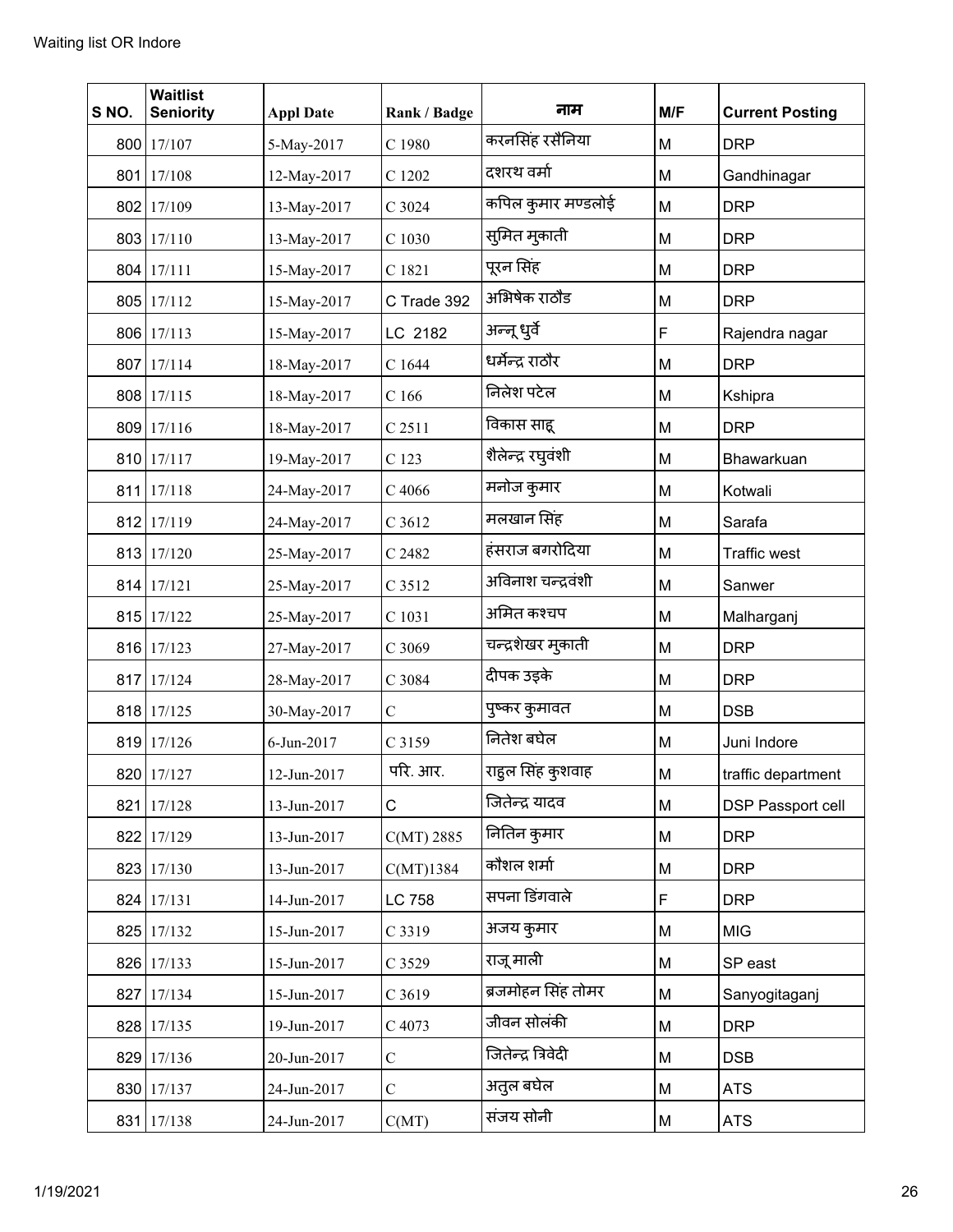| SNO. | <b>Waitlist</b><br><b>Seniority</b> | <b>Appl Date</b> | Rank / Badge    | नाम                     | M/F | <b>Current Posting</b>   |
|------|-------------------------------------|------------------|-----------------|-------------------------|-----|--------------------------|
|      | 832 17/139                          | 24-Jun-2017      | $\mathcal{C}$   | पुष्पेन्द्र यादव        | M   | <b>ATS</b>               |
|      | 833 17/140                          | 27-Jun-2017      | C 1649          | संजय मण्डलोई            | M   | <b>DRP</b>               |
|      | 834 17/141                          | 28-Jun-2017      | C 974           | धनसिंह                  | M   | Tilak nagar              |
|      | 835 17/142                          | 28-Jun-2017      | C 1453          | विकास सिंह जादौन        | M   | Aerodram                 |
|      | 836 17/143                          | 29-Jun-2017      | $C$ 2685        | सतेन्द्र सिंह कुशवाह    | M   | <b>DRP</b>               |
|      | 837 17/144                          | 3-Jul-2017       | C 352           | संतोष कुमार             | M   | <b>DRP</b>               |
|      | 838 17/145                          | 5-Jul-2017       | C 1210          | रोशन सिंह यादव          | M   | <b>DRP</b>               |
|      | 839 17/146                          | 6-Jul-2017       | C 3208          | श्रवण कुमार मण्डलोई     | M   | <b>DRP</b>               |
|      | 840 17/147                          | 6-Jul-2017       | $C(MT)$ 2845    | नीरज परमार              | M   | <b>DRP</b>               |
|      | 841 17/148                          | 10-Jul-2017      | $C(MT)$ 370     | अलकेश यादव              | M   | <b>DRP</b>               |
|      | 842 17/149                          | 11-Jul-2017      | C 2986          | नितिन बैरागी            | M   | Lasudia                  |
|      | 843 17/150                          | 14-Jul-2017      | HC              | अतुल कुमार मालवीय       | M   | SP Headquarter           |
|      | 844 17/151                          | 17-Jul-2017      | C814            | अमित कुमार डावर         | M   | Khudel                   |
|      | 845 17/152                          | 17-Jul-2017      | L HC 4094       | अंकिता दुबे             | F   | SP Headquarter<br>office |
|      | 846 17/153                          | 18-Jul-2017      | HC              | राजेश भाटी              | M   | SP Headquarter           |
|      | 847 17/154                          | 19-Jul-2017      | C 2895          | थानसिंह अजनारे          | M   | <b>DSB</b>               |
|      | 848 17/155                          | 19-Jul-2017      | $\mathcal{C}$   | शिवनारायण चैहान         | M   | <b>DSB</b>               |
|      | 849 17/156                          | 21-Jul-2017      | C <sub>12</sub> | निर्मल सांवरे           | M   | Malharganj               |
|      | 850 17/157                          | 26-Jul-2017      | C 2133          | जिनेन्द्र पंवार         | M   | <b>MIG</b>               |
| 851  | 17/158                              | 27-Jul-2017      | HC              | अजय पटेल                | M   | SP Headquarter           |
|      | 852 17/159                          | 29-Jul-2017      | C 3662          | लोकेश धाकड              | M   | Sanyogitaganj            |
|      | 853 17/160                          | 1-Aug-2017       | C(MT) 1908      | बीरबल कुमावत            | M   | <b>DRP</b>               |
|      | 854 17/161                          | 3-Aug-2017       | C 2217          | मनोज मालवीय             | M   | <b>DRP</b>               |
|      | 855 17/162                          | 3-Aug-2017       | C 1865          | धर्मेन्द्र सिंह         | M   | <b>DRP</b>               |
|      | 856 17/163                          | 9-Aug-2017       | C 2326          | देवेन्द्र सिंह गुर्जर   | M   | <b>DRP</b>               |
|      | 857 17/164                          | 16-Aug-2017      | C Trade 879     | लछीराम भदरेले           | M   | <b>DRP</b>               |
|      | 858 17/165                          | 28-Aug-2017      | HC 1403         | देवीलाल धुर्वे          | M   | <b>DRP</b>               |
|      | 859 17/166                          | 4-Sep-2017       | C 3822          | सतेन्द्र सिंह सिंघानिया | M   | Kanadia                  |
|      | 860 17/167                          | 4-Sep-2017       | $C$ 108         | नागेश सिंह चैहान        | M   | Kanadia                  |
|      | 861 17/168                          | 7-Sep-2017       | C 2221          | अर्जुन पटेल             | M   | <b>DRP</b>               |
|      | 862 17/169                          | 7-Sep-2017       | C 1258          | राहुल सिन्हा            | M   | <b>DRP</b>               |
|      | 863 17/170                          | 8-Sep-2017       | $\rm C$ 1170    | नरेन्द्रसिंह सिकरवार    | M   | AJK                      |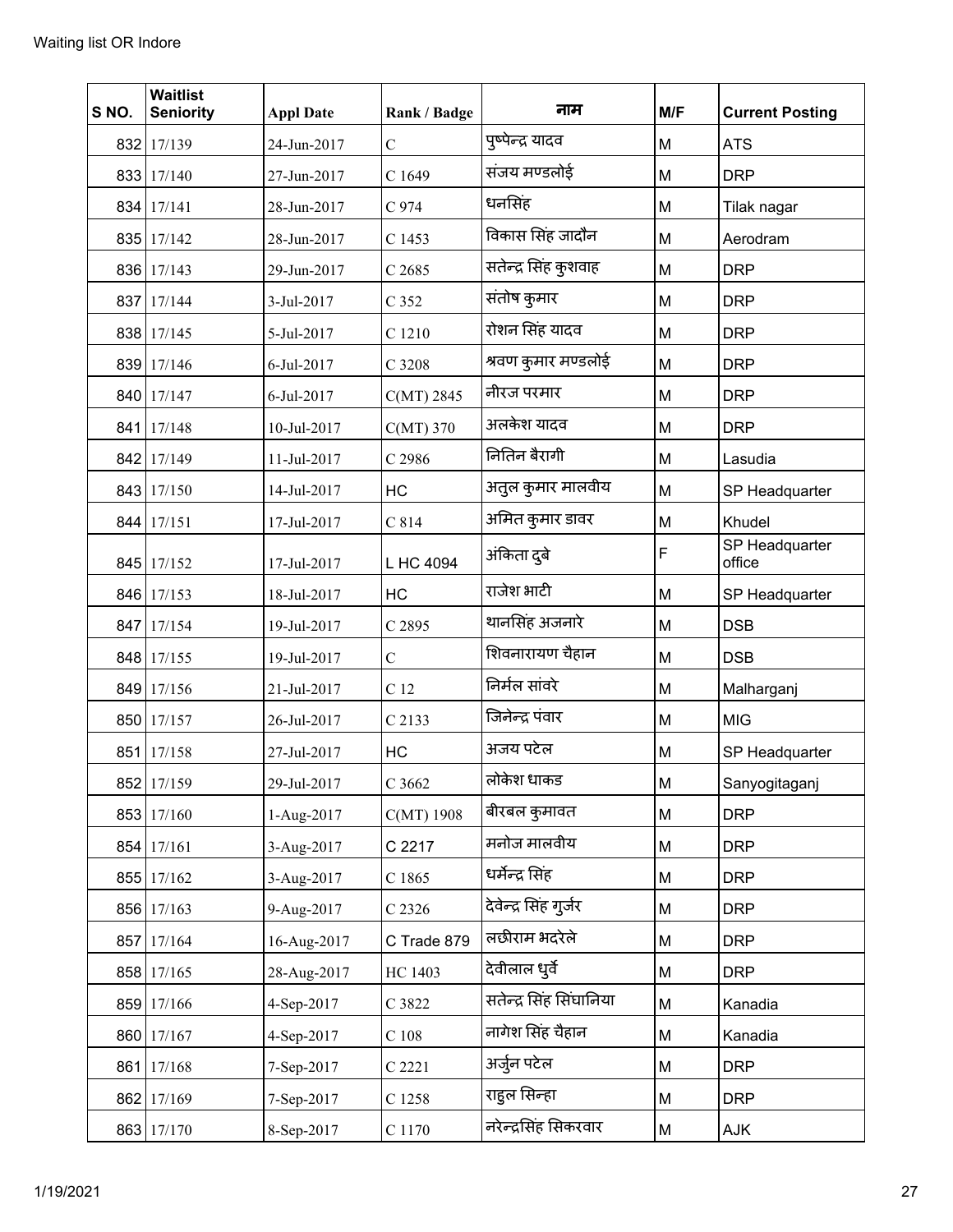| SNO. | <b>Waitlist</b><br><b>Seniority</b> | <b>Appl Date</b> | Rank / Badge         | नाम                    | M/F | <b>Current Posting</b> |
|------|-------------------------------------|------------------|----------------------|------------------------|-----|------------------------|
| 864  | 17/171                              | 8-Sep-2017       | C 735                | शिवप्रताप सिंह भदौरिया | M   | Kanadia, CSP khajar    |
|      | 865 17/172                          | 13-Sep-2017      | C 1534               | वंदावन पटेल            | M   | <b>ADG Office</b>      |
|      | 866 17/173                          | 18-Sep-2017      | C 2581               | शोभाराम अलावा          | M   | <b>DRP</b>             |
| 867  | 17/174                              | 21-Sep-2017      | C 2323               | सुभाष रिशिस्वर         | M   | <b>DRP</b>             |
|      | 868 17/175                          | 21-Sep-2017      | C 1027               | भानु प्रताप सिंह       | M   | <b>DRP</b>             |
|      | 869 17/176                          | 21-Sep-2017      | C 2396               | अंकुश सिंह तोमर        | M   | <b>FSL</b>             |
|      | 870 17/177                          | 23-Sep-2017      | C 371                | बाबूराम बघेल           | M   | <b>DRP</b>             |
| 871  | 17/178                              | 26-Sep-2017      | C 3775               | रामकरन रावत            | M   | Khajrana               |
|      | 872 17/179                          | 3-Oct-2017       | LC 1389              | श्वेता चंदेल           | F   | <b>DRP</b>             |
|      | 873 17/180                          | 3-Nov-2017       | C (MT) 487           | साबिर खान              | M   | DRP (MT)               |
| 874  | 17/181                              | 8-Nov-2017       | LC 3506              | सविता पाठेकर           | F   | Kanadia                |
| 875  | 17/182                              | 3-Dec-2017       | C<br>1711            | शुभम सिंह              | M   | <b>DRP</b>             |
|      | 876 17/183                          | 5-Dec-2017       | C-3971               | स्तनील गोयल            | M   | Chandan nagar          |
| 877  | 17/184                              | 19-Dec-2017      | $C-$<br>2758         | मोहनसिंह मुझाल्दा      | M   | <b>DRP</b>             |
| 878  | 17/185                              | 21-Dec-2017      | LC 3372              | अनीता रावत             | F   | kishanganj             |
|      | 879 17/186                          | 27-Dec-2017      | LC 3889              | रेणु क्षेत्री          | F   | Hatod                  |
|      | 880 18/001                          | 2-Jan-2018       | <b>LC 20</b>         | सरस्वती                | F   | Narco cell             |
| 881  | 18/002                              | 5-Jan-2018       | $C - 3733$           | अशीष कुमार शर्मा       | M   | SP office west         |
|      | 882 18/003                          | 10-Jan-2018      | $C-$<br>2433         | सुनील कुमार कटियार     | M   | <b>DRP</b>             |
|      | 883 18/004                          | 17-Jan-2018      | $C-$<br>3482         | मानवेन्द्र सिंह        | М   | Banganga               |
|      | 884 18/005                          | 17-Jan-2018      | $C-162$              | राकेश विश्वकर्मा       | M   | <b>DRP</b>             |
|      | 885 18/006                          | 27-Jan-2018      | LC                   | वैशाली सोनाने          | F   | <b>DSB Dhar RFSL</b>   |
|      | 886 18/007                          | 6-Feb-2018       | C-3637               | राहुल सिंह भदौरिया     | M   | Sanwer                 |
|      | 887 18/008                          | 7-Feb-2018       | C-3797               | नितेश राठौर            | M   | <b>DRP</b>             |
|      | 888 18/009                          | 15-Feb-2018      | $C - 241$<br>armorer | अवधेश सिंह             | M   | <b>DRP</b>             |
|      | 889 18/010                          | 22-Feb-2018      | C-3988               | उधम सिंह               | M   | <b>DRP</b>             |
| 890  | 18/011                              | 24-Feb-2018      | $C - 2045$           | स्लील यादव             | M   | <b>DRP</b>             |
| 891  | 18/012                              | 24-Feb-2018      | C-1846               | मनोज कुमार             | M   | Raoji bajar            |
|      | 892 18/013                          | 24-Feb-2018      | C-3709               | जबरसिंह धाकड           | M   | Raoji bajar            |
|      | 893 18/014                          | 26-Feb-2018      | $C-25$               | गिरीश उपाध्याय         | M   | <b>DRP</b>             |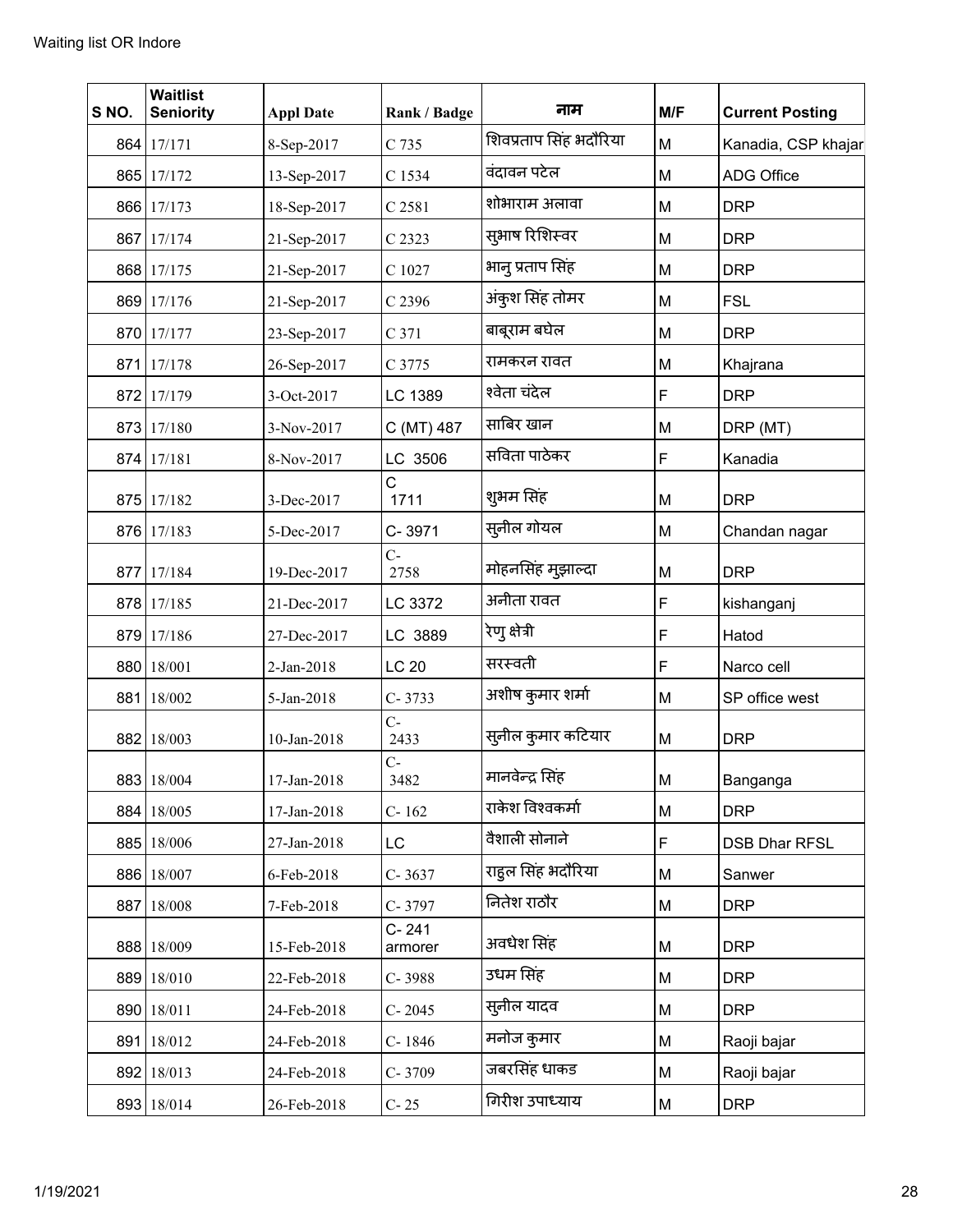| S NO. | <b>Waitlist</b><br><b>Seniority</b> | <b>Appl Date</b> | Rank / Badge | नाम                 | M/F | <b>Current Posting</b>     |
|-------|-------------------------------------|------------------|--------------|---------------------|-----|----------------------------|
|       | 894 18/015                          | 1-Mar-2018       | C-3785       | कमलेश कुमार बौद्ध   | M   | Betma                      |
|       | 895 18/016                          | 7-Mar-2018       | C(MT) 1854   | चंद्रभानसिंह योगी   | M   | CSP Pardeshipura<br>Office |
|       | 896 18/017                          | 8-Mar-2018       | C-803        | राकेश रायपुरिया     | M   | Sarafa                     |
|       | 897 18/018                          | 8-Mar-2018       | C-1790       | संतोष मौर्य         | M   | <b>DRP</b>                 |
|       | 898 18/019                          | 9-Mar-2018       | C-1044       | अभिलाष              | M   | Control room               |
|       | 899 18/020                          | 16-Mar-2018      | $C-3714$     | मालारामसिंह सिकरवार | M   | Banganga                   |
|       | 900 18/021                          | 20-Mar-2018      | $C - 3863$   | सुनील कुमार मालवीय  | M   | <b>MIG</b>                 |
|       | 901 18/022                          | 26-Mar-2018      | HC-2631      | मो0 शाहिर खान       | M   | <b>DRP</b>                 |
|       | 902 18/023                          | 26-Mar-2018      | C-1806       | संतोष कुमार         | M   | SP east                    |
|       | 903 18/024                          | 26-Mar-2018      | $C - 2090$   | सोनवीर जाट          | M   | Chhoti gwaltoli            |
|       | 904 18/025                          | 27-Mar-2018      | C-1594       | संदीप पांचाल        | M   | <b>DRP</b>                 |
|       | 905 18/026                          | 27-Mar-2018      | C-1959       | स्ऐन्द्र भास्कर     | M   | Banganga                   |
|       | 906 18/027                          | 28-Mar-2018      | $C-1352$     | दिनेश वर्मा         | M   | Gautampura                 |
|       | 907 18/028                          | 28-Mar-2018      | C-3812       | कृष्णकांत दुबे      | M   | Gautampura                 |
|       | 908 18/029                          | 3-Apr-2018       | $C-3251$     | प्रदीप कुमार        | M   | <b>DRP</b>                 |
|       | 909 18/030                          | 3-Apr-2018       | C-1589       | देवेन्द्र सिंह      | M   | <b>DRP</b>                 |
|       | 910 18/031                          | 3-Apr-2018       | C-3812       | कृष्णकांत दुबे      | M   | Gautampura                 |
|       | 911 18/032                          | 4-Apr-2018       | LC-1019      | अर्चना बौरासी       | F   | <b>ADG Office</b>          |
|       | 912 18/033                          | 7-Apr-2018       | C-3920       | सुनील कुमार राजे    | M   | ASP zone-3                 |
|       | 913 18/034                          | 10-Apr-2018      | C-1959       | सुरेन्द्र भास्कर    | M   | Banganga                   |
|       | 914 18/035                          | 10-Apr-2018      | C(MT)1257    | श्यामस्वरूप सेंगर   | M   | <b>DRP</b>                 |
|       | 915 18/036                          | 10-Apr-2018      | C-765        | प्रेम दिववेदी       | M   | Sadar bajar                |
|       | 916 18/037                          | 12-Apr-2018      | $C-1675$     | अर्जुन माली         | M   | <b>DRP</b>                 |
|       | 917 18/038                          | 12-Apr-2018      | HC-2201      | मनोज चैहान          | M   | Bhawarkua                  |
|       | 918 18/039                          | 16-Apr-2018      | $C-81$       | रमेश भिडे           | M   | State cyber cell           |
|       | 919 18/040                          | 16-Apr-2018      | LC-2016      | सपना देवडा          | F   | <b>DRP</b>                 |
|       | 920 18/041                          | 20-Apr-2018      | LC-1041      | गिरीजा धाकड         | F   | <b>DRP</b>                 |
|       | 921 18/042                          | 20-Apr-2018      | $C - 4000$   | विश्वनाथ सिंह       | M   | <b>DRP</b>                 |
|       | 922 18/043                          | 20-Apr-2018      | LC-2400      | पिंकी यादव          | F   | <b>DRP</b>                 |
|       | 923 18/044                          | 23-Apr-2018      | $C(MT)$ 2845 | नीरज परमार          | M   | <b>DRP</b>                 |
|       | 924 18/045                          | 26-Apr-2018      | C-3904       | भूरालाल जामले       | M   | <b>DRP</b>                 |
|       | 925 18/046                          | 26-Apr-2018      | $C-3056$     | म्केश डावर          | M   | <b>DRP</b>                 |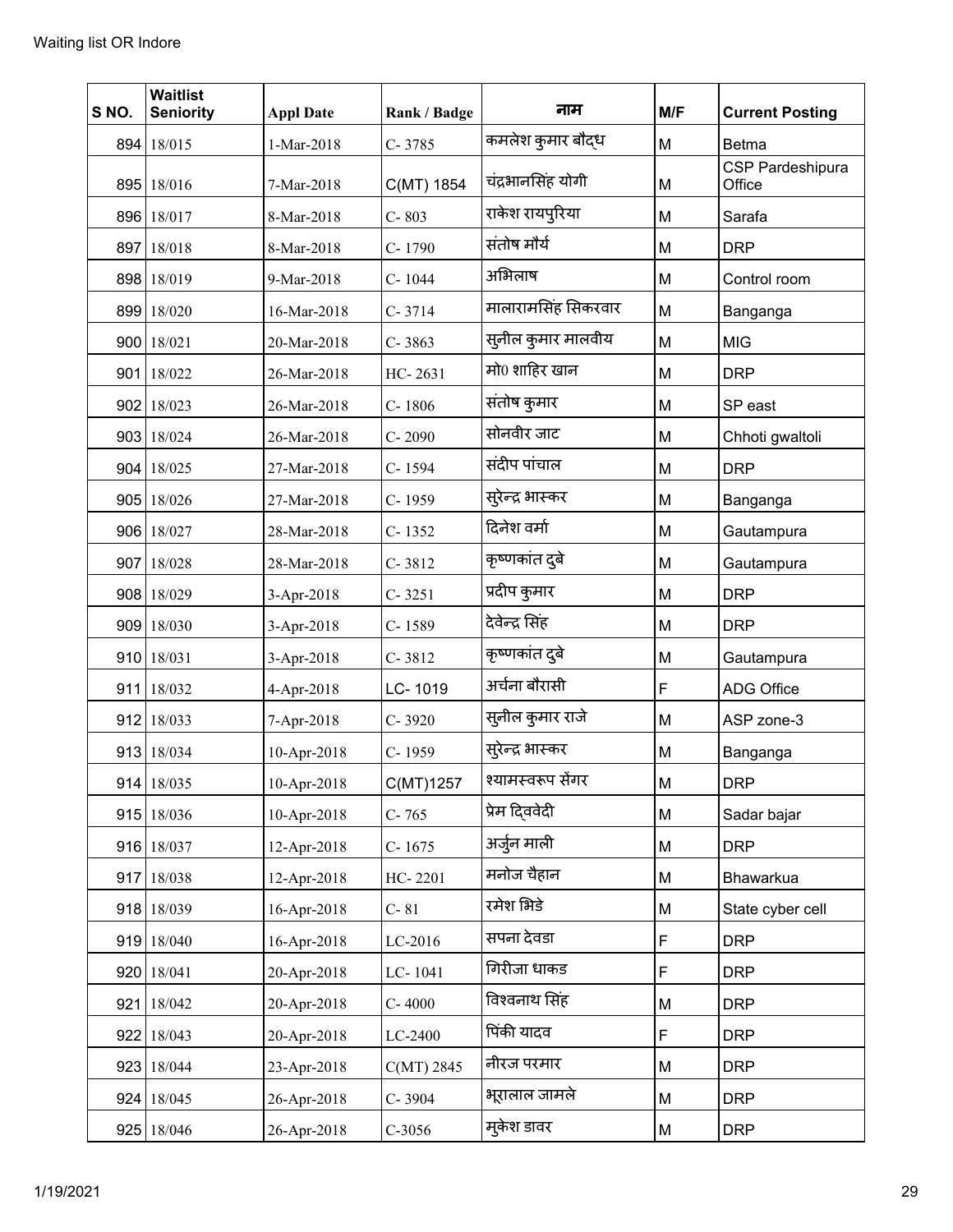| S NO. | <b>Waitlist</b><br><b>Seniority</b> | <b>Appl Date</b> | Rank / Badge | नाम                    | M/F | <b>Current Posting</b> |
|-------|-------------------------------------|------------------|--------------|------------------------|-----|------------------------|
|       | 926 18/047                          | 27-Apr-2018      | $C - 2137$   | नितेश डोडवा            | M   | <b>DRP</b>             |
|       | 927 18/048                          | 27-Apr-2018      | $C - 3150$   | भोलाराम शर्मा          | M   | <b>DRP</b>             |
|       | 928 18/049                          | 27-Apr-2018      | $C - 288$    | मध् बघेल               | M   | <b>DRP</b>             |
|       | 929 18/050                          | 1-May-2018       | LC-1700      | प्रीतिमा मिश्रा        | F   | <b>DRP</b>             |
| 930   | 18/051                              | 1-May-2018       | LC-850       | प्रियंका सोलंकी        | F   | <b>DRP</b>             |
|       | 931 18/052                          | 8-May-2018       | C-1877       | श्रीराम पाटीदार        | M   | <b>DRP</b>             |
|       | 932 18/053                          | 8-May-2018       | $C - 2027$   | ब्रजेश वर्मा           | M   | <b>DRP</b>             |
| 933   | 18/054                              | 9-May-2018       | HC-2153      | लक्ष्मण वास्कले        | M   | <b>DRP</b>             |
|       | 934 18/055                          | 10-May-2018      | C-1014       | आलोक सिंह              | M   | <b>DRP</b>             |
|       | 935 18/056                          | 10-May-2018      | LC-804       | लक्ष्मी सेंगर          | F   | <b>DRP</b>             |
|       | 936 18/057                          | 16-May-2018      | $C - 3714$   | मालारामसिंह सिकरवार    | M   | Banganga               |
|       | 937 18/058                          | 16-May-2018      | $C - 2223$   | रोहित कुमार            | M   | Dwarikapuri            |
|       | 938 18/059                          | 16-May-2018      | $C-1696$     | राघवेन्द्र सिंह        | M   | <b>DRP</b>             |
|       | 939 18/060                          | 16-May-2018      | $C - 1672$   | राहुल विश्वकर्मा       | M   | <b>DRP</b>             |
|       | 940 18/061                          | 18-May-2018      | $C-1661$     | अजय प्रताप सिंह        | M   | <b>DRP</b>             |
| 941   | 18/062                              | 21-May-2018      | C-3969       | ब्रजेशसिंह             | M   | <b>DRP</b>             |
|       | 942 18/063                          | 22-May-2018      | $C - 929$    | प्रदीप विमल            | M   | <b>DRP</b>             |
|       | 943 18/064                          | 22-May-2018      | $C-673$      | रामूसिंह तोमर          | M   | <b>DRP</b>             |
|       | 944 18/065                          | 22-May-2018      | $C - 629$    | जयप्रकाश जायसवाल       | M   | <b>DRP</b>             |
|       | 945 18/066                          | 22-May-2018      | $C - 2209$   | उमेश पटेल              | M   | <b>DRP</b>             |
|       | 946 18/067                          | 22-May-2018      | C-2448       | राजेश मण्डोर           | М   | <b>DRP</b>             |
|       | 947 18/068                          | 22-May-2018      | $C-639$      | गौरव सिराधना           | M   | <b>DRP</b>             |
|       | 948 18/069                          | 23-May-2018      | $C-694$      | गोविन्द सिंह तोमर      | M   | <b>DRP</b>             |
|       | 949 18/070                          | 24-May-2018      | $C - 388$    | सचेन्द्र सिंह          | M   | <b>DRP</b>             |
|       | 950 18/071                          | 24-May-2018      | $C - 570$    | धर्मेन्द्रसिंह उचाडिया | M   | <b>DRP</b>             |
|       | 951 18/072                          | 25-May-2018      | $C - 2805$   | शरद कुमार              | M   | Manpur                 |
|       | 952 18/073                          | 25-May-2018      | $C - 515$    | अशोक कुमार             | M   | <b>DRP</b>             |
|       | 953 18/074                          | 25-May-2018      | C-1027       | भानुप्रताप सिंह        | М   | Rajendra nagar         |
| 954   | 18/075                              | 26-May-2018      | $C - 2079$   | अखिलेश मण्डलोई         | M   | <b>DRP</b>             |
|       | 955 18/076                          | 26-May-2018      | $C-284$      | हरीश राठौर             | M   | <b>DRP</b>             |
|       | 956 18/077                          | 26-May-2018      | $C-1535$     | अनिल जेतपुरिया         | M   | <b>DRP</b>             |
| 957   | 18/078                              | 26-May-2018      | $C-297$      | पियुष पाटीदार          | M   | <b>DRP</b>             |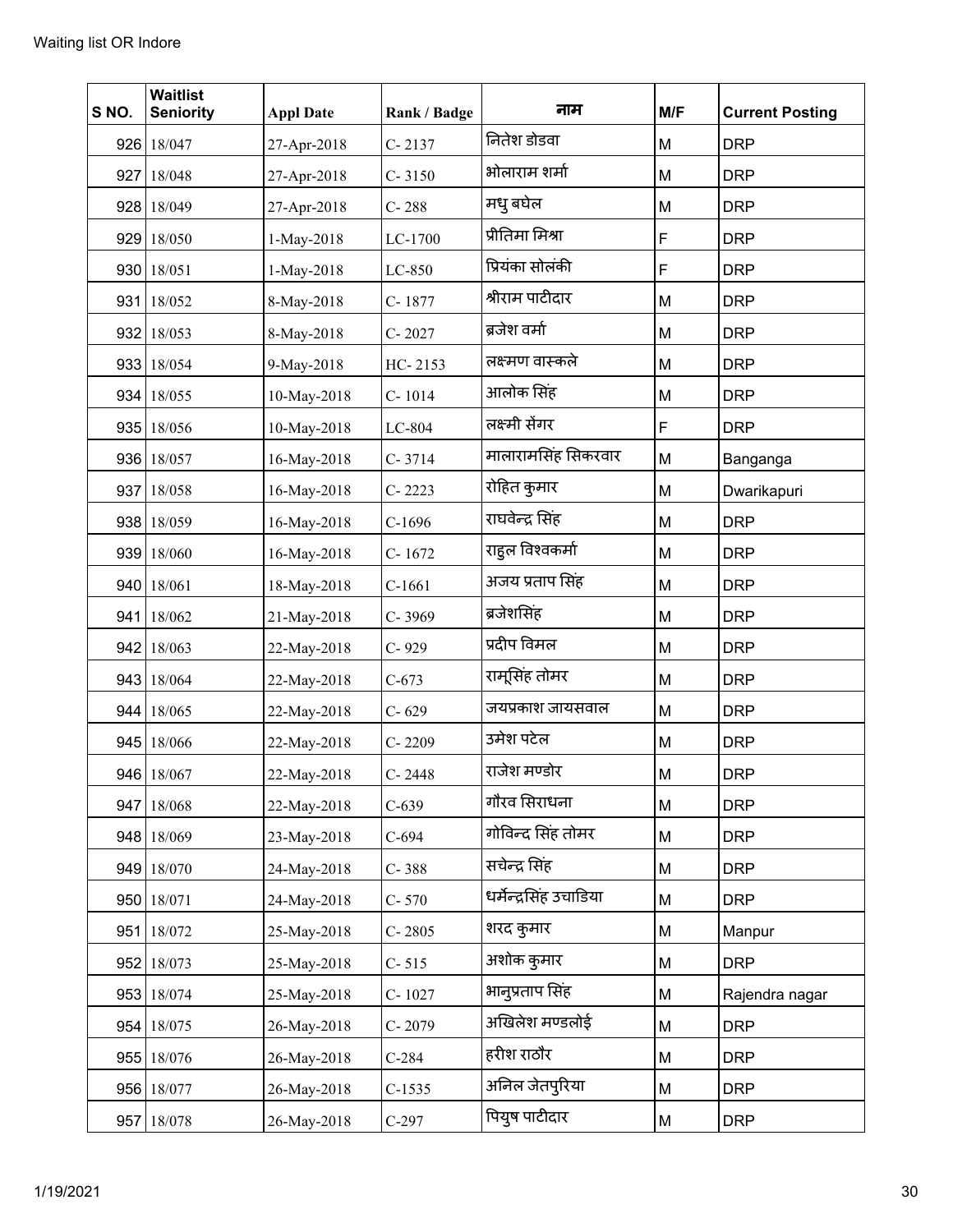| S NO. | <b>Waitlist</b><br><b>Seniority</b> | <b>Appl Date</b> | Rank / Badge | नाम                | M/F | <b>Current Posting</b> |
|-------|-------------------------------------|------------------|--------------|--------------------|-----|------------------------|
|       | 958 18/079                          | 28-May-2018      | $C-461$      | राहुल सिंह         | M   | <b>DRP</b>             |
|       | 959 18/080                          | 28-May-2018      | $C-956$      | राहुल यादव         | M   | <b>DRP</b>             |
|       | 960 18/081                          | 28-May-2018      | $C-930$      | राहूल शर्मा        | M   | <b>DRP</b>             |
|       | 961 18/082                          | 28-May-2018      | $C-723$      | कैलाश बघेल         | M   | <b>DRP</b>             |
|       | 962 18/083                          | 28-May-2018      | $C-425$      | रामराज सिंह        | M   | <b>DRP</b>             |
|       | 963 18/084                          | 30-May-2018      | $C-502$      | प्रेमनारायण झा     | M   | <b>DRP</b>             |
|       | 964 18/085                          | 30-May-2018      | C-2374       | राजवीर             | M   | <b>DRP</b>             |
|       | 965 18/086                          | 30-May-2018      | $C-938$      | नरोत्तम उच्चारिया  | M   | <b>DRP</b>             |
|       | 966 18/087                          | 30-May-2018      | $C-1806$     | संतेाष कुमार जैन   | М   | <b>DRP</b>             |
|       | 967 18/088                          | 30-May-2018      | C-737        | अरविन्द कुमार जाटव | M   | <b>DRP</b>             |
|       | 968 18/089                          | 30-May-2018      | $C-957$      | आनंद अहिरवार       | M   | <b>DRP</b>             |
|       | 969 18/090                          | 1-Jun-2018       | C-3896       | भूपेश शर्मा        | M   | <b>DIG Office</b>      |
|       | 970 18/091                          | 1-Jun-2018       | L HC 2551    | सुभद्रा डाबर       | F   | kishanganj             |
|       | 971 18/092                          | 2-Jun-2018       | $C-1938$     | अनिल कुमार         | M   | <b>DRP</b>             |
|       | 972 18/093                          | 6-Jun-2018       | LC-826       | स्वाती पाठक        | F   | <b>DRP</b>             |
|       | 973 18/094                          | 7-Jun-2018       | $C-1780$     | लक्ष्मण जामोद      | M   | <b>DRP</b>             |
|       | 974 18/095                          | 8-Jun-2018       | C-3896       | भूपेश शर्मा        | M   | <b>DRP</b>             |
|       | 975 18/096                          | 8-Jun-2018       | $C-351$      | धर्मेन्द्र सोनगरा  | M   | <b>DRP</b>             |
|       | 976 18/097                          | 8-Jun-2018       | LC-1597      | राखी मिश्रा        | F   | <b>DRP</b>             |
|       | 977 18/098                          | 8-Jun-2018       | LC-2953      | प्रिया सिंह चैहान  | F   | <b>DRP</b>             |
|       | 978 18/099                          | 9-Jun-2018       | $C-1454$     | सतीश परमार         | M   | <b>DRP</b>             |
|       | 979 18/100                          | 11-Jun-2018      | $C-2364$     | कस्तूर चंद्र मीणा  | М   | Vijaynagar             |
|       | 980 18/101                          | 11-Jun-2018      | $C-2310$     | धर्मेन्द्र शर्मा   | M   | <b>DRP</b>             |
|       | 981 18/102                          | 12-Jun-2018      | $C-1475$     | हरनारायण चैरासिया  | M   | <b>DRP</b>             |
|       | 982 18/103                          | 13-Jun-2018      | $C-2892$     | दीपक शर्मा         | M   | <b>DRP</b>             |
|       | 983 18/104                          | 13-Jun-2018      | $C-2201$     | मनोज चैहान         | M   | Bhawarkua              |
|       | 984 18/105                          | 13-Jun-2018      | $C-1709$     | प्रेपसिंह परिहार   | М   | <b>DRP</b>             |
|       | 985 18/106                          | 13-Jun-2018      | C 2034       | मनीष पटेल          | M   | <b>DRP</b>             |
|       | 986 18/107                          | 15-Jun-2018      | $C-2283$     | आदित्य सिंह        | M   | <b>DRP</b>             |
|       | 987 18/108                          | 18-Jun-2018      | $C-1638$     | अजय करारे          | M   | <b>DRP</b>             |
|       | 988 18/109                          | 18-Jun-2018      | $C-298$      | अमित               | M   | <b>DRP</b>             |
|       | 989 18/110                          | 18-Jun-2018      | HC-1238      | संतोष राजोरिया     | М   | <b>DRP</b>             |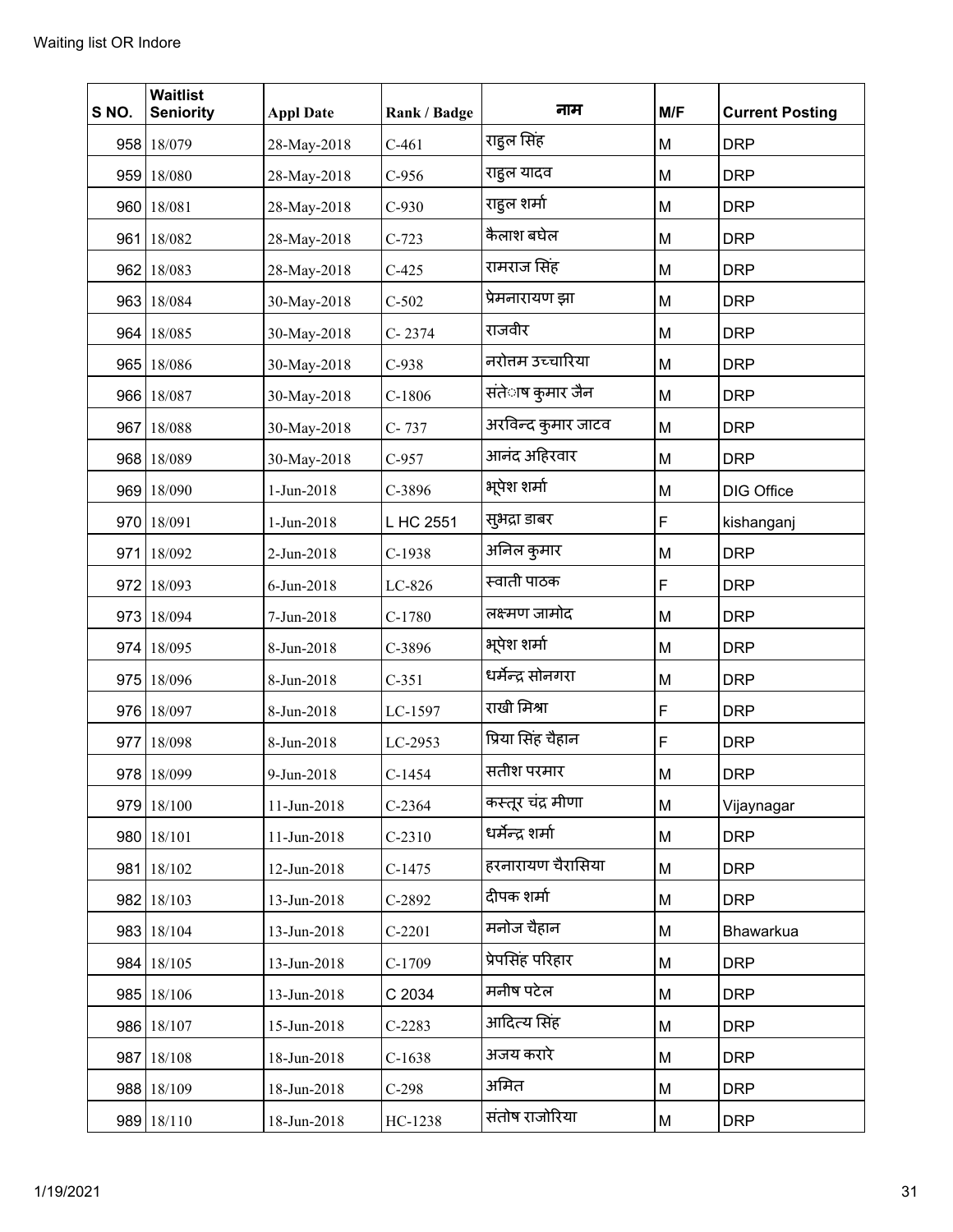| S NO. | <b>Waitlist</b><br><b>Seniority</b> | <b>Appl Date</b> | Rank / Badge | नाम               | M/F | <b>Current Posting</b> |
|-------|-------------------------------------|------------------|--------------|-------------------|-----|------------------------|
|       | 990 18/111                          | 18-Jun-2018      | $C-1966$     | ऋषिकेश शर्मा      | M   | <b>DRP</b>             |
|       | 991 18/112                          | 18-Jun-2018      | $C-1326$     | अंकेश सोलंकी      | M   | <b>DRP</b>             |
|       | 992 18/113                          | 19-Jun-2018      | $C-3533$     | नारायणसिंह        | M   | <b>DRP</b>             |
|       | 993 18/114                          | 21-Jun-2018      | C 3135       | अखिलेश मिश्रा     | M   | Kotwali                |
|       | 994 18/115                          | 23-Jun-2018      | $C-148$      | खेमराज            | M   | Manpur                 |
|       | 995 18/116                          | 23-Jun-2018      | $C-341$      | दीप कुमार मिश्रा  | M   | <b>DRP</b>             |
|       | 996 18/117                          | 25-Jun-2018      | $C-4066$     | मनोज कुमार        | M   | <b>DRP</b>             |
|       | 997 18/118                          | 27-Jun-2018      | $C-893$      | दलबीर सिंह        | M   | <b>DRP</b>             |
|       | 998 18/119                          | 27-Jun-2018      | $C-2580$     | विवेक बारोडा      | M   | <b>DRP</b>             |
|       | 999 18/120                          | 27-Jun-2018      | $C-3653$     | विकास शाक्य       | M   | <b>DRP</b>             |
|       | 1000 18/121                         | 28-Jun-2018      | $C-295$      | आशीष यादव         | M   | <b>DRP</b>             |
|       | 1001 18/122                         | 29-Jun-2018      | $C-4000$     | विश्वनाथ सिंह     | M   | <b>DRP</b>             |
|       | 1002 18/123                         | 3-Jul-2018       | $C-148$      | खेमराज            | M   | Manpur                 |
|       | 1003 18/124                         | 12-Jul-2018      | $C-3432$     | मनोज सिंह         | M   | <b>DRP</b>             |
|       | 1004 18/125                         | 12-Jul-2018      | $C-3525$     | अनिल करन          | M   | <b>DRP</b>             |
|       | 1005 18/126                         | 13-Jul-2018      | C (T) 286    | निलेश चंद्रवंशी   | M   | <b>DRP</b>             |
|       | 1006 18/127                         | 13-Jul-2018      | $C-2286$     | रविन्द्र सिंह     | M   | <b>DRP</b>             |
|       | 1007 18/128                         | 13-Jul-2018      | $C-1343$     | जयवीर             | M   | <b>DRP</b>             |
|       | 1008 18/129                         | 24-Jul-2018      | $C-1770$     | रूपेश रावत        | M   | <b>DRP</b>             |
|       | 1009 18/130                         | 25-Jul-2018      | $C-3173$     | जितेन्द्र बंसल    | M   | <b>DRP</b>             |
|       | 1010 18/131                         | 25-Jul-2018      | $C-2322$     | सतानंद ओझा        | M   | <b>DRP</b>             |
|       | 1011 18/132                         | 26-Jul-2018      | LC-3875      | रचना तोमर         | F   | <b>DRP</b>             |
|       | 1012 18/133                         | 30-Jul-2018      | $C-211$      | विशाल सिंह पंवार  | M   | <b>DRP</b>             |
|       | 1013 18/134                         | 31-Jul-2018      | $C-1968$     | मुकेश सोलंकी      | M   | <b>DRP</b>             |
|       | 1014 18/135                         | 1-Aug-2018       | $C-2620$     | मनोज पटेल         | M   | <b>DRP</b>             |
|       | 1015 18/136                         | 1-Aug-2018       | C 3081       | गोपाल मीना        | M   | <b>DRP</b>             |
|       | 1016 18/137                         | 3-Aug-2018       | $C-789$      | संतोष पंवार       | M   | Aerodram               |
|       | 1017 18/138                         | 6-Aug-2018       | $C-730$      | रूपेन्द्र रघुवंशी | M   | <b>DRP</b>             |
|       | 1018 18/139                         | 7-Aug-2018       | $C-3983$     | अमरीश कुमार       | M   | <b>DRP</b>             |
|       | 1019 18/140                         | 8-Aug-2018       | $C-3320$     | अनिल कुमार डोडवे  | M   | <b>DRP</b>             |
|       | 1020 18/141                         | 8-Aug-2018       | $C-3122$     | सतेन्द्र नागर     | M   | <b>DRP</b>             |
|       | 1021 18/142                         | 8-Aug-2018       | $C-541$      | अब्बास खान        | M   | <b>DRP</b>             |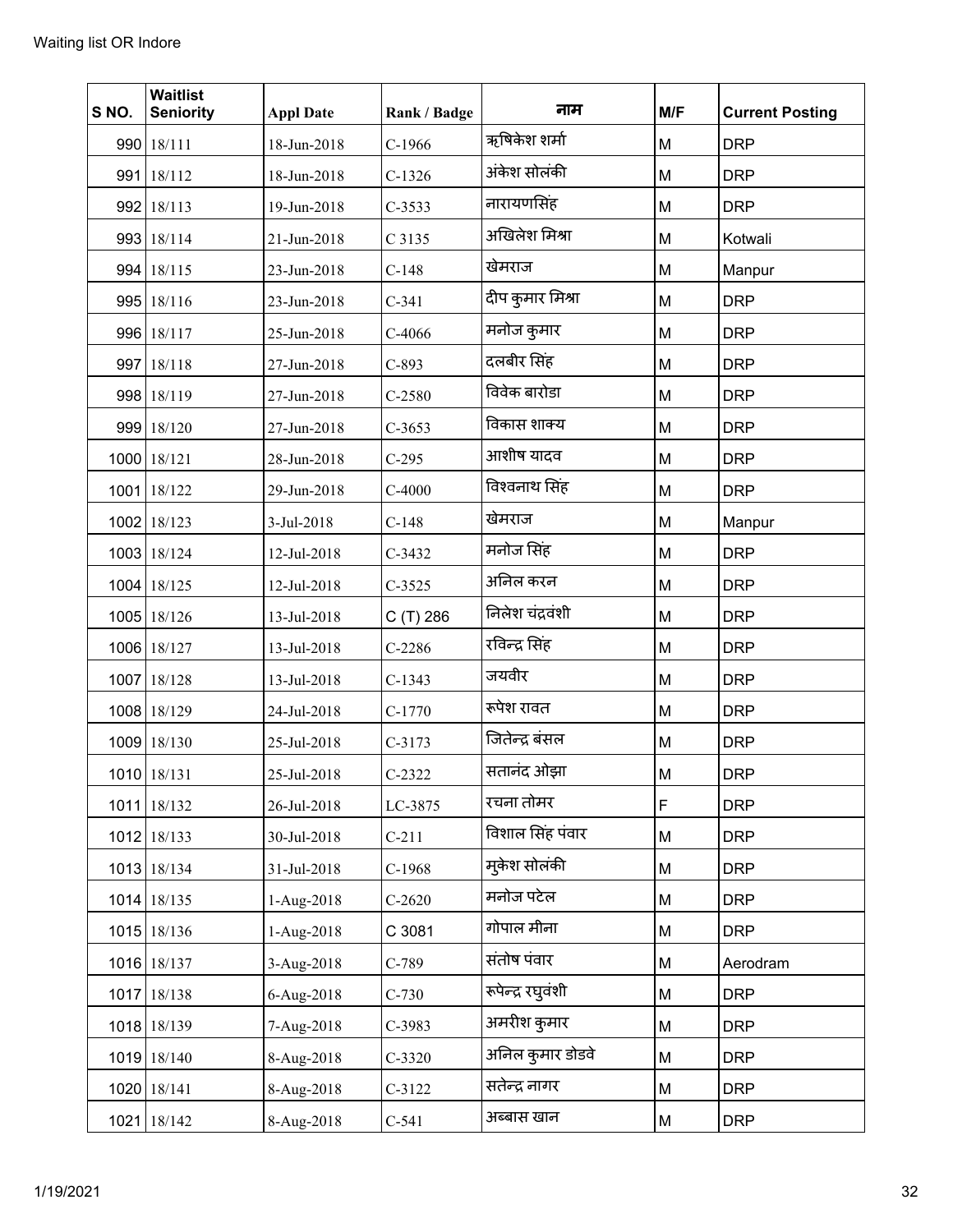| S NO. | <b>Waitlist</b><br><b>Seniority</b> | <b>Appl Date</b> | Rank / Badge | नाम              | M/F | <b>Current Posting</b> |
|-------|-------------------------------------|------------------|--------------|------------------|-----|------------------------|
|       | 1022 18/143                         | 8-Aug-2018       | $C - 2088$   | नवीन सेन         | M   | <b>DRP</b>             |
|       | 1023 18/144                         | 8-Aug-2018       | $C-1077$     | विकेश डावर       | M   | <b>DRP</b>             |
|       | 1024 18/145                         | 8-Aug-2018       | $C-3580$     | जितेन्द्र इवने   | M   | <b>DRP</b>             |
|       | 1025 18/146                         | 16-Aug-2018      | $C-1943$     | संदीप चौधरी      | M   | <b>DRP</b>             |
|       | 1026 18/147                         | 16-Aug-2018      | $C-3015$     | आशूतोष मिश्रा    | M   | <b>DRP</b>             |
|       | 1027 18/148                         | 17-Aug-2018      | $C-1703$     | जागरसिंह         | M   | Kanadia                |
|       | 1028 18/149                         | 17-Aug-2018      | $C-1908$     | बीरबल कुमावत     | M   | SP AJK office          |
|       | 1029 18/150                         | 21-Aug-2018      | $C-2564$     | जितेन्द्र कुमार  | M   | <b>DRP</b>             |
|       | 1030 18/151                         | 21-Aug-2018      | $C-1000$     | सुनील सिंह       | M   | <b>DRP</b>             |
|       | 1031 18/152                         | 21-Aug-2018      | $C-2532$     | सुनील कुमार      | M   | <b>DRP</b>             |
|       | 1032 18/153                         | 21-Aug-2018      | C-(MT) 2123  | धर्मेन्द्र कुमार | M   | <b>DRP</b>             |
|       | 1033 18/154                         | 21-Aug-2018      | $C-4066$     | मनोज कुमार       | M   | <b>DRP</b>             |
|       | 1034 18/155                         | 24-Aug-2018      | C-1027       | भानु प्रताप सिंह | M   | Rajendra nagar         |
|       | 1035 18/156                         | 24-Aug-2018      | LC-475       | रानू             | F   | Malharganj             |
|       | 1036 18/157                         | 1-Sep-2018       | LC - 3372    | अनीता रावत       | F   | kishanganj             |
|       | 1037 18/158                         | 4-Sep-2018       | $LC - 340$   | नीतू चौहान       | F   | Mahila thana           |
|       | 1038 18/159                         | 4-Sep-2018       | $C-4002$     | धीरज पाण्डेय     | M   | Crime                  |
|       | 1039 18/160                         | 6-Sep-2018       | $C - 3081$   | गोपाल मीना       | M   | <b>DRP</b>             |
|       | 1040 18/161                         | 7-Sep-2018       | $C - 357$    | अखिलेश यादव      | M   | ASP Mhow office        |
|       | 1041 18/162                         | 7-Sep-2018       | $C - 3403$   | गजेनद्र सिंह     | M   | Kishanganj             |
|       | 1042 18/163                         | 7-Sep-2018       | $C - 3416$   | चंद्रकांत शर्मा  | M   | Kishanganj             |
|       | 1043 18/164                         | 7-Sep-2018       | $C - 3609$   | दीपक पाटीदार     | M   | Kishanganj             |
|       | 1044 18/165                         | 7-Sep-2018       | C-1034       | किशोर बर्डे      | M   | Kishanganj             |
|       | 1045 18/166                         | 7-Sep-2018       | $C - 3553$   | गोपाल राजावत     | M   | Badgonda               |
|       | 1046 18/167                         | 10-Sep-2018      | C-1649       | संजय मण्डलोई     | M   | Crime                  |
|       | 1047 18/168                         | 18-Sep-2018      | C (MT) 1339  | घनेन्द्र कुमार   | M   | ASP east zone 1        |
|       | 1048 18/169                         | 19-Sep-2018      | $C - 3033$   | सतीश रायबोले     | M   | <b>DRP</b>             |
|       | 1049 18/170                         | 20-Sep-2018      | C            | हितेश कुमार लाखन | M   | <b>DSB</b>             |
|       | 1050 18/171                         | 1-Oct-2018       | C-3007       | महेन्द्र सिंह    | M   | <b>DRP</b>             |
|       | 1051 18/172                         | 4-Oct-2018       | $C-160$      | गजेनद्र सिंह     | M   | Rau                    |
|       | 1052 18/173                         | 6-Oct-2018       | $C - 2234$   | धरमसिंह          | M   | <b>DRP</b>             |
|       | 1053 18/174                         | 6-Oct-2018       | C-1106       | धर्मवीर सिंह     | M   | <b>DRP</b>             |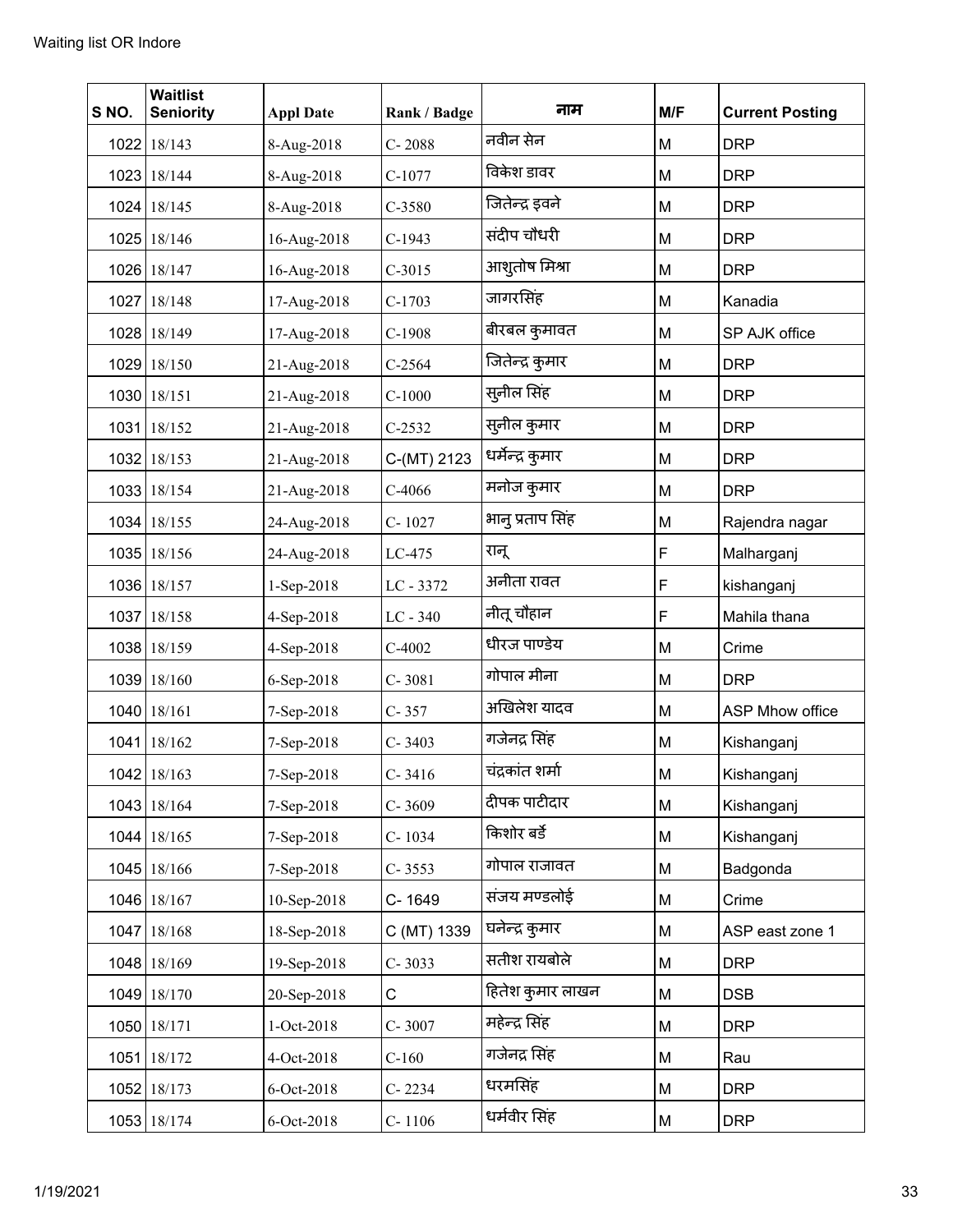| S NO. | <b>Waitlist</b><br><b>Seniority</b> | <b>Appl Date</b> | Rank / Badge | नाम                    | M/F | <b>Current Posting</b> |
|-------|-------------------------------------|------------------|--------------|------------------------|-----|------------------------|
|       | 1054 18/175                         | 6-Oct-2018       | C-1384       | कौशल शर्मा             | M   | <b>DRP</b>             |
|       | 1055 18/176                         | 6-Oct-2018       | $C - 3636$   | ऋषिराज तिवारी          | M   | <b>DRP</b>             |
|       | 1056 18/177                         | 6-Oct-2018       | C-3897       | गगनजीत सिंह            | M   | <b>DRP</b>             |
|       | 1057 18/178                         | 10-Oct-2018      | $C - 3700$   | मकरद सिंह सेंगर        | M   | <b>Traffic east</b>    |
|       | 1058 18/179                         | 11-Oct-2018      | $C - 3274$   | राजेन्द्र मस्कोले      | M   | <b>DRP</b>             |
|       | 1059 18/180                         | 11-Oct-2018      | C-1437       | मोहन आस्के             | M   | <b>DRP</b>             |
|       | 1060 18/181                         | 16-Oct-2018      | C-3943       | पंकेश सिंह             | M   | <b>DRP</b>             |
|       | 1061 18/182                         | 16-Oct-2018      | $C - 3616$   | उमाशंकर शर्मा          | M   | Sanyogitaganj          |
|       | 1062 18/183                         | 16-Oct-2018      | $C - 3556$   | चेतन सिसोदिया          | M   | Heeranagar             |
|       | 1063 18/184                         | 16-Oct-2018      | LC-1029      | आरती बारोड             | F   | Mhow                   |
|       | 1064 18/185                         | 17-Oct-2018      | $C - 1353$   | ब्रजमोहन धाकड          | M   | <b>DRP</b>             |
|       | 1065 18/186                         | 17-Oct-2018      | $C - 2920$   | दीपक कुमार वर्मा       | M   | <b>DRP</b>             |
|       | 1066 18/187                         | 17-Oct-2018      | C-1474       | गजेनद्र सिंह           | M   | <b>DRP</b>             |
|       | 1067 18/188                         | 23-Oct-2018      | $C - 1262$   | अंकित सिंह             | M   | <b>DRP</b>             |
|       | 1068 18/189                         | 23-Oct-2018      | $C - 1813$   | उत्तमसिंह राजावत       | M   | <b>DRP</b>             |
|       | 1069 18/190                         | 23-Oct-2018      | C-2905       | प्रशांत सिंह धाकरे     | M   | <b>DRP</b>             |
|       | 1070 18/191                         | 23-Oct-2018      | $C - 221$    | संदीप यादव             | M   | <b>DRP</b>             |
|       | 1071 18/192                         | 23-Oct-2018      | $C - 1124$   | अवदेश दीक्षित          | M   | <b>DRP</b>             |
|       | 1072 18/193                         | 23-Oct-2018      | C-1915       | नागेन्द्र सिंह भदौरिया | M   | <b>DRP</b>             |
|       | 1073 18/194                         | 25-Oct-2018      | $C - 455$    | छोटेलाल स्केल          | M   | Mhow                   |
|       | 1074 18/195                         | 26-Oct-2018      | C-1604       | विजय सिंह यादव         | М   | <b>DRP</b>             |
|       | 1075 18/196                         | 27-Oct-2018      | $C - 2150$   | गौरव चौधरी             | M   | <b>DRP</b>             |
|       | 1076 18/197                         | 27-Oct-2018      | $LC - 836$   | रोहिणी अनोसे           | F   | <b>DRP</b>             |
|       | 1077 18/198                         | 30-Oct-2018      | $C - 1566$   | अभिषेक सिंह            | M   | <b>DRP</b>             |
|       | 1078 18/199                         | 30-Oct-2018      | C-1477       | विकास धाकड             | M   | <b>DRP</b>             |
|       | 1079 18/200                         | 30-Oct-2018      | $C - 1658$   | कुन्दन चैहान           | M   | <b>DRP</b>             |
|       | 1080 18/201                         | 30-Oct-2018      | C (MT) 3901  | मुकेश शर्मा            | M   | <b>DRP</b>             |
|       | 1081 18/202                         | 30-Oct-2018      | $C - 1468$   | शैलेन्द्र धाकड         | M   | <b>DRP</b>             |
|       | 1082 18/203                         | 30-Oct-2018      | $C-1535$     | अनिल जेतपुरिया         | M   | <b>DRP</b>             |
|       | 1083 18/204                         | 31-Oct-2018      | $C - 2222$   | अमित कुमार             | M   | <b>DRP</b>             |
|       | 1084 18/205                         | 1-Nov-2018       | C-1945       | रामहेत पलैया           | M   | <b>DRP</b>             |
|       | 1085 18/206                         | 1-Nov-2018       | C-1839       | अजय एसपाल              | M   | <b>DRP</b>             |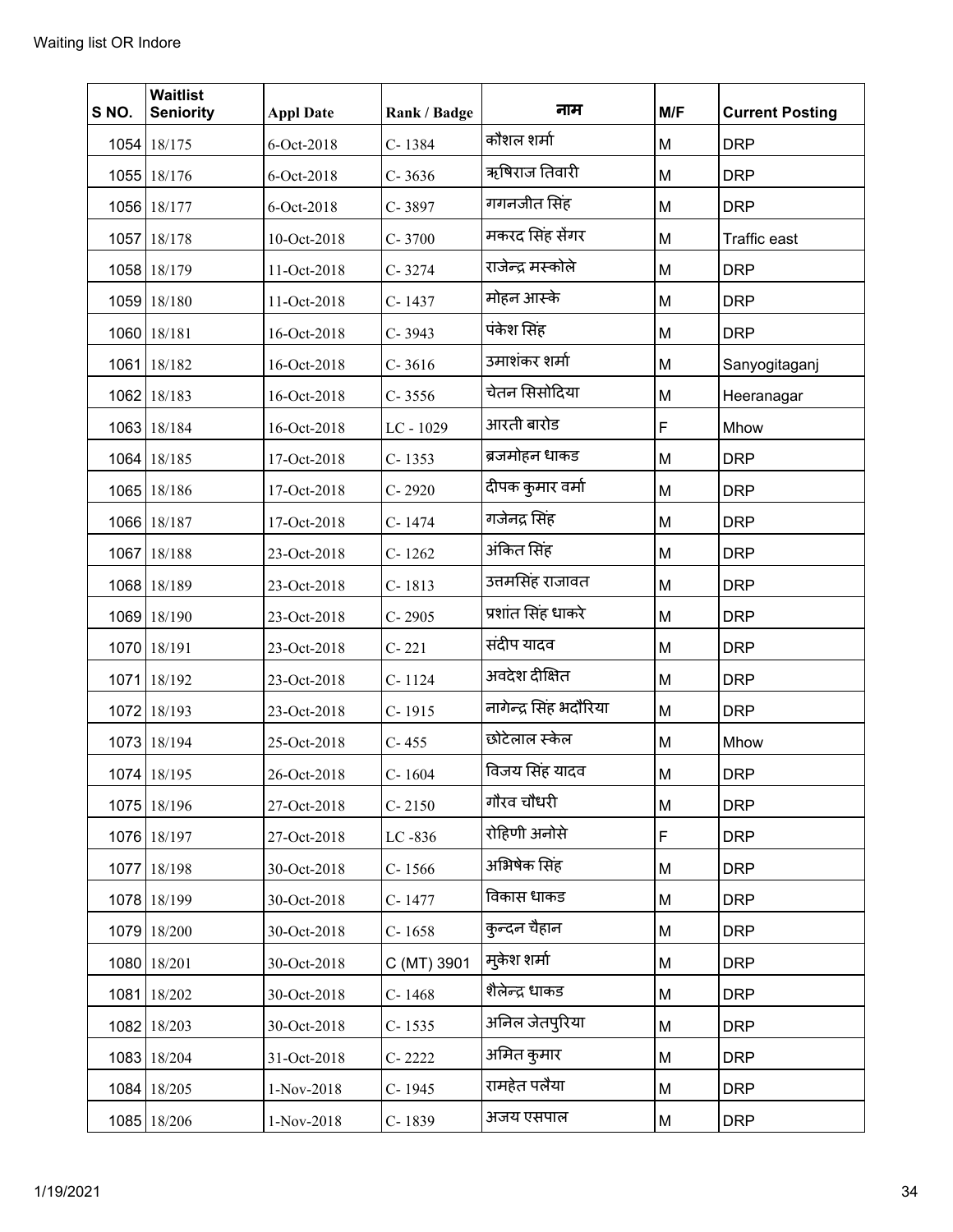| S NO. | <b>Waitlist</b><br><b>Seniority</b> | <b>Appl Date</b> | Rank / Badge | नाम                  | M/F | <b>Current Posting</b> |
|-------|-------------------------------------|------------------|--------------|----------------------|-----|------------------------|
|       | 1086 18/207                         | 1-Nov-2018       | $C-3041$     | बंशीलाल पटेल         | M   | <b>DRP</b>             |
|       | 1087 18/208                         | 1-Nov-2018       | $C - 3380$   | राज सिंह बैस         | M   | <b>DRP</b>             |
|       | 1088 18/209                         | 1-Nov-2018       | C 4023       | मनीष कुमार वर्मा     | M   | Khajrana               |
|       | 1089 18/210                         | 1-Nov-2018       | $C - 2455$   | वीरेन्द्र पटेल       | M   | <b>DRP</b>             |
|       | 1090 18/211                         | 2-Nov-2018       | C-1991       | सचिन सिंह            | M   | <b>DRP</b>             |
|       | 1091 18/212                         | 2-Nov-2018       | C-3594       | पंकज बघेल            | M   | <b>DRP</b>             |
|       | 1092 18/213                         | 2-Nov-2018       | C-1926       | दीपक कुमार           | M   | <b>DRP</b>             |
|       | 1093 18/214                         | 5-Nov-2018       | C-1927       | निर्मल कुमार         | M   | <b>DRP</b>             |
|       | 1094 18/215                         | 5-Nov-2018       | C-3277       | बाबूसिंह बारिया      | M   | Rau                    |
|       | 1095 18/216                         | 6-Nov-2018       | $C - 1660$   | राकेश कुमार राय      | M   | <b>DRP</b>             |
|       | 1096 18/217                         | 6-Nov-2018       | C-3507       | रोहित कुमार मिश्रा   | M   | <b>DRP</b>             |
|       | 1097 18/218                         | 9-Nov-2018       | C-1200       | अभिषेक शर्मा         | M   | <b>DRP</b>             |
|       | 1098 18/219                         | 13-Nov-2018      | $C - 3005$   | रिंकू यादव           | M   | <b>DRP</b>             |
|       | 1099 18/220                         | 13-Nov-2018      | $C - 3914$   | रवि राजावत           | M   | <b>DRP</b>             |
|       | 1100 18/221                         | 14-Nov-2018      | LC - 3372    | अनिता राव            | F   | Kishanganj             |
|       | 1101 18/222                         | 16-Nov-2018      | $C - 2692$   | अरविन्द त्यागी       | M   | <b>DRP</b>             |
|       | 1102 18/223                         | 16-Nov-2018      | $C - 2175$   | राहुल आंजना          | M   | <b>DRP</b>             |
|       | 1103 18/224                         | 19-Nov-2018      | $C - 2148$   | रवि मन्सौरै          | M   | <b>DRP</b>             |
|       | 1104 18/225                         | 19-Nov-2018      | C-1536       | घनश्याम पंचैरे       | M   | <b>DRP</b>             |
|       | 1105 18/226                         | 22-Nov-2018      | $C - 1362$   | स्लील कुमार यादव     | M   | <b>DRP</b>             |
|       | 1106 18/227                         | 22-Nov-2018      | C-1358       | अमित सिंह भदौरिया    | M   | <b>DRP</b>             |
|       | 1107 18/228                         | 22-Nov-2018      | $C - 3173$   | जितेन्द्र बंसल       | M   | <b>DRP</b>             |
|       | 1108 18/229                         | 24-Nov-2018      | $C - 3456$   | राहुल कुमार          | M   | <b>DRP</b>             |
|       | 1109 18/230                         | 26-Nov-2018      | C-1098       | अंकित कुमार परमार    | M   | <b>DRP</b>             |
|       | 1110 18/231                         | 29-Nov-2018      | $C - 2035$   | तारासिंह कुशवाह      | M   | <b>DRP</b>             |
|       | 1111 18/232                         | 29-Nov-2018      | $LC - 1050$  | करिश्मा राजा         | F   | <b>DRP</b>             |
|       | 1112 18/233                         | 29-Nov-2018      | LC - 807     | पूजा तोमर            | F   | <b>DRP</b>             |
|       | 1113 18/234                         | 1-Dec-2018       | $C - 2091$   | जितेन्द सिंह यादव    | М   | Sanyogitaganj          |
|       | 1114 18/235                         | 3-Dec-2018       | HC-4289      | गौरव राठौर           | M   | <b>CCTNS</b>           |
|       | 1115 18/236                         | 3-Dec-2018       | HC-4274      | प्रकाश चंद्र         | M   | <b>CCTNS</b>           |
|       | 1116 18/237                         | 3-Dec-2018       | HC-4273      | योगेन्द्र सिंह चंदेल | M   | <b>CCTNS</b>           |
|       | 1117 18/238                         | 3-Dec-2018       | HC-4291      | विमल कुशवाह          | M   | <b>CCTNS</b>           |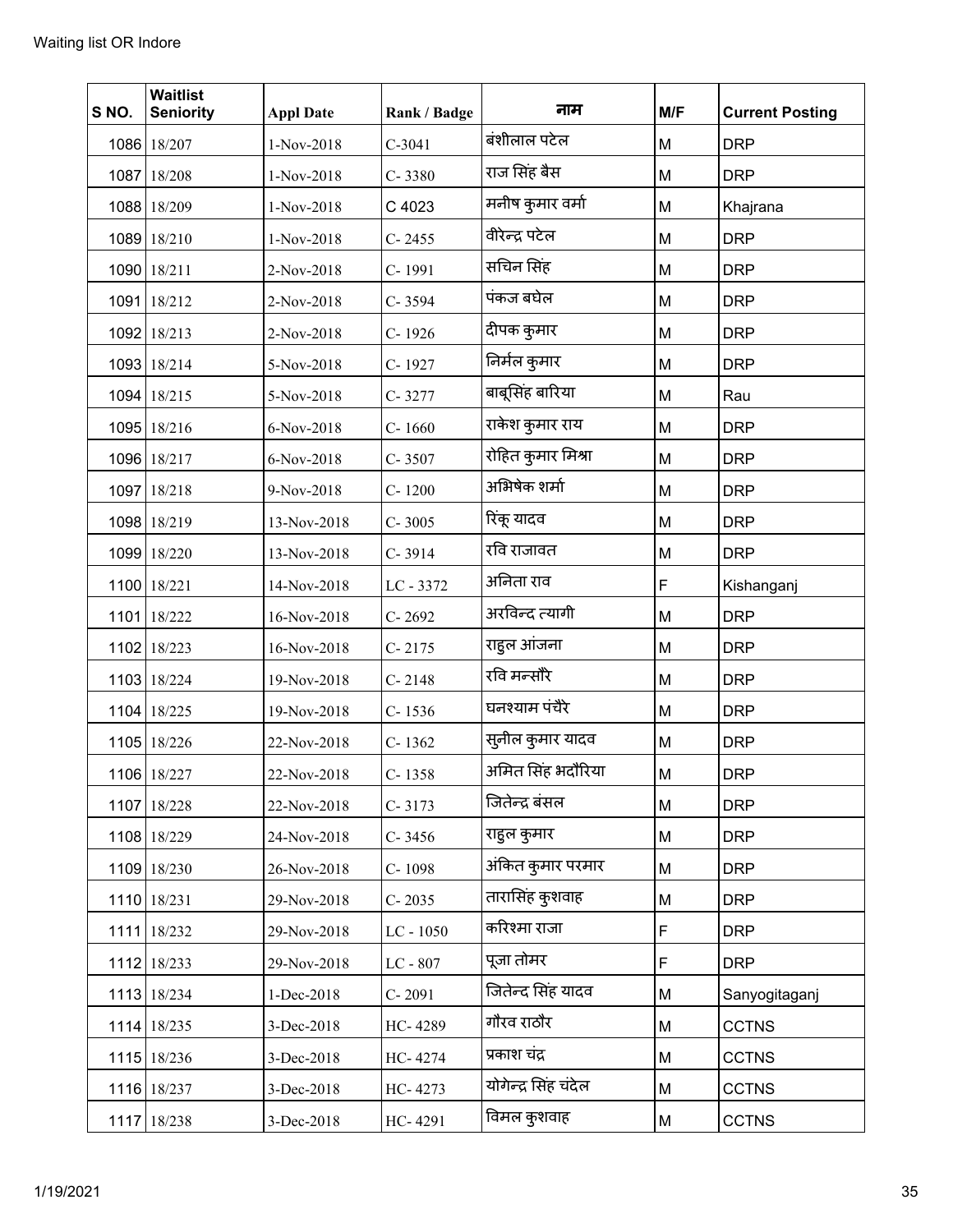| S NO.  | <b>Waitlist</b><br><b>Seniority</b> | <b>Appl Date</b> | Rank / Badge | नाम                    | M/F | <b>Current Posting</b>   |
|--------|-------------------------------------|------------------|--------------|------------------------|-----|--------------------------|
|        | 1118 18/239                         | 3-Dec-2018       | HC-4290      | शुभम मलगाया            | M   | <b>CCTNS</b>             |
|        | 1119 18/240                         | 6-Dec-2018       | $C - 2531$   | अरविन्द पटेल           | M   | <b>DRP</b>               |
|        | 1120 18/241                         | 6-Dec-2018       | $C - 525$    | अजीत कुमार             | M   | <b>DRP</b>               |
|        | 1121 18/242                         | 10-Dec-2018      | C-3879       | खजान चौहान             | M   | Crime                    |
|        | 1122 18/243                         | 10-Dec-2018      | C-1040       | राघवेन्द्र सिंह        | M   | Crime                    |
|        | 1123 18/244                         | 10-Dec-2018      | $C - 2638$   | दिग्विजय सिंह गौड      | M   | <b>DRP</b>               |
|        | 1124 18/245                         | 11-Dec-2018      | $C - 3200$   | राजकुमार               | M   | Sarafa                   |
|        | 1125 18/246                         | 12-Dec-2018      | $C - 27$     | डोंगरसिंह खेडकर        | M   | <b>DRP</b>               |
|        | 1126 18/247                         | 12-Dec-2018      | $C - 2851$   | परमानंद                | M   | <b>DRP</b>               |
|        | 1127 18/248                         | 12-Dec-2018      | $C - 2860$   | रमाशंकर रावत           | M   | <b>DRP</b>               |
|        | 1128 18/249                         | 12-Dec-2018      | $C - 3121$   | ौलेन्द्र कुमार         | M   | <b>DRP</b>               |
|        | 1129 18/250                         | 18-Dec-2018      | $C - 4021$   | रमेश मुवेल             | M   | <b>DRP</b>               |
|        | 1130 18/251                         | 18-Dec-2018      | C-2972       | इन्दरसिंह कलेश         | M   | <b>DRP</b>               |
|        | 1131 18/252                         | 18-Dec-2018      | $C - 1214$   | अजीत लौवंशी            | M   | <b>DRP</b>               |
|        | 1132 18/253                         | 18-Dec-2018      | C-1198       | अजीत सिंह              | M   | <b>DRP</b>               |
|        | 1133 18/254                         | 22-Dec-2018      | C(MT) 4043   | आदर्श तिवारी           | M   | CSP Malharganj<br>office |
|        | 1134 18/255                         | 22-Dec-2018      | C-3427       | जितेन्द्र डावर         | M   | <b>DRP</b>               |
|        | 1135 18/256                         | 26-Dec-2018      | $C - 1621$   | देवदत्त झा             | M   | <b>DRP</b>               |
|        | 1136 18/257                         | 26-Dec-2018      | C-1849       | अमित सिंह सिसौदिया     | M   | <b>DRP</b>               |
|        | 1137 18/258                         | 26-Dec-2018      | $C - 2215$   | महेन्द्र सिंह जादौन    | M   | <b>DRP</b>               |
|        | 1138 18/259                         | 26-Dec-2018      | C(MT)1279    | महिपाल सिंह            | M   | <b>RFSL</b>              |
|        | 1139 18/260                         | 27-Dec-2018      | $C - 264$    | राजकुमार सिकरवार       | M   | <b>DRP</b>               |
|        | 1140 18/261                         | 27-Dec-2018      | $C - 3187$   | अनिल कुमार जाटव        | M   | <b>DRP</b>               |
| $1141$ | 18/262                              | 27-Dec-2018      | C-1696       | राघवेन्द्र सिंह गुर्जर | M   | Bhawarkua                |
|        | 1142 18/263                         | 28-Dec-2018      | C-3648       | सर्वेश सिंह            | M   | Vijaynagar               |
|        | 1143 18/264                         | 31-Dec-2018      | $C - 730$    | रूपेन्द्र रघुवंशी      | M   | Khajrana                 |
|        | 1144 19/001                         | 2-Jan-2019       | $C - 352$    | संतोष कुमार प्रजापति   | M   | <b>DRP</b>               |
|        | 1145 19/002                         | 2-Jan-2019       | C-1527       | कैलाश विश्वकर्मा       | M   | Chhoti gwaltoli          |
|        | 1146 19/003                         | 2-Jan-2019       | $C - 712$    | आनंद चैरे              | M   | Traffic east             |
|        | 1147 19/004                         | 3-Jan-2019       | C-3999       | पवन शर्मा              | M   | <b>DRP</b>               |
|        | 1148 19/005                         | 3-Jan-2019       | HC-1238      | संतोष राजोरिया         | M   | <b>DRP</b>               |
|        | 1149 19/006                         | 8-Jan-2019       | $C - 3081$   | गोपाल मीना             | M   | <b>DRP</b>               |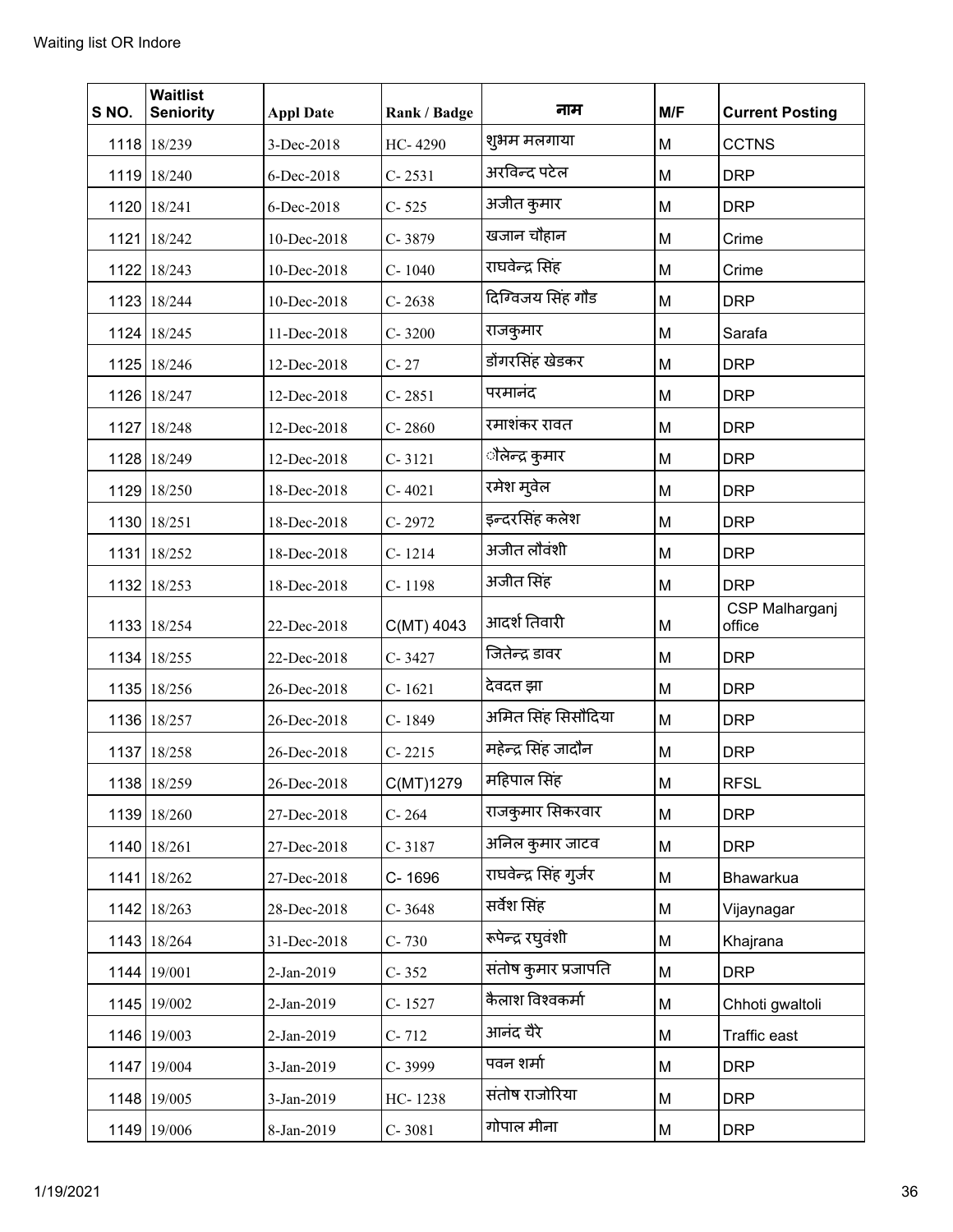| S NO. | <b>Waitlist</b><br><b>Seniority</b> | <b>Appl Date</b> | Rank / Badge | नाम               | M/F | <b>Current Posting</b> |
|-------|-------------------------------------|------------------|--------------|-------------------|-----|------------------------|
|       | 1150 19/007                         | 8-Jan-2019       | $C - 2091$   | जितेन्द्र यादव    | M   | Sanyogitaganj          |
|       | 1151 19/008                         | 8-Jan-2019       | $C - 1810$   | कपिल पाटिल        | M   | Malharganj             |
|       | 1152 19/009                         | 9-Jan-2019       | $C - 630$    | जितेन्द्र धाकड    | M   | <b>DRP</b>             |
|       | 1153 19/010                         | 9-Jan-2019       | $C - 3081$   | गोपाल मीना        | M   | <b>DRP</b>             |
|       | 1154 19/011                         | 10-Jan-2019      | $C - 352$    | संतोष प्रजापति    | M   | <b>DRP</b>             |
|       | 1155 19/012                         | 11-Jan-2019      | $C - 2876$   | रविन्द्र सिंह     | M   | <b>DRP</b>             |
|       | 1156 19/013                         | 11-Jan-2019      | $C-1569$     | लोकेश परमार       | M   | <b>DRP</b>             |
|       | 1157 19/014                         | 11-Jan-2019      | C 2155       | मनीष परमार        | M   | <b>DRP</b>             |
|       | 1158 19/015                         | 14-Jan-2019      | $C - 2101$   | धर्मेन्द्र खत्री  | M   | SP office west         |
|       | 1159 19/016                         | 14-Jan-2019      | $C - 1718$   | रामेश्वर जमरे     | M   | Tukoganj               |
|       | 1160 19/017                         | 15-Jan-2019      | $C-2104$     | राहुल विमल        | M   | <b>DRP</b>             |
|       | 1161 19/018                         | 15-Jan-2019      | $C-282$      | राधेश्याम         | M   | <b>DRP</b>             |
|       | 1162 19/019                         | 16-Jan-2019      | C 3955       | गणेश वाडेकर       | M   | <b>DRP</b>             |
|       | 1163 19/020                         | 17-Jan-2019      | C-1382       | मोन्टी धाकड       | M   | <b>DRP</b>             |
|       | 1164 19/021                         | 21-Jan-2019      | C 3488       | लोकेन्द्र सिंह    | M   | Sadar bajar            |
|       | 1165 19/022                         | 23-Jan-2019      | $C-2213$     | राहुल कौरव        | M   | <b>DRP</b>             |
|       | 1166 19/023                         | 25-Jan-2019      | $C - 297$    | पियुष             | M   | <b>DRP</b>             |
|       | 1167 19/024                         | 25-Jan-2019      | $C - 2845$   | हरीश राठौर        | M   | <b>DRP</b>             |
|       | 1168 19/025                         | 25-Jan-2019      | C-3795       | कैलाश भंवर        | M   | Chandan nagar          |
|       | 1169 19/026                         | 25-Jan-2019      | C 3870       | पानसिंह धाकड      | M   | Chhoti gwaltoli        |
|       | 1170 19/027                         | 29-Jan-2019      | C-1820       | अंकित चतुर्वेदी   | М   | <b>DRP</b>             |
|       | 1171 19/028                         | 31-Jan-2019      | $C - 3741$   | मुकेश कुमार शर्मा | M   | Traffic east           |
|       | 1172 19/029                         | 2-Feb-2019       | C-3887       | सोनू कुमार पाण्डे | M   | Tukoganj               |
|       | 1173 19/030                         | 7-Feb-2019       | C 3370       | जयदेव पाठक        | M   | <b>DRP</b>             |
|       | 1174 19/031                         | 8-Feb-2019       | $C$ 2628     | सुनील कुमार       | M   | <b>DRP</b>             |
|       | 1175 19/032                         | 8-Feb-2019       | C 2811       | मलखान सिंह        | M   | <b>DRP</b>             |
|       | 1176 19/033                         | 8-Feb-2019       | C 1887       | जितेन्द्र         | M   | <b>DRP</b>             |
|       | 1177 19/034                         | 8-Feb-2019       | C 1937       | आकाश ओझा          | M   | <b>DRP</b>             |
|       | 1178 19/035                         | 14-Feb-2019      | C 3890       | हर्षित कुमार      | M   | <b>DRP</b>             |
|       | 1179 19/036                         | 14-Feb-2019      | C1630        | कपिल रावत         | M   | <b>DRP</b>             |
|       | 1180 19/037                         | 14-Feb-2019      | C 2277       | अमित सिंह राजपूत  | M   | <b>DRP</b>             |
|       | 1181 19/038                         | 14-Feb-2019      | C 1564       | राहुल सिंह        | M   | <b>DRP</b>             |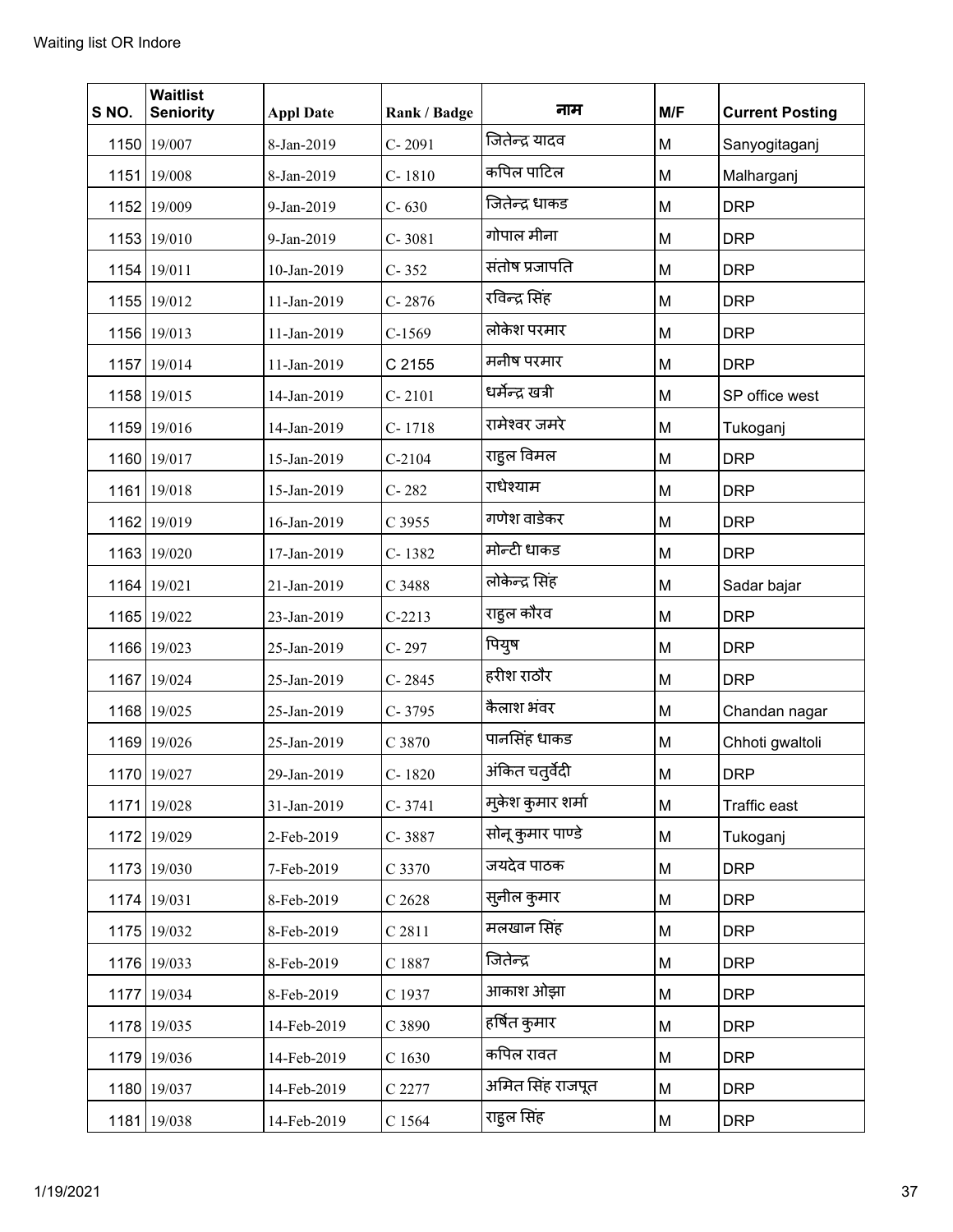| S NO. | <b>Waitlist</b><br><b>Seniority</b> | <b>Appl Date</b> | Rank / Badge     | नाम               | M/F | <b>Current Posting</b> |
|-------|-------------------------------------|------------------|------------------|-------------------|-----|------------------------|
|       | 1182 19/039                         | 18-Feb-2019      | C <sub>380</sub> | बादल पाटीदार      | M   | <b>DRP</b>             |
|       | 1183 19/040                         | 23-Feb-2019      | LC               | स्मिता राठौर      | F   | <b>Narcotics</b>       |
|       | 1184 19/041                         | 27-Feb-2019      | C 1981           | कृष्णगोपाल        | M   | <b>DRP</b>             |
|       | 1185 19/042                         | 27-Feb-2019      | C 1433           | राहुल             | M   | <b>DRP</b>             |
|       | 1186 19/043                         | 2-Mar-2019       | C <sub>246</sub> | नरेन्द्र परमार    | M   | <b>RFSL</b>            |
|       | 1187 19/044                         | 6-Mar-2019       | C 1831           | योगेश             | M   | <b>DRP</b>             |
|       | 1188 19/045                         | 6-Mar-2019       | LC               | दिप्ती यादव       | F   | IG office              |
|       | 1189 19/046                         | 13-Mar-2019      | C 1982           | विपिन कुमार       | M   | <b>DRP</b>             |
|       | 1190 19/047                         | 14-Mar-2019      | C 2131           | दिलीप गौतम        | M   | MG Road                |
|       | 1191 19/048                         | 14-Mar-2019      | $LC - 32$        | सपना डुडवे        | F   | Mahila thana           |
|       | 1192 19/049                         | 27-Mar-2019      | C 1128           | आशीष शर्मा        | M   | <b>DRP</b>             |
|       | 1193 19/050                         | 29-Mar-2019      | C <sub>413</sub> | अमित सिंह सेंगर   | M   | <b>DRP</b>             |
|       | 1194 19/051                         | 29-Mar-2019      | C 3861           | प्रवीण प्रजापत    | M   | <b>DRP</b>             |
|       | 1195 19/052                         | 1-Apr-2019       | C 3920           | सुनील कुमार       | M   | ASP zone-3 office      |
|       | 1196 19/053                         | 2-Apr-2019       | LC 1346          | प्रीति शर्मा      | F   | Chandannagar           |
|       | 1197 19/054                         | 3-Apr-2019       | L HC 4090        | प्रीति वर्मा      | F   | <b>CCTNS</b>           |
|       | 1198 19/055                         | 5-Apr-2019       | C 3918           | देवेन्द्र झाला    | M   | Traffic west           |
|       | 1199 19/056                         | 5-Apr-2019       | C 3307           | शिवकुमार          | M   | Banganga               |
|       | 1200 19/057                         | 5-Apr-2019       | C 1143           | राहुल पटेल        | M   | Kshipra                |
|       | 1201 19/058                         | 5-Apr-2019       | C 3169           | पुष्पेन्द्र कुमार | M   | Banganga               |
|       | 1202 19/059                         | 8-Apr-2019       | C 3654           | अमित पटेल         | M   | Kshipra                |
|       | 1203 19/060                         | 8-Apr-2019       | C 2453           | नवीन चैधरी        | M   | Annapurna              |
|       | 1204 19/061                         | 8-Apr-2019       | C <sub>22</sub>  | आनंद सिंह         | M   | <b>DRP</b>             |
|       | 1205 19/062                         | 8-Apr-2019       | $C$ 2165         | आनंद कुमार        | M   | <b>DRP</b>             |
|       | 1206 19/063                         | 8-Apr-2019       | C 3059           | जीवन सिंह         | M   | <b>DRP</b>             |
|       | 1207 19/064                         | 9-Apr-2019       | C 1361           | अंकित भदौरिया     | M   | <b>DRP</b>             |
|       | 1208 19/065                         | 9-Apr-2019       | C (MT)4218       | छगन सिंह यादव     | M   |                        |
|       | 1209 19/066                         | 9-Apr-2019       | C 3137           | रवि वास्`र        | M   | Sanyogitaganj          |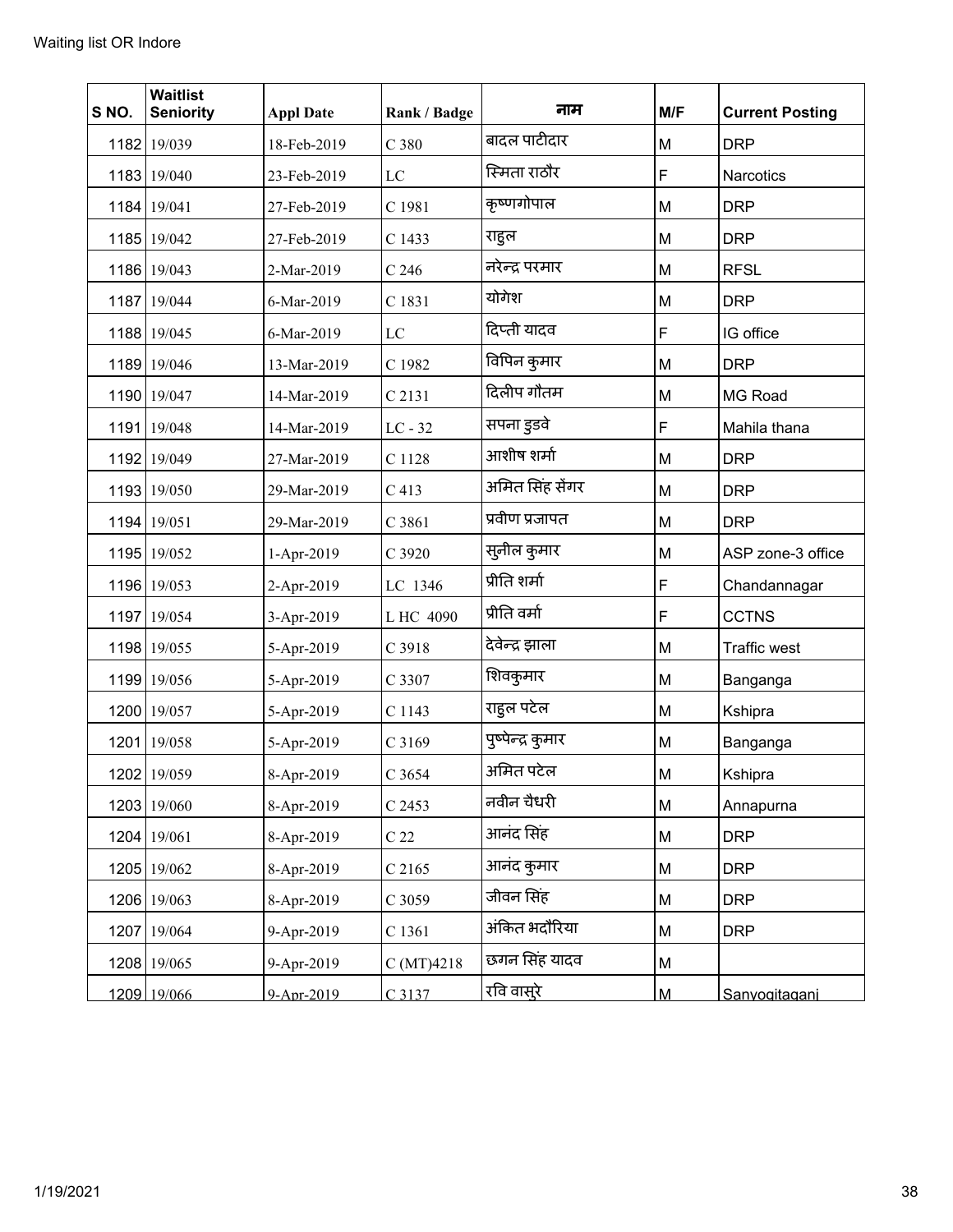| S NO. | <b>Waitlist</b><br><b>Senioritv</b> | <b>Appl Date</b> | Rank / Badge | नाम | M/F | <b>Current Posting</b> |
|-------|-------------------------------------|------------------|--------------|-----|-----|------------------------|
|-------|-------------------------------------|------------------|--------------|-----|-----|------------------------|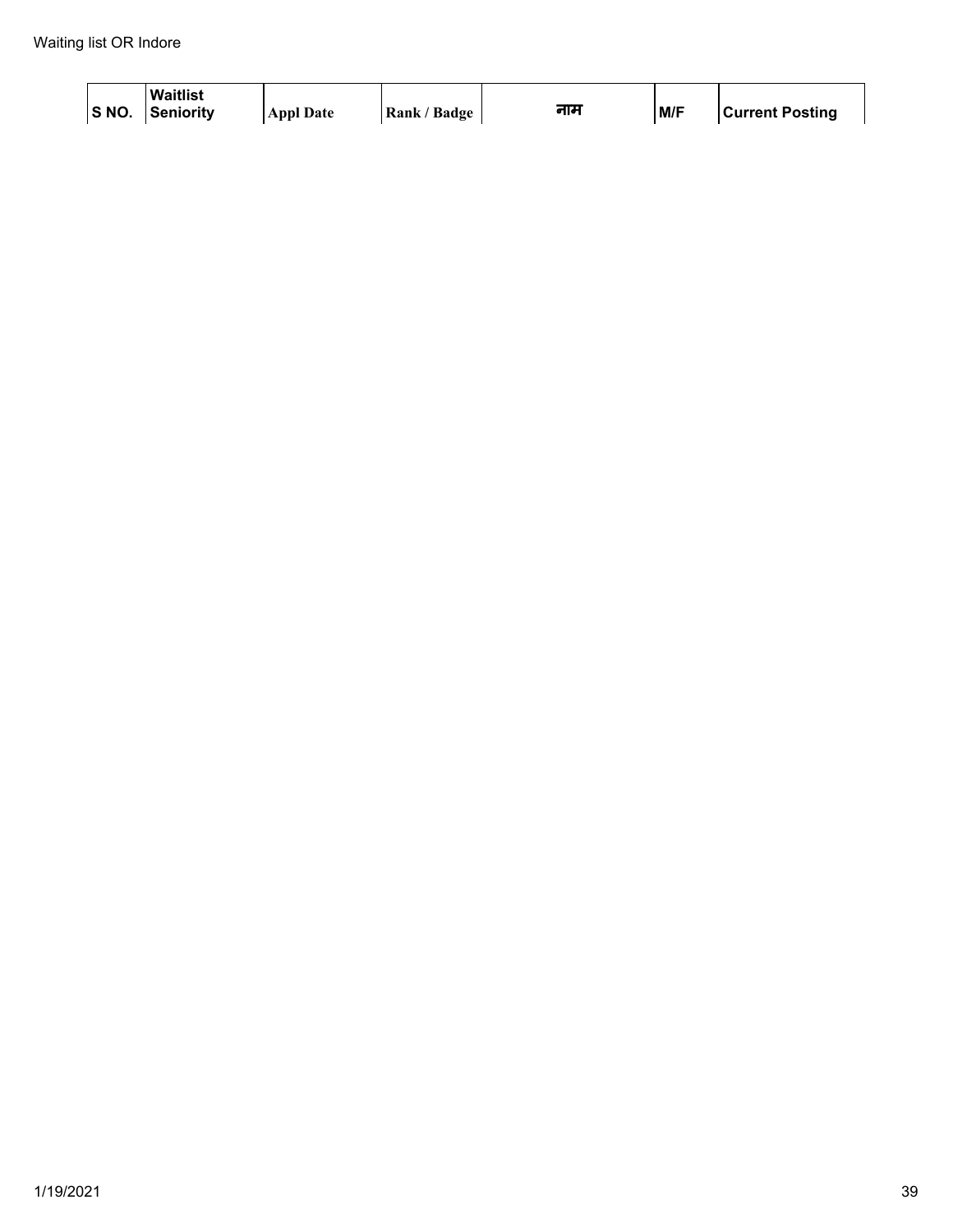| S NO. | <b>Waitlist</b><br><b>Senioritv</b> | <b>Appl Date</b> | Rank / Badge | नाम | M/F | <b>Current Posting</b> |
|-------|-------------------------------------|------------------|--------------|-----|-----|------------------------|
|-------|-------------------------------------|------------------|--------------|-----|-----|------------------------|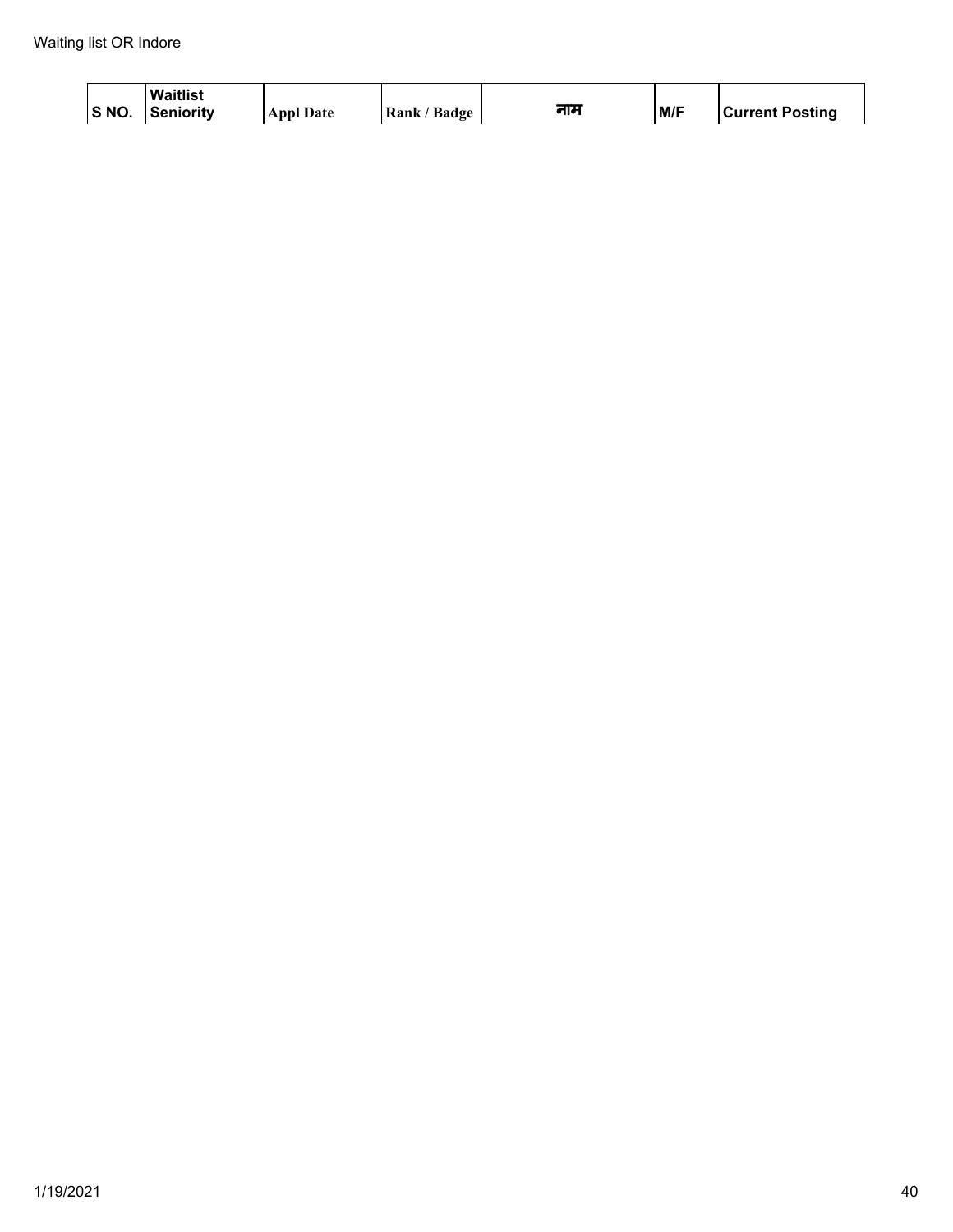| S NO. | <b>Waitlist</b><br><b>Senioritv</b> | <b>Appl Date</b> | Rank / Badge | नाम | M/F | <b>Current Posting</b> |
|-------|-------------------------------------|------------------|--------------|-----|-----|------------------------|
|-------|-------------------------------------|------------------|--------------|-----|-----|------------------------|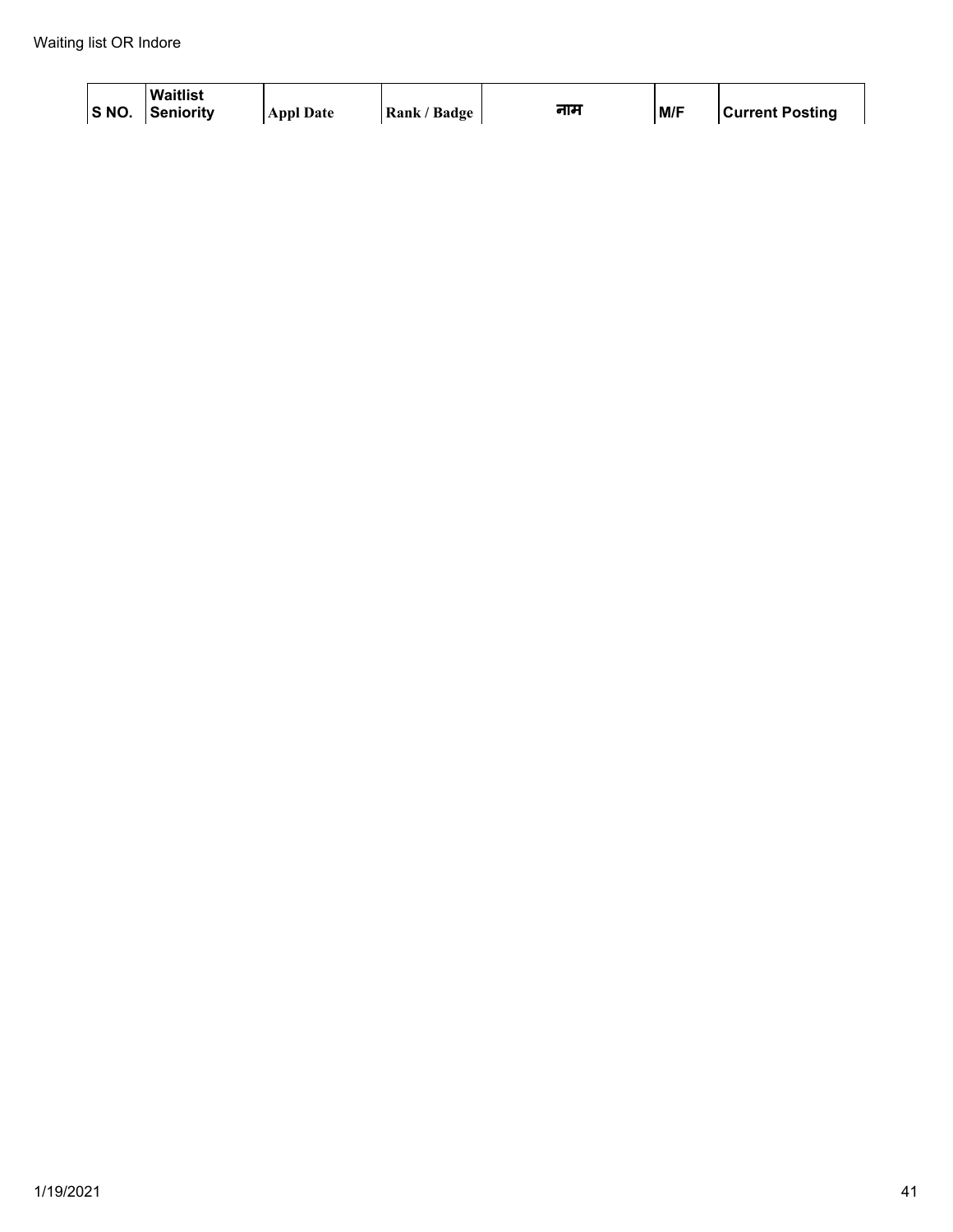| S NO. | <b>Waitlist</b><br><b>Senioritv</b> | <b>Appl Date</b> | Rank / Badge | नाम | M/F | <b>Current Posting</b> |
|-------|-------------------------------------|------------------|--------------|-----|-----|------------------------|
|-------|-------------------------------------|------------------|--------------|-----|-----|------------------------|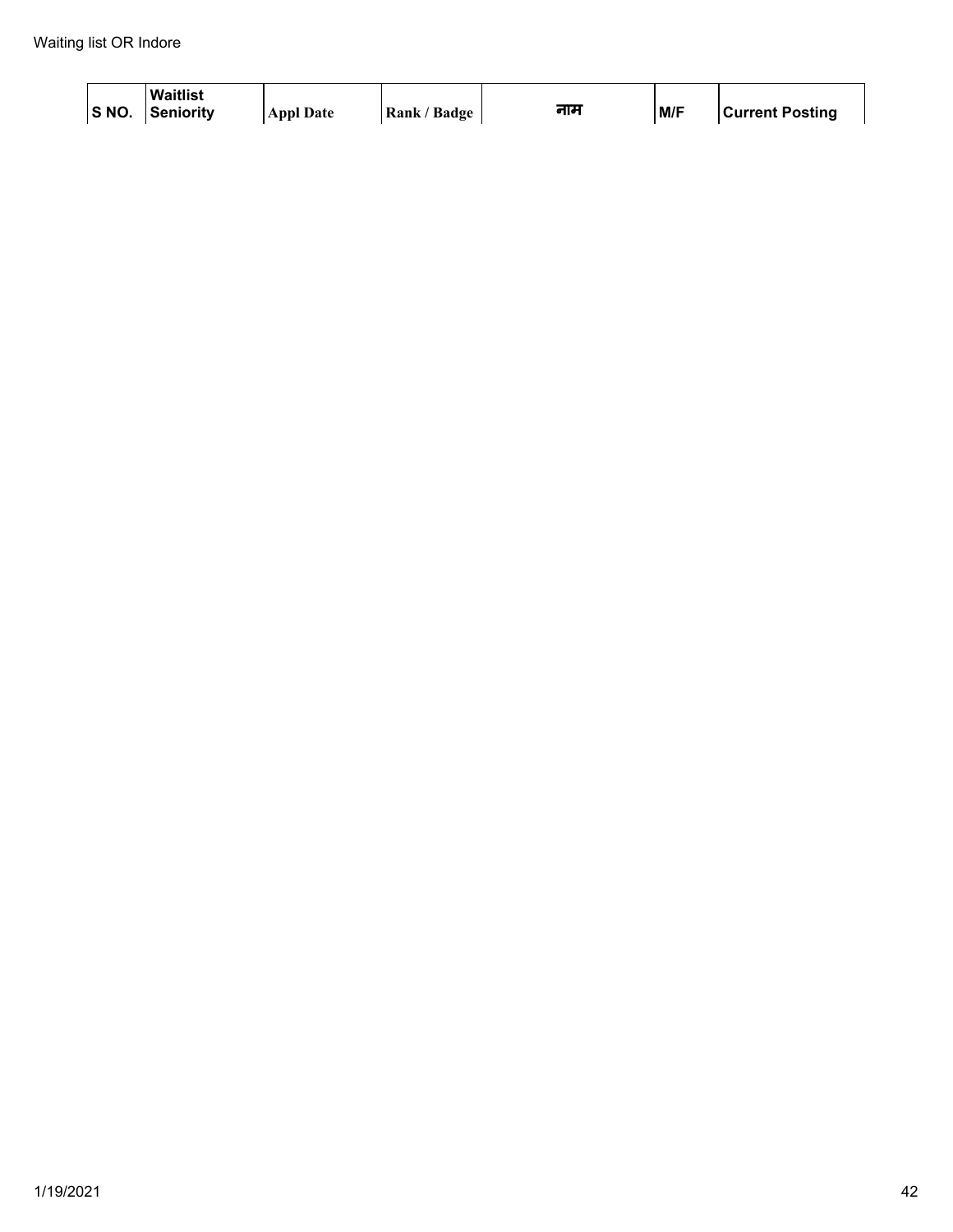| S NO. | <b>Waitlist</b><br><b>Senioritv</b> | <b>Appl Date</b> | Rank / Badge | नाम | M/F | <b>Current Posting</b> |
|-------|-------------------------------------|------------------|--------------|-----|-----|------------------------|
|-------|-------------------------------------|------------------|--------------|-----|-----|------------------------|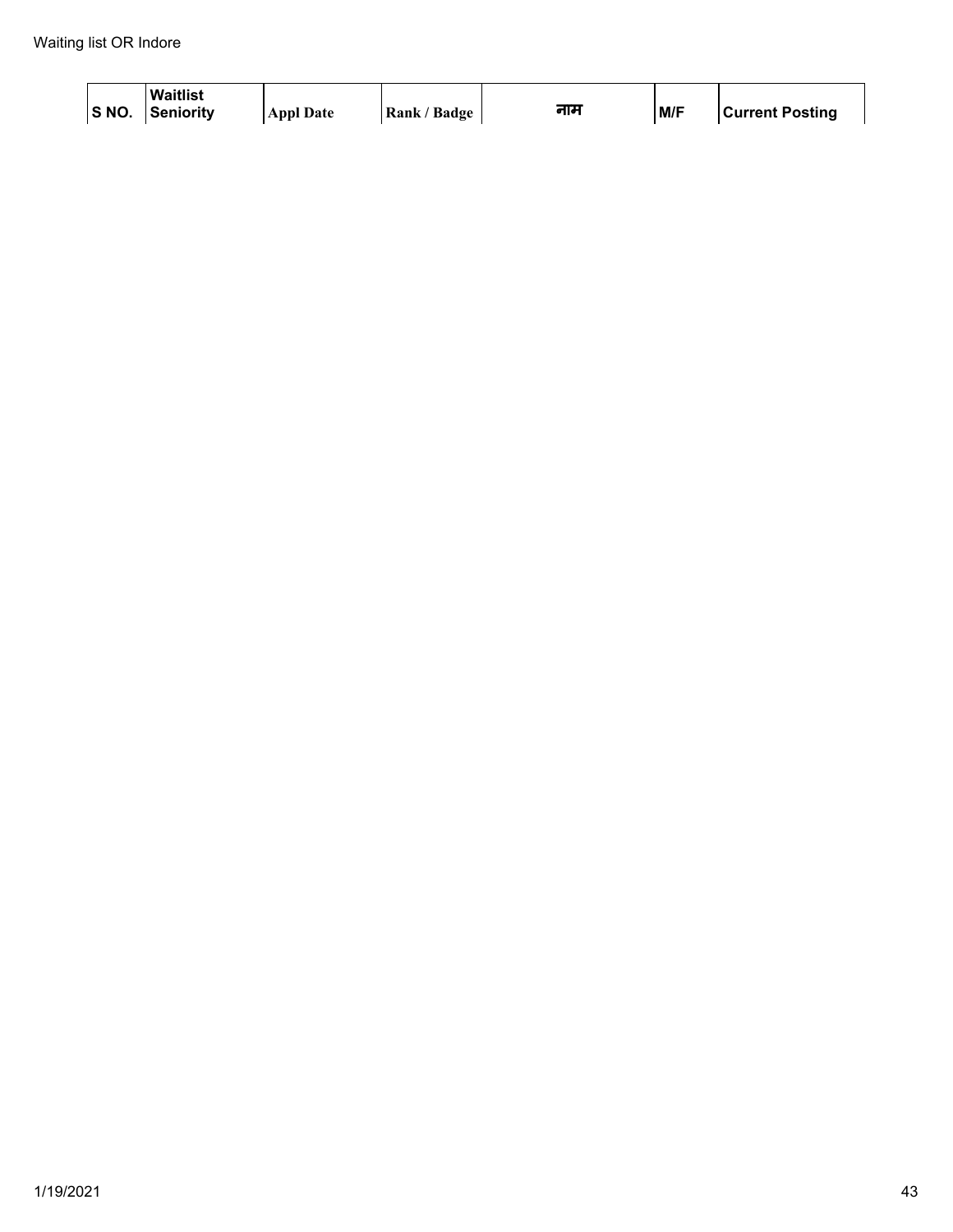| S NO. | <b>Waitlist</b><br><b>Senioritv</b> | <b>Appl Date</b> | Rank / Badge | नाम | M/F | <b>Current Posting</b> |
|-------|-------------------------------------|------------------|--------------|-----|-----|------------------------|
|-------|-------------------------------------|------------------|--------------|-----|-----|------------------------|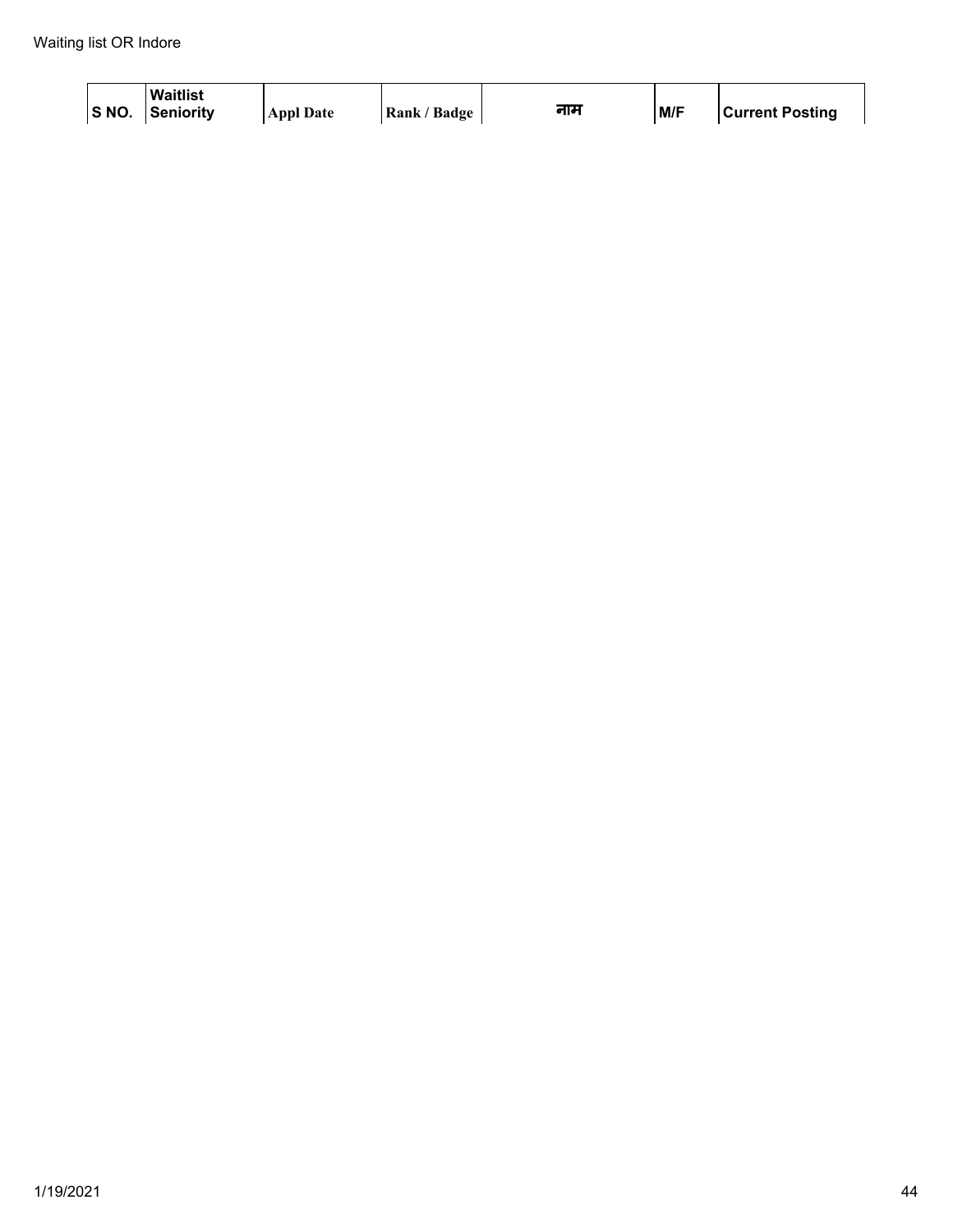| S NO. | <b>Waitlist</b><br><b>Senioritv</b> | <b>Appl Date</b> | Rank / Badge | नाम | M/F | <b>Current Posting</b> |
|-------|-------------------------------------|------------------|--------------|-----|-----|------------------------|
|-------|-------------------------------------|------------------|--------------|-----|-----|------------------------|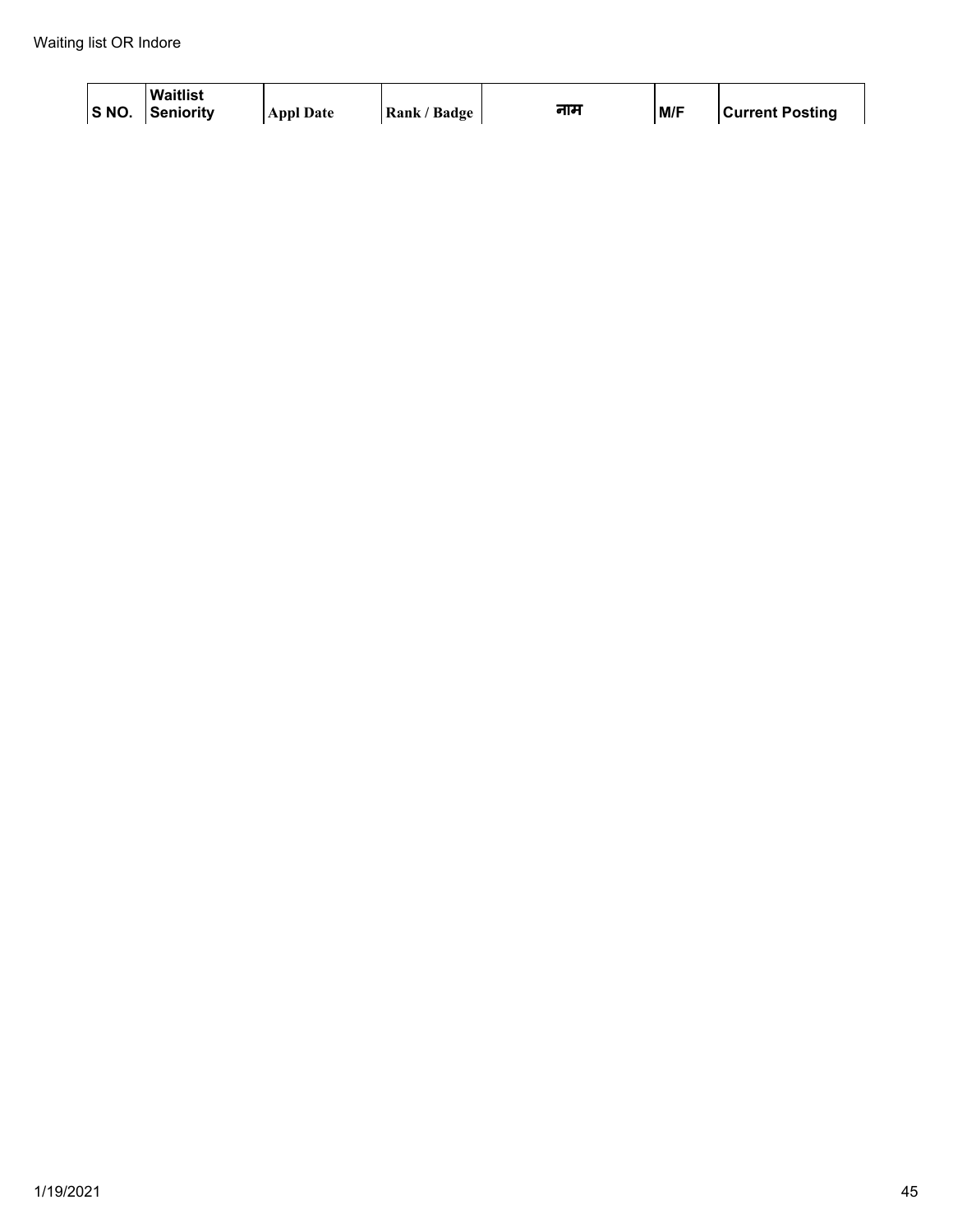| S NO. | <b>Waitlist</b><br><b>Senioritv</b> | <b>Appl Date</b> | Rank / Badge | नाम | M/F | <b>Current Posting</b> |
|-------|-------------------------------------|------------------|--------------|-----|-----|------------------------|
|-------|-------------------------------------|------------------|--------------|-----|-----|------------------------|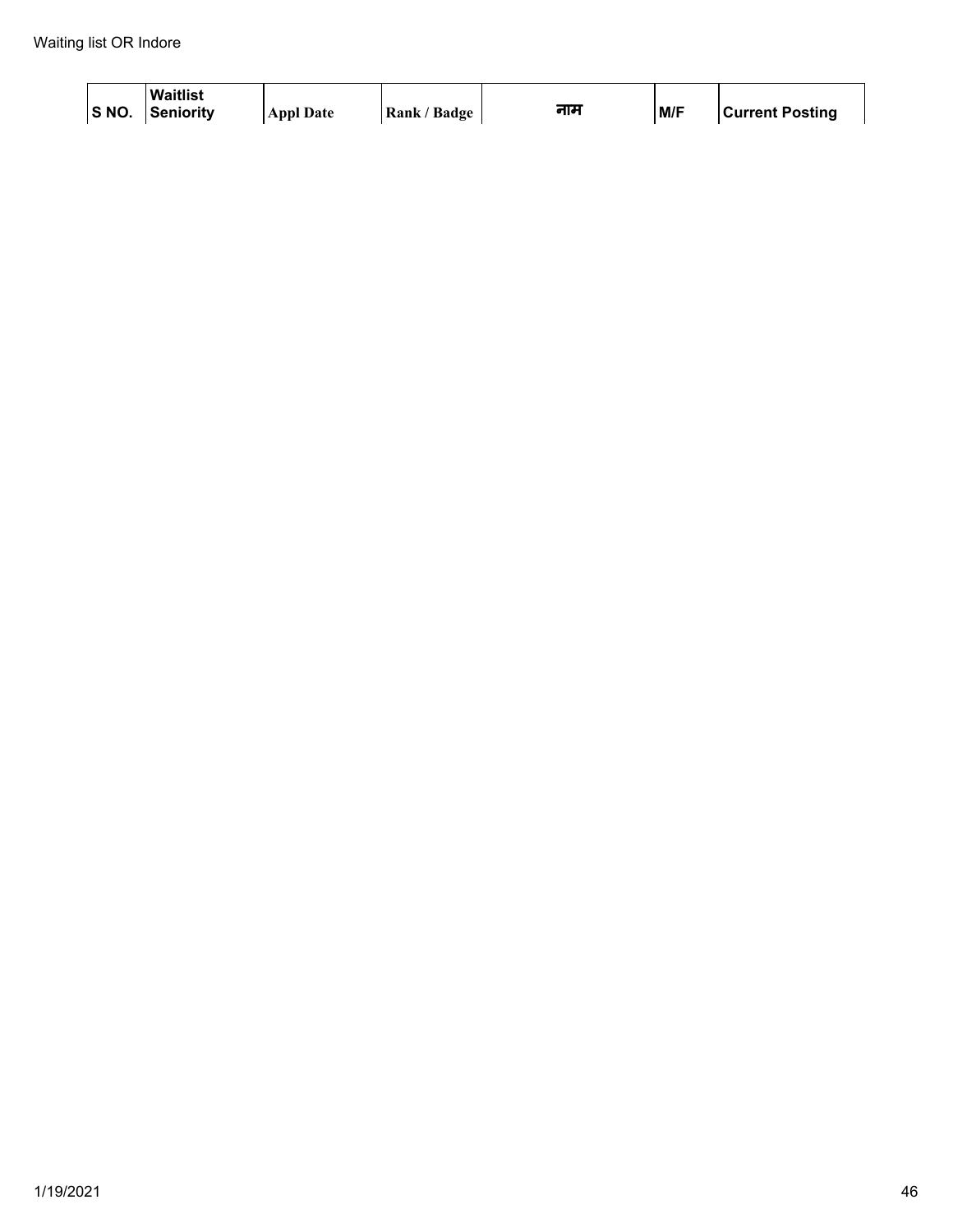| S NO. | <b>Waitlist</b><br><b>Senioritv</b> | <b>Appl Date</b> | Rank / Badge | नाम | M/F | <b>Current Posting</b> |
|-------|-------------------------------------|------------------|--------------|-----|-----|------------------------|
|-------|-------------------------------------|------------------|--------------|-----|-----|------------------------|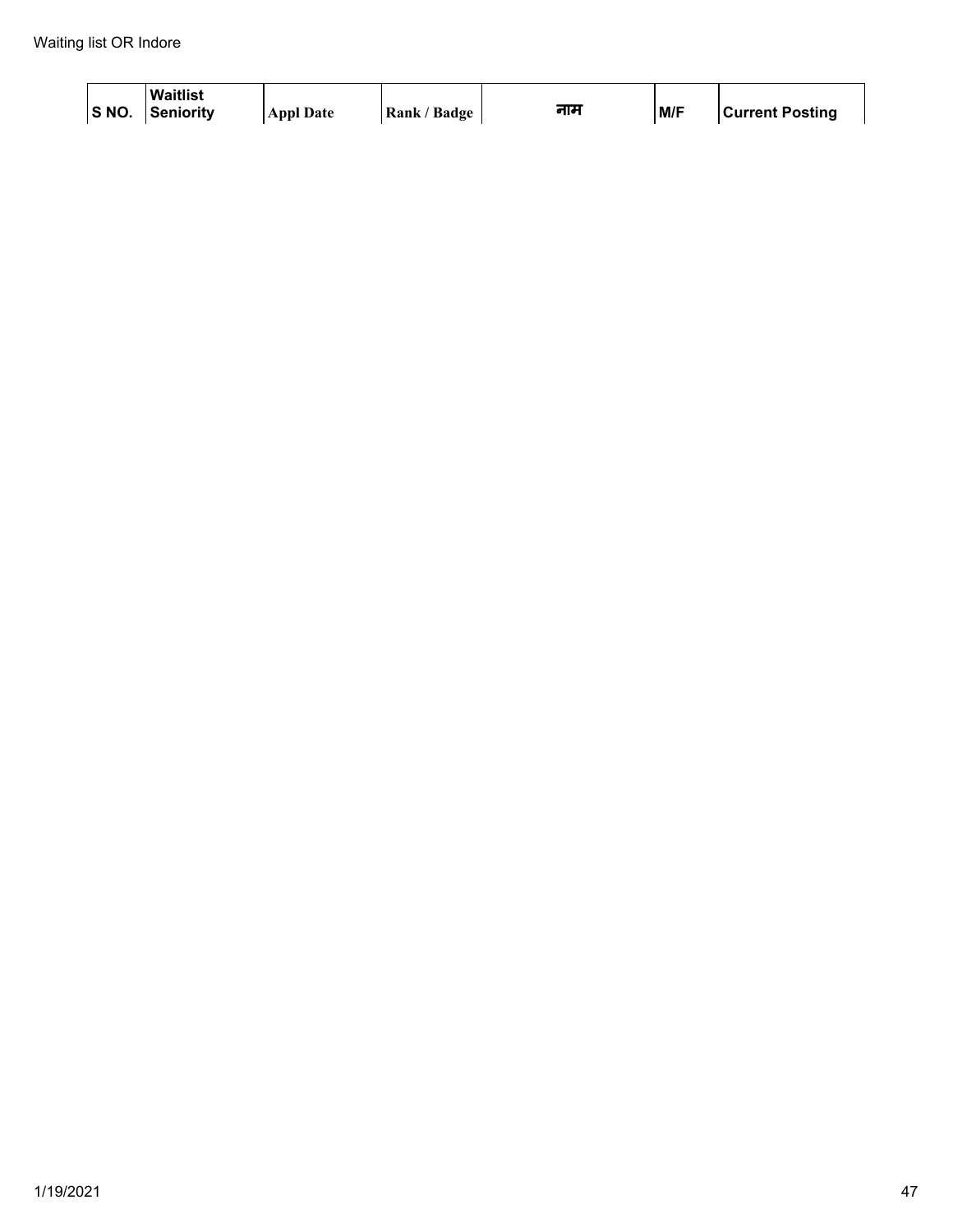| S NO. | <b>Waitlist</b><br><b>Senioritv</b> | <b>Appl Date</b> | Rank / Badge | नाम | M/F | <b>Current Posting</b> |
|-------|-------------------------------------|------------------|--------------|-----|-----|------------------------|
|-------|-------------------------------------|------------------|--------------|-----|-----|------------------------|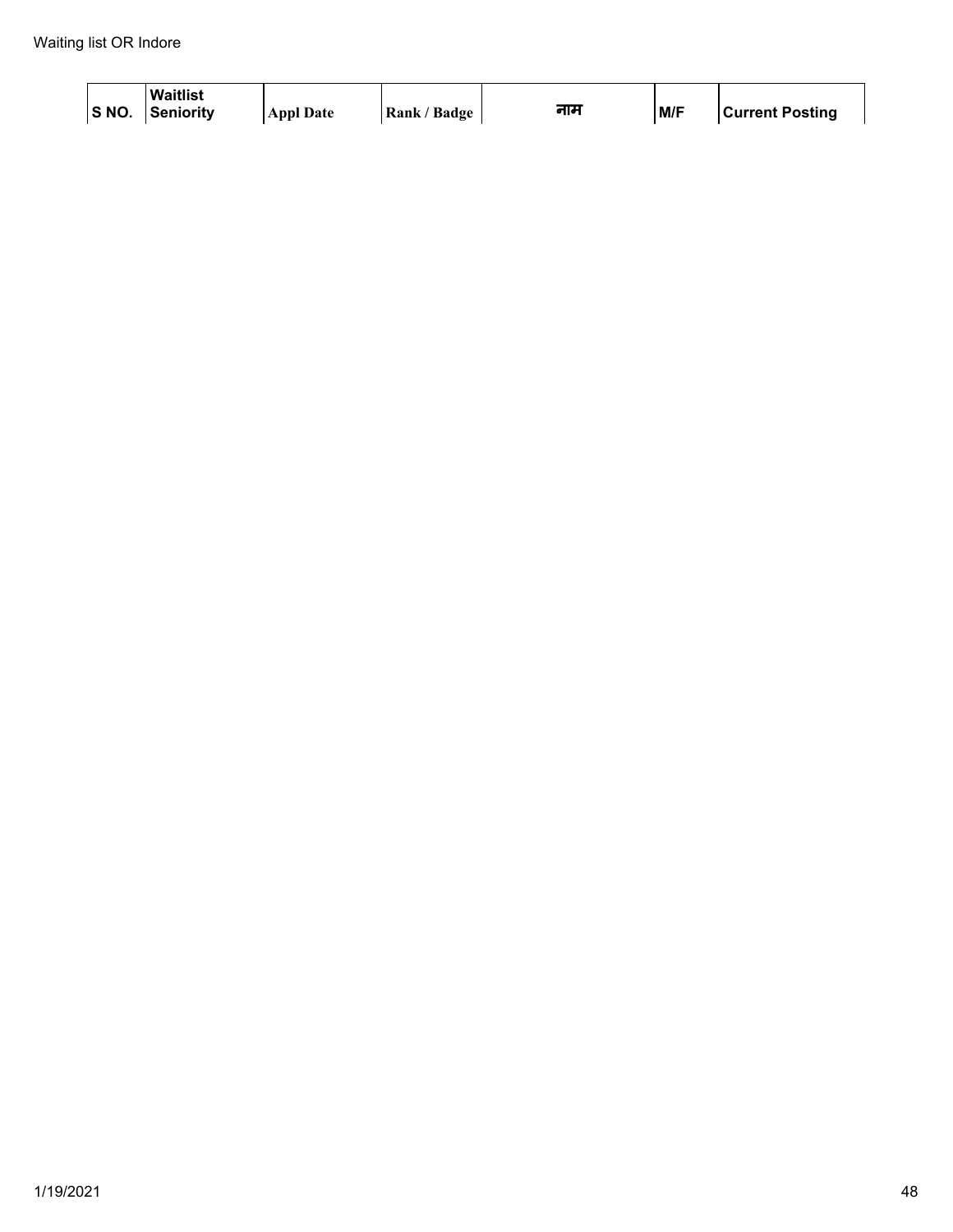| S NO. | <b>Waitlist</b><br><b>Senioritv</b> | <b>Appl Date</b> | Rank / Badge | नाम | M/F | <b>Current Posting</b> |
|-------|-------------------------------------|------------------|--------------|-----|-----|------------------------|
|-------|-------------------------------------|------------------|--------------|-----|-----|------------------------|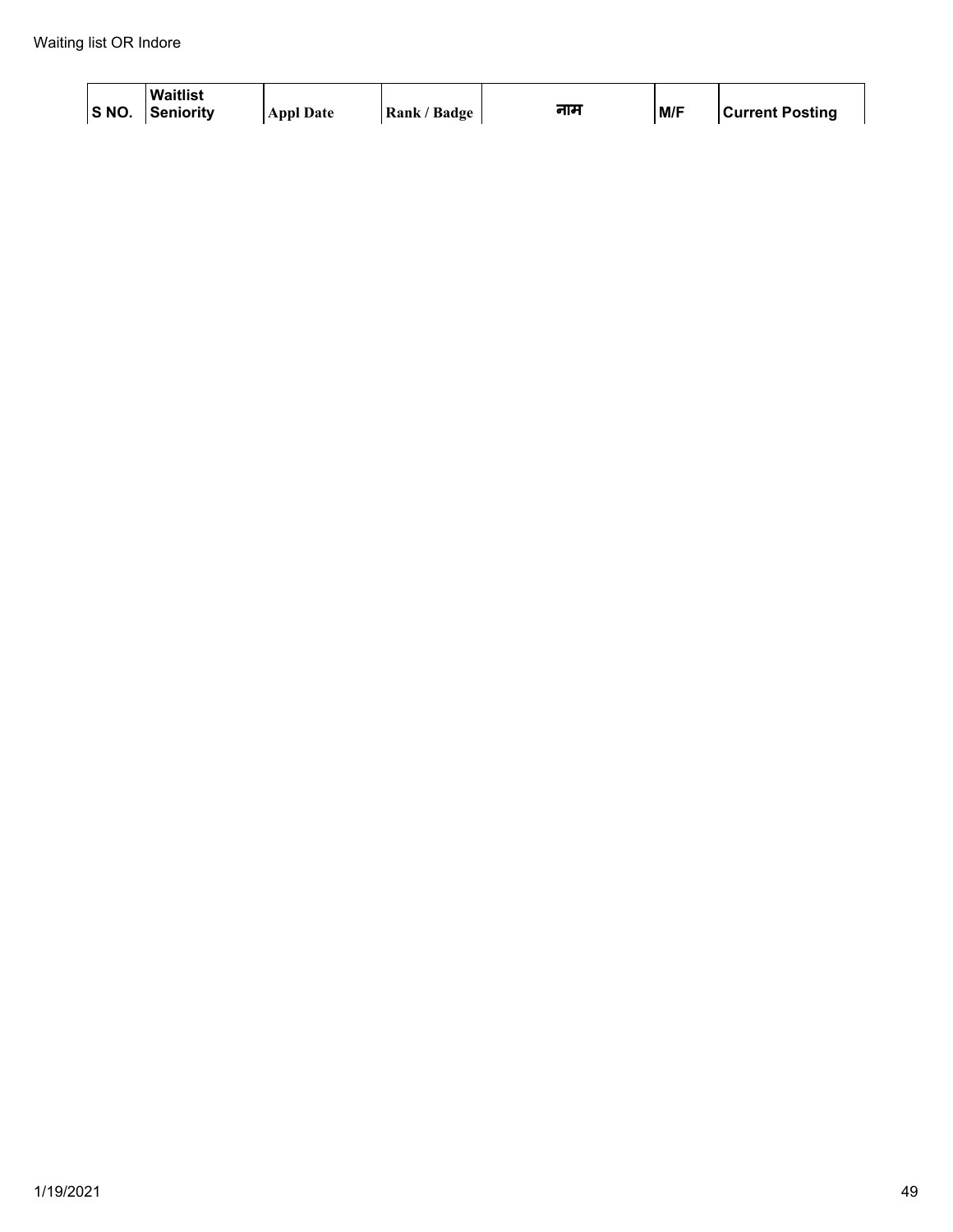| S NO. | <b>Waitlist</b><br><b>Senioritv</b> | <b>Appl Date</b> | Rank / Badge | नाम | M/F | <b>Current Posting</b> |
|-------|-------------------------------------|------------------|--------------|-----|-----|------------------------|
|-------|-------------------------------------|------------------|--------------|-----|-----|------------------------|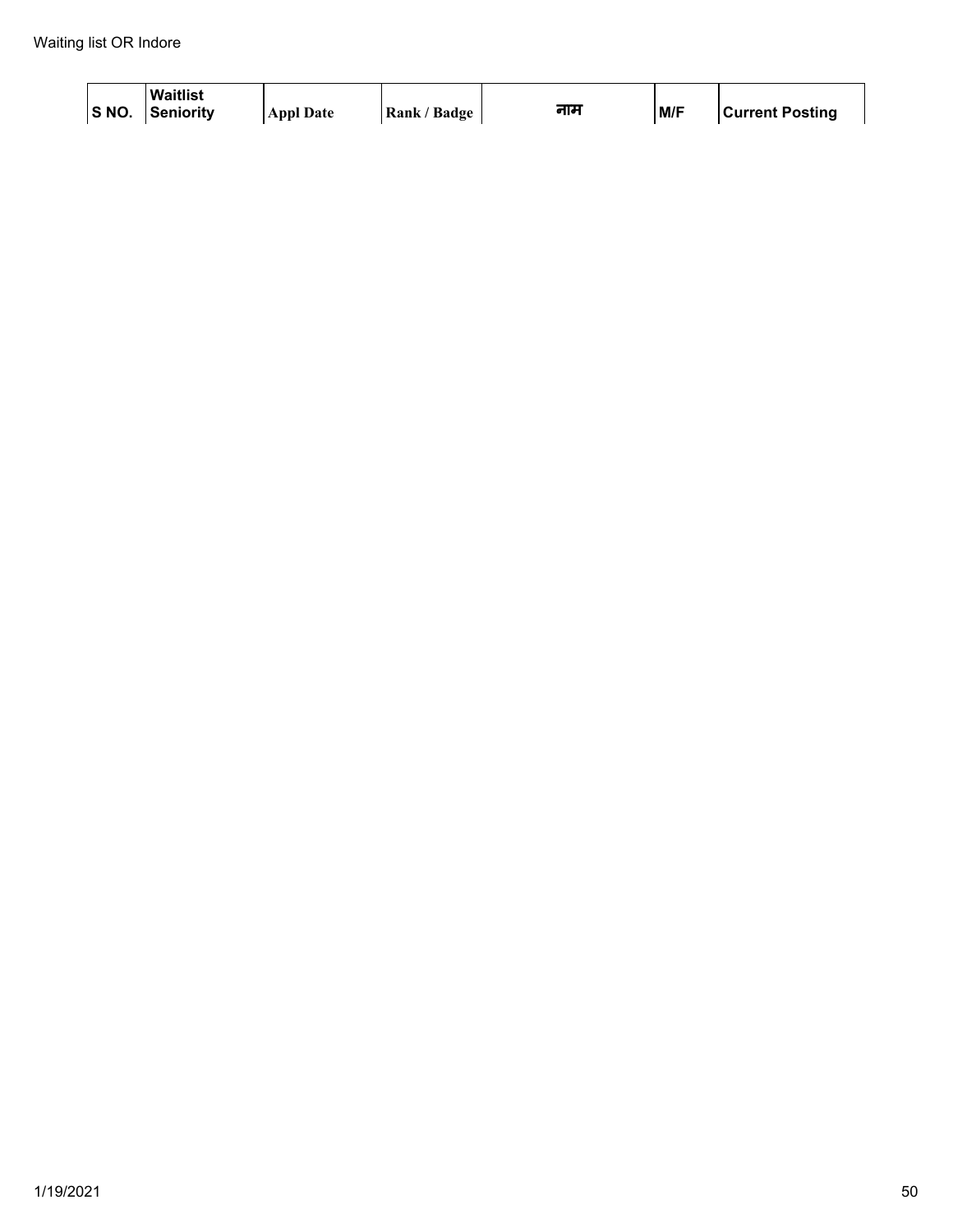| S NO. | <b>Waitlist</b><br><b>Senioritv</b> | <b>Appl Date</b> | Rank / Badge | नाम | M/F | <b>Current Posting</b> |
|-------|-------------------------------------|------------------|--------------|-----|-----|------------------------|
|-------|-------------------------------------|------------------|--------------|-----|-----|------------------------|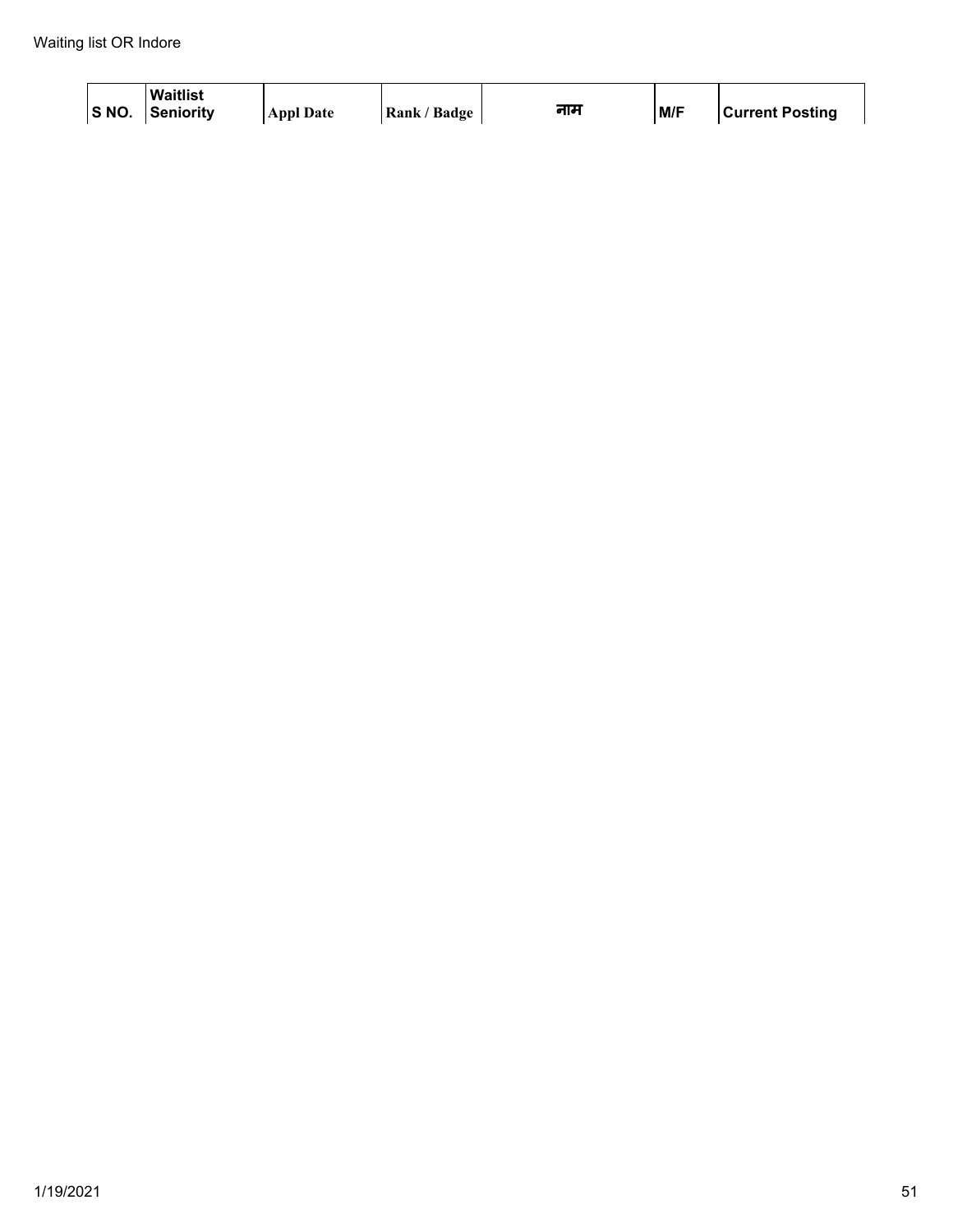| S NO. | <b>Waitlist</b><br><b>Senioritv</b> | <b>Appl Date</b> | Rank / Badge | नाम | M/F | <b>Current Posting</b> |
|-------|-------------------------------------|------------------|--------------|-----|-----|------------------------|
|-------|-------------------------------------|------------------|--------------|-----|-----|------------------------|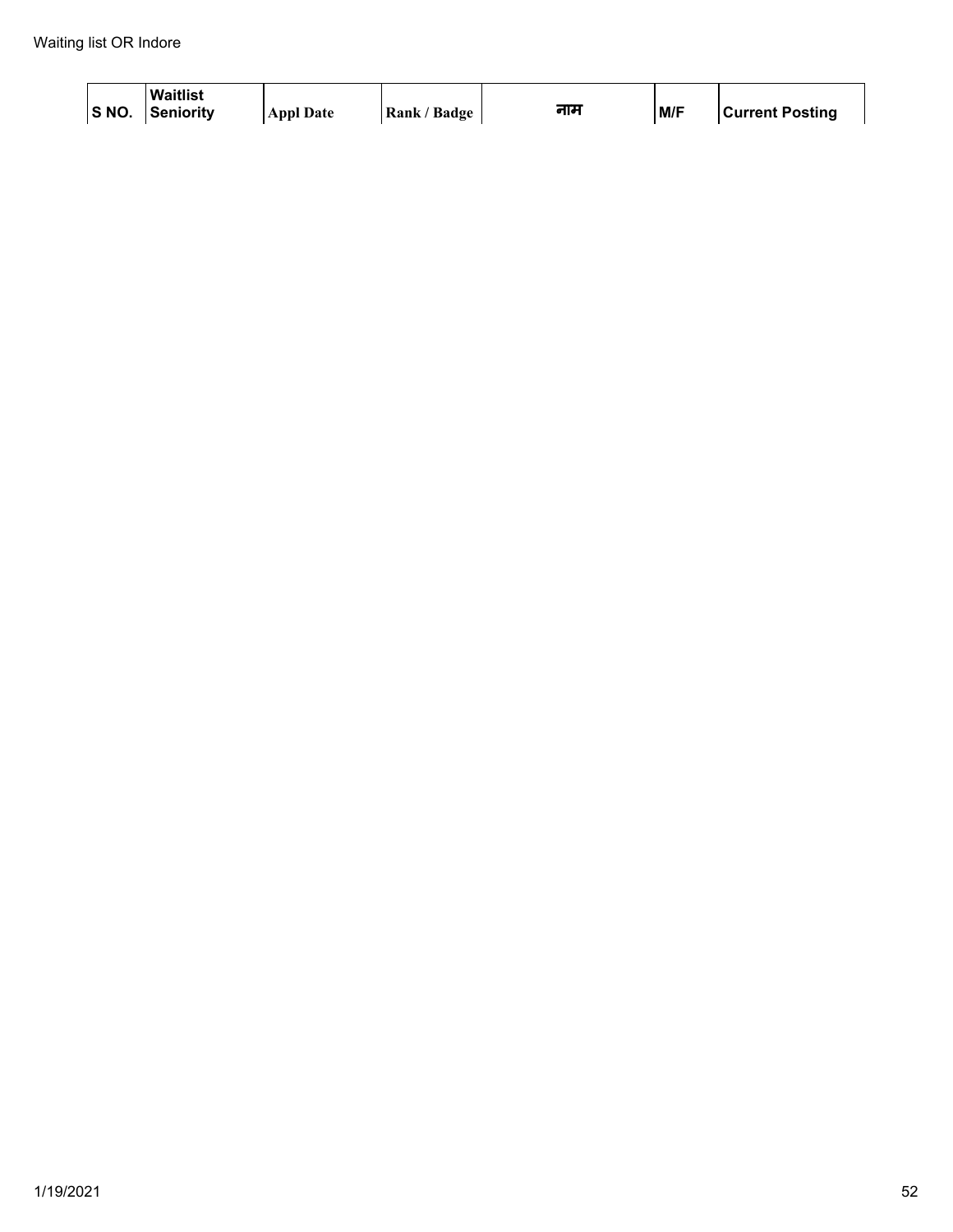| S NO. | <b>Waitlist</b><br><b>Senioritv</b> | <b>Appl Date</b> | Rank / Badge | नाम | M/F | <b>Current Posting</b> |
|-------|-------------------------------------|------------------|--------------|-----|-----|------------------------|
|-------|-------------------------------------|------------------|--------------|-----|-----|------------------------|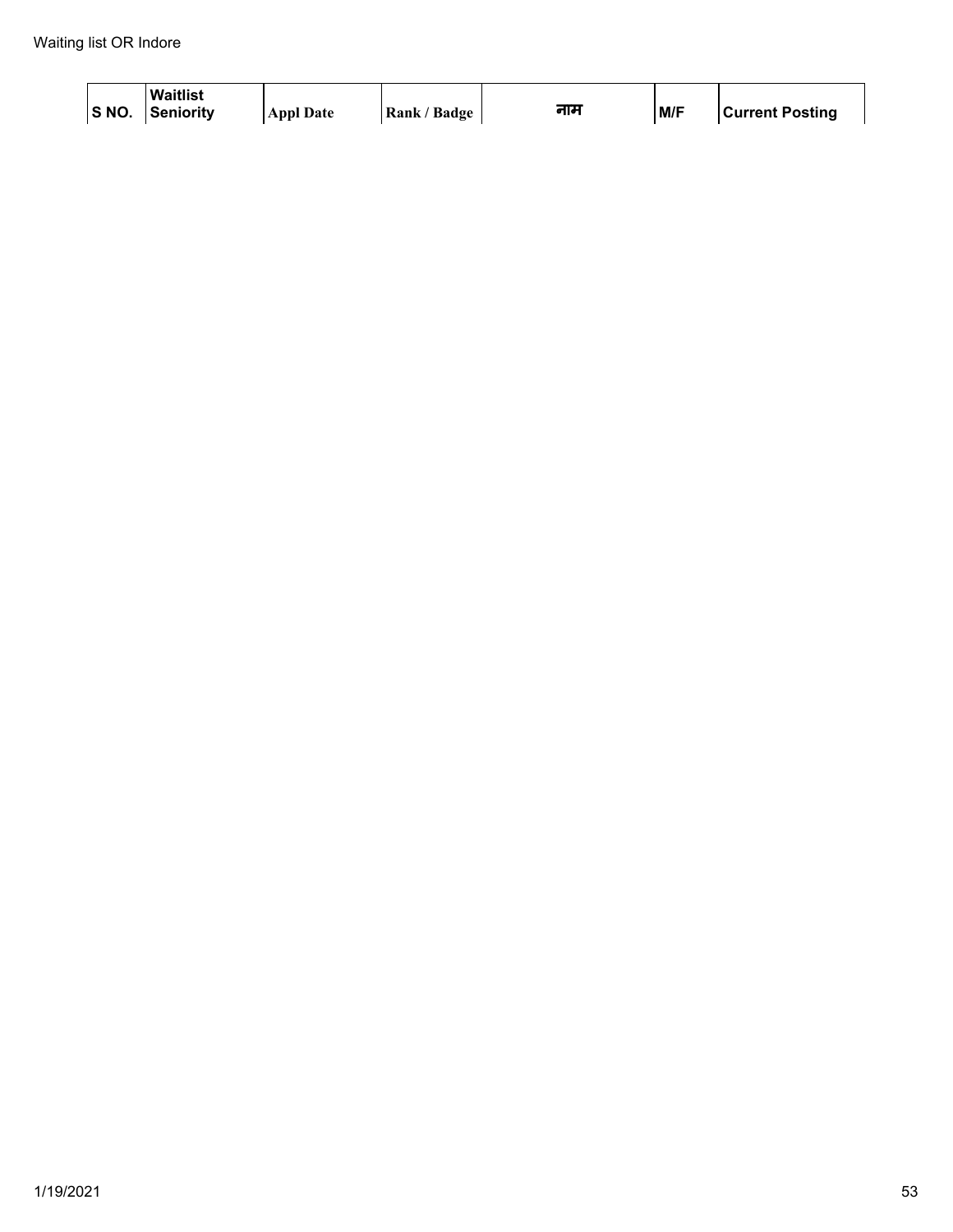| S.No.          | Waitlist<br><b>Seniority</b> | Appl. Date      | Rank/Badge         | <b>Name</b>            | M/F                                                                                   | <b>Posting</b>                           |
|----------------|------------------------------|-----------------|--------------------|------------------------|---------------------------------------------------------------------------------------|------------------------------------------|
| $\mathbf{1}$   | 13/001                       | 06-Jul-13       | <b>ADPO</b>        | उमेशचंद्र              | M                                                                                     | सांवेर कोर्ट                             |
| 2              | 13/002                       | 06-Jul-13       | <b>ADPO</b>        | नदीम अहमद              | M                                                                                     | मद्ग कोर्ट                               |
| 3              | 13/003                       | 27-Dec-13       | <b>ADPO</b>        | वीरेन्द्र सिंह राजपूत  | M                                                                                     | जिला अभियोजन कार्या.                     |
| 4              | 14/001                       | 06-May-14       | <b>ADPO</b>        | अमित गोयल              | M                                                                                     | अभियोजन कार्यालय                         |
| 5              | 14/002                       | 06-May-14       | <b>ADPO</b>        | हेमंत राठौर            | M                                                                                     | अभियोजन कार्यालय                         |
| 6              | 14/003                       | 20-Jun-14       | <b>ADPO</b>        | कांता पूसाम            | F                                                                                     | हातोद कोर्ट                              |
| $\overline{7}$ | 14/004                       | 10-Oct-14       | <b>ADPO</b>        | सारिका बघेल            | F                                                                                     | अभियोजन कार्यालय                         |
| 8              | 14/005                       | 15-Oct-14       | <b>ADPO</b>        | गोकुल सिंह सिसोदिया    | M                                                                                     | अभियोजन कार्यालय                         |
| 9              | 14/006                       | 05-Nov-14       | <b>ADPO</b>        | सुलभा सूर्यवंशी        | F                                                                                     | अभियोजन कार्यालय                         |
| 10             | 14/007                       | 19-Dec-14       | <b>ADPO</b>        | रामबीर सिंह जाटव       | M                                                                                     | अभियोजन कार्यालय                         |
|                |                              |                 |                    |                        |                                                                                       | क्षेत्रीय न्यायालयिक विज्ञान             |
| 11             | 15/001                       | 12-Mar-15       | <b>FSL</b>         | संतोष कुमार वर्मा      | M                                                                                     | प्रयोगशाला                               |
| 12             | 15/002                       | 20-Mar-15       | <b>ADPO</b>        | सुलभा सूर्यवंशी        | F                                                                                     | फिंगर प्रिंट शाखा                        |
| 13             | 15/003                       | 29-May-15       | <b>FSL</b>         | विवेक कुमार श्रीवास्तव | M                                                                                     | वैज्ञा0 अधिकारी बायोलाॅजी शाखा           |
| 14             | 15/004                       |                 | <b>FSL</b>         | अविनाश चंद्र पुरी      | M                                                                                     | वैज्ञा0 अधिकारी बायोलाॅजी शाखा           |
|                |                              |                 |                    |                        |                                                                                       | क्षेत्रीय न्यायालयिक विज्ञान             |
| 15             | 15/005                       | $4$ -Jun- $15$  | <b>FSL</b>         | शकुंतला गवली           | F                                                                                     | प्रयोगशाला                               |
|                |                              |                 |                    | संध्या उइके            |                                                                                       | सहा0 जिला लोक अभियोजन<br>अधिकारी तह0 महू |
| 16             | 15/006                       | $6$ -Jul-15     | <b>ADPO</b>        |                        | F                                                                                     | वैज्ञा0 अधिकारी                          |
| 17             | 15/007                       | 23-Jul-15       |                    | पवन कुमार चौहान        | M                                                                                     | वैज्ञानिक अधिकारी (रसायन) क्षे0          |
| 18             | 15/008                       | 1-Aug-15        | <b>FSL</b>         | चंदा कुमारी आंजना      | F                                                                                     | न्याय वि0प्रयो0 इन्दौर                   |
|                |                              |                 |                    |                        |                                                                                       | जिला सीन आफ(मोबाइल) यूनिट                |
| 19             | 15/009                       | 9-Sep-15        | Scientific officer | अविनाश तिवारी          | M                                                                                     | इन्दौर                                   |
| 20             | 16/001                       | 1-Feb-16        | <b>ADPO</b>        | रामवीरसिंह जाटव        | M                                                                                     | अभियोजन शाखा                             |
| 21             | 16/002                       | 8-Jan-16        | <b>ADPO</b>        | सीमा चैहान             | F                                                                                     | जिला लोक अभियोजन अधिकारी<br>इन्दौर       |
| 22             | 16/003                       | 12-Apr-16       | ASI                | नितिन कुमार भालेराव    | M                                                                                     | थाना कनाडिया                             |
| 23             | 16/004                       | $10$ -Jun- $16$ | SI                 | मगनसिंह चौहान          | M                                                                                     | थाना तेजाजी नगर                          |
| 24             | 16/005                       | $1-Jul-16$      | SI                 | ललीता डावर             | F                                                                                     | एरोड्रम                                  |
| 25             | 16/006                       | $4-Jul-16$      | SI                 | अंकिता मण्डलोई         | F                                                                                     | थाना जू्नी इंदौर                         |
| 26             | 16/007                       | $12$ -Jul- $16$ | SI                 | अमरसिंह बिलवार         | M                                                                                     | राजेन्द्र नगर                            |
|                |                              |                 |                    |                        |                                                                                       |                                          |
| $27\,$         | 16/008                       | 5-Sep-16        | ASI(M)             | हरेन्द्र साटम          | M                                                                                     | आरएफएल इंदौर                             |
| 28             | 16/009                       | 26-Jul-16       | PSI                | आराधना शर्मा           | F                                                                                     | थाना एमआईजी                              |
| 29             | 16/010                       | 9-Aug-16        | SI                 | राजेश डाबर             | M                                                                                     | थाना तेजाजी नगर                          |
| 30             | 16/011                       | 20-Apr-16       | ASI                | श्रीराम परमार          | M                                                                                     | थाना लसूडिया                             |
| 31             | 16/012                       | 20-Sep-16       | <b>SUB</b>         | प्रेमसिंह ठाकुर        | $\mathsf{M}% _{T}=\mathsf{M}_{T}\!\left( a,b\right) ,\ \mathsf{M}_{T}=\mathsf{M}_{T}$ | यातायात                                  |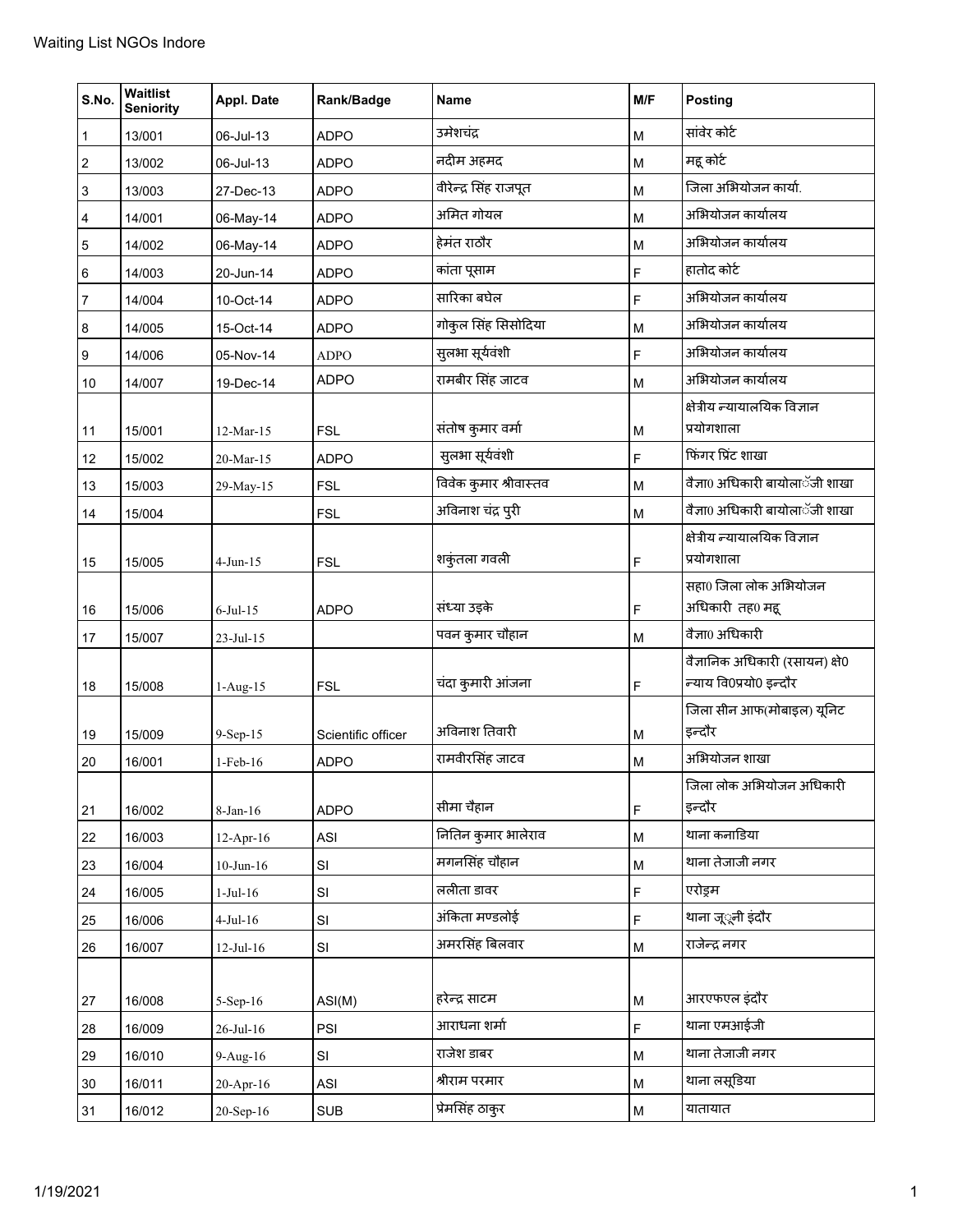| S.No. | Waitlist<br><b>Seniority</b> | Appl. Date      | Rank/Badge | Name                   | M/F | <b>Posting</b>                 |
|-------|------------------------------|-----------------|------------|------------------------|-----|--------------------------------|
| 32    | 16/013                       | 19-Oct-16       | SI         | दीपसिंह परमार          | M   | थाना तुकोगंज                   |
| 33    | 16/014                       | 31-Sep-16       | <b>ASI</b> | कृष्णकांत शर्मा        | M   | थाना बेटमा                     |
| 34    | 16/015                       | $2$ -Dec-16     | SI(M)      | कविता सिसौंदिया        | F   | पुलिस अग्न्निशमन सेंवा इन्दौर  |
| 35    | 16/016                       | $2-Dec-16$      | ASI(M)     | अर्चना पन्दरे          | F   | पुलिस अग्निशमन सेंवा इन्दौर    |
| 36    | 16/017                       | 5-Dec-16        | ASI(M)     | नगीना तबस्सुम          | F   | नारकोटिक्स विंग इन्दौर         |
| 37    | 16/018                       | $13$ -Dec-16    | P.SI       | नायजा रावत             | F   | सिमरोल                         |
| 38    | 16/019                       | 16-Dec-16       | TI         | चन्द्रकला आर्वे        | F   | पुमनि महिला अपराध इन्दौर       |
| 39    | 16/020                       | 19-Dec-16       | SI         | रेनू अग्रवाल           | F   | अपराध शाखा इन्दौर              |
| 40    | 16/021                       | 19-Dec-16       | ASI(M)     | शिशुपाल सिंह दोहरे     | M   | पुअ कार्यालय इन्दौर (मुख्यालय) |
| 41    | 16/022                       | 15-Dec-16       | SI         | वीरेन्द्र सिंह बरकरे   | M   | थाना चंदन नगर                  |
| 42    | 17/001                       | $12$ -Jan- $17$ | <b>SUB</b> | लक्ष्मी धार्वे         | F   | यातायात                        |
| 43    | 17/002                       | 25-Jan-17       | SI         | सुरेन्द्र सिंह सिंगाड  | M   | पुलिस लाईन इन्दौर              |
| 44    | 17/003                       | 2-Feb-17        | SI(M)      | संगीता चैहान           | F   | उमनि ग्रामीण रेंज इन्दौर       |
| 45    | 17/004                       | 23-Feb-17       | SI         | दिलीपसिंह देवडा        | M   | चंदन नगर                       |
| 46    | 17/005                       | 14-Feb-17       | SI         | रामकुमार कोरी          | M   | एमआईजी                         |
| 47    | 17/006                       | $1-Mar-17$      | TI         | आर.के. सिंह            | M   | थाना तिलक नगर                  |
| 48    | 17/007                       | 3-Mar-17        | <b>ASI</b> | भगवान सिंह मेवाडा      | M   | थान तिलकनगर हाल नपुअ खजराना    |
| 49    | 17/008                       | 12-Apr-17       | P.SI       | सूषमा पाटोलिया         | F   | राजेन्द्र नगर                  |
| 50    | 17/009                       | 12-Apr-17       | P.SI       | रमेश कुमार             | M   | पुलिस लाईन इन्दौर              |
| 51    | 17/010                       | 12-Apr-17       | <b>SUB</b> | कुलदीप सिंह परिहार     | M   | पुलिस लाईन इन्दौर              |
| 52    | 17/011                       | 12-Apr-17       | <b>SUB</b> | राघवेन्द्र सिंह राजावत | M   | पुलिस लाईन इन्दौर              |
| 53    | 17/012                       | 12-Apr-17       | <b>SUB</b> | राजेन्द्र सिंह चौहान   | M   | पुलिस लाईन इन्दौर              |
| 54    | 17/013                       | 12-Apr-17       | <b>SUB</b> | सोनाली वास्केल         | F   | पुलिस लाईन इन्दौर              |
| 55    | 17/014                       | 12-Apr-17       | <b>SUB</b> | सीमा गुप्ता            | F   | पुलिस लाईन इन्दौर              |
| 56    | 17/015                       | 12-Apr-17       | <b>SI</b>  | खुशबू बरगोरे परमार     | F   | पुलिस लाईन इन्दौर              |
| 57    | 17/016                       | $12-Apr-17$     | SI         | मोनिका गरवाल           | F   | पुलिस लाईन इन्दौर              |
| 58    | 17/017                       | 12-Apr-17       | SI         | शीतू जरिया             | F   | अपरााध शाखा इन्दौर             |
| 59    | 17/018                       | $12-Apr-17$     | <b>SUB</b> | सुरेन्द्र सिंह         | M   | पुलिस लाईन इन्दौर              |
| 60    | 17/019                       | 17-Apr-17       | SI         | ब्रम्हदत भारती         | M   | थाना चंंदननगर                  |
| 61    | 17/020                       | $17-Apr-17$     | SI         | माधवसिंह भदौरिया       | M   | पलासिया                        |
| 62    | 17/021                       | 17-Apr-17       | P.SI       | जैनेश पाल सिंह जादौन   | M   | थाना सदरबाजार                  |
| 63    | 17/022                       | 17-Apr-17       | P.SI       | नितिन कुमार पटेल       | M   | पुलिस लाईन इन्दौर              |
| 64    | 17/023                       | $17-Apr-17$     | SI         | आलोक राघव              | M   | एरोड्रम                        |
| 65    | 17/024                       | $17-Apr-17$     | <b>SUB</b> | योगेश मिश्रा           | M   | पुलिस लाईन इन्दौर              |
| 66    | 17/025                       | 17-Apr-17       | SI         | विवेक यादव             | M   | पुलिस लाईन इन्दौर              |
| 67    | 17/026                       | 17-Apr-17       | SI         | ब्रजमोहन सिंह भदौरिया  | M   | पुलिस लाईन इन्दौर              |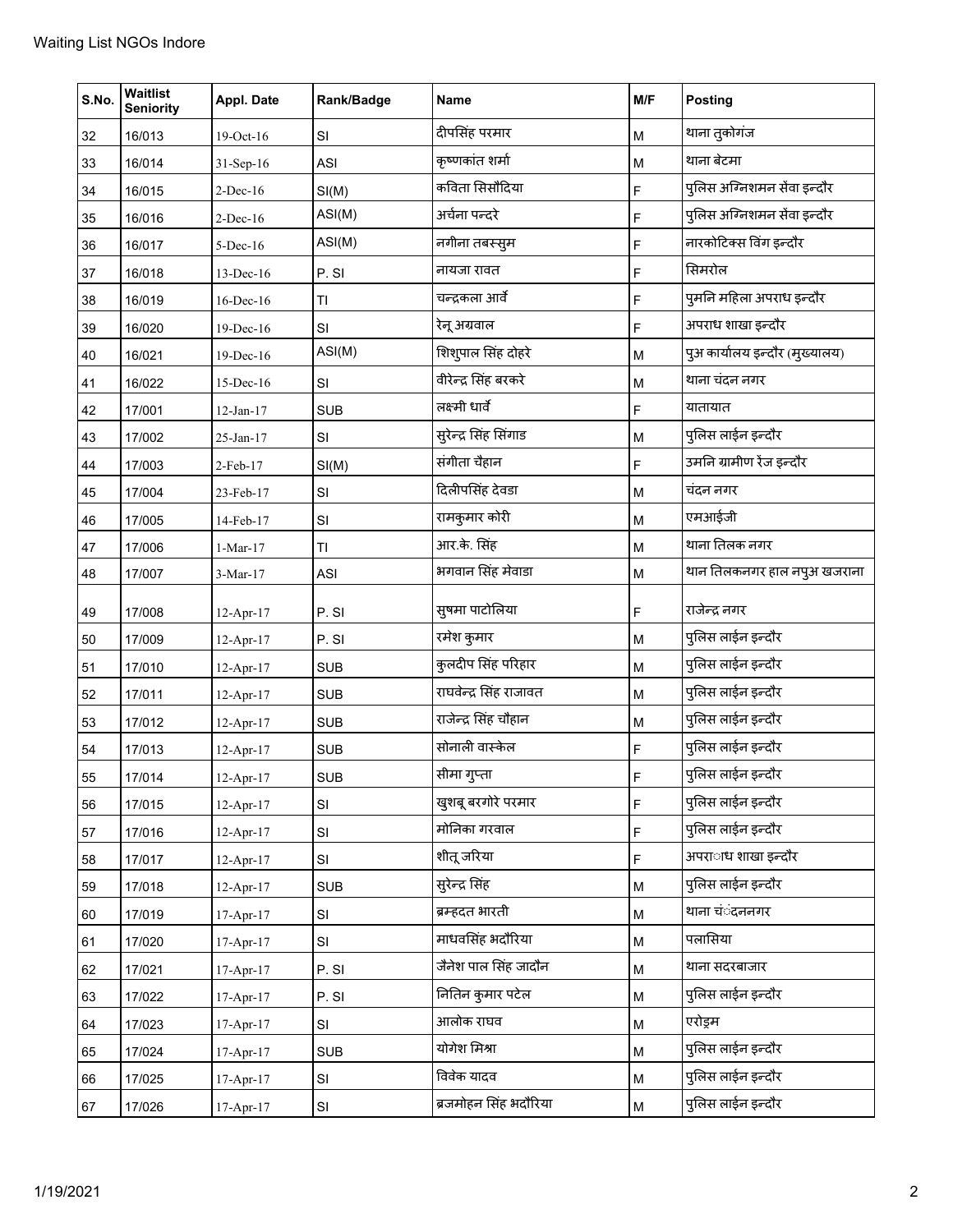| S.No. | Waitlist<br><b>Seniority</b> | Appl. Date      | Rank/Badge    | Name                  | M/F | <b>Posting</b>                   |
|-------|------------------------------|-----------------|---------------|-----------------------|-----|----------------------------------|
|       |                              |                 |               |                       |     | पुअ इन्दौर हाल-पुमनि महिला अपराध |
| 68    | 17/027                       | 18-Apr-17       | SI(M)         | अनिता खाण्डे          | F   | एवं अअवि कार्या. इन्दौर          |
| 69    | 17/028                       | 13-Jun-17       | <b>ASI</b>    | लक्ष्मण सिंह बुन्देला | M   | पुलिस लाईन इन्दौर                |
| 70    | 17/029                       | 5-May-17        | SI            | आशीष कुमार शर्मा      | M   | पुलिस लाईन इन्दौर                |
| 71    | 17/030                       | 11-May-17       | SI            | संजय कुमार प्रजापति   | M   | थाना जूनी इन्दौर                 |
| 72    | 17/031                       | $10$ -Jul- $17$ | SI            | रवि ठाकुर             | M   | एटीएस यूनिट इन्दौर               |
| 73    | 17/032                       | 18-Jul-17       | SI Arms       | लोकेन्द्र सिंह तोमर   | M   | पुलिस लाईन इन्दौर                |
| 74    | 17/033                       | 28-Jul-17       | SI SAF        | सतेन्द्र शर्मा        | M   | हाक फोर्स बालाघाट                |
|       |                              |                 |               |                       |     | अति जिला लोक अभियोजन             |
| 75    | 17/034                       | 3-Aug-17        | <b>ADPO</b>   | अनिल बादल             | M   | अधिकारी इन्दौर                   |
| 76    | 17/035                       | 17-Aug-17       | <b>ADPO</b>   | किरण बाथम             | F   | ईओडब्ल्यू इन्दौर                 |
| 77    | 17/036                       | 20-Sep-17       | TI            | आलोक सोनी             | M   | राज्य सायबर सेल जोन इन्दौर       |
| 78    | 17/037                       | 31-Aug-17       | SI            | जितेन्द्र चौहान       | M   | राज्य सायबर सेल जोन इन्दौर       |
| 79    | 17/038                       | $1-Sep-17$      | <b>ASI</b>    | धनश्याम भावी          | M   | परदेशीपुरा                       |
| 80    | 17/039                       | $1-Sep-17$      | SI            | आरती कटियार           | F   | थाना पलासिया                     |
| 81    | 17/040                       | 12-Sep-17       | SI            | संदीप पोरवाल          | M   | पुलिस लाईन इन्दौर                |
| 82    | 17/041                       | 12-Sep-17       | SI            | नारायण सिंह बघेल      | M   | राउ                              |
| 83    | 17/042                       | 12-Sep-17       | SI            | दीपक कुमार बघेल       | M   | किशनगंज                          |
| 84    | 17/043                       | $3-Nov-17$      | ASI(M)        | चेतन सिन्दे           | M   | विशेष शाखा इन्दौर                |
| 85    | 17/044                       | 16-Nov-17       | ASI(M)        | धर्मेन्द्र चौहान      | M   | उमनि ग्रामीण रेंज इन्दौर         |
| 86    | 17/045                       | $1-Dec-17$      | SI            | पदमसिंह कायत          | M   | थाना महू                         |
| 87    | 17/046                       | 28-Dec-17       | ASI(M)        | वीना गौतम             | F   | कार्या. पु.अ. मुख्या.            |
| 88    | 18/001                       | $9-Jan-18$      | <b>ADPO</b>   | अभिषेक जैन            | M   |                                  |
| 89    | 18/002                       | 7-Feb-18        | SUB(M)        | आलोक तिवारी           | M   | पुअ पूर्व कार्यालय               |
| 90    | 18/003                       | 15-Feb-18       | ASI           | संजय मिश्रा           | M   | यातायात पूर्व                    |
| 91    | 18/004                       | 20-Feb-18       | ASI(M)        | सुनीता पटेल           | F   | डीपीओ इंदौर                      |
| 92    | 18/005                       | $14$ -Mar-18    | ASI(M)        | शिवभानु सोलंकी        | M   | डीपीओ इंदौर                      |
| 93    | 18/006                       | $4 - Apr-18$    | <b>ADPO</b>   | प्रीति शाक्य          | F   | अभियोजन कार्यालय                 |
| 94    | 18/007                       | $5-Apr-18$      | SI            | मनीषा दांगी           | F   | महिला थाना                       |
| 95    | 18/008                       | $7-Apr-18$      | SI            | तिलकराम धर्वे         | M   | विशेष शाखा इंदौर                 |
| 96    | 18/009                       | $16$ -Apr- $18$ | SI            | पूजा मूवेल            | F   | राज्य सायबर सेल जोन इन्दौर       |
| 97    | 18/010                       | $16$ -Apr- $18$ | SI            | रीना चौहान            | F   | राज्य सायबर सेल जोन इन्दौर       |
| 98    | 18/011                       | $16$ -Apr- $18$ | SI            | प्रियंका बोरा         | F   | एमजी रोड                         |
| 99    | 18/012                       | $16$ -Apr- $18$ | SI            | रोशनी जैन             | F   | बेटमा                            |
| 100   | 18/013                       | $16$ -Apr- $18$ | SI            | सुमन तिवारी           | F   | हीरा नगर                         |
| 101   | 18/014                       | $16$ -Apr- $18$ | SI            | प्रेक्षा मौर्य        | F   | छत्रीपुरा                        |
| 102   | 18/015                       | 16-Apr-18       | $\mathsf{SI}$ | निशा परमार            | F   | लसुडिया                          |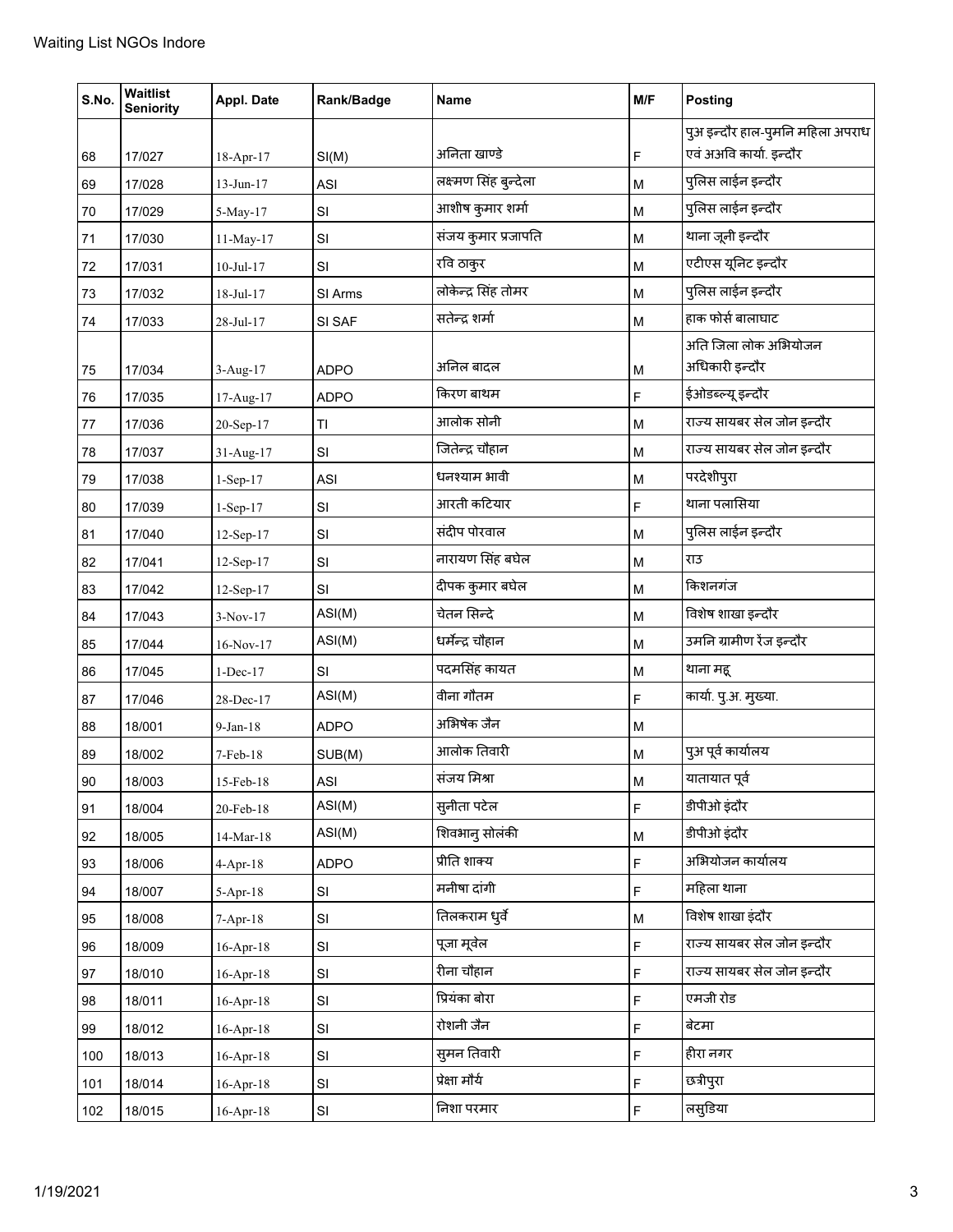| S.No. | <b>Waitlist</b><br><b>Seniority</b> | Appl. Date      | Rank/Badge | <b>Name</b>             | M/F | <b>Posting</b>             |
|-------|-------------------------------------|-----------------|------------|-------------------------|-----|----------------------------|
| 103   | 18/016                              | $16$ -Apr- $18$ | SI         | प्रियंका शर्मा <b>ा</b> | F   | विजय नगर                   |
| 104   | 18/017                              | $16$ -Apr- $18$ | SI         | निधि मित्तल             | F   | बाणगंगा                    |
| 105   | 18/018                              | $16$ -Apr- $18$ | SI         | राखी गुर्जर             | F   | सांवेर                     |
| 106   | 18/019                              | $16$ -Apr- $18$ | SI         | नेहा ओरा जैन            | F   | भंवरकुआ                    |
| 107   | 18/020                              | 17-Apr-18       | SUB(M)     | भवानी प्रताप सिंह       | M   | राज्य सायबर सेल जोन इन्दौर |
| 108   | 18/021                              | 20-Apr-18       | SI         | बलवीर सिंह रघुवंशी      | M   | कनाडिया                    |
| 109   | 18/022                              | 26-Apr-18       | SUB(M)     | रूपेश ओझा               | M   | पुमनि महिला अपराध कार्यालय |
| 110   | 18/023                              | 26-Apr-18       | SI         | दीपक कुमार बघेल         | M   | डीआरपी लाईन                |
| 111   | 18/024                              | 26-Apr-18       | SI         | नारायण सिंह बघेल        | M   | डीआरपी लाईन                |
| 112   | 18/025                              | 27-Apr-18       | SI         | संदीप पोरवाल            | M   | डीआरपी लाईन                |
| 113   | 18/026                              | 27-Apr-18       | SI         | सालगराम चौहान           | M   | डीआरपी लाईन                |
| 114   | 18/027                              | 27-Apr-18       | SI         | कमलसिंह                 | M   | डीआरपी लाईन                |
| 115   | 18/028                              | 27-Apr-18       | SI         | किशोर बागडी             | M   | डीआरपी लाईन                |
| 116   | 18/029                              | 27-Apr-18       | SI         | रवि कुमार बटटी          | M   | डीआरपी लाईन                |
| 117   | 18/030                              | 27-Apr-18       | SI         | विश्वजीत सिह तोमर       | M   | डीआरपी लाईन                |
| 118   | 18/031                              | 27-Apr-18       | SI         | अभिषेक पटेल             | M   | डीआरपी लाईन                |
| 119   | 18/032                              | 27-Apr-18       | SI         | सत्यजीत सिंह चैहान      | M   | राजेन्द्र नगर              |
| 120   | 18/033                              | 27-Apr-18       | SI         | आलोक मिठास              | M   | डीआरपी लाईन                |
| 121   | 18/034                              | 1-May-18        | SI         | वंशज श्रीवास्तव         | M   | डीआरपी लाईन                |
| 122   | 18/035                              | 1-May-18        | SI         | रितेश नागर              | M   |                            |
| 123   | 18/036                              | 8-May-18        | SI         | रिचा चौहान              | F   | राजेन्द्र नगर              |
| 124   | 18/037                              | 9-May-18        | ASI(M)     | रंजना खाण्डे            | F   | डीपीओ इंदौर                |
| 125   | 18/038                              | 11-May-18       | SI         | पमा मौर्य               | F   | छत्रीपुरा                  |
| 126   | 18/039                              | 11-May-18       | ASI        | गौरी शर्मा              | F   | बाल किशोर इकाई             |
| 127   | 18/040                              | 17-May-18       | SI         | मनीष माहौर              | M   | डीआरपी लाईन                |
| 128   | 18/041                              | 17-May-18       | SI         | आशूतोष गुप्ता           | M   | डीआरपी लाईन                |
| 129   | 18/042                              | 17-May-18       | <b>ASI</b> | सुरेश यादव              | M   | सदर बाजार                  |
| 130   | 18/043                              | 23-May-18       | ASI(M)     | ज्ञानसिंह चौहान         | M   | डीपीओ इंदौर                |
| 131   | 18/044                              | 23-May-18       | ASI(M)     | गुंजन शारदे             | F   | डीपीओ इंदौर                |
| 132   | 18/045                              | 23-May-18       | <b>ASI</b> | मिर्जा सलीम बेग         | M   | डीआरपी लाईन                |
| 133   | 18/046                              | $4$ -Jun- $18$  | ΤI         | दिलीप पुरी              | M   | आजाद नगर                   |
| 134   | 18/047                              | 28-Jun-18       | SI(M)      | राजेन्द्र चैहान         | M   | नारकोटिक्स विंग इन्दौर     |
| 135   | 18/048                              | 28-Jun-18       | ASI(M)     | प्रदीप आर्से            | M   | नारकोटिक्स विंग इन्दौर     |
| 136   | 18/049                              | 29-Jun-18       | SUB(M)     | आंकाक्षा सिकरवार        | F   | डीपीओ इंदौर                |
| 137   | 18/050                              | $30$ -Jun-18    | SI         | सुनिल पुरवैया           | M   | राजेन्द्र नगर              |
| 138   | 18/051                              | $2-Jul-18$      | SI         | रीना चौहान              | F   | राज्य सायबर सेल जोन इन्दौर |
| 139   | 18/052                              | $7-Jul-18$      | ASI(M)     | दिनेश वास्कले           | M   | पुमनि महिला अपराध कार्यालय |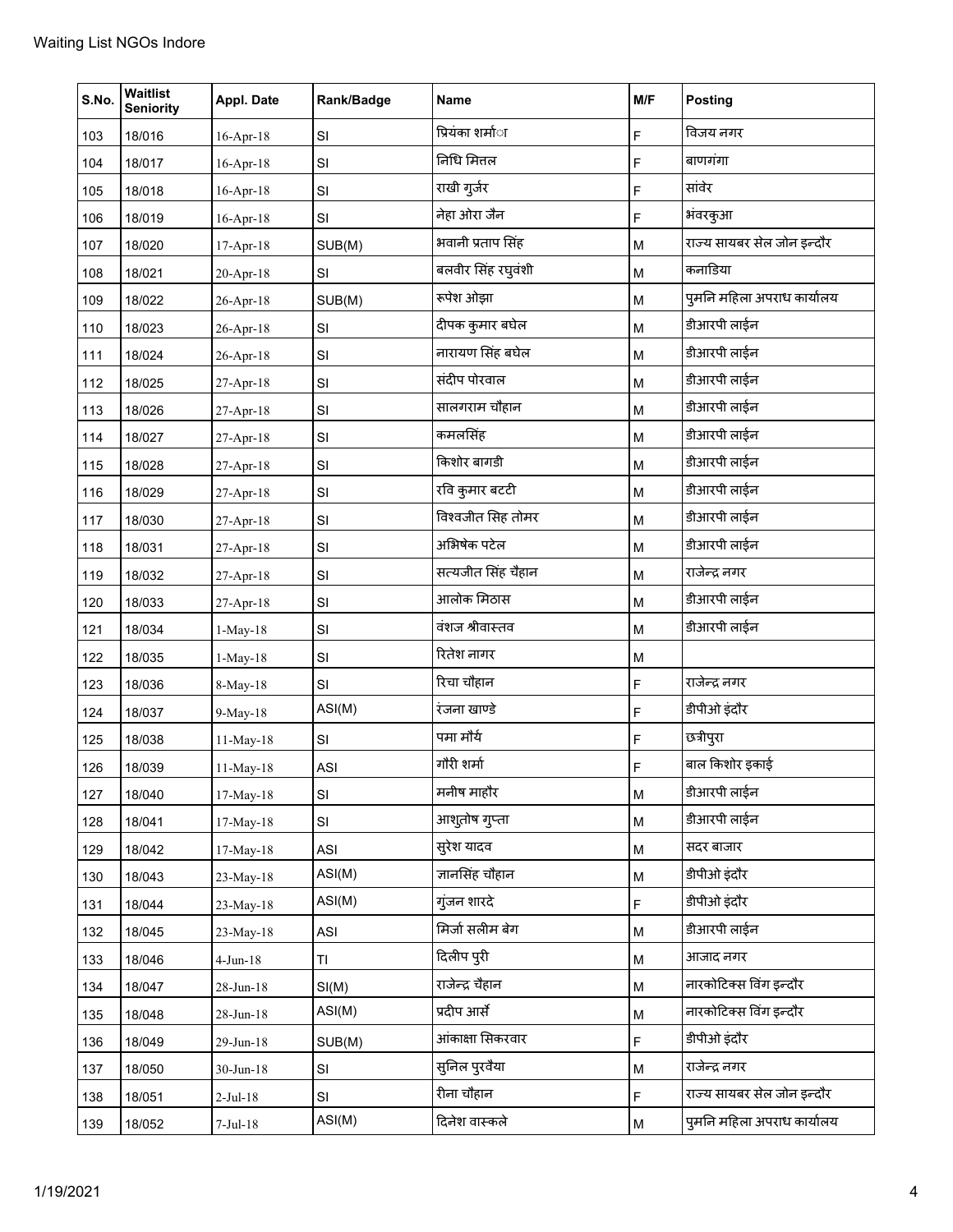| S.No. | Waitlist<br><b>Seniority</b> | Appl. Date      | Rank/Badge                   | Name                 | M/F | <b>Posting</b>                  |
|-------|------------------------------|-----------------|------------------------------|----------------------|-----|---------------------------------|
| 140   | 18/053                       | $12$ -Jul- $18$ | SI                           | रीचा चैहान           | F   | राजेन्द्र नगर                   |
| 141   | 18/054                       | 16-Jul-18       | ASI(M)                       | श्यामसिंह बघेल       | M   | नारकोटिक्स विंग इन्दौर          |
| 142   | 18/055                       | $16$ -Jul- $18$ | ASI(M)                       | प्रकाश माललवाड       | M   | नारकोटिक्स विंग इन्दौर          |
| 143   | 18/056                       | 20-Jul-18       | SI                           | कमल उईके             | M   | डीआरपी लाईन                     |
| 144   | 18/057                       | 20-Jul-18       | SI                           | लोकेन्द्र सिंह तोमर  | M   | डीआरपी लाईन                     |
| 145   | 18/058                       | 26-Jul-18       | SI                           | श्रदवा सिंह पंवार    | F   | डीआरपी लाईन                     |
| 146   | 18/059                       | $4-Aug-18$      | SI                           | सीमा धाकड            | F   | डीआरपी लाईन                     |
| 147   | 18/060                       | 4-Aug-18        | SI                           | लिलियन मालवीय        | M   | डीआरपी लाईन                     |
| 148   | 18/061                       | 16-Aug-18       | <b>SUB</b>                   | अरूण परमार           | M   | डीआरपी लाईन                     |
| 149   | 18/062                       | 25-Aug-18       | TI                           | अनिल पाटीदार         | M   | फोटो शाखा                       |
| 150   | 18/063                       | 31-Aug-18       | SI                           | आशीष शर्मा           | M   | पलासिया                         |
| 151   | 18/064                       | 5-Sep-18        | SI                           | कविता अलावा          | F   | तेजाजी नगर                      |
| 152   | 18/065                       | 7-Sep-18        | SI                           | भूपेन्द्रसिंह परिहार | M   | तुकोगंज                         |
| 153   | 18/066                       | 7-Sep-18        | SI                           | अमित मीणा            | M   | अंगुल चिन्ह                     |
| 154   | 18/067                       | 7-Sep-18        | SI                           | गणपत सिंह वगेरा      | M   | विशेष किशोर पु0 इकाई परदेशीपुरा |
| 155   | 18/068                       | 20-Sep-18       | SUB(M)                       | आंकाक्षा सिकरवार     | F   | अपुंअ जोन-2 कार्या.             |
| 156   | 18/069                       | 20-Sep-18       | SI                           | जयदीप राठौर          | M   | तुकोगंज                         |
| 157   | 18/070                       | 21-Sep-18       | TI.                          | संजय शर्मा           | M   | अपराध शाखा इन्दौर               |
| 158   | 18/071                       | 27-Sep-18       | SI                           | कैलाश मर्सकोले       | M   | एमजी रोड                        |
| 159   | 18/072                       | 28-Sep-18       | Scientific officer           | अनुभा गांग           | F   | आरएफएल इंदौर                    |
| 160   | 18/073                       | 28-Sep-18       | ASI(M)                       | नगीना तबस्सुम        | F   | नारकोटिक्स विंग इन्दौर          |
| 161   | 18/074                       | $5-Oct-18$      | <b>SUB</b>                   | सुरेन्द्र सिंह       | M   | यातायात                         |
| 162   | 18/075                       | $5-Oct-18$      | SI                           | सलमा राणा            | F   | विशेष शाखा                      |
| 163   | 18/076                       | 25-Oct-18       | SI                           | कमल माहेश्वरी        | M   | पलासिया                         |
| 164   | 18/077                       | 25-Oct-18       | SI                           | मिकिता चैहान         | F   | महू                             |
| 165   | 18/078                       | 25-Oct-18       | TI.                          | सतीश दिववेदी         | M   | थाना अन्नपूर्णा                 |
| 166   | 18/079                       | 26-Oct-18       | SI                           | रवि कुमार बटटी       | M   | संयोगितागंज                     |
| 167   | 18/080                       | 26-Oct-18       | SI                           | हरिसिंह सनोडिया      | M   | वि0स0सेल                        |
| 168   | 18/081                       | $1-Dec-18$      | TI                           | सविता चैधरी          | F   | थाप्र सदर बाजार                 |
| 169   | 18/082                       | $4$ -Dec-18     | SI                           | अरूण मलिक            | M   | डीआरपी लाईन                     |
| 170   | 18/083                       | $7-Dec-18$      | senior Scientific<br>officer | विनोद लोहोकरे        | M   | आरएफएल इंदौर                    |
| 171   | 18/084                       | 12-Dec-18       | SI                           | सीमा धाकड            | F   | भंवरकुआ                         |
| 172   | 18/085                       | 17-Dec-18       | <b>SUB</b>                   | सोनाली वास्केल       | F   | यातायात पूर्व                   |
| 173   | 19/001                       | $7-Jan-19$      | SUB(M)                       | शिवराज सिंह चौहान    | M   | डीपीओ इंदौर                     |
| 174   | 19/002                       | $7-Jan-19$      | SI                           | सुदीप्ता श्रीवास्तव  | F   | चंदन नगर                        |
| 175   | 19/003                       | 8-Jan-19        | ASI(M)                       | कविता सिंह पंवार     | F   | अमनि इंदौर कार्या.              |
| 176   | 19/004                       | 8-Jan-19        | SI                           | अरविन्द खत्री        | M   | पलासिया                         |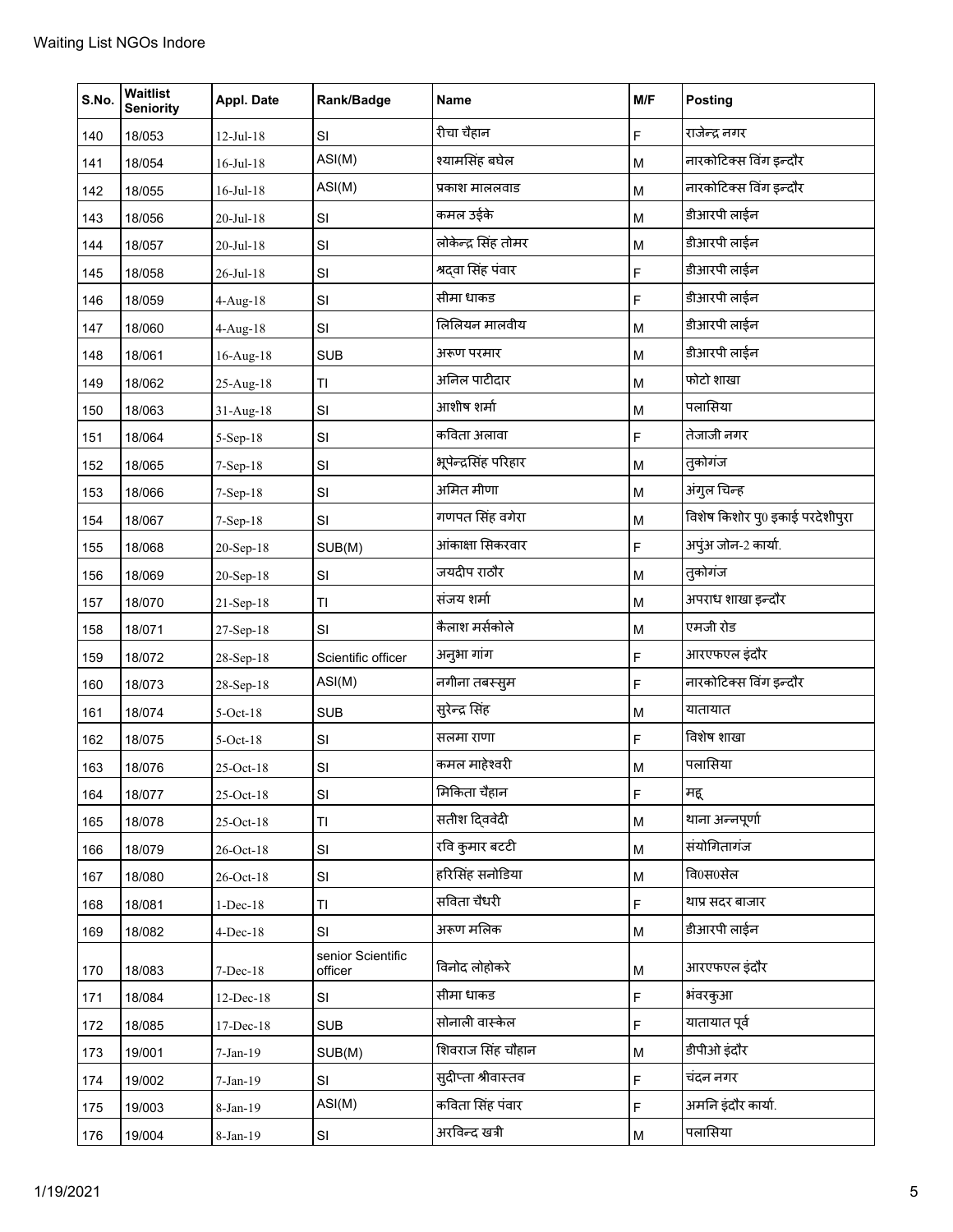| S.No. | <b>Waitlist</b><br><b>Seniority</b> | Appl. Date  | Rank/Badge  | Name                   | M/F                                                                                   | <b>Posting</b>    |
|-------|-------------------------------------|-------------|-------------|------------------------|---------------------------------------------------------------------------------------|-------------------|
| 177   | 19/005                              | 17-Jan-19   | <b>SUB</b>  | अरूण परमार             | M                                                                                     | यातायात           |
| 178   | 19/006                              | 18-Jan-19   | TI          | भरत नोटिया             | M                                                                                     | अजाक              |
| 179   | 19/007                              | 18-Jan-19   | <b>ASI</b>  | किशोर अरने             | M                                                                                     | उमनि शहर          |
| 180   | 19/008                              | 4-Feb-19    | SI          | सीमा धाकड              | F                                                                                     | भंवरकुआ           |
| 181   | 19/009                              | 7-Feb-19    | ASI         | मोहनलाल कौशल           | M                                                                                     | डीआरपी लाईन       |
| 182   | 19/010                              | 14-Feb-19   | SI          | नूर मसीह               | M                                                                                     | आजाद नगर          |
| 183   | 19/011                              | 25-Feb-19   | <b>ADPO</b> | रईस शेख                | M                                                                                     | अभियोजन           |
| 184   | 19/012                              | 1-Mar-19    | SI          | सुरेन्द्र सिंह         | M                                                                                     | एमआईजी            |
| 185   | 19/013                              | 20-Mar-19   | ΤI          | दिलीपसिंह परिहार       | M                                                                                     | यातायात           |
| 186   | 19/014                              | 26-Mar-19   | SI          | सरताज खान              | M                                                                                     | अअवि झोनल कार्या0 |
| 187   | 19/015                              | $10-Apr-19$ | <b>SUB</b>  | चन्दन खटीक             | M                                                                                     | यातायात पूर्व     |
| 188   | 19/016                              | $11-Apr-19$ | P. SI       | मंजुलता अहिरवार        | $\mathsf F$                                                                           | पुलिस लाईन इन्दौर |
| 189   | 19/017                              | $11-Apr-19$ | P. SI       | जयेन्द्र दत्त शर्मा    | M                                                                                     | पुलिस लाईन इन्दौर |
| 190   | 19/018                              | 11-Apr-19   | P. SI       | अरूण मलिक              | M                                                                                     | पुलिस लाईन इन्दौर |
| 191   | 19/019                              | $11-Apr-19$ | P. SI       | किर्ती तौमर            | F                                                                                     | पुलिस लाईन इन्दौर |
| 192   | 19/020                              | $11-Apr-19$ | P.SI        | ज्योति बाई राजपूत      | F                                                                                     | पुलिस लाईन इन्दौर |
| 193   | 19/021                              | $11-Apr-19$ | P.SI        | संजय धुर्वे            | M                                                                                     | पुलिस लाईन इन्दौर |
| 194   | 19/022                              | $11-Apr-19$ | P. SI       | राजकुमार पंवार         | M                                                                                     | पुलिस लाईन इन्दौर |
| 195   | 19/023                              | $11-Apr-19$ | P. SI       | देवेन्द्र कुमार मिश्रा | M                                                                                     | पुलिस लाईन इन्दौर |
| 196   | 19/024                              | $11-Apr-19$ | P. SI       | विकास पाटील            | $\mathsf{M}% _{T}=\mathsf{M}_{T}\!\left( a,b\right) ,\ \mathsf{M}_{T}=\mathsf{M}_{T}$ | पुलिस लाईन इन्दौर |
| 197   | 19/025                              | 11-Apr-19   | P. SI       | कृष्णा पदमकर           | F                                                                                     | पुलिस लाईन इन्दौर |
| 198   | 19/026                              | 11-Apr-19   | P. SI       | देवेश पाल              | M                                                                                     | पुलिस लाईन इन्दौर |
| 199   | 19/027                              | 11-Apr-19   | P. SI       | विशाल नागवे            | M                                                                                     | पुलिस लाईन इन्दौर |
| 200   | 19/028                              | 11-Apr-19   | P.SI        | कमल उईके               | M                                                                                     | पुलिस लाईन इन्दौर |
| 201   | 19/029                              | $11-Apr-19$ | P.SI        | संजय विश्नोई           | ${\sf M}$                                                                             | पुलिस लाईन इन्दौर |
| 202   | 19/030                              | $12-Apr-19$ | SUB(M)      | आरती गौड़ वर्मा        | F                                                                                     | विशेष शाखा इन्दौर |
| 203   | 19/031                              | $12-Apr-19$ | SI          | अभिनव शर्मा            | M                                                                                     | पुलिस लाईन इन्दौर |
| 204   | 19/032                              | $12-Apr-19$ | SI          | मनमोहर सिंह ठाकुर      | M                                                                                     | पुलिस लाईन इन्दौर |
| 205   | 19/033                              | $12-Apr-19$ | SI          | सोनू धाकड़             | F                                                                                     | पुलिस लाईन इन्दौर |
| 206   | 19/034                              | $12-Apr-19$ | SI          | रविन्द्र सिंह सगर      | M                                                                                     | किशनगंज           |
| 207   | 19/035                              | $16-Apr-19$ | SI          | रूपाली श्रीवास्तव      | F                                                                                     | आजाद नगर          |
| 208   | 19/036                              | 18-Apr-19   | SI          | संध्या उरमालिया        | F                                                                                     | महिला थाना        |
| 209   | 19/037                              | 23-Apr-19   | SI          | रामबाई वट्टी           | F                                                                                     | थाना खजराना       |
| 210   | 19/038                              | $23-Apr-19$ | TI          | रूपेश दुबे             | M                                                                                     | थाना खुडैल        |
| 211   | 19/039                              | 17-May-19   | SI          | योगेश सोनी             | M                                                                                     | थाना परदेशीपुरा   |
| 212   | 19/040                              | 21-May-19   | SI          | मीना बोरासी            | $\mathsf F$                                                                           | थाना तुकोगंज      |
| 213   | 19/041                              | 26-May-19   | ASI(M)      | अंजना निंगवाल          | F                                                                                     | अमनि कार्यालय     |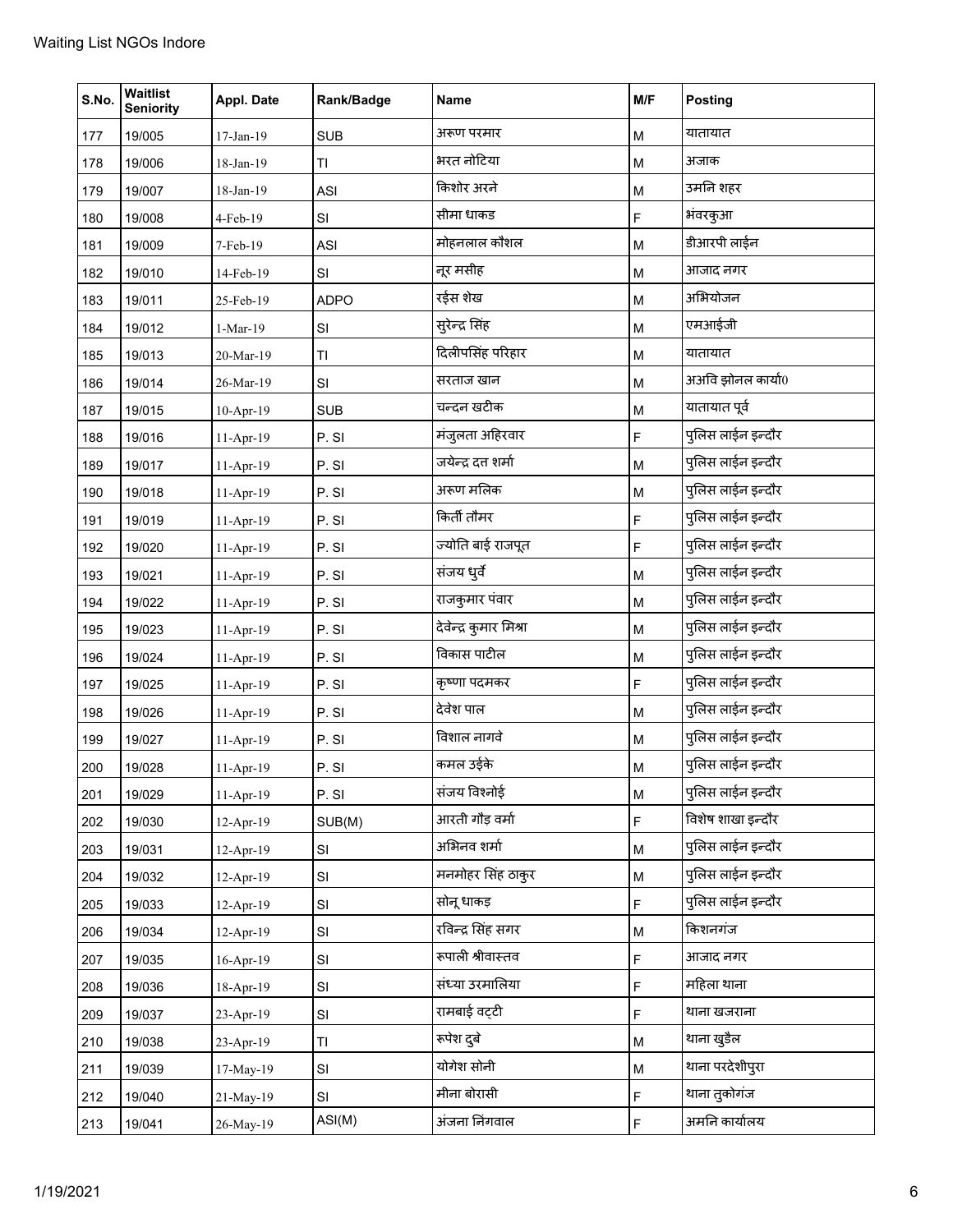| S.No. | Waitlist<br><b>Seniority</b> | Appl. Date        | Rank/Badge  | <b>Name</b>           | M/F                                                                                   | <b>Posting</b>                 |
|-------|------------------------------|-------------------|-------------|-----------------------|---------------------------------------------------------------------------------------|--------------------------------|
| 214   | 19/042                       | $6$ -Jun-19       | P.SI        | प्रेमसिह              | M                                                                                     | थाना अन्नपूर्णा                |
| 215   | 19/043                       | $6$ -Jun-19       | SI          | अमित कटियार           | $\mathsf{M}% _{T}=\mathsf{M}_{T}\!\left( a,b\right) ,\ \mathsf{M}_{T}=\mathsf{M}_{T}$ | परदेशीपुरा                     |
| 216   | 19/044                       | $11-Jun-19$       | <b>SUB</b>  | योगेश मिश्रा          | M                                                                                     | याता.थाना पूर्व                |
| 217   | 19/045                       | $4-Jul-19$        | SI          | रामकुमार सिंह रघुवंशी | M                                                                                     | थाना खजराना                    |
| 218   | 19/046                       | $4-Jul-19$        | SI          | गीता अहिरवार          | F                                                                                     | पुअ पूर्व कार्यालय             |
| 219   | 19/047                       | $6$ -Jul-19       | TI          | संजय मिश्रा           | M                                                                                     | थाना मल्हारगंज                 |
| 220   | 19/048                       | $9-Jul-19$        | ASI(M)      | भानु प्रताप सिंह      | M                                                                                     | महिला अपराध प्रकोष्ठ           |
| 221   | 19/049                       | $9-Jul-19$        | SI          | नेहा गुप्ता           | $\mathsf F$                                                                           | विशेष शाखा                     |
| 222   | 19/050                       | 14-Aug-19         | <b>SUB</b>  | नेहा शर्मा            | F                                                                                     | डीआरपी लाईन                    |
| 223   | 19/051                       | 14-Aug-19         | SI          | आशा सोलंकी            | F                                                                                     | अंगुल चिन्ह                    |
| 224   | 19/052                       | 19-Aug-19         | SI          | जितेन्द्र कुमार       | M                                                                                     | थाना क्षिप्रा                  |
| 225   | 19/053                       | 24-Aug-19         | TI          | भरत सिंह ठाकुर        | M                                                                                     | थाना अपराध शाखा                |
| 226   | 19/054                       | 24-Aug-19         | SI          | सहर्ष यादव            | M                                                                                     | थाना अपराध शाखा                |
| 227   | 19/055                       | 24-Aug-19         | SI          | किरण सिसौंदिया        | F                                                                                     | थाना आजाद नगर                  |
| 228   | 19/056                       | 26-Aug-19         | PA to SP HQ | पंकज ताम्रकार         | M                                                                                     | पुअ मुख्यालय                   |
| 229   | 19/057                       | 27-Aug-19         | SI          | अतुल कंसौठिया         | M                                                                                     | छत्रीपुरा                      |
| 230   | 19/058                       | 17-Aug-19         | <b>SUB</b>  | अमित कुमार यादव       | M                                                                                     | डीआरपी लाईन                    |
| 231   | 19/059                       | 17-Sep-19         | <b>SUB</b>  | जाग्रती बिसेन         | F                                                                                     | डीआरपी लाईन                    |
| 232   | 19/060                       | 17-Sep-19         | SI          | उरविन्द सिंह कुशवाह   | M                                                                                     | पंढरीनाथ                       |
| 233   | 19/061                       | 18-Sep-19         | SI          | अंजली श्रीवास्तव      | F                                                                                     | डीआरपी लाईन                    |
| 234   | 19/062                       | 23-Sep-19         | ASI(M)      | दिलीप सोलंकी          | M                                                                                     | नारकोटिक्स विंग इन्दौर         |
| 235   | 19/063                       | 25-Sep-19         | SI          | गजानंद एक्क्ल         | M                                                                                     | तेजाजी नगर                     |
| 236   | 19/064                       | 14-Oct-19         | <b>SUB</b>  | मोहिनी गोयल           | F                                                                                     | डीआरपी लाईन                    |
| 237   | 19/065                       | 18-Oct-19         | SI          | रेन् परमार            | F                                                                                     | विशेष शाखा                     |
| 238   | 19/066                       | 18-Oct-19         | SI          | ज्योत्सना डावर        | F                                                                                     | विशेष शाखा                     |
| 239   | 19/067                       | 21-Oct-19         | SI          | अविनाश नागर           | M                                                                                     | थाना कनाडिया                   |
| 240   | 19/068                       | 29-Oct-19         | ASI(M)      | गोपाल शर्मा           | M                                                                                     | नारकोटिक्स विंग इन्दौर         |
| 241   | 19/069                       | $1-Nov-19$        | SI          | बीना दुबे             | $\mathsf F$                                                                           | अंगल चिन्ह शाखा                |
| 242   | 19/070                       | 19-Nov-19         | ASI         | अजय कुमार शर्मा       | M                                                                                     | नारकोटिक्स विंग इन्दौर         |
| 243   | 19/071                       | 31-Dec-19         | SUB(M)      | दिव्या जैन            | $\mathsf F$                                                                           | कार्या. साईबर सेल              |
| 244   | 20/001                       | $4-Jan-20$        | SI          | दशरथ सिंह चैहान       | M                                                                                     | डीआरपी लाईन                    |
| 245   | 20/002                       | 13-Jan-20         | TI          | नरेन्द्र सिंह रघुवंशी | M                                                                                     | थाना संयोगितागंज               |
| 246   | 20/003                       | $20$ -Jan- $20$   | SUB(M)      | सुषमा दिनकर           | F                                                                                     | कार्या अ.पु.अ. मुख्यालय इन्दौर |
| 247   | 20/004                       | $21-Jan-20$       | SI          | रूपाली भदौरिया        | F                                                                                     | महिला थाना पलासिया             |
| 248   | 20/005                       | 6-Feb-20          | SI          | जितेन्द्र कुमार       | M                                                                                     | थाना क्षिप्रा                  |
| 249   | 20/006                       | 7-Feb-20          | TI          | संजय शर्मा            | M                                                                                     | थाना आजाद नगर                  |
| 250   | 20/007                       | $10$ -Feb-20 $\,$ | SI          | अंकित कुमार शर्मा     | $\sf M$                                                                               | थाना अन्नपूर्णा                |